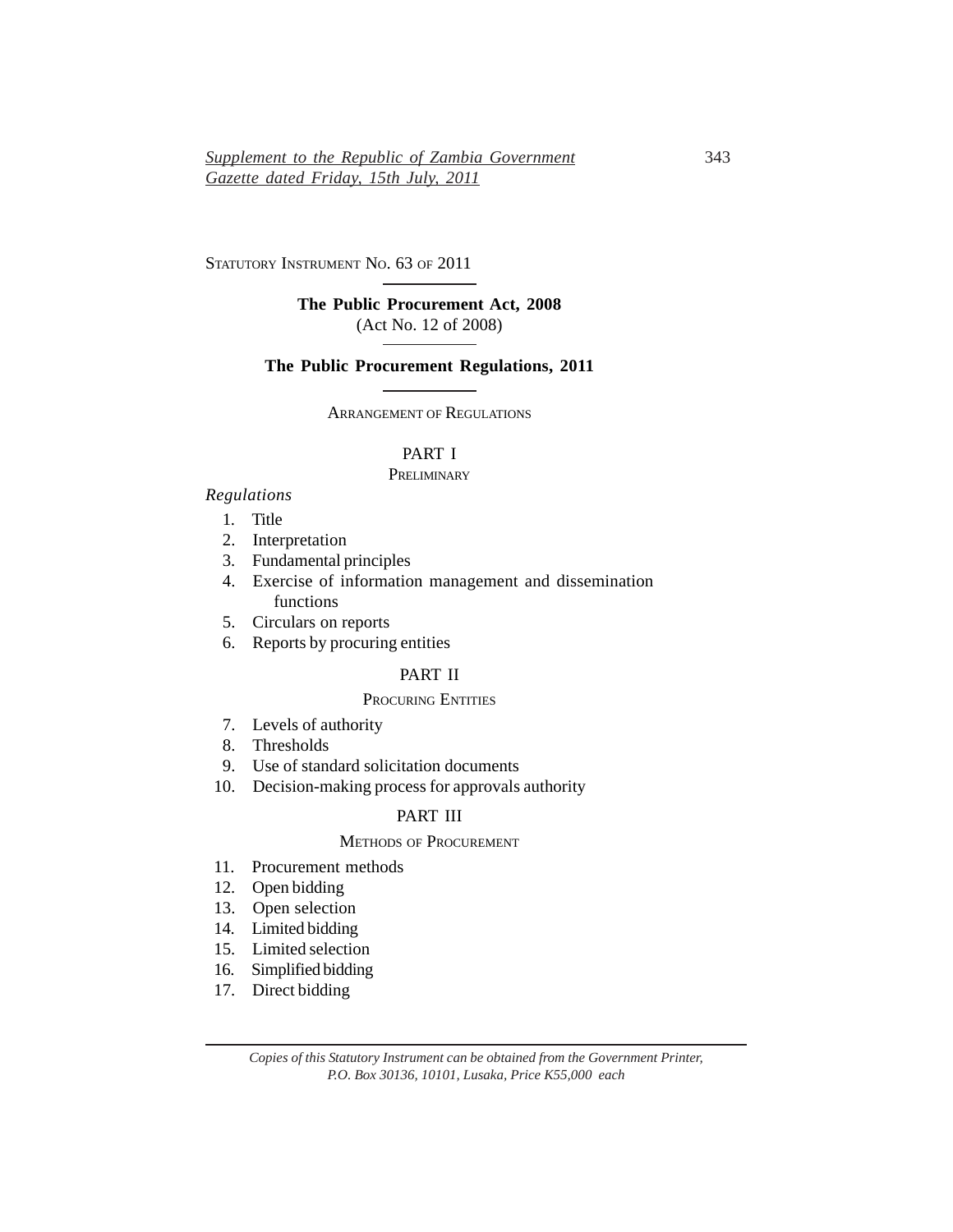## PART IV

#### GENERAL RULES OF PUBLIC PROCUREMENT

- 18. Records of procurement process and contract management
- 19. Communication
- 20. Publication and distribution of notices
- 21. Currency for procurement
- 22. Consortium
- 23. Packaging tenders
- 24. Cancellation of procurement proceedings
- 25. Unsuccessful procurement proceedings

## PART V

## PROCUREMENT PLANNING

- 26. Annual procurement planning and publication
- 27. Contents of annual procurement plan
- 28. Aggregation of requirements
- 29. Division into lots
- 30. Requisition and authorisation
- 31. Confirmation of funds
- 32. Statement of requirements for goods
- 33. Use of brand names
- 34. Statement of requirements for works
- 35. Statement of requirements for services
- 36. Individual procurement plans
- 37. Choice of procurement method
- 38. Potential sources
- 39. Emergency procurement
- 40. Selection of appropriate type of contract
- 41. Selection of bid submission methods

# PART VI

BIDDING PROCESS FOR OPEN AND LIMITED BIDDING

- 42. Use of open and limited bidding procedures
- 43. Use of one-or-two stage bidding
- 44. Use of pre qualification
- 45. Prequalification notices
- 46. Prequalification documents
- 47. Evaluation of applicants
- 48. Prequalification for group of contracts
- 49. Inviting bids
- 50. Bid notices
- 51. Shortlists
- 52. Contents of solicitation documents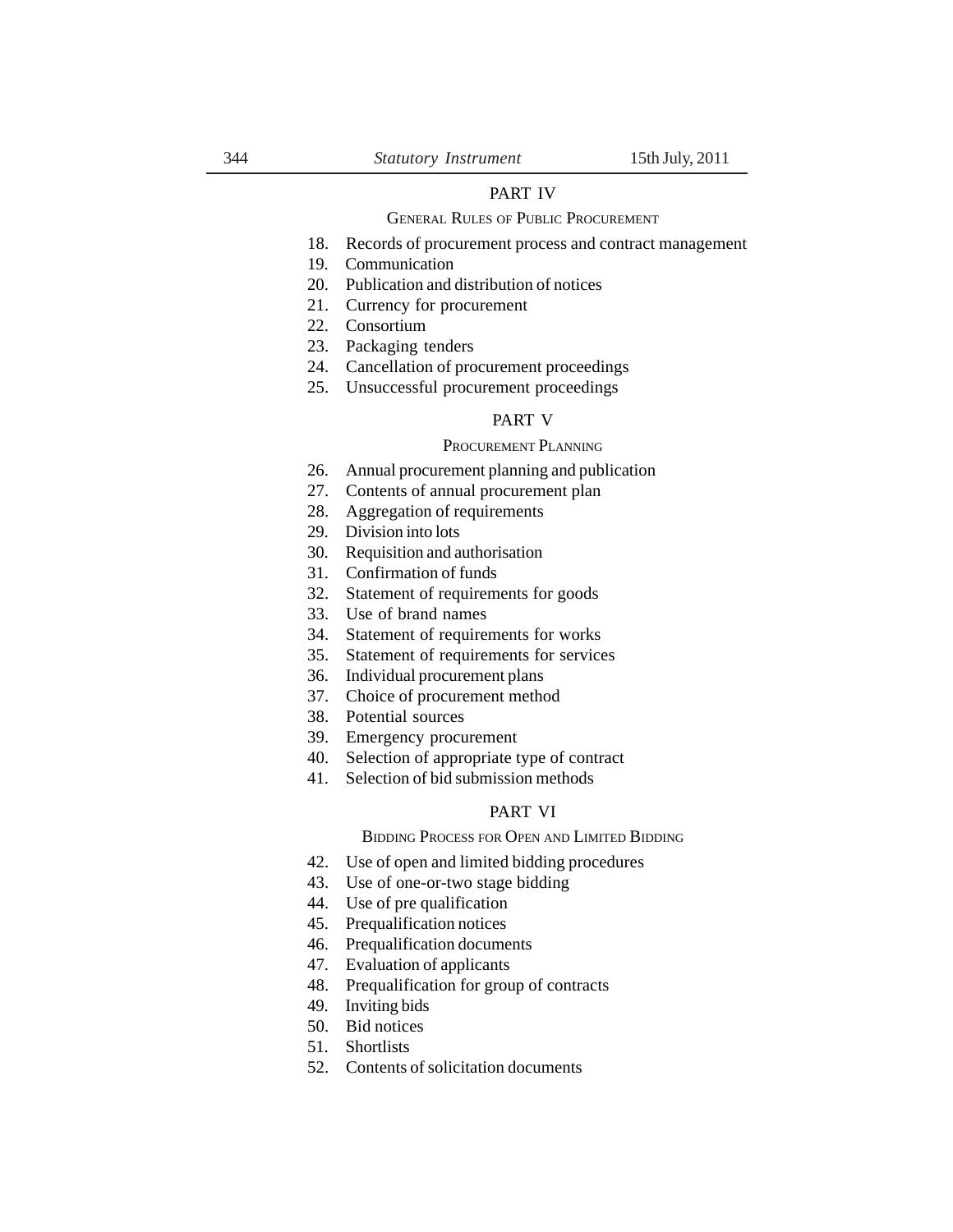- 53. Minimum bidding periods
- 54. Issue and sale of solicitation documents
- 55. Bid security and bid securing declaration
- 56. Clarification and amendment of solicitation documents
- 57. Extension of bidding period
- 58. Withdrawal, substitution or modification of bids
- 59. Alternative bids
- 60. Pre bid conferences and site visits
- 61. Receipts of bids
- 62. Bid closing
- 63. Public opening of bids
- 64. Evaluation committee and functions
- 65. Details of evaluation methodology and criteria
- 66. Assessing responsiveness of bids
- 67. Correction of nonconformities, errors and omissions
- 68. Clarification of bids
- 69. Preliminary examination
- 70. Technical evaluation
- 71. Financial evaluation and comparison
- 72. Application of discounts
- 73. Postqualification
- 74. Evaluation report and recommendations
- 75. Scope of negotiations
- 76. Procedure for negotiations

# PART VII

# BIDDING PROCESS FOR OPEN AND LIMITED SELECTION FOR

# CONSULTING SERVICES

- 77. Use of open and limited selection procedures
- 78. Selection of bidders
- 79. Notices inviting expression of interest
- 80. Evaluation of expression of interest and development of shortlists
- 81. Shortlists under limited selection
- 82. Contents of solicitation documents
- 83. Choice of selection method
- 84. Submission of proposals
- 85. Evaluation criteria
- 86. Issue of solicitation document
- 87. Clarification and amendment of solicitation document
- 88. Extension of bidding period
- 89. Receipt of proposals
- 90. Deadline for submission of proposals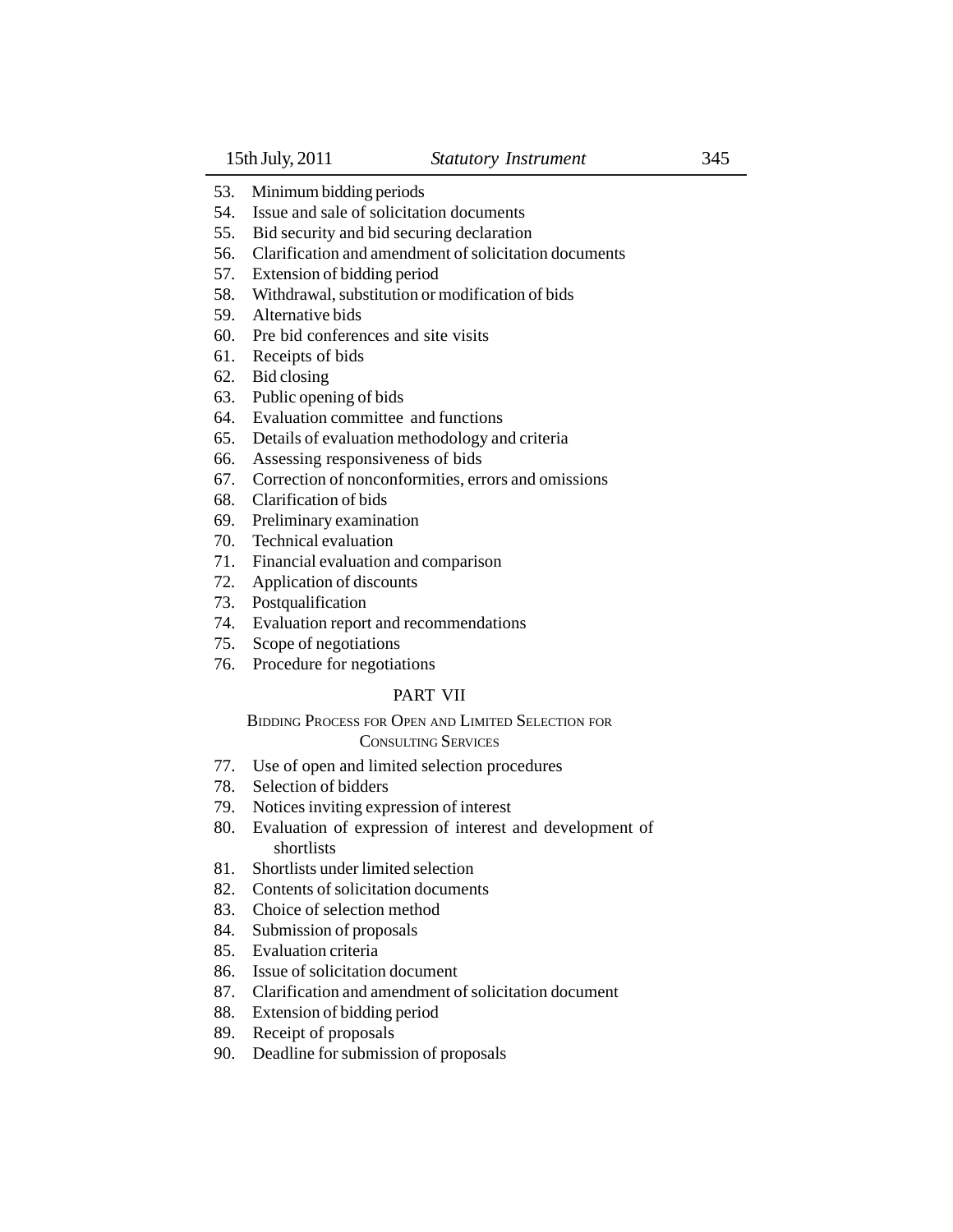- 91. Opening of technical proposals
- 92. Evaluation committee and responsibility
- 93. Preliminary examination
- 94. Scoring of proposals for technical evaluation
- 95. Technical evaluation for Quality and Cost Based Selection, Fixed Budget Selection and Least Cost Selection
- 96. Technical evaluation for Quality Based Selection
- 97. Notification of results of technical evaluation
- 98. Financial opening
- 99. Financial evaluation for Quality and Cost Based Selection
- 100. Financial evaluation for Quality Based Selection
- 101. Financial evaluation for Fixed Budget Selection
- 102. Financial evaluation for Least Cost Selection
- 103. Scope of negotiations
- 104. Procedure for negotiations
- 105. Evaluation for selection based on consultant's qualifications

## PART VIII

#### BIDDING PROCESS FOR SIMPLIFIED BIDDING

- 106. Use of simplified bidding procedures
- 107. Contents of request for quotations document
- 108. Invitation of quotations and development of shortlist
- 109. Submission and receipt of quotations
- 110. Evaluation of quotations

## PART IX

#### BIDDING PROCESS FOR DIRECT BIDDING

- 111. Use of direct bidding procedures
- 112. Procedure for low value procurement
- 113. Procedure for procurement from a sole source
- 114. Evaluation of sole bid
- 115. Procedure for negotiations
- 116. Procedures for emergency procurement
- 117. Evaluation of bid
- 118. Procedure for negotiations
- 119. Approval arrangement for emergency procurement

# PART X

## CONTRACT AWARD

- 120. Contract award decisions
- 121. Notice of best evaluated bidder
- 122. Commitment of funds
- 123. Contract award under open or limited bidding or selection
- 124. Contract preparation and signature under open or limited bidding or selection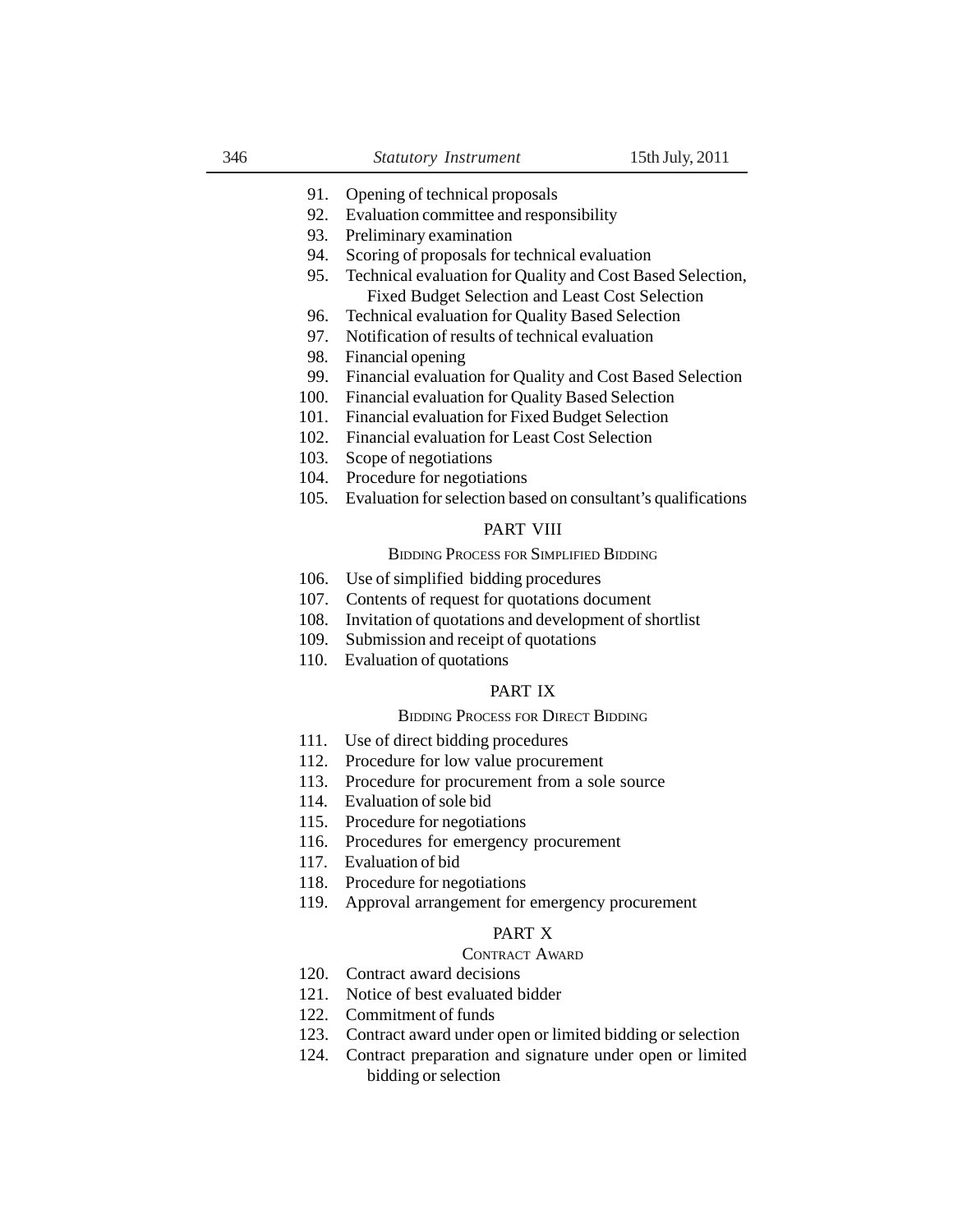- 125. Contract award under simplified bidding
- 126. Contract award under direct bidding
- 127. Performance securities
- 128. Rejection of bids and debriefing unsuccessful bidders
- 129. Public notice of contract awards
- 130. Types of contract and pricing approaches
- 131. Lump sum contracts
- 132. Time based or measured works contracts
- 133. Rate contracts
- 134. Running contracts
- 135. Percentage based contracts
- 136. Cost reimbursable and target price contracts
- 137. Contents of contract
- 138. Price adjustment
- 139. Payment terms
- 140. Advance payments
- 141. Progress payments
- 142. Retained payments
- 143. Payment documents
- 144. Payment security

# PART XI

## CONTRACTS MANAGEMENT

- 145. Selection of contract manager
- 146. Contract management responsibilities
- 147. Inspection of goods, works and services
- 148. Acceptance of goods, works and services
- 149. Contract amendments
- 150. Contract variations
- 151. Contract termination

## PART XII

## DEVIATIONS AND ACCREDITION

- 152. Procedure for applying for deviation
- 153. Monitoring and profile analysis of deviations
- 154. Procedure for accreditation of alternative procurement

## system

# PART XIII

## BIDDERS AND SUPPLIERS

- 155. Eligibility
- 156. Verification of bidders qualifications
- 157. Qualification criteria
- 158. Requirements for subcontractors and joint venture partners
- 159. Preference schemes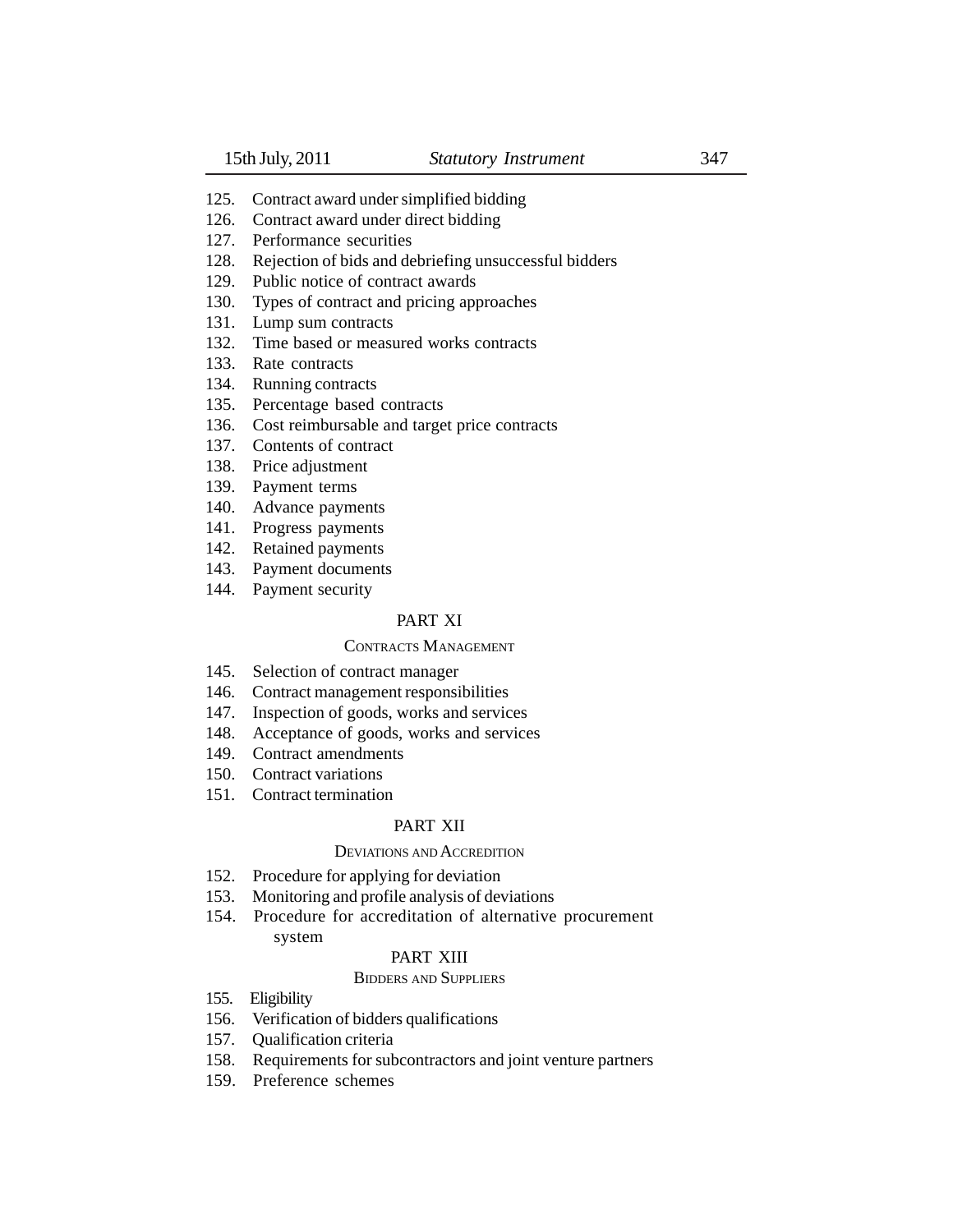#### 160. Reservation schemes

- 161. Supplier databases of lists
- 162. Suspension or bar of bidder or supplier
- 163. Investigation of suspension or bar by Authority
- 164. Disclosure of information and special measures for confidentiality during Consideration
- 165. Dismissal of recommendation to suspend
- 166. Determination of period for suspension or decision to bar
- 167. Contents of communication to suspend
- 168. Copy of decisions of Authority

## PART XIV

PROCEDURE FOR INVESTIGATION AND REVIEW OR APPEAL

- 169. Investigations for monitoring purposes
- 170. Applications for review or appeal
- 171. Contents of applications for review or appeal
- 172. Fee for review or appeal
- 173. Action by Controlling Officer or chief executive officer
- 174. Action and decisions of Authority
- 175. Time and place of hearing
- 176. Appointment of review or appeals panel
- 177. Hearing of application
- 178. Procedure of hearing
- 179. Investigation of complaints and applications for review or appeal
- 180. Decisions of review or appeal panel
- 181. Remedies

#### PART XV

#### GENERAL PROVISIONS

- 182. Exercise of policy functions
- 183. Exercise of regulatory functions
- 184. Exercise of monitoring functions and appeal
- 185. Exercise of capacity building and professionalisation functions

## SCHEDULES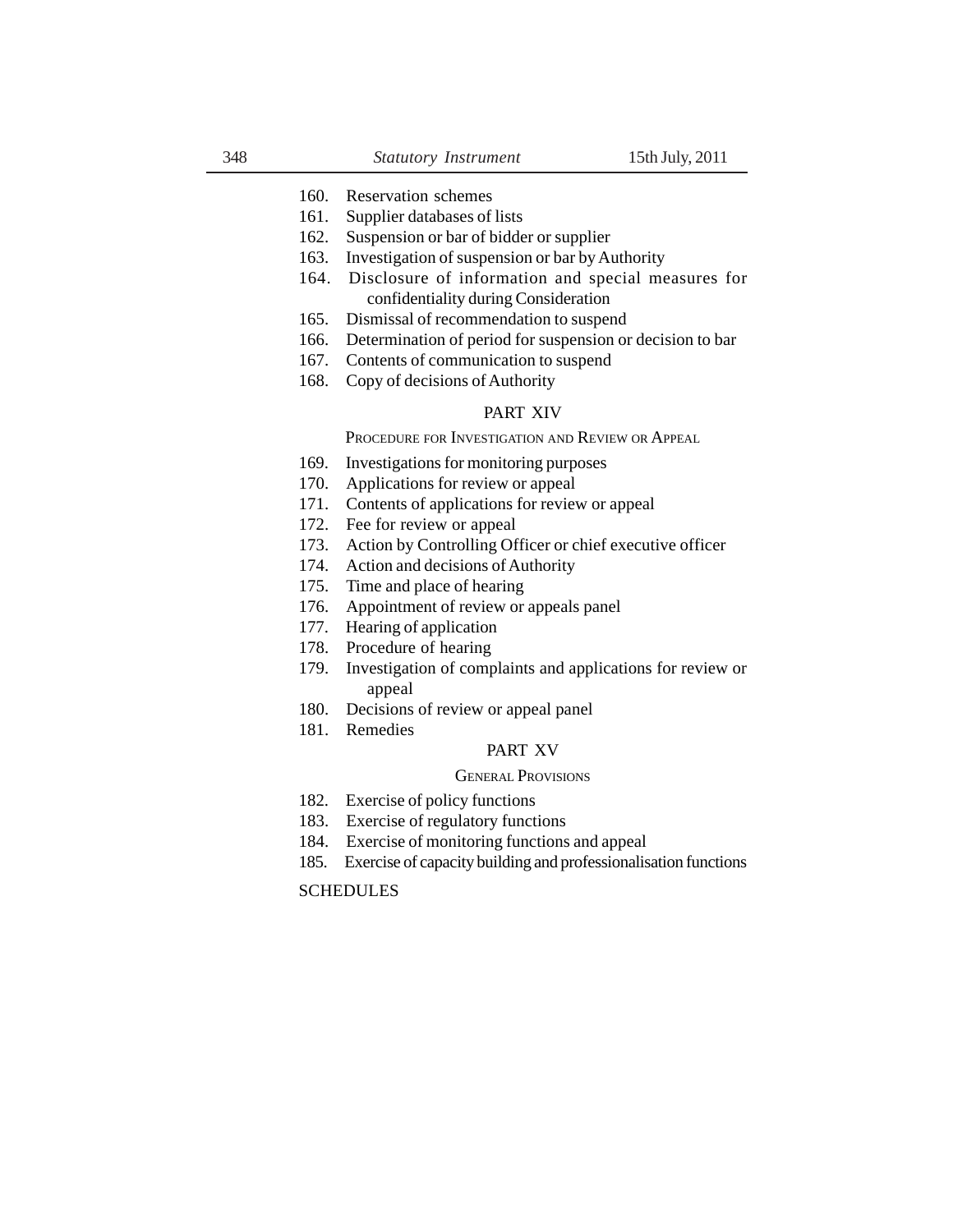IN EXERCISE of the powers contained in section *eighty-two* of the Public Procurement Act, 2008, the following Regulations are hereby made:

# PART I

# **PRELIMINARY**

1. These Regulations may be cited as the Public Procurement Regulations, 2011. Title

2. (1) In these Regulations, unless the context otherwise requires— Interpretation

" applicant " means a person or group submitting an application to prequalify, or for an expression of interest;

" Authority " has the meaning assigned to in the Act;

- " evaluation committee " means a group of persons selected to evaluate tenders, proposals or quotations, in accordance with the evaluation criteria stated in the solicitation document, and the preparation of evaluation reports for submission to an approvals authority; and
- " fundamental principles " means the principles specified under regulation 3.

3. Public procurement shall be governed by the following fundamental principles: Fundamental principles

- *(a)* transparency;
- *(b)* competition;
- *(c)* economy;
- *(d)* efficiency;
- *(e)* fairness;
- *(f)* value for money; and
- *(g)* accountability.

4. The Authority shall, with respect to developing and implementing systems for the publication and management of public procurement information—

- *(a)* take into account the most efficient and economic use of media, including electronic media;
- *(b)* ensure that systems are accessible to intended users; and
- *(c)* consider the ease of maintaining and updating systems.

5. (1) The Authority shall issue public procurement circulars relating to reports required by it, which circulars may, amongst other things, specify the—

*(a)* types of data and information required;

- *(b)* format for reports; and
- *(c)* frequency and submission deadlines for reports.

Circulars on reports

Exercise of information management and dissemination functions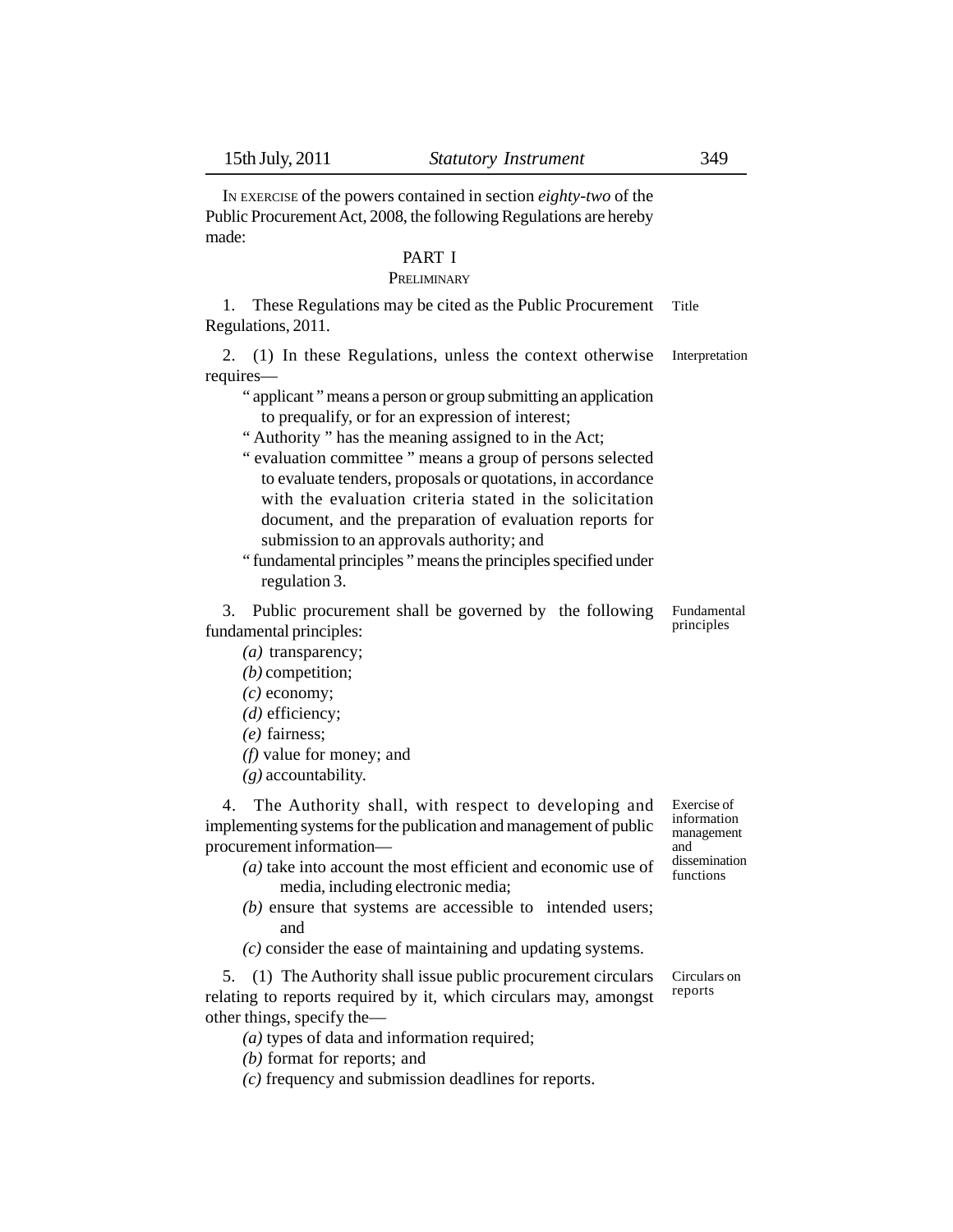(2) The Authority shall ensure that reporting requirements imposed on procuring entities are not overly burdensome.

6. A procuring entity shall submit such procurement reports as the Authority may require to facilitate the establishment and maintenance of data and information bases relating to public procurement and to assist in the monitoring of public procurement and development of public procurement policies.

# PART II

#### PROCURING ENTITIES

7. (1) The level of authority for a procurement committee shall be determined by the authority pursuant to paragraph 7 of the Second Schedule to the Act. Levels of authority

> (2) The level of authority of a controlling officer or chief executive officer of a procuring entity shall be as specified in the First Schedule.

> (3) The level of authority for any designated senior officer or officer of a procuring entity shall be as specified by the controlling officer or chief executive officer, in writing.

Thresholds

8. (1) The thresholds for the use for each procurement method are as set out in the Second Schedule.

(2) The Authority shall, in reviewing and revising the thresholds referred to in sub-regulation (1), take into account all relevant factors, including the need to safeguard public funds, the need for efficiency in the procurement process and the capacity of procuring entities and approvals authorities.

Use of standard solicitation documents

9. (1) All procuring entities shall use the standard solicitation documents issued by the Authority for a particular kind of procurement or where no such document has been issued shall seek approval to use a solicitation document developed by that procuring entity until the Authority issues the standard solicitation document.

(2) The Authority shall ensure that the standard solicitation documents are easily available to all procuring entities by posting them on its website or by delivering them to the offices of such entities.

(3) The Authority shall notify all procuring entities of any amendments to, or change of, any standard solicitation document as soon as these are done.

Reports by procuring entities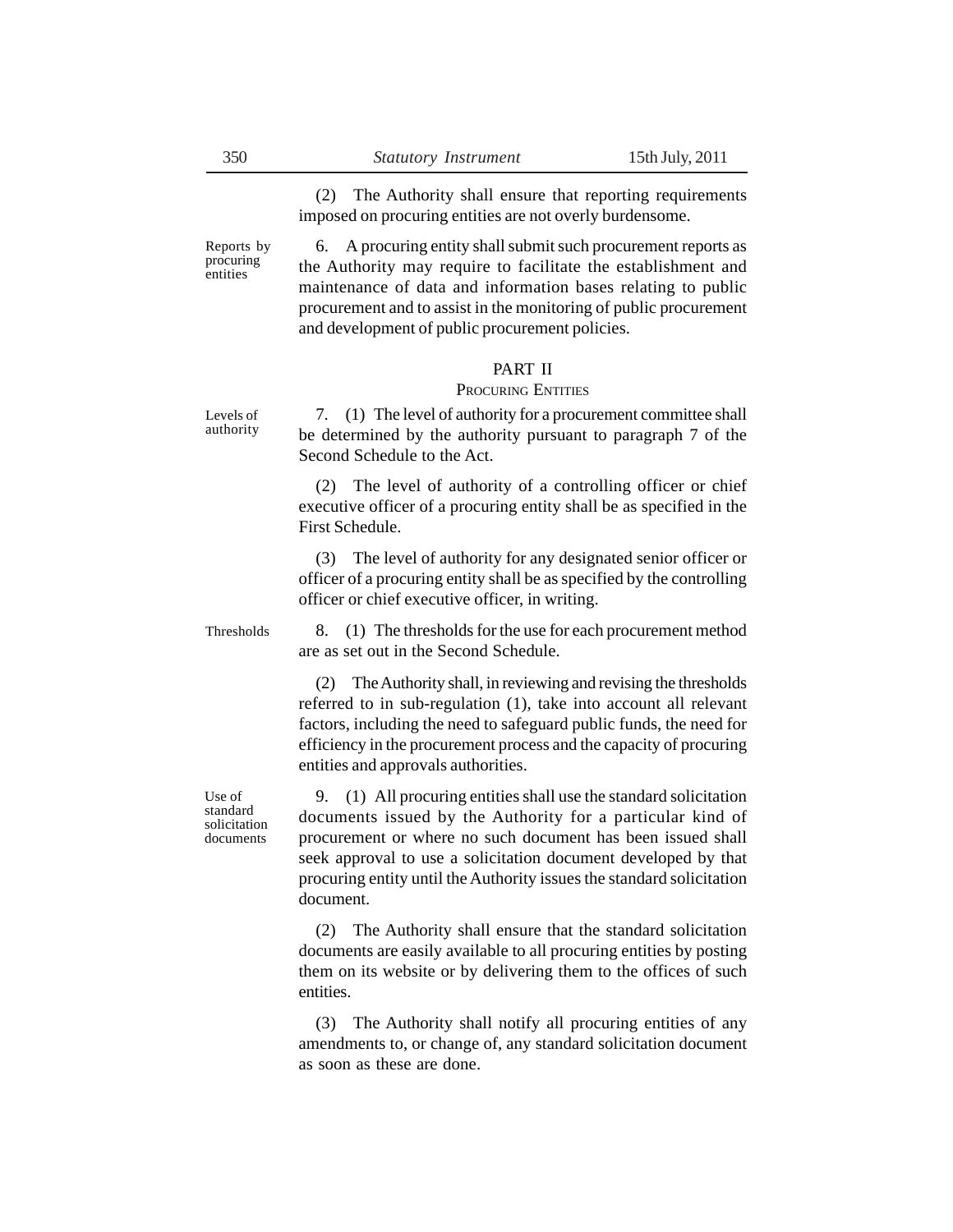(4) Any amendment to, or change of, a solicitation document that has not been notified to a procuring entity shall not take effect until the notification has been given.

10. (1) An approvals authority shall properly and timely review and authorise a procurement requirement of the procuring entity, which has been submitted to the approvals authority.

(2) An approvals authority shall consider each submission made to it based on the information and supporting documents contained in the submission.

(3) An approvals authority shall make its decision regarding a procurement requirement submitted to it, in writing, stating the following:

*(a)* whether the submission is approved or rejected;

*(b)* the reasons for the rejection, if that is the case; and

*(c)* the conditions applicable to the approved submission.

(4) A Procurement Unit may resubmit any submission rejected by an approvals authority after taking into account the reasons given for the rejection.

(5) An approvals authority may give a conditional approval to a submission, where there is a minor issue to be resolved relating to the procurement.

(6) Any decision made by an approvals authority shall be valid for a period of—

- *(a)* six months from the date of the approval, in the case of a local contract, which may be extended for a further period of three months, without changing the terms and conditions of the original contract; or
- *(b)* six months from the date of the approval, in the case of an international contract, which may be extended for a further period of six months without changing the terms and conditions of the original contract.

## PART III

## METHODS OF PROCUREMENT

Procurement methods

11. (1) A procuring entity shall use one of the following procurement methods, as specified in the Act and these Regulations, in undertaking the procuring entity's procurement activities:

*(a)* open bidding, which may be national or international;

*(b)* open selection, which may be national or international;

*(c)* limited bidding;

*(d)* limited selection;

Decisionmaking process for approvals authority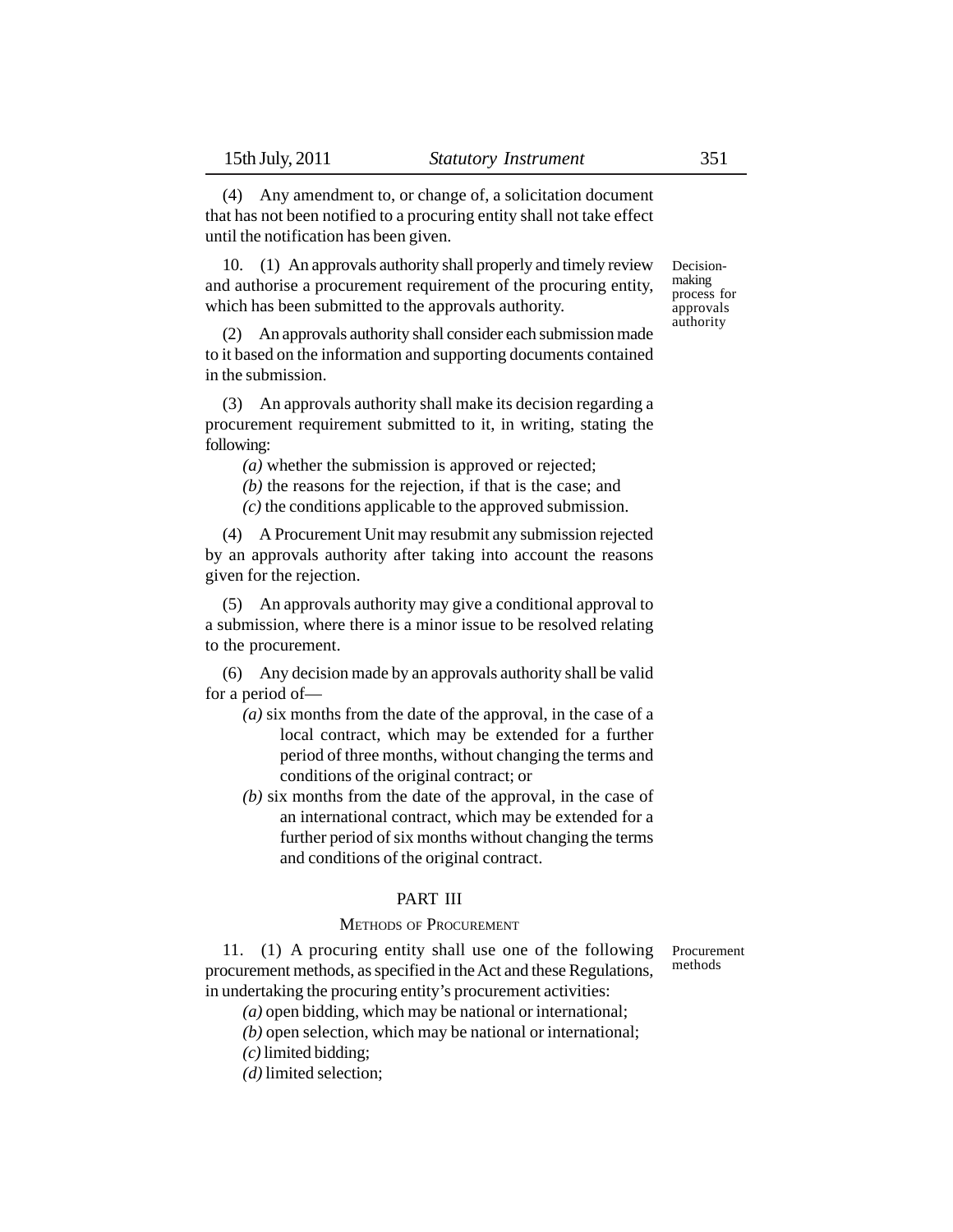*(e)* simplified bidding;

*(f)* direct bidding;

*(g)* force account;

*(h)* purchases from other procuring entities; or

*(i)* community participation in procurement.

(2) A procuring entity shall undertake public procurement under a selected method of procurement in accordance with the public procurement planning process, procurement process, contract award process and contract management process as specified under the Act and these Regulations.

(3) A procuring entity shall not use any alternative procurement method unless such method has been approved by the Authority prior to its use.

Open bidding

Open selection

12. (1) A procuring entity shall use open bidding for all procurement of goods, works and non consulting services, except where—

- *(a)* the procurement meets the conditions for the use of limited bidding;
- *(b)* the estimated value of the procurement is less than the applicable thresholds for simplified bidding; or
- *(c)* the procurement meets the conditions for the use of direct bidding.

(2) A procuring entity shall select open national bidding or open international bidding in accordance with section *twenty-six* of the Act.

13. (1) A procuring entity shall use open selection for the procurement of all consulting services, except where—

- *(a)* the procurement meets the conditions for the use of limited selection;
- *(b)* the estimated value of the consulting services is less than the threshold for simplified bidding; or
- *(c)* the procurement meets the conditions for the use of direct bidding.

(2) A procuring entity shall select open national selection or open international selection in accordance with section *twentyeight* of the Act.

Limited bidding

14. A procuring entity may use limited bidding for goods, works or nonconsulting services, where—

*(a)* the goods, works or services are only available from a limited number of suppliers;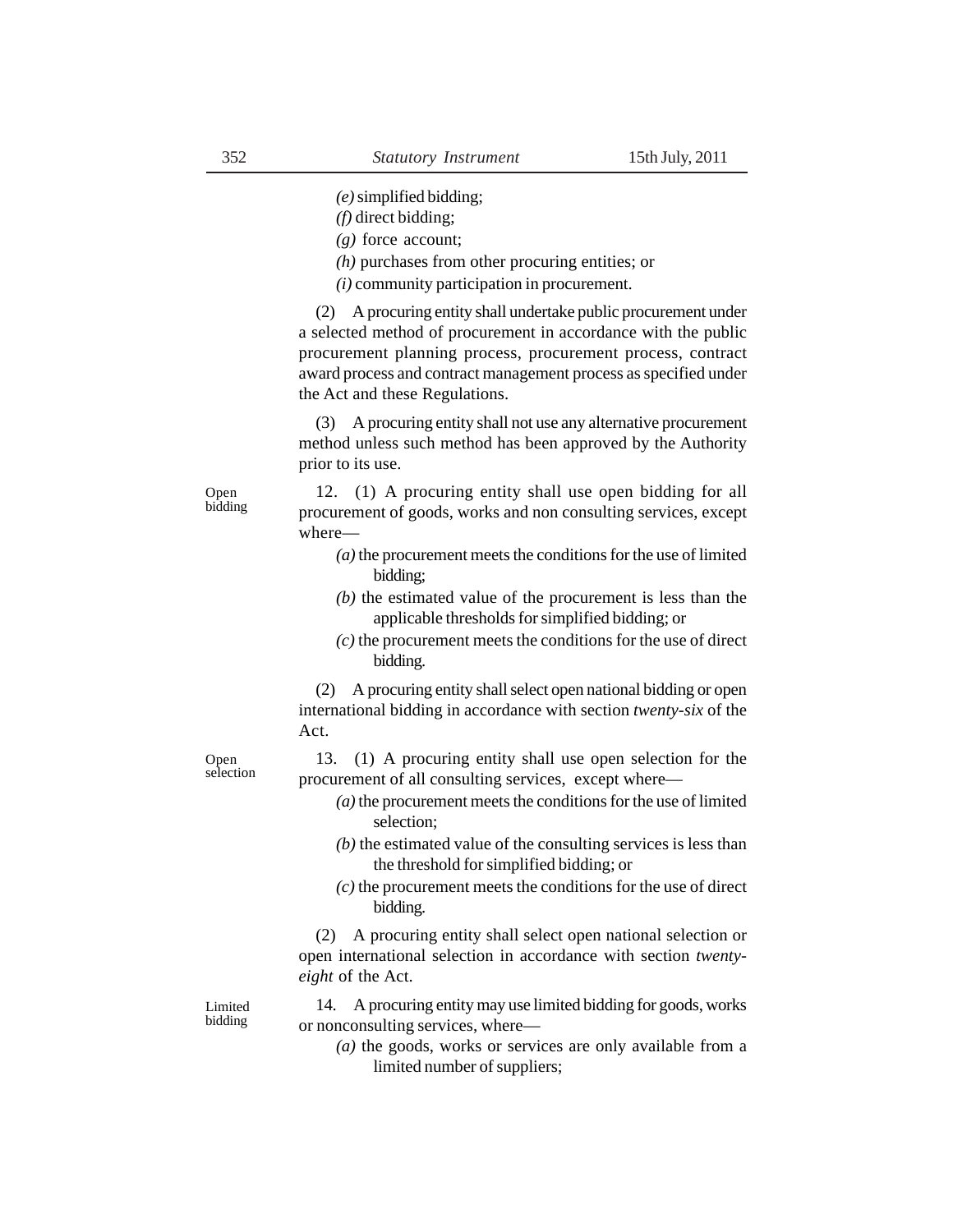- *(b)* there is urgent need for the goods, works or services, and engaging in open bidding would be impractical;
- *(c)* the requirement is of a specialised nature or relates to public safety or public security which makes open bidding inappropriate; or
- *(d)* open bidding has failed to secure an award of contract.

15. A procuring entity may use limited selection for consulting services where— Limited selection

- *(a)* the consulting services are only available from a limited number of suppliers;
- *(b)* there is an urgent need for the consulting services and engaging in open selection would be impractical;
- *(c)* the requirement is of a specialised nature or relates to public safety or public security which makes open bidding inappropriate; or
- *(d)* open bidding has failed to secure an award of contract.

16. (1) A procuring entity may use simplified bidding where the estimated value of the goods, works or services does not exceed the threshold specified in the Second Schedule.

- (2) A procuring entity may use simplified bidding for—
	- *(a)* readily available offtheshelf goods of low value;
	- *(b)* small value goods whose specifications are standard; or
	- *(c)* low value works or services.

17. A procuring entity may use direct bidding where the estimated value of the goods, works or services does not exceed the threshold specified in the Second Schedule. **Direct** bidding

## PART IV

#### GENERAL RULES OF PUBLIC PROCUREMENT

18. (1) A procuring entity shall keep the following records relating to the procurement proceedings which records shall be open to inspection by the Authority:

- *(a)* records arising from the procurement process;
- *(b)* records relating to contracts management;
- *(c)* all records of the Procurement Committee;
- (d) any record of the controlling officer or the chief executive officer which relate to the procurement process, contracts management and the administrative review process; and
- *(e)* any other record of a procurement nature arising under matters related to the Act or these Regulations.

Records of procurement process and contract management

Simplified bidding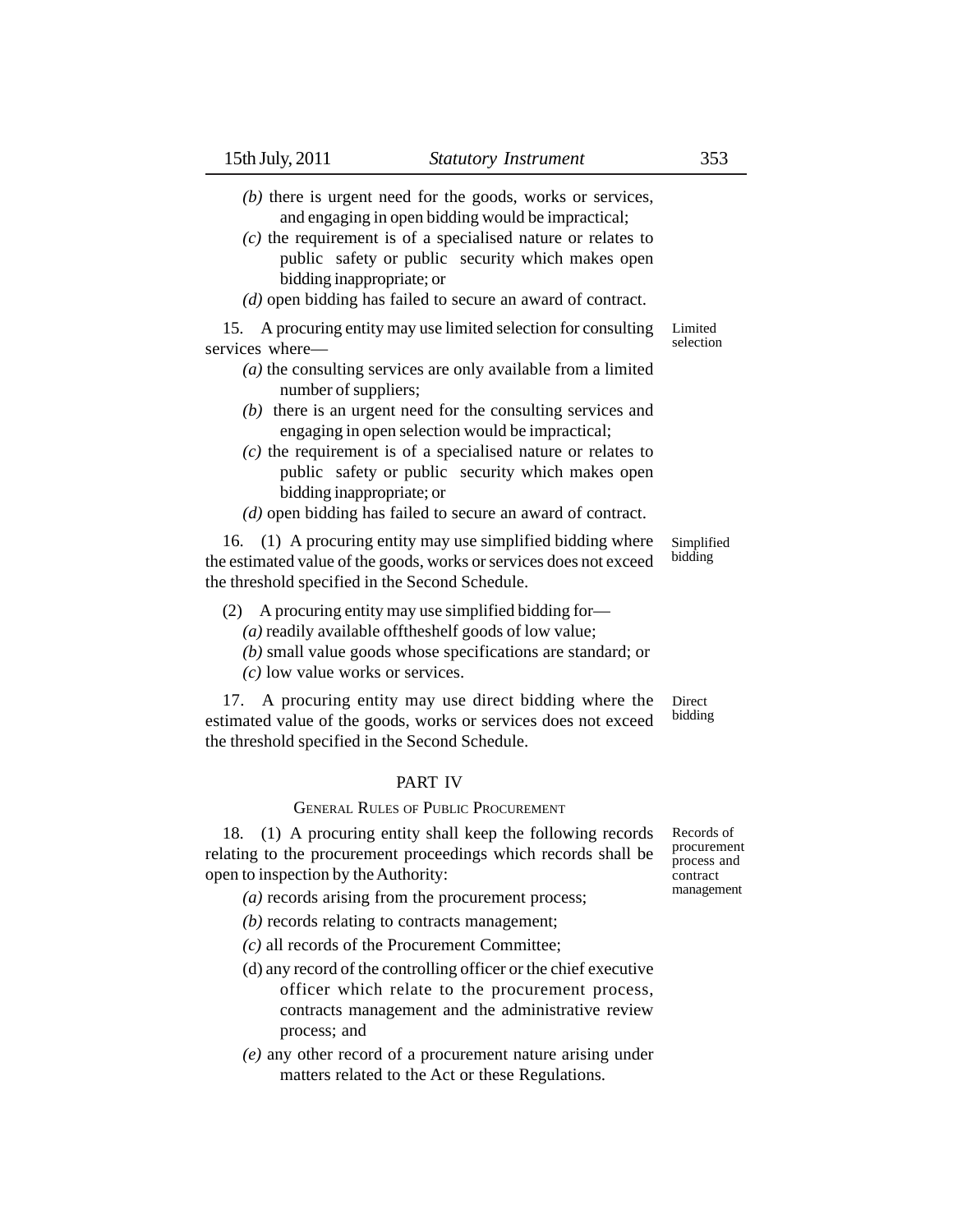(2) All procurement records maintained by a procuring entity shall contain, as appropriate, the following documents: *(a)* the request to initiate procurement proceedings; *(b)* a copy of any published notices; *(c)* any shortlist or list of prequalifiedbidders; *(d)* a copy of the prequalification and solicitation documents and any amendments or clarifications of the documents; *(e)* the records of bids received; *(f)* the records of bid openings; (g) copies of all bids evaluated and any clarifications requested and responses received; *(h)* the evaluation report; *(i)* minutes of any meetings related to the procurement, including prebid and negotiation meetings; *(j)* the notice of best evaluated bidder; *(k)* the letter of bid acceptance; *(1)* the contract document; *(m)* any contract amendments; and *(n)* all submissions to, and all decisions of, the approvals authority relating to the procurement, including— (i) the choice of procurement method; (ii) authorisation of solicitation documents; (iii) authorisation of evaluation reports; and (iv)authorisation of contract documents, contract award and contract amendments; and *(o)* any decision to suspend or cancel procurement proceedings. (3) All contract management records maintained shall contain the following documents: *(a)* the signed contract document, including any signed contract amendments; *(b)* any variations issued under the contract; *(c)* all post contract documentation relating to the fulfillment of contract obligations, in particular copies of bank guarantees or advance payment guarantees; *(d)* minutes of any meetings relating to contracts management, including contract progress or review meetings; *(e)* all documentation evidencing deliveries of goods or

completion certificates in relation to contracts for works or services;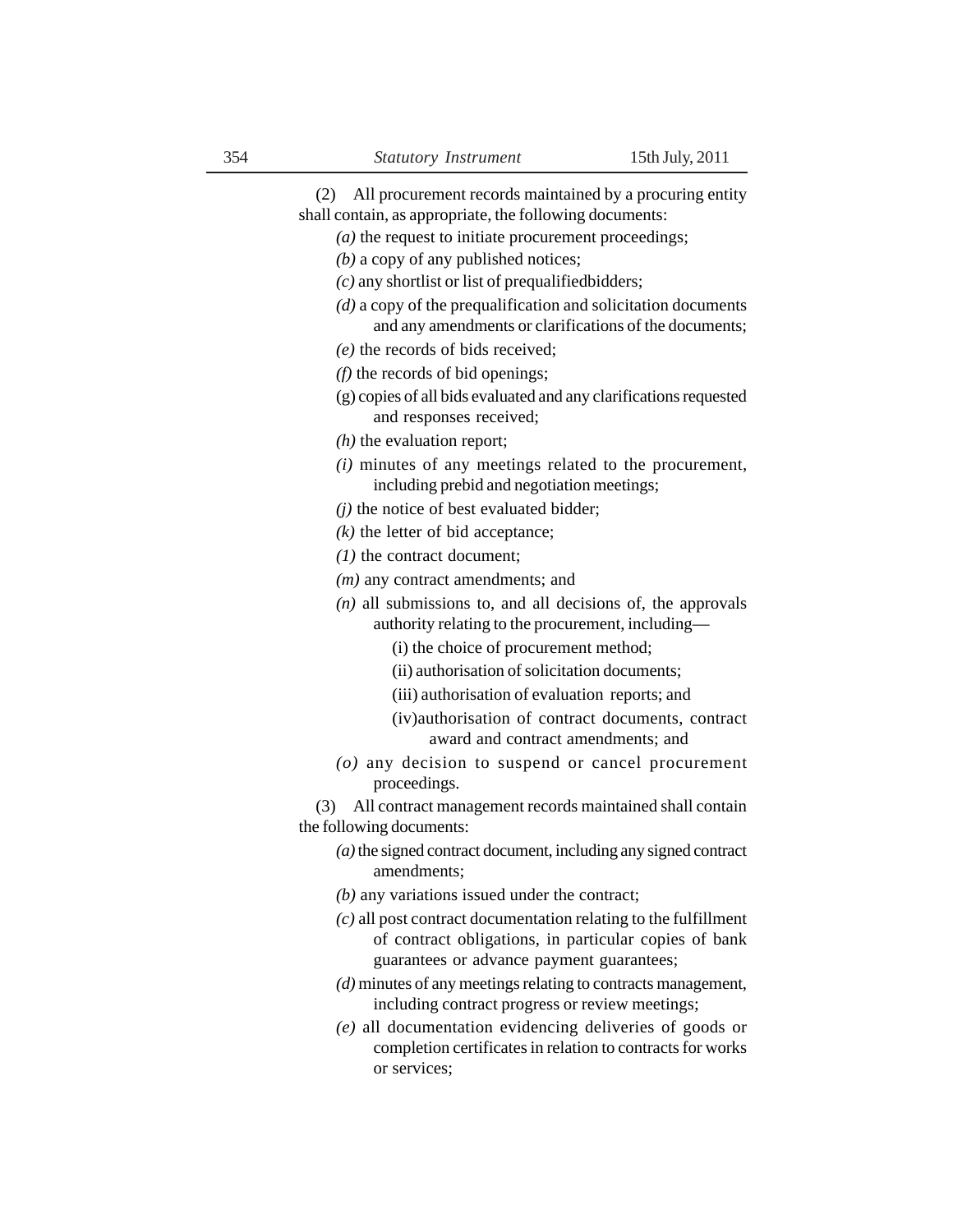- *(f)* copies of all invoices for goods, works and services, including work papers verifying the accuracy of payments claimed and details of the actual payment authorised by a contracts manager;
- *(g)* copies of cumulative payment worksheets evidencing management of all payments made;
- *(h)* copies of any claims made by a contract manager on behalf of the procuring entity in respect of any warranty, non-warranty, short supply, damage and other claims, upon the supplier or upon the procuring entity;
- *(i)* all correspondence between the procuring entity and supplier; and
- *(j)* all submissions to, and all decisions of, the approvals authority relating to contracts management, including the authorisation of any contract amendment.

(4) Any record maintained in accordance with the Act and these Regulations may be accessible to any person, authorised by the Authority, on payment of a fee to be determined by the Authority.

19. (1) The English language shall be used as a medium of communication in all public procurement matters.

(2) The medium of communication shall be specified in the solicitation documents.

(3) A procuring entity shall record in the minutes of the meeting all discussions at a meeting between a procuring entity and a bidder or supplier, and confirm all agreements in writing.

(4) Any communication between a procuring entity and a bidder or supplier shall be made in writing.

20. (1) A procuring entity shall publish any notice inviting potential bidders to participate in procurement proceedings and any contract award—

*(a)* in the *Gazette*;

- *(b)* in a daily newspaper of general circulation in Zambia, to reach a sufficient number of potential bidders and ensure effective competition;
- *(c)* in any media of wide regional or international circulation, where the method of procurement is open international bidding or open international selection;
- *(d)* to the extent feasible, on the internet, including any regional website or website established by the Authority; and
- *(e)* in a prominent place on the notice board at the procuring entity's office.

Publication and distribution of notices

Communication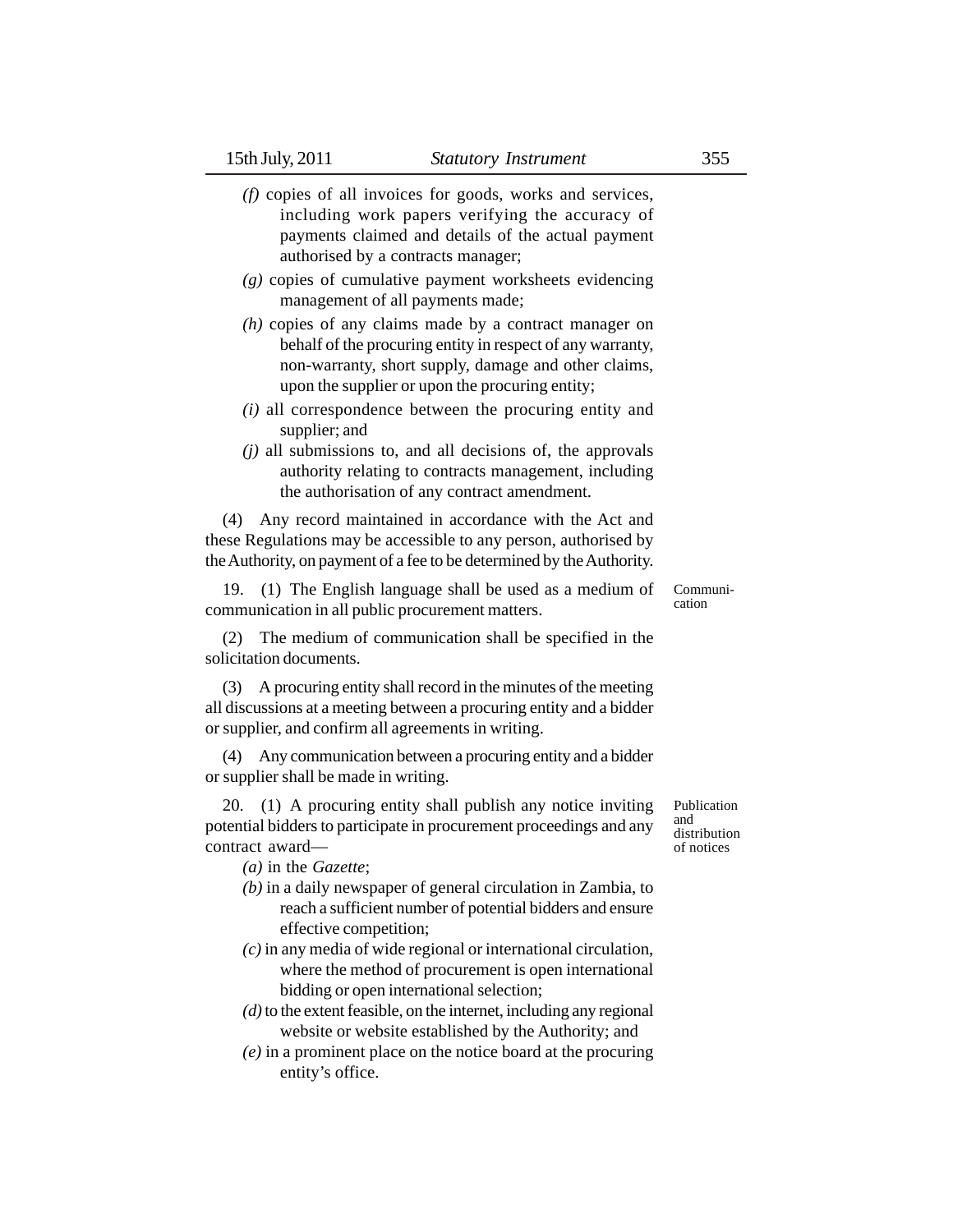(2) A procuring entity may use information communication technology in the procurement process especially in matters relating to the following:

*(a)* publication of general procurement notices;

*(b)* advertisement of procurement opportunities;

*(c)* publication of a summary of evaluation results;

*(d)* requesting for information on the bidding process; or

*(e)* dissemination of laws related to public procurement.

(3) Where open international bidding or open international selection is used, the notice shall also be published in media of wide regional or international circulation or on widely read internet sites.

(4) Where a procuring entity believes that it is necessary to ensure wide competition, it may, after the date of publication of the notice referred to in subregulation (1), send invitation notices directly to—

- *(a)* potential bidders, who may include registered bidders, past suppliers or any other identified potential sources;
- *(b)* professional or industry associations; or
- *(c)* any Zambian high commission or embassy in countries which are likely to participate, or foreign embassies of those countries in Zambia where open international bidding or open international selection is used.

(5) A procuring entity shall keep a record of any bidder or organisation to whom an invitation notice is sent directly, which shall form part of the procurement record.

Currency for procurement

Cap. 360

Consortium

21. (1) The kwacha or any foreign currency specified in the solicitation document shall be used in any bidding under the Act and these Regulations.

(2) Where a bidder provides an offer in foreign currency, the Bank of Zambia established under the Bank of Zambia Act, shall be the source of the exchange rate to be used.

(3) The solicitation documents shall specify the effective date for the conversion of the foreign exchange to the kwacha, where appropriate.

22. (1) Bidders may form a consortium to increase their capacity and competitiveness for solicitation purposes.

(2) Where bidders form a consortium for purposes of bidding, one of the bidders shall be considered as the lead bidder and serve as their representative in all activities related to the bid.

(3) A bid submitted by a consortium shall be a single document and bear the name of the consortium or the lead bidder.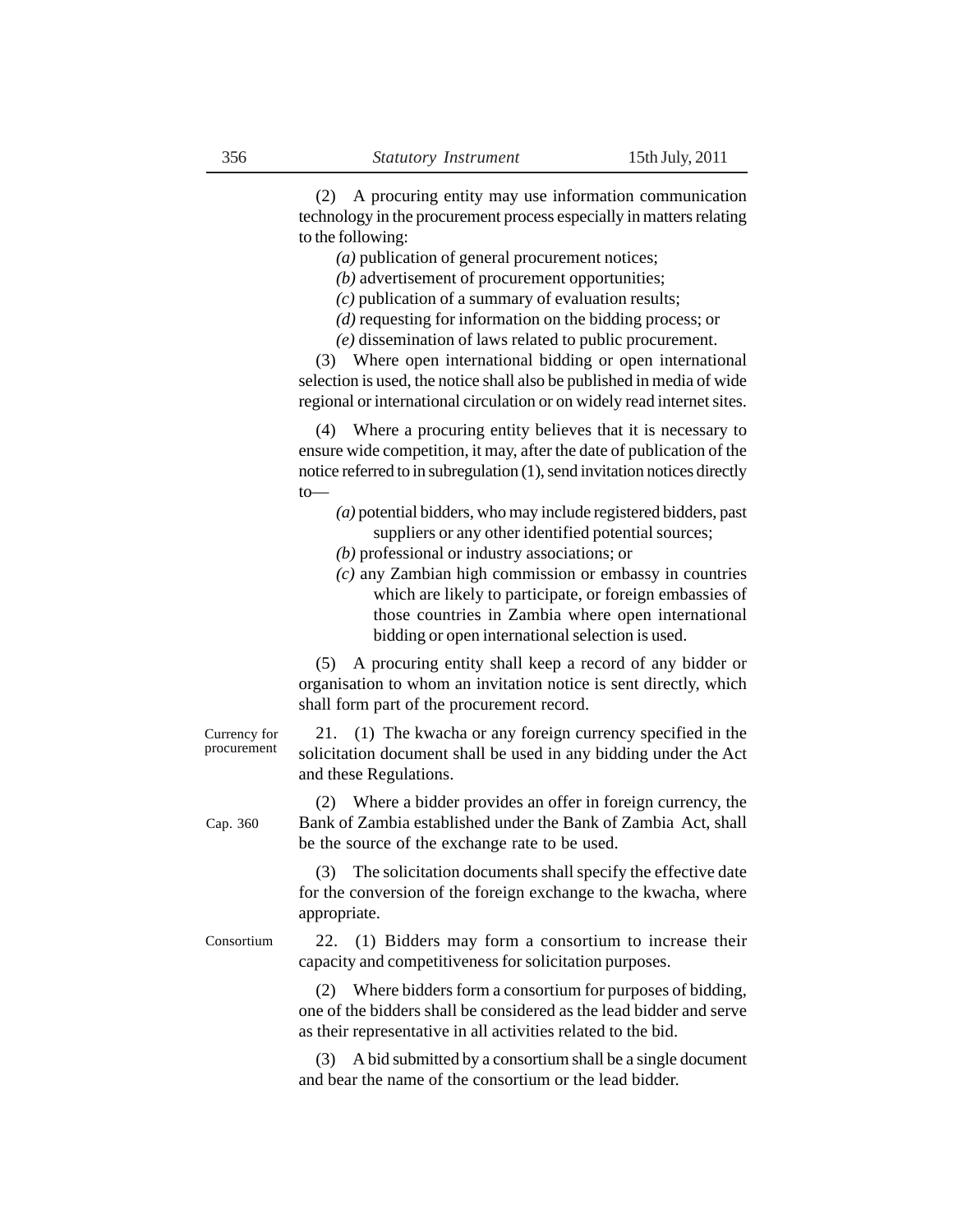(4) A bidder shall not participate in two different consortiums in the same bidding process.

(5) A person shall not submit a bid in that person's own name and as part of a consortium for the same bidding process.

(6) Persons participating in a consortium shall be individually and collectively liable towards the procuring entity.

23. (1) A procuring entity may package tenders into different lots based on certain economic interests such as the promotion of small sized companies or the attraction of a large number of bidders. Packaging tenders

(2) Where a procuring entity decides to package a tender, it shall ensure that the solicitation documents specify the nature of each lot and modalities for awarding the tender.

(3) Notwithstanding subregulation (1), a procuring entity shall not divide tenders in a manner aimed at avoiding the procurement procedures provided for under the Act and these Regulations.

24. (1) A procuring entity shall avoid the cancellation of procurement proceedings whenever possible, but a cancellation may be approved by the approvals authority where—

- *(a)* the procurement need has ceased to exist or changed significantly;
- *(b)* funding is not sufficient for the procurement;
- (c) there is a significant change in the required technical details, bidding conditions, conditions of contract or other details, such that the recommencement of procurement proceedings is necessary;
- *(d)* no responsive bids are received;
- *(e)* there is evidence of collusion among bidders;
- *(f)* it is otherwise in the public interest; or
- *(g)* there is evidence of corrupt practicesby a public officer or any other person involved in the procurement.

(2) A Procurement Unit shall, before cancelling any procurement proceedings, consult with the user department which issued the requisition and obtain the prior authorisation of the approvals authority.

(3) A Procurement Unit shall prepare a written request, to the approvals authority, for authorisation to cancel a procurement proceeding, which shall clearly state—

*(a)* detailed reasons for recommending the cancellation;

*(b)* the status of the procurement proceedings, including in particular,whether bids have already been opened under open or limited bidding or selection; and

Cancellation of procurement proceedings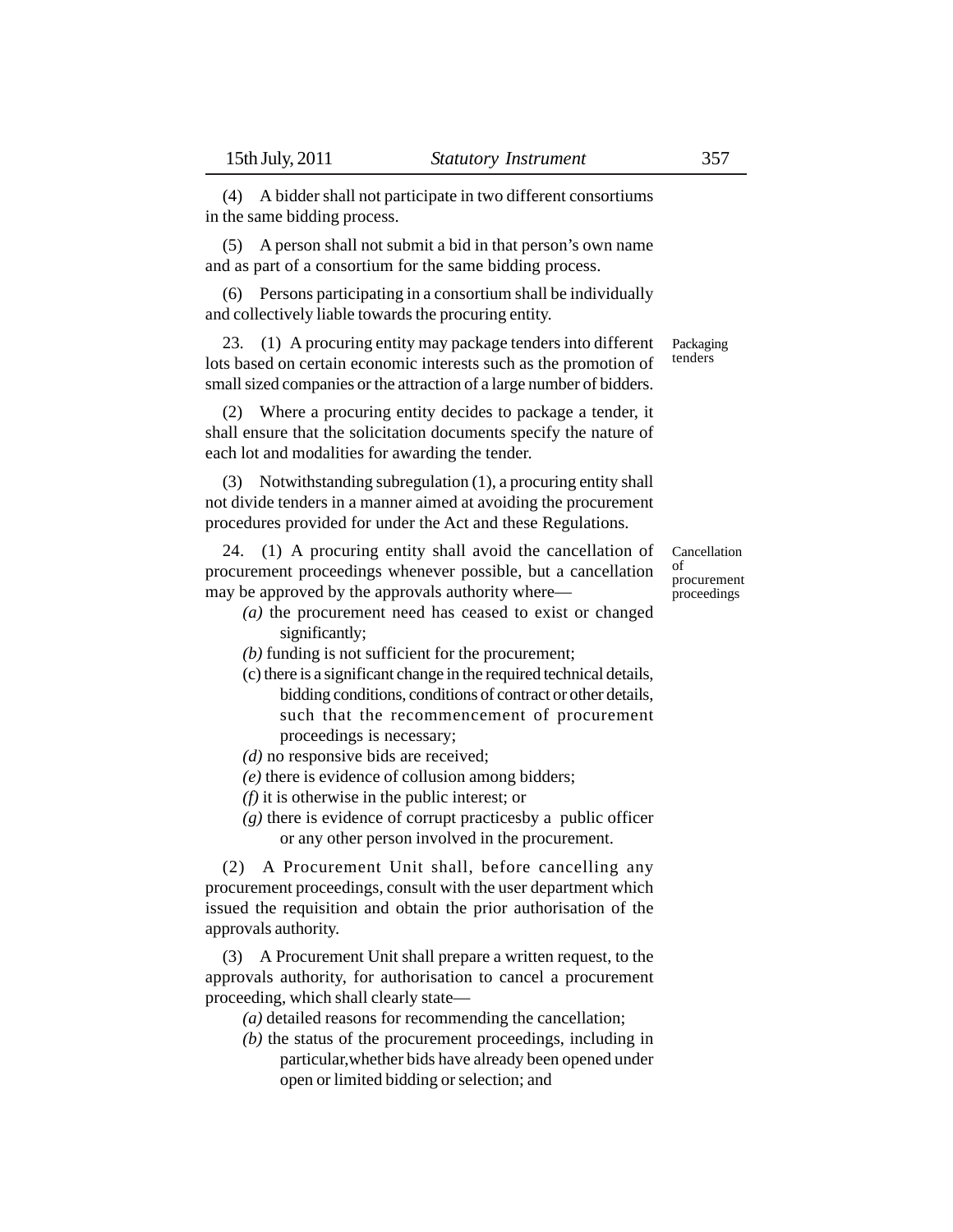*(c)* whether new procurement proceedings are recommended and, if so, the modifications recommended.

(4) A Procurement Unit shall, where procurement proceedings are cancelled prior to bid opening, return the bids to all the bidders, unopened.

Unsuccessful procurement proceedings

25. (1) A Procurement Unit shall, where no responsive bids are received or any procurement proceeding is otherwise unsuccessful, investigate the failed procurement proceeding and prepare and submit a report to the approvals authority, who shall report the matter to the Authority.

(2) An investigation undertaken in accordance with subregulation (1) shall consider all relevant issues, including the following:

- *(a)* whether the bidding period was sufficient, considering the factors required to be taken into account in determining the minimum bidding periods as provided in these Regulations;
- *(b)* whether the requirements of the solicitation document and the terms and conditions of the proposed contract were reasonable and not so as to deter competition;
- *(c)* whether any invitation notice was published in an appropriate publication and on the required date;
- *(d)* whether any shortlist included sufficient bidders and whether the bidders included provide the goods, works or services required;
- *(e)* whether there was any delay in issuing the solicitation documents;
- *(f)* whether any amendments or clarifications to the solicitation documents allowed sufficient time for bidders to take them into account in preparing their bids;
- *(g)* whether there were other extraneous events or circumstances, which may have affected the ability of bidders to respond;
- *(h)* whether the evaluation process was conducted in accordance with these Regulations and the solicitation document, and whether staff responsible for the evaluation had adequate skills and resources;
- *(i)* whether there is any suspicion of collusion between potential bidders; and
- *(j)* whether the original choice of procurement method was appropriate.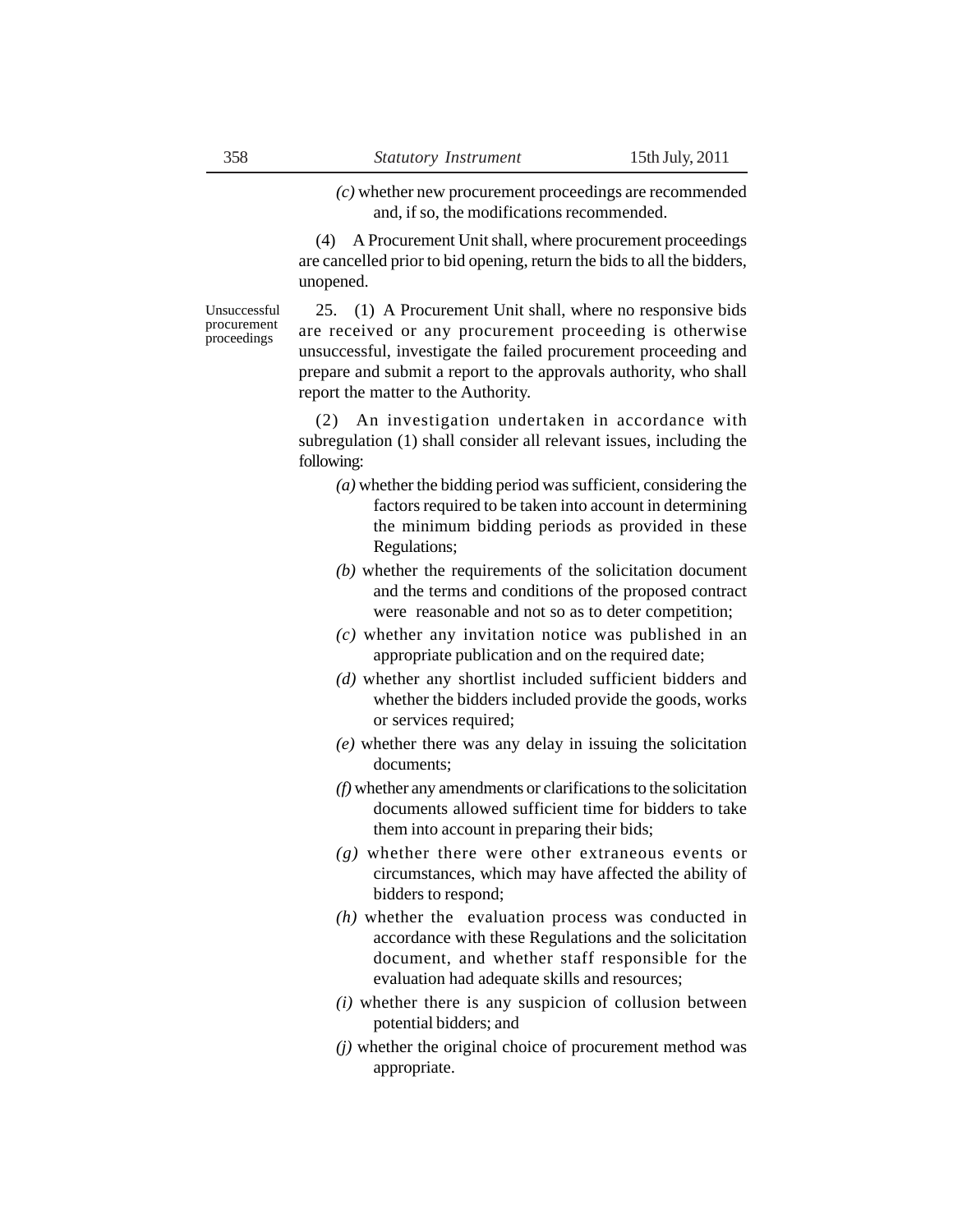(3) A report prepared under subregulation (1) shall include the reasons why the procurement was unsuccessful and recommendations on how any new procurement proceedings should be managed to avoid such failings.

(4) An approvals authority shall on receipt of the report submitted under subregulation (1), make appropriate recommendations to the procuring entity, which may include—

*(a)* the use of an alternative method of procurement;

- *(b)* amendments to the solicitation document, including bidding requirements, the type of contract or the terms and conditions of the proposed contract;
- *(c)* alternative publication of any invitation notice or a revised shortlist; or
- *(d)* the introduction of regional or international competition.

## PART V

## PROCUREMENT PLANNING

26. (1) A Procurement Unit shall, in consultation with a user department, prepare a procurement plan for the procuring entity, for each financial year, containing the information required under regulation 27.

(2) A procuring entity shall integrate its annual procurement planning with the budget processes and shall base the plan on the indicative or approved budget of the procuring entity, as appropriate.

(3) A procuring entity shall revise or update its procurement plan, as appropriate, after the approval of the budget for that financial year or during the course of each financial year.

(4) A procuring entity shall publish, in at least one daily newspaper of general circulation in Zambia or post on the procuring entity's website and on the procuring entity's notice board, certain information relating to the procurement plan, such as the following:

*(a)* source of the funding; and

*(b)* expected publication and execution dates.

27. An annual procurement plan for each procuring entity shall include—

- *(a)* a detailed breakdown of the goods, works and services required, the procuring agency's priorities and an indication as to whether it will be necessary to carry out a prior study for tenders of works;
- *(b)* a schedule of the delivery, implementation or completion dates for all goods, works and services required;

Contents of annual procurement plan

Annual procurement planning and publication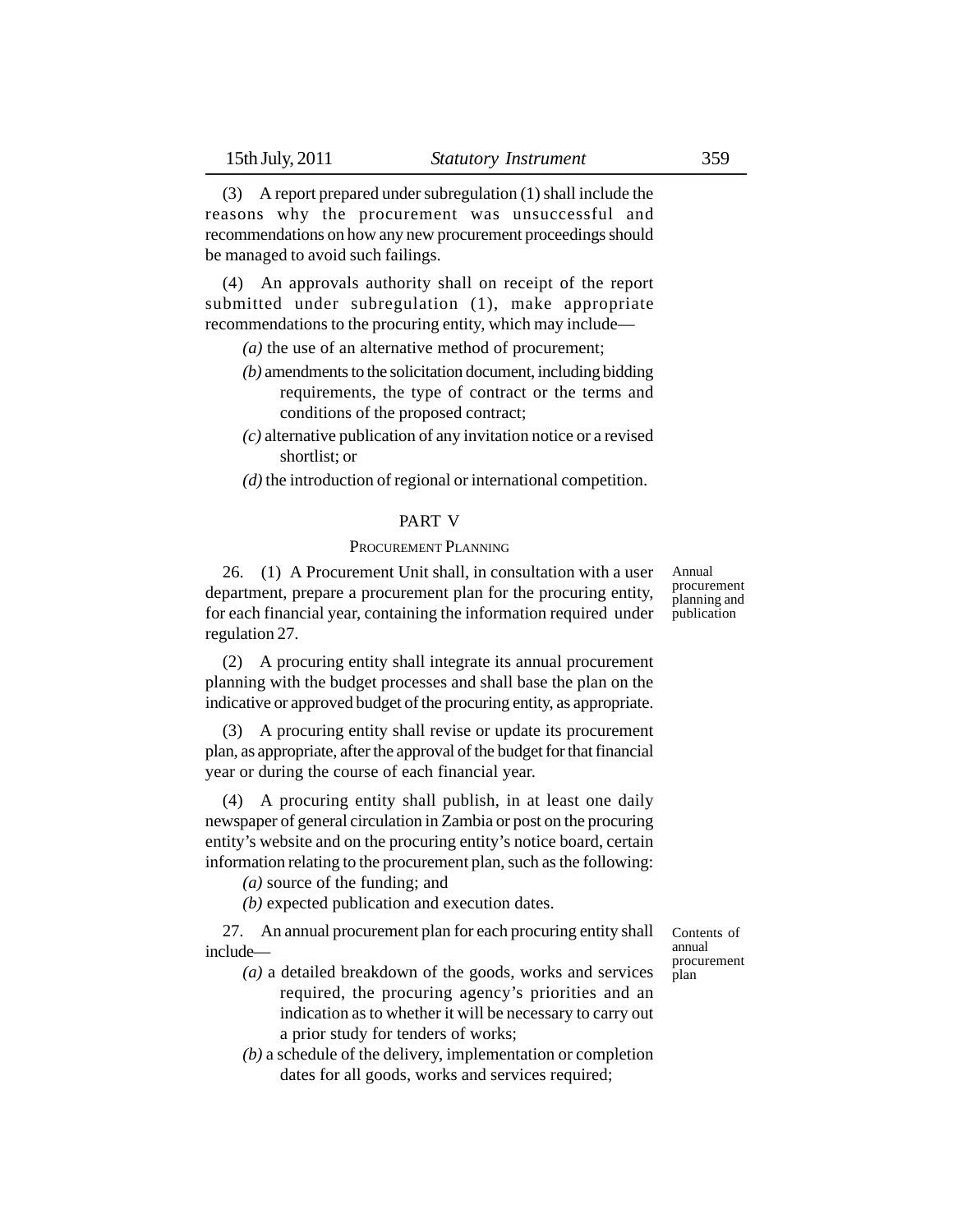- *(c)* an indication of which items can be aggregated for procurement as a single package or for procurement through any applicable arrangements for common use items;
- *(d)* an estimate of the value of each package of goods, works and services required and details of the budget available and sources of funding;
- *(e)* an indication of the rules applicable to the procurement, where any procurement is not subject to these Regulations;
- *(f)* an indication of the anticipated procurement method for each procurement requirement, including any need for prequalification, and the anticipated time for the complete procurement cycle, taking into account the applicable approval requirements;
- *(g)* an indication of whether the goods, works or services will be procured by the Procurement Unit, any special agency designated to procure common use items or any other body;
- *(h)* an indication of the resources available for managing the procurement workload;
- *(i)* an induction whether there will be local or regional preferences for certain types of tender;
- *(j)* a specification of whether there is a requirement for nonobjection for an award of contract;
- *(k)* a specification of planning schedules under which different processes for tendering shall be undertaken;
- *(l)* a specification of schedules for the execution of contracts; and
- *(m)* the details of any committed or planned procurement expenditure under existing multiyear contracts.

Aggregation of requirements

28. (1) A procuring entity shall aggregate procurement requirements, where appropriate, in order to achieve economies of scale.

(2) A Procurement Unit shall, in deciding where aggregation is appropriate, consider all relevant factors, including—

- *(a)* which items are of a similar nature and likely to attract the same bidders;
- *(b)* which items shall be ready for bidding at the same time and when delivery, implementation or completion is required;
- *(c)* the optimum size and type of contract to attract the greatest and most responsive competition, taking into account the market structure for the items required;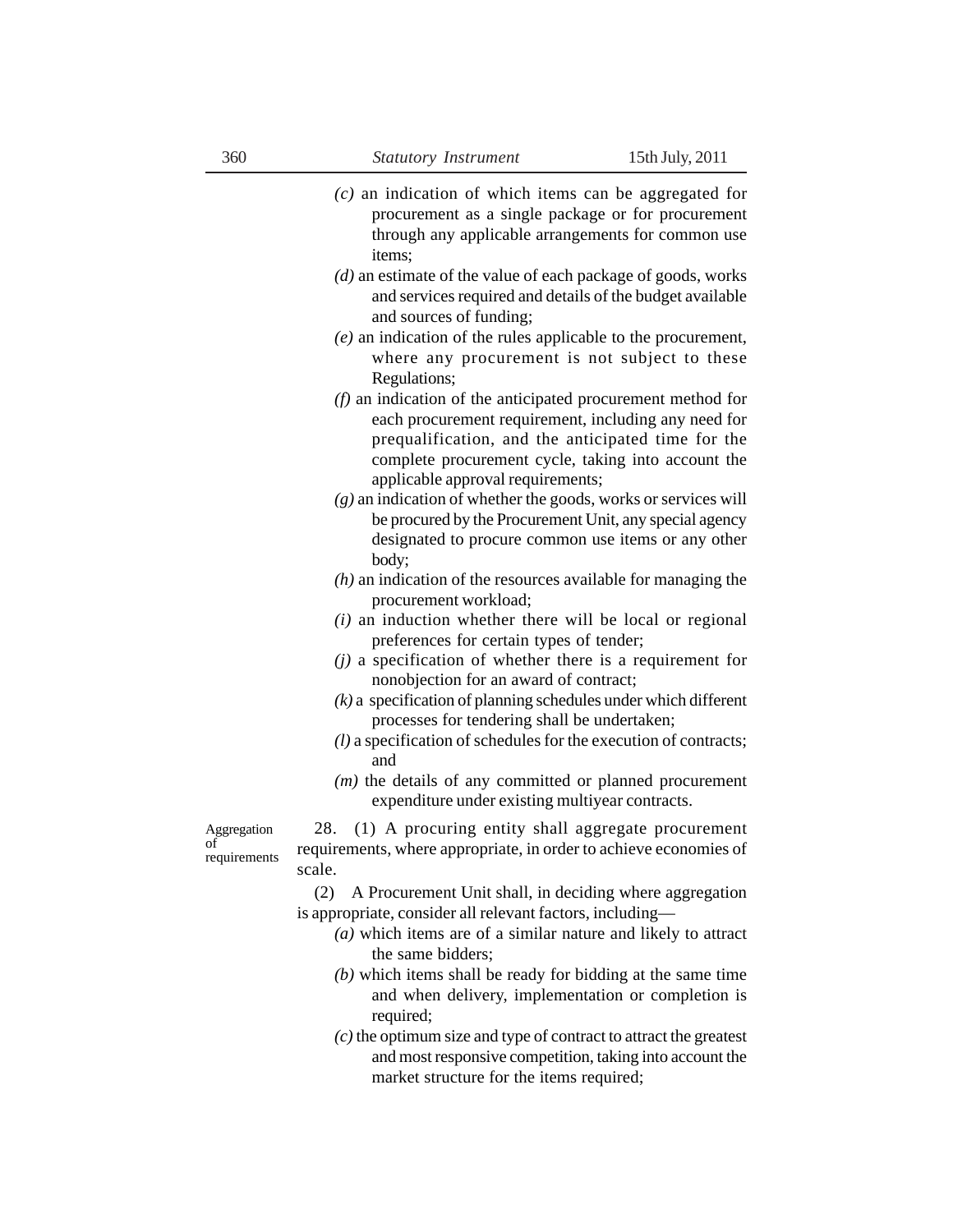*(d)* the need to apply any applicable measures to promote the participation of national suppliers or other target groups;

- *(e)* which items will be subject to the same bidding requirements and conditions of contract; and
- *(f)* the potential to realise savings in time, transaction costs or facilitate contracts management by the procuring entity.

Division into lots

29. (1) Notwithstanding the prohibition on disaggregation of procurement requirements, a procuring entity may divide a procurement requirement, which could be procured as a single contract, into a package, consisting of several lots which are to be tendered together, where it is anticipated that the award of several separate contracts may result in the best overall value for the procuring entity.

(2) A procurement entity may divide a requirement into a package of separate lots where it is likely to increase the number of responsive bids by enabling the participation of —

- *(a)* bidders who are able to bid for some, but not all, types of item; or
- *(b)* small suppliers who would not be qualified to bid for the complete package as a single contract.
- (3) A procuring entity shall not divide requirement into lots—
	- *(a)* for the sole purpose of avoiding thresholds or levels of authority;
	- *(b)* where the award of several separate contracts would create problems of compatibility or interchangeability between items purchased as separate lots;
	- *(c)* where the award of several separate contracts would invalidate or otherwise restrict any supplier's warranty or liability; or
	- *(d)* where the award of several separate contracts would increase the costs of servicing maintenance or similar requirements.

(4) Where a procuring entity divides a requirement into lots, which may result in separate contracts, the selection of the procurement method shall be determined by the estimated total value of all the lots.

(5) Where a procuring entity divides a requirement which could be procured as a single contract into lots, the procuring entity shall—

- *(a)* permit bidders to bid for a single lot, any combination of lots or all lots; and
- *(b)* demonstrate, prior to contract award, that the recommended contract award or combination of contract awards offers the best overall value for the procuring entity.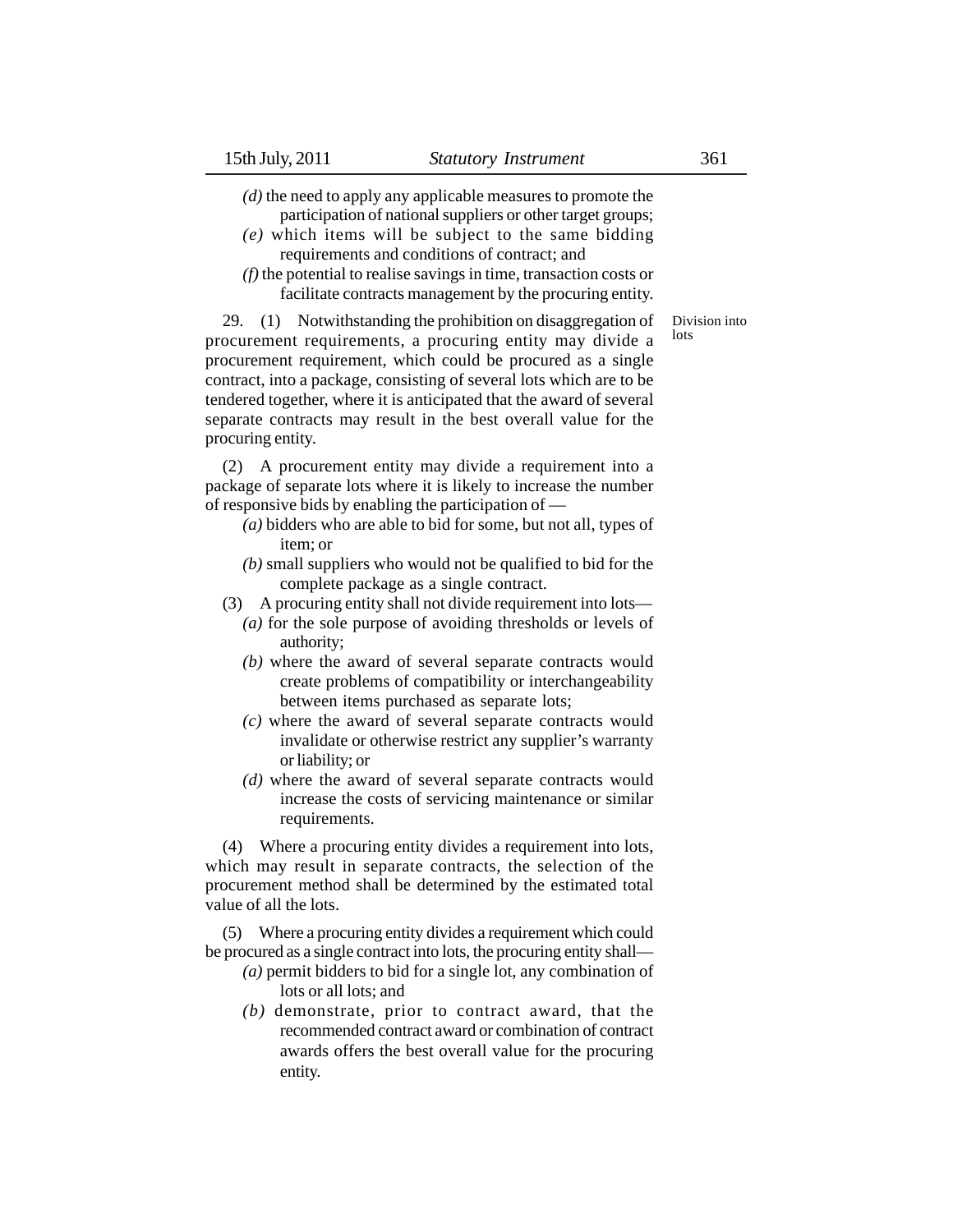30. (1) A user department shall document all procurement requirements in a procurement requisition in the format set out in the Third Schedule, which shall include— Requisition authorisation

- *(a)* a statement of requirements, in accordance with these Regulations, as appropriate;
- *(b)* the estimated value of the goods, works or services; and
- *(c)* details of the funds budgeted for the requirement, including any funds from future budgets for multiyear contracts.
- (2) A user department shall—
	- *(a)* in preparing the statement of requirements, ensure that it seeks technical advice, where required; and
	- *(b)* in estimating the value of the goods, works or services, ensure that the estimate is realistic and based on uptodate information on economic and market conditions.

(3) A requisition shall be approved by the controlling officer or chief executive officer or by an officer or officers designated by the controlling officer or chief executive officer to perform this function prior to the initiation of procurement proceedings.

(4) Any approval of a requisition shall include confirmation of the—

- *(a)* need for the items listed and authority to proceed with the procurement; and
- *(b)* availability of funds for the procurement.

(6) Any requisition approved in accordance with subregulation (3) shall be submitted to the Procurement Unit to initiate procurement proceedings.

Confirmation of funds

31. (1) A Procurement Unit shall ensure that adequate funds are budgeted prior to initiating procurement proceedings, taking into account all costs involved in the procurement.

(2) The costs involved may, in addition to the total contract price, include the following:

- *(a)* contingencies, including any anticipated contract variations, exchange rate fluctuations or allowance for price adjustment;
- *(b)* other costs relating to the successful delivery of a procurement requirement and for which the procuring entity shall be liable, such as freight, insurance, customs clearance, inland delivery, import taxes or duties, inspection, installation or any costs relating to service or maintenance agreements;

and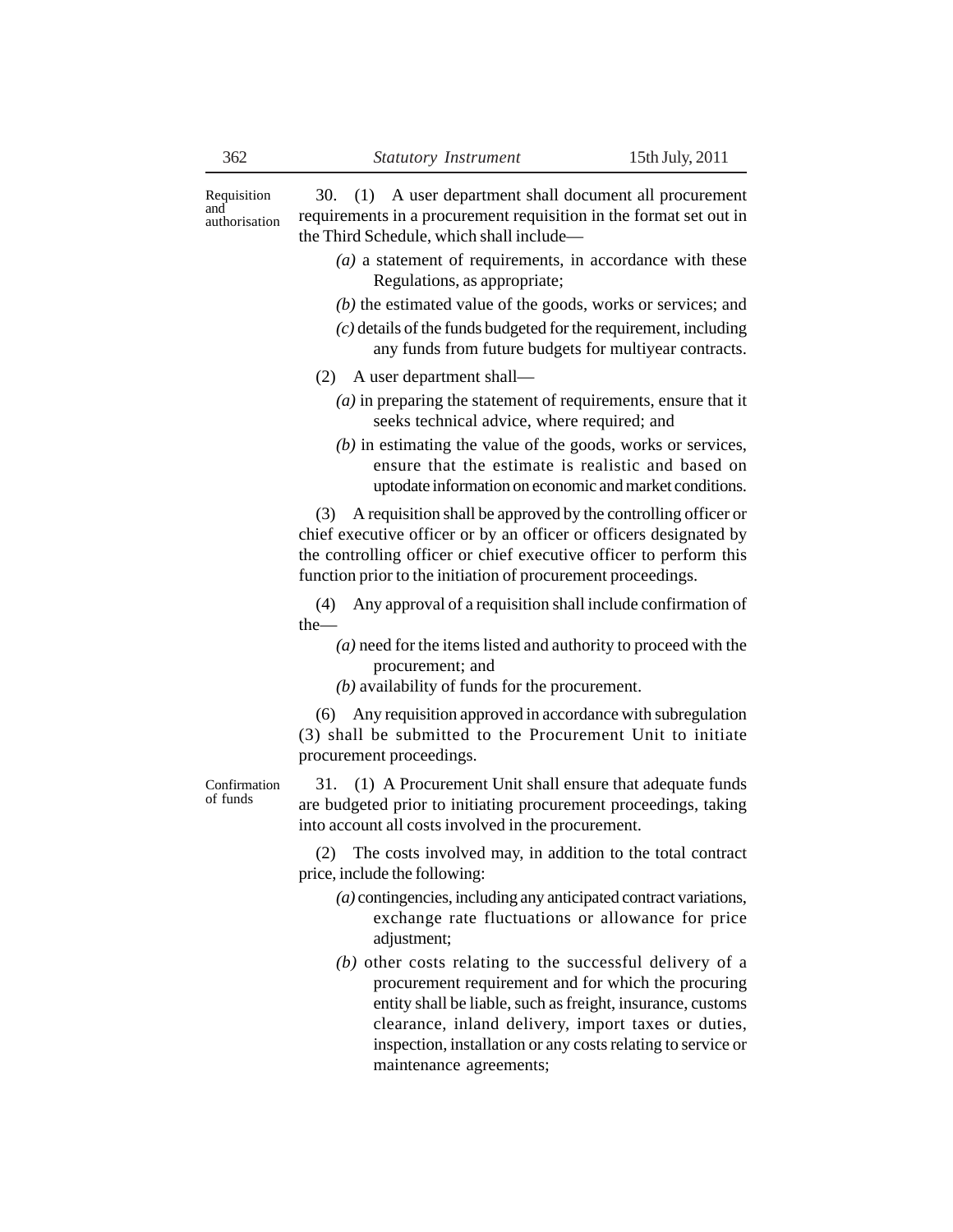- *(c)* costs relating to facilities, services or resources to be provided by the procuring entity, such as office space or communication facilities for consultants or counterpart staff; or
- *(d)* the cost of any other related contract, which is necessary for the successful implementation of the procurement, such as a contract for engineering supervision of a construction contract.

(3) A Procurement Unit shall also ensure that adequate funds are available for managing the procurement proceedings, including any funds required for publication of notices.

(4) Where a procuring entity intends to initiate procurement proceedings for a multiyear contract, which will commit the procuring entity to make payments in subsequent financial years, the procuring entity shall ensure that funds—

- *(a)* for the current financial year are budgeted; and
- *(b)* for future financial years are included in budgets for subsequent financial years.

32. (1) Every requisition for the procurement of goods shall be accompanied by a complete, precise and unambiguous description of the goods required, in the form of a statement of requirements.

Statement of requirements for goods

(2) A statement of requirements shall include, where appropriate—

- *(a)* a list of the goods and the quantities required, including any incidental services or works, such as delivery, installation, commissioning, maintenance, repair, user training or the provisions of aftersales services;
- *(b)* a delivery and completion schedule;
- *(c)* specifications; and
- *(d)* drawings.

(3) The specifications referred to in paragraph *(c)* of subregulation (2) shall include, where appropriate—

- *(a)* the purpose and objectives of the goods;
- *(b)* a full description of the requirements;
- *(c)* a generic specification to an appropriate level of detail;
- *(d)* a functional description of goods, including any environmental or safety features;
- *(e)* the performance parameters, including outputs, time scales and any indicators or criteria by which satisfactory performance can be determined;
- *(f)* the process and materials descriptions;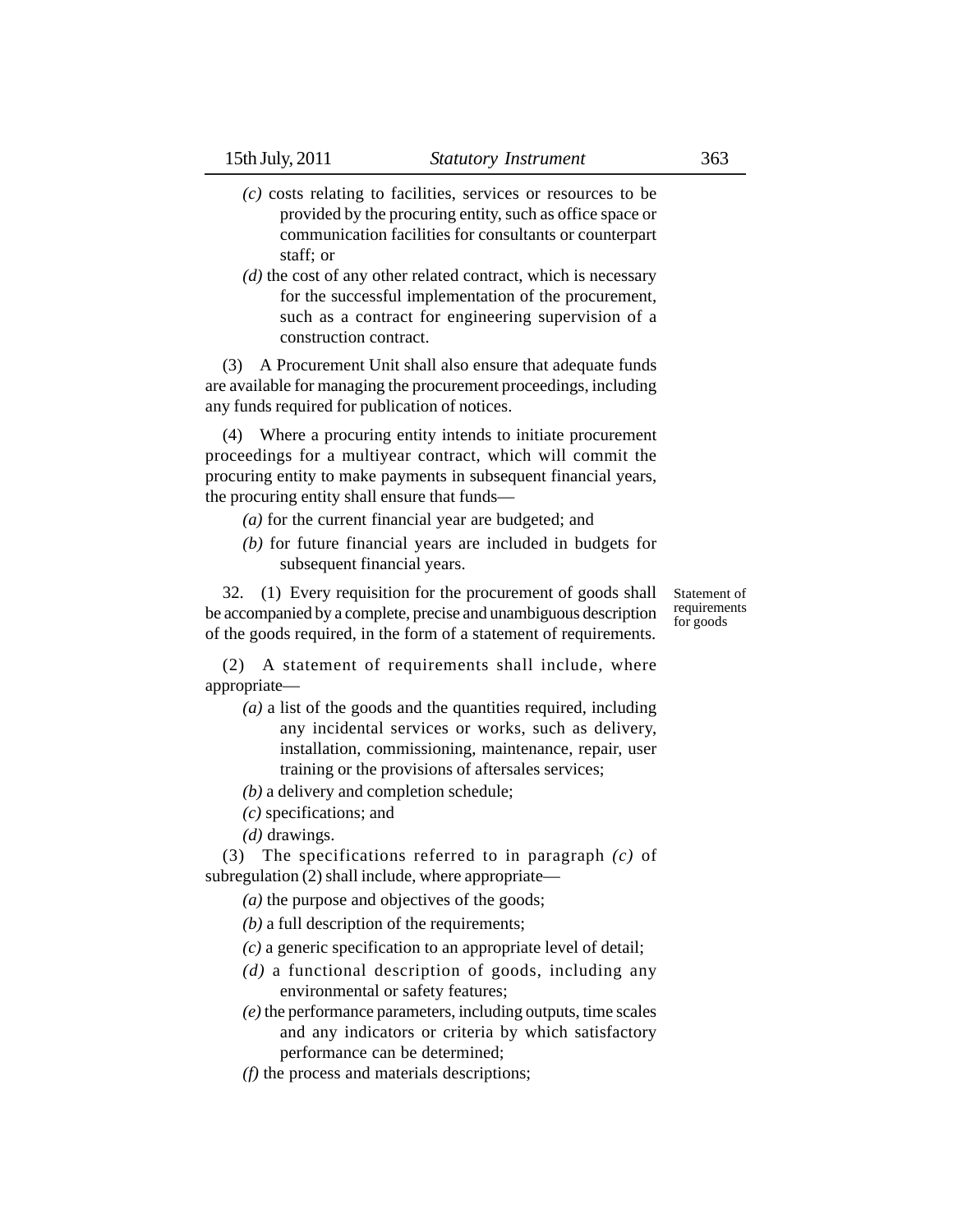*(g)* the dimensions, symbols, terminology language, packaging,

- marking and labeling requirements;
- *(h)* the inspection and testing requirements; and
- *(i)* any Zambian or other applicable standards.

33. (1) A statement of requirements for goods shall not include any reference to a particular trademark, brand name, patent, design, type, specific origin, producer, manufacturer, catalogue or numbered item, unless there is no other sufficiently precise or intelligible way of describing the requirement, in which case the words "or equivalent" shall be included and the description shall serve only as Use of brand names

a benchmark during the evaluation process.

(2) Notwithstanding subregulation (1), where a particular trademark, brand name, patent, design, type, specific origin, producer, manufacturer, catalogue or numbered item is required for reasons of technical compatibility, servicing, maintenance or preservation of warranty, such description may be used, subject to written justification.

Statement of requirements for works

34. (1) Every requisition for the procurement of works shall be accompanied by a complete, precise and unambiguous description of the works required, in the form of a statement of requirements.

(2) A statement of requirements shall include, where appropriate—

- *(a)* a description of the scope of the works, which may include design,construction or installation of equipment;
- *(b)* the purpose and objectives of the works;
- (c) the duration or completion schedule for the works;
- *(d)* details of the supervision requirements, working relationships and other administrative arrangements;
- *(e)* drawings or design requirements;
- *(f)* specifications and standards;
- *(g)* bill of quantities or its equivalent; and
- *(h)* inspection and testing requirements.

Statement of requirements for services

35. (1) Every requisition for the procurement of services shall be accompanied by a complete, precise and unambiguous description of the services required in the form of a statement of requirements.

(2) A statement of requirements shall consist of terms of reference, which shall include, where appropriate

*(a)* a background narrative to the required services;

*(b)* the objectives of the services and targets to be achieved;

*(c)* a list of specific tasks or duties;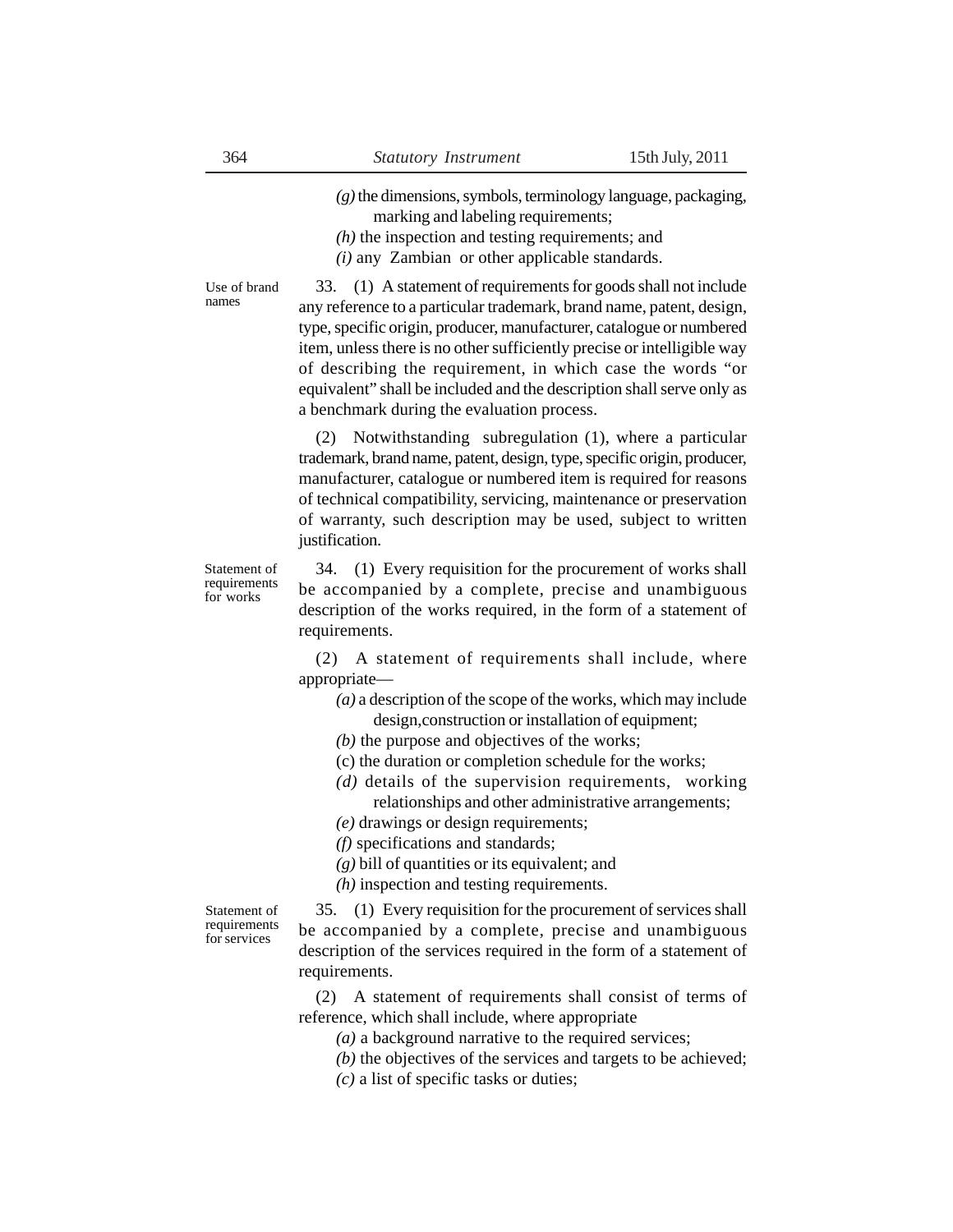- *(d)* deliverables or outputs for the assignment;
- *(e)* the role, qualifications or experience required for any key staff;
- *(f)* management and reporting lines for the supplier, including administrative arrangements and reporting requirements;
- *(g)* any facilities, services or resources to be provided by the procuring entity;
- *(h)* inspection or quality testing requirements or indicators of successful performance; and
- *(i)* the duration or completion schedule.

36. (1) A Procurement Unit shall, following receipt of an approved requisition, prepare a procurement plan for each individual procurement requirement.

(2) An individual procurement plan shall include—

- *(a)* a description of the requirement, including the schedule required for delivery, implementation or completion of the goods, works or services and any division into lots;
- *(b)* the estimated value of the requirement and, where applicable, individual lots;
- *(c)* the proposed procurement method, and a justification for the use of any method other than open bidding or open selection;
- *(d)* an indication of whether pre or postqualification will be required, or whether the procurement requirement will make use of any prequalification for a group of contracts;
- *(e)* an estimate of the time required for each stage in the procurement cycle, taking into account publication requirements and the applicable approval requirements;
- *(f)* the proposed type of contract in accordance with these Regulations;
- *(g)* the rules applicable to the procurement, where any procurement is subject to alternative rules in accordance with the Act;
- *(h)* an indication of the resources required and available for management of the procurement process and contracts management; and
- *(i)* any other relevant information.

(3) Notwithstanding subregulation (1), where the estimated value of the procurement requirement is permitted for request for sealed quotations, no written procurement plan shall be required.

37. (1) A procuring entity shall select the most appropriate method of procurement for each requirement, as part of the procurement planning process.

Choice of procurement method

Individual procurement plans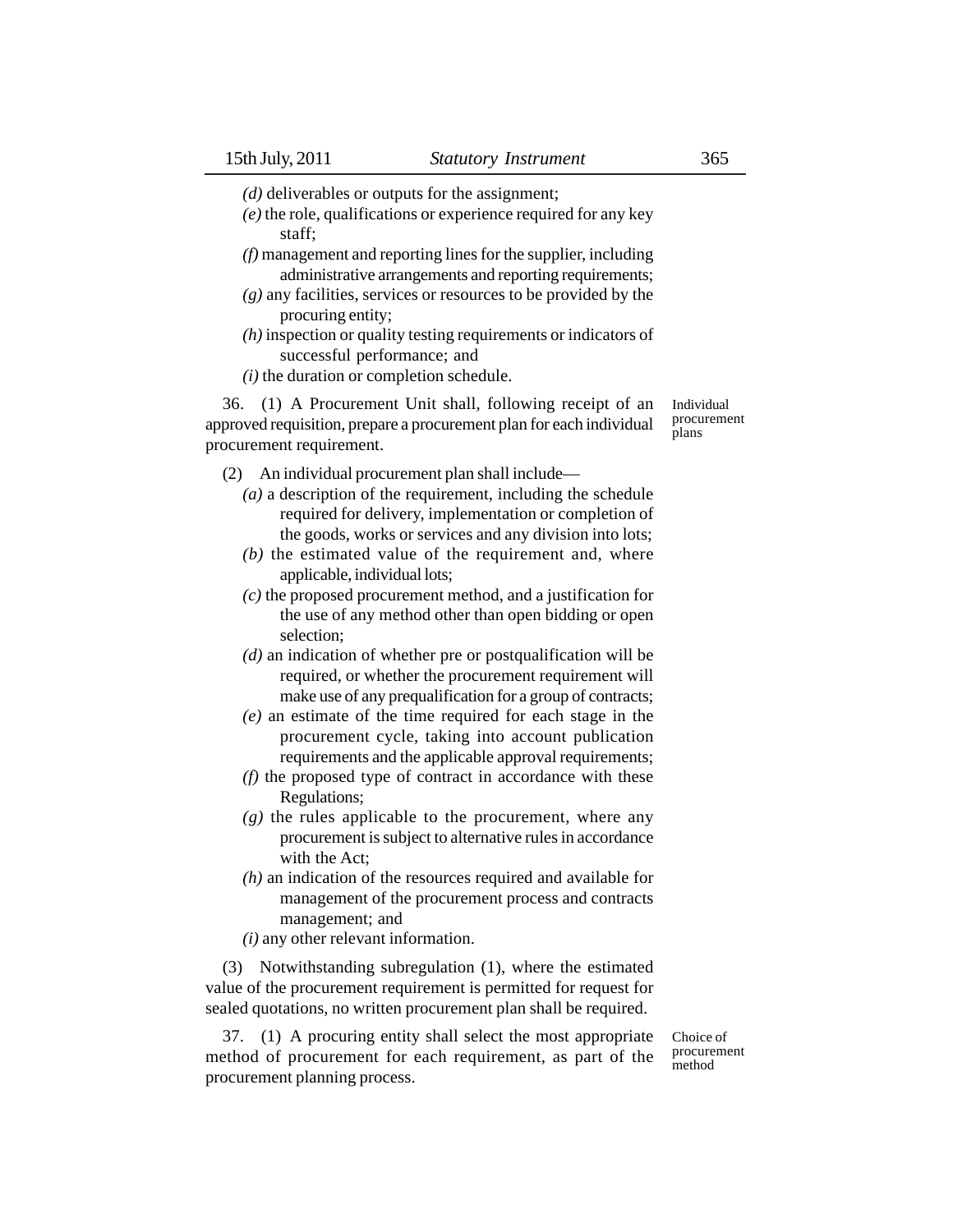- (2) The choice of procurement method shall take into account—
	- *(a)* the estimated value of the procurement in accordance with the thresholds for that kind of procurement as specified in the Second Schedule;
	- *(b)* the potential sources for the procurement, in accordance with these Regulations;
	- *(c)* the nature of the goods, works or services required; and
	- *(d)* the circumstances surrounding the procurement, such as the existence of an emergency need.

(3) A procuring entity shall clearly state in the procurement record, the reasons for the selection of a procurement method other than open bidding or open selection.

(4) A procuring entity shall obtain the prior authorisation of the approvals authority, for the use of—

- *(a)* limited bidding or limited selection; or
- *(b)* direct bidding, except where the method is used on grounds of low value, in accordance with these Regulations.

Potential sources

38. (1) A Procurement Unit shall, in considering the potential sources for any procurement requirement, consider all relevant factors, including—

- *(a)* the competitiveness of the national, regional or international market for the goods, works or services to ensure value for money is achieved with public funds;
- *(b)* the likely interest of national, regional or international bidders, given the size and nature of the requirement;
- *(c)* whether items should be purchased from the manufacturer or from a distributor or agent;
- *(d)* any restrictions relating to existing copyright, intellectual property rights, patent or proprietary rights;
- *(e)* whether there are functionally equivalent goods, works or services which would meet the needs of the procuring entity;
- *(f)* any applicable Government regulations that restrict sources;
- *(g)* the need for compatibility or interchangeability with existing goods, works or services;
- *(h)* the requirements for servicing and maintenance of items purchased and any restrictions related to conditions of warranty;
- *(i)* any impact on conditions relating to warranty or a supplier's liability, if alternative suppliers are used for additional or continued work;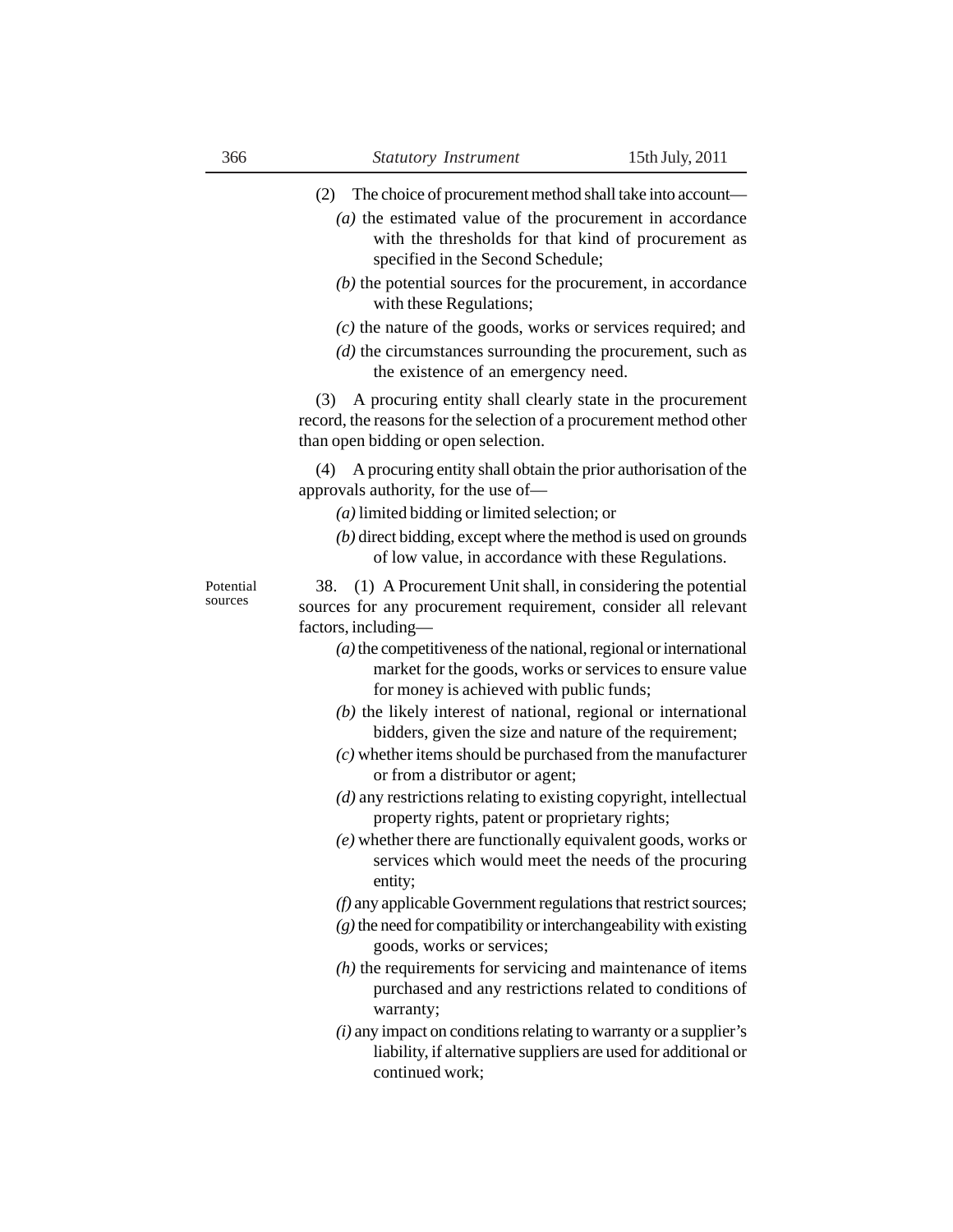*(j)* any potential benefits such as the use of experience acquired or savings in mobilisation costs; and

*(k)* any applicable regional or international agreements or obligations.

(2) Any recommendation to use a limited number of suppliers or a single source as the criterion for determining the choice of procurement method shall include —

- *(a)* a comprehensive analysis of the market for the required goods, works or services;
- *(b)* full details of the relevant factors in subregulation (1);
- *(c)* a clear statement that no other sources could be used to open the requirement up to a more competitive procurement method; and
- *(d)* a justification for any part of the statement of requirements that restrict the number of potential sources.

39. (1) An emergency situation shall include circumstances which are urgent, unforeseeable and not caused by the dilatory conduct of the procuring entity where—

- *(a)* the country is threatened by or confronted with a disaster, catastrophe or war;
- *(b)* life, or the quality of life or environment may be seriously compromised;
- *(c)* the conditions or quality of goods, equipment, buildings or publicly owned capital goods may seriously deteriorate unless action is urgently and necessarily taken to maintain them in their actual value or usefulness; or
- *(d)* an investment project is seriously delayed for want of minor items.

(2) The general maintenance of equipment shall not be regarded as an emergency unless the conditions specified in subregulation (1) exist.

(3) A recommendation to use an emergency situation as the criterion for determining the choice of procurement shall include a comprehensive justification for its use, stating the reasons giving rise to the emergency situation.

(4) Where an emergency situation affects the choice of procurement method, the procuring entity shall not automatically exclude competitive methods of procurement but shall obtain competition to the maximum extent practical in the circumstances.

(5) Where the procuring entity uses limited bidding, limited selection or direct bidding on grounds of an emergency situation, the procuring entity shall limit the procurement to the quantity needed to deal with the emergency.

Emergency procurement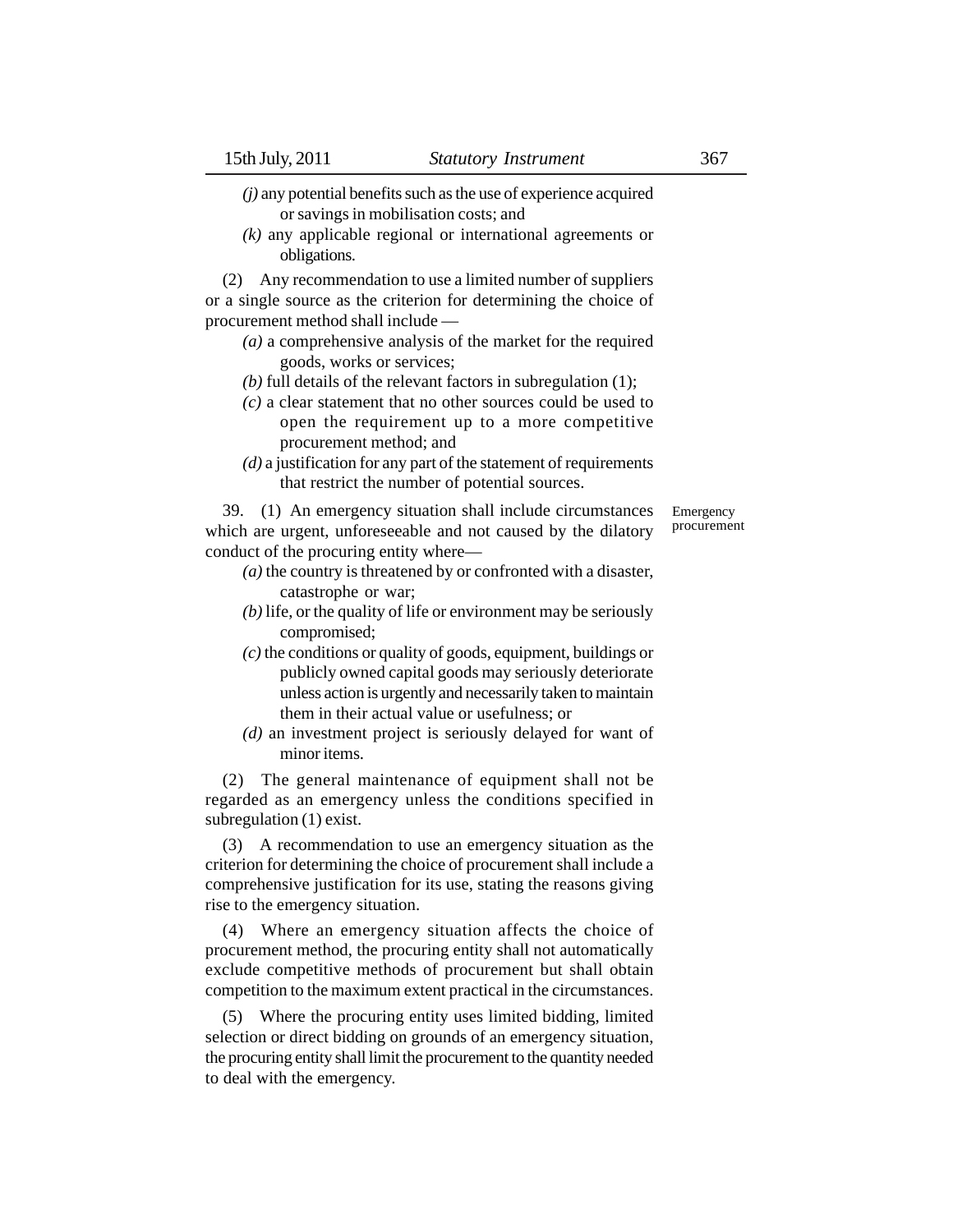Selection of appropriate type of contract

(2) A Procurement Unit shall select the type of contract as part of the procurement planning process, taking into account—

40. (1) A procuring entity shall use the most appropriate type of contract from among the types specified in these Regulations.

- *(a)* the nature, value and complexity of the procurement requirement;
- *(b)* the need to offer an equitable contract to bidders to ensure effective competition;
- *(c)* the need to maximise value for money and minimise risk for the procuring entity;
- *(d)* the likelihood of any delays or unforeseen circumstances requiring contract variations;
- *(e)* the procuring entity's ability to define its precise requirements, including the quantities or inputs and delivery or completion dates required;
- *(f)* the need for effective contracts management and cost control; and
- *(g)* the resources available for contract management.

Selection of bid submission methods

41. (1) A procuring entity shall select the most appropriate bid submission method for each requirement, as part of the procurement planning process.

- (2) A bid submission method may be—
	- *(a)* a one stagesingle envelope method, in which a bid, containing both technical and financial information, is submitted in one sealed envelope, which is opened on the specified date and time in a single bid opening;
	- *(b)* a one stagetwo envelope method, in which a bid is submitted in an outer sealed envelope, containing two separately sealed and labeled technical and financial bids, which are opened on different dates in separate bid openings; or
	- *(c)* a two stage method, in which separate technical and financial bids are submitted on different dates.

(3) A selection of a bid submission method shall take into account the evaluation methodology to be used and the circumstances of the procurement requirement, in accordance with the following:

*(a)* the one stagesingle envelope method shall be used where all stages of the evaluation are to be conducted together and a combined technical and financial evaluation report produced;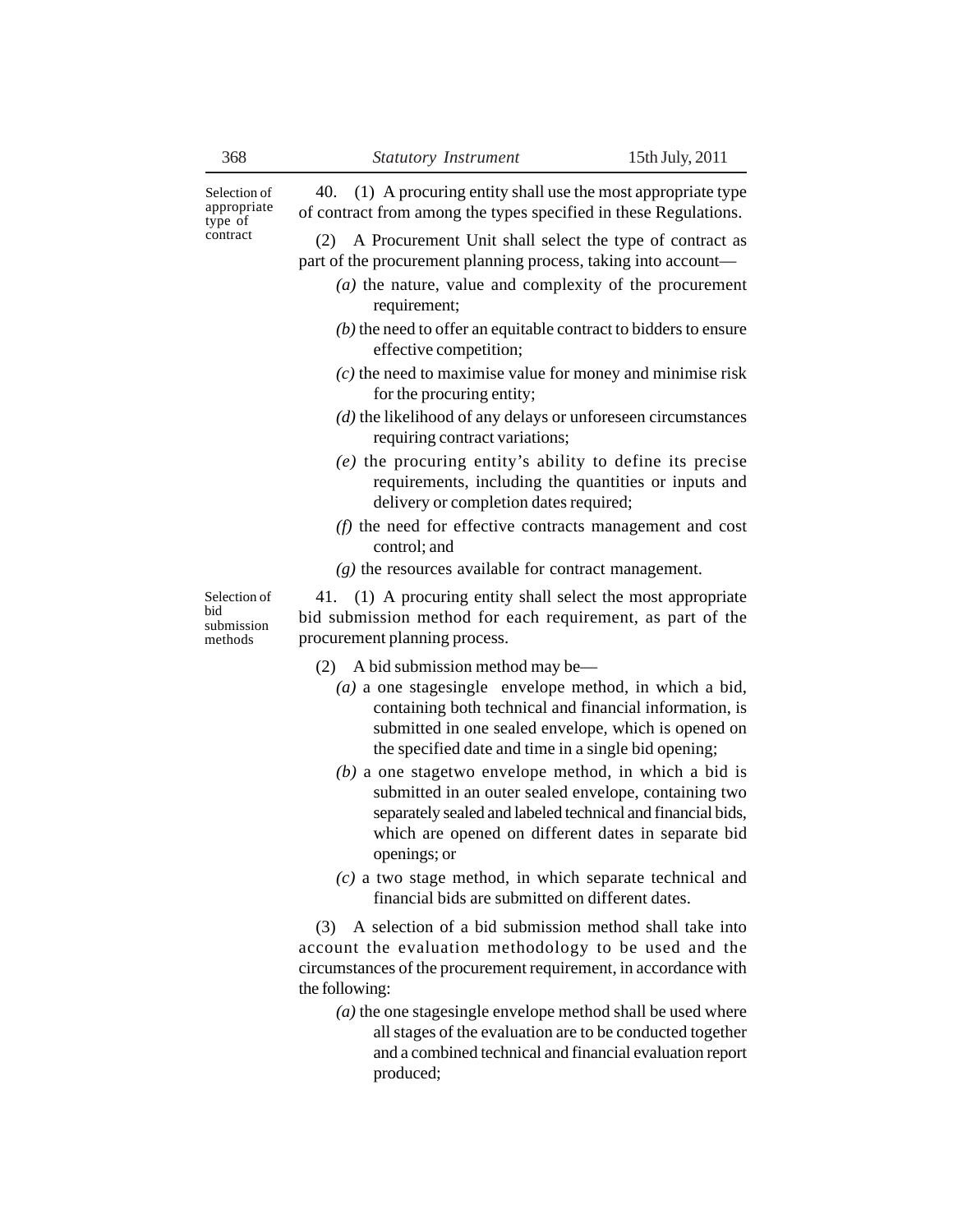- *(b)* the one stagetwo envelope method shall be used where the technical evaluation is to be conducted without reference to financial information; and
- *(c)* the two stage method may be used
	- (i) where alternative technical bids are possible and the procuring entity needs to evaluate the initial technical bids in order to determine a single technical standard with which all bidders are invited to conform by submitting revised technical bids and supplementary financial bids; or
	- (ii) for large and complex contracts, where technically unequal bids are likely and more than one equally acceptable technical solution is available to the procuring entity, which needs to ensure that all technical bids conform to the same technical standard before financial bids are prepared.

(4) A solicitation document shall state that bids shall be submitted in plain outer envelopes securely sealed in such a manner that opening and resealing cannot be achieved undetected.

(5) Bidders may choose their preferred method of envelope sealing, but a procuring entity may reject, at the opening, any envelope that is unsealed.

(6) A solicitation document shall contain instructions on the details of labeling and references to be detailed on each envelope.

## PART VI

#### BIDDING PROCESS FOR OPEN AND LIMITED BIDDING

42. A procuring entity shall ensure that it complies with all relevant requirements of these Regulations, prior to initiating open or limited bidding procedures in accordance with this Part.

43. (1) The procurement process described in this Part shall apply to the one-stage single envelope bid submission method.

(2) Where a procuring entity uses the two-stage bid submission method in accordance with these Regulations, it shall follow the procedures in this Part, subject to the following modifications:

*(a)* for the first stage of two-stage tendering, the solicitation document shall call upon bidders to submit initial bids without a bid price;

Use of open and limited bidding procedures

Use of oneor-two stage bidding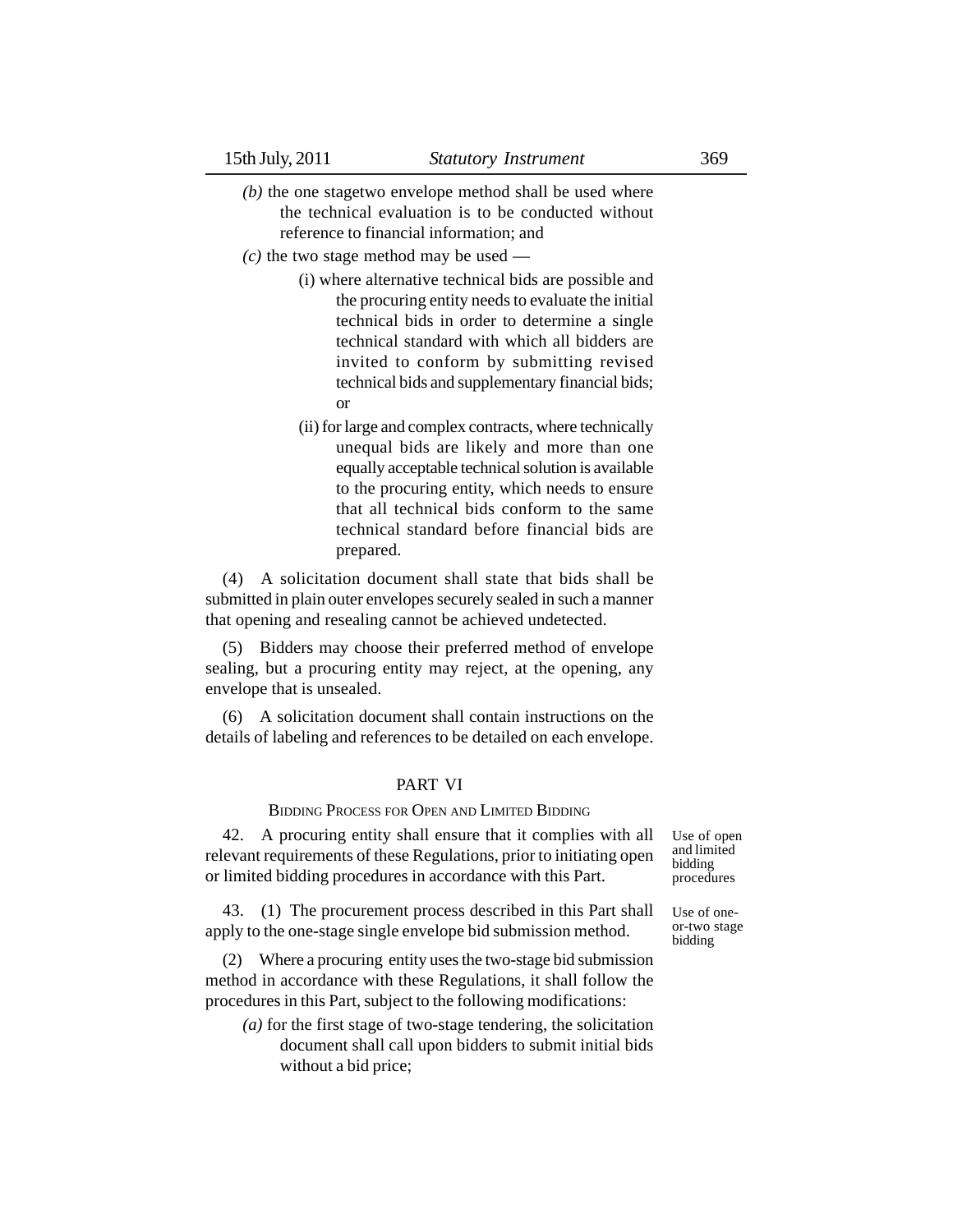- *(b)* the solicitation document shall invite bids relating to the technical, quality or other characteristics of the goods, works or services as well as to contractual terms and conditions of supply, and, where relevant, the professional and technical competence and qualifications of the bidders;
- *(c)* the procuring entity shall, at the conclusion of the first stage, finalise technical or contractual terms in a revised solicitation document;
- *(d)* the revised solicitation document shall be sent to all bidders whose bids have not been rejected; and
- *(e)* for the second stage of twostage tendering, the procuring entity shall invite bidders to submit final bids with prices following the first stage and communicated to bidders in the revised solicitation document.

44. (1) A procuring entity may use prequalification under open bidding to obtain a shortlist of bidders who have been assessed to be capable of effectively performing the proposed contract, using prescribed qualification criteria in accordance with the Act and these Regulations. Use of prequalification

#### (2) Prequalification may be used where—

- *(a)* the goods, works or services are highly complex, specialised or require detailed design or methodology;
- *(b)* the costs of preparing a detailed bid would discourage competition;
- *(c)* the evaluation is particularly detailed and the evaluation of a large number of bids would require excessive time and resources from a procuring entity; or
- *(d)* the bidding is for a group of contracts, in accordance with regulation 48.

Prequalification notices

45. (1) Where the procuring entity conducts prequalification in accordance with regulation 44, it shall publish a prequalification notice, inviting all potential applicants to submit applications to prequalify.

- (2) Prequalification notices shall contain—
	- *(a)* the name, address and contact details of the procuring entity;
	- *(b)* an outline of the procurement requirement, including the nature and quantity of goods, works or services and the location and timetable for delivery or performance of the contract;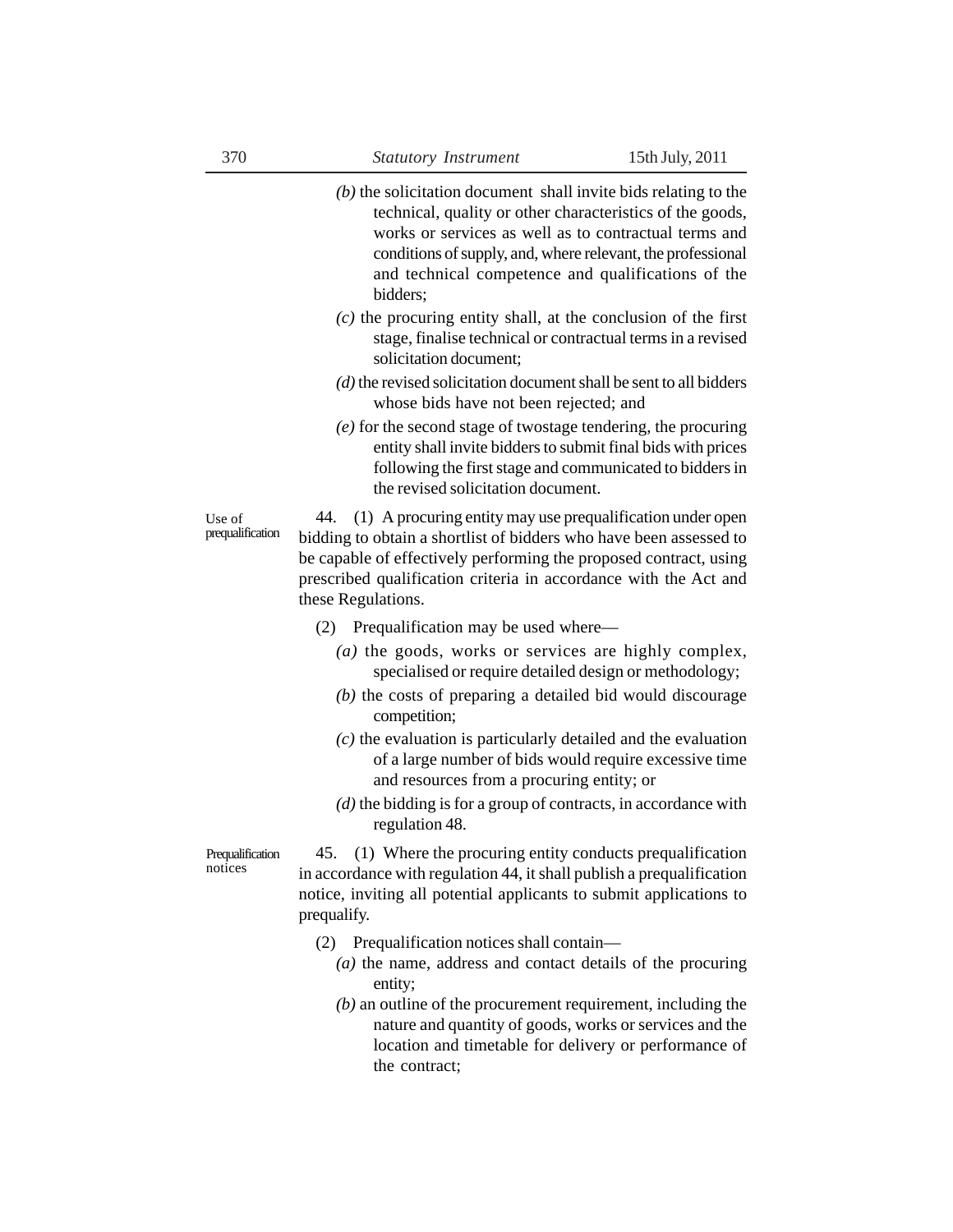- *(c)* a statement of the key requirements and criteria to prequalify, including any restriction of eligibility to citizen or local bidders under open national bidding;
- *(d)* details of any margin of preference or reservation scheme which will apply to the procurement;
- *(e)* instructions on obtaining the prequalification documents, including any price payable; and
- *(f)* instructions on the location and deadline for submission of applications to prequalify.

(3) The prequalification notice shall be published in accordance with these Regulations.

46. (1) A Procurement Unit shall promptly issue prequalification documents to all applicants who request them and shall maintain a record of all applicants to whom documents are issued.

(2) A prequalification document shall contain all the information required by applicants to prepare and submit applications to prequalify and shall include—

- *(a)* the name, address and contact details of the procuring entity;
- *(b)* details of the procurement requirement, including the nature and quantity of goods, works or services and the location and timetable for delivery or performance of the contract;
- *(c)* the qualification criteria;
- *(d)* instructions on the preparation of applications to prequalify, including any standard forms to be submitted and the documentary evidence and information required from applicants;
- *(e)* instructions on the sealing, labeling and submission of applications to prequalify, including the location and deadline for submission; and
- *(f)* information on how applications will be evaluated.

(3) The procuring entity shall allow a sufficient period of time to enable applicants to prepare and submit their applications to prequalify, which shall be—

- *(a)* two weeks, where the publication of any notice is national only; or
- *(b)* three weeks where the publication of notices is regional or international.

(4) In determining the prequalification period, a Procurement Unit shall take into account the factors in subregulation (4) of regulation 53.

**Prequalification** documents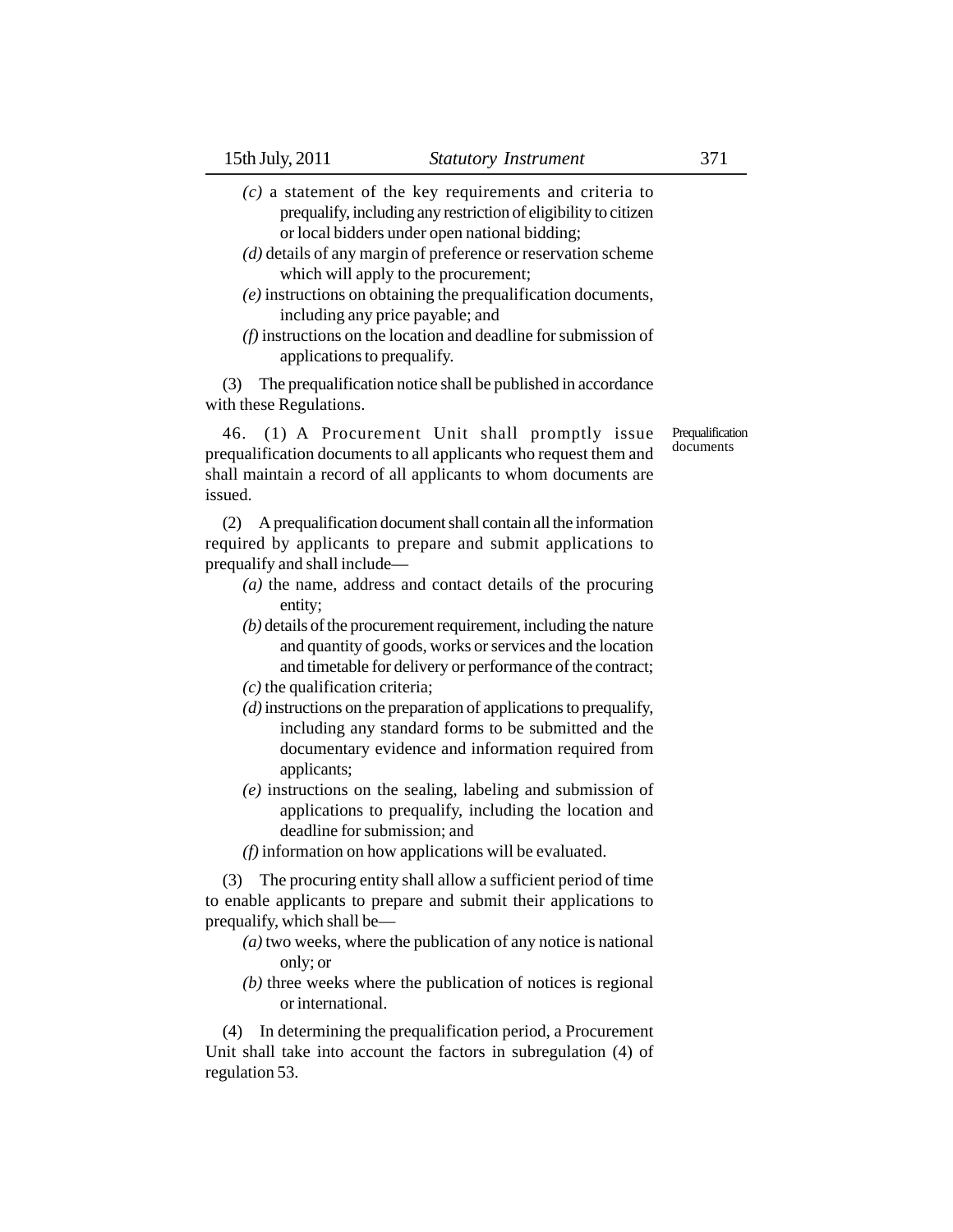(5) A solicitation document shall state that a bidder may seek clarification of the solicitation document and shall state the final date after which such clarification may not be sought but such date shall allow adequate time for bidders, including foreign bidders, to receive and study the solicitation document.

Evaluation of applicants

47. (1) All applications to prequalify received on time shall be evaluated by an evaluation committee appointed in accordance with regulation 64.

(2) Evaluation shall be on a pass or fail basis against the criteria in the prequalification document.

(3) An evaluation committee shall prepare a record of its evaluation of applications, which shall clearly state which applicants the evaluation committee determines as qualified and the reasons why any applicants were determined not to be qualified.

(4) An evaluation committee shall submit the results of the prequalification, including the record of the evaluation of applications, to the approvals authority for authorisation.

(5) A procuring entity shall invite all prequalified applicants to submit applications to the procuring entity.

Prequalification for group of contracts

48. (1) Prequalification may be used to prequalify bidders for a group of similar contracts, where this would avoid the need for repeated prequalification exercises or facilitate the preparation of shortlists.

(2) Where prequalification is conducted for a group of contracts, the procedure for prequalification shall be in accordance with this Part, except that—

- *(a)* the invitation to prequalify notice and the prequalification document shall state the time period covered by the prequalification and details of the estimated number, value and timing of contracts;
- *(b)* a procuring entity shall not be obliged to invite all prequalified applicants to submit bids, where the estimated value of a contract is less than the threshold below which simplified bidding is permitted, but shall ensure a rotation of prequalified applicants on successive shortlists;
- *(c)* a limit on the number or total value of contract awards to an applicant may be made on the basis of the applicant's qualifications;
- *(d)* the list of prequalified applicants shall be updated periodically; and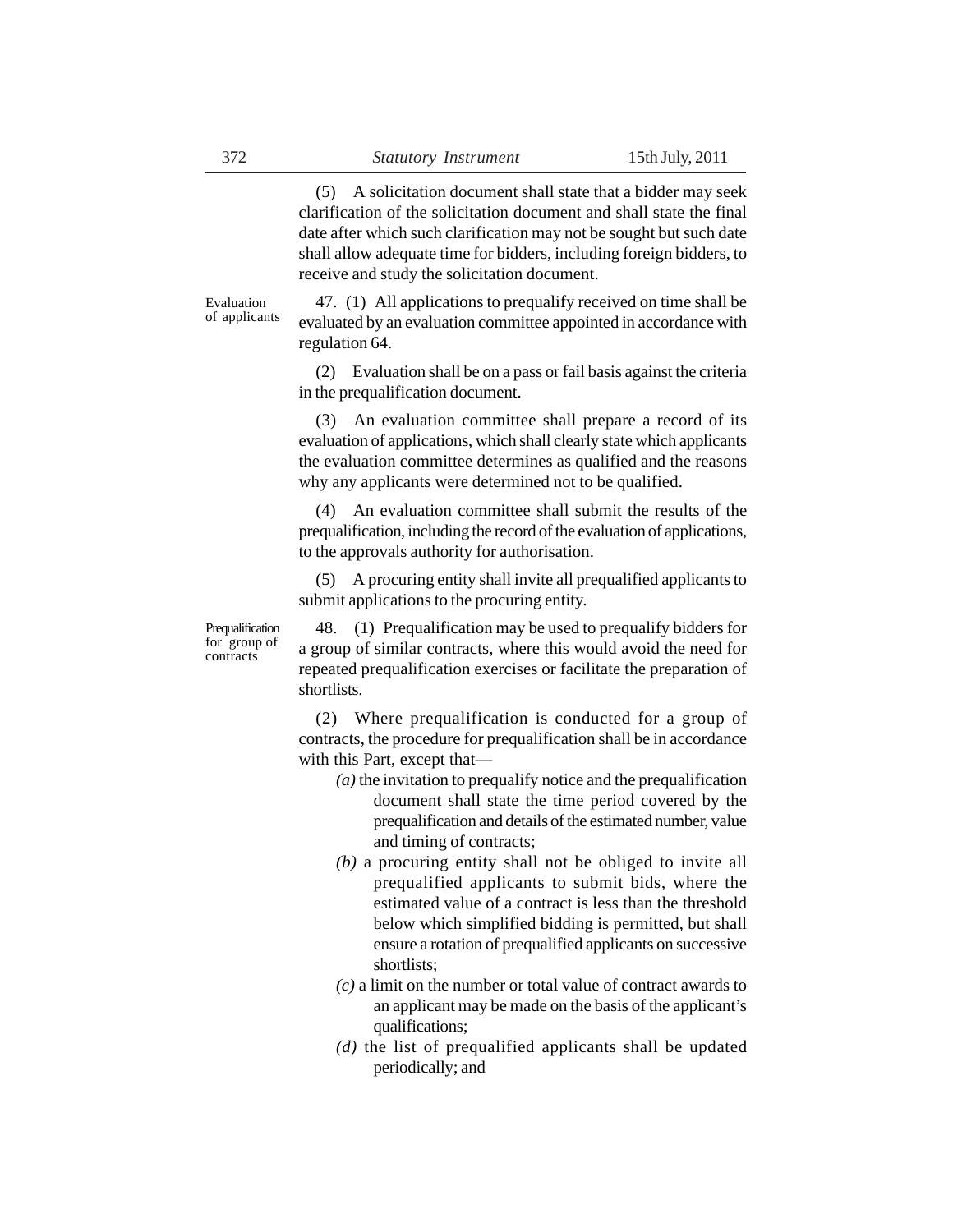| $(e)$ prequalification information shall be verified prior to<br>contract award.                                                                                                                                                                                                                                                                                                                                                                                                                                                                                                                                                                                                                                                                                                                                                                                                                                                                |                                     |
|-------------------------------------------------------------------------------------------------------------------------------------------------------------------------------------------------------------------------------------------------------------------------------------------------------------------------------------------------------------------------------------------------------------------------------------------------------------------------------------------------------------------------------------------------------------------------------------------------------------------------------------------------------------------------------------------------------------------------------------------------------------------------------------------------------------------------------------------------------------------------------------------------------------------------------------------------|-------------------------------------|
| A procuring entity shall invite bids—<br>49.<br>$(a)$ through the publication of a bid notice in accordance with<br>regulation 50 in the case of open bidding, where no<br>prequalification has been conducted;<br>$(b)$ from the list of prequalified applicants in the case of open<br>bidding, where a prequalification has been conducted in<br>accordance with subregulation (2) of regulation 44; and<br>$(c)$ from a shortlist of bidders in accordance with regulation<br>51, in the case of limited bidding.<br>(1) A bid notice published by a procuring entity in<br>50.<br>accordance with paragraph (a) of regulation 49, shall invite all<br>potential bidders to submit bids.                                                                                                                                                                                                                                                    | Inviting bids<br><b>Bid</b> notices |
| A bid notice shall contain-<br>(2)<br>$(a)$ the name, address and contact details of the procuring<br>entity;<br>$(b)$ the nature of the procurement requirement, including the<br>quantity of goods, works or services and the location<br>and timetable for delivery or performance of the contract;<br>$(c)$ an indication of the procurement method being used;<br>$(d)$ a statement of any key technical requirements, eligibility<br>or qualification requirements and evaluation criteria, such<br>as a requirement for the-<br>(i) provision of local aftersales services;<br>(ii) restriction of eligibility to citizen and local bidders<br>under open national bidding; or<br>(iii) application of a margin of preference or a<br>reservation scheme;<br>(e) instructions on obtaining the solicitation documents, including<br>any price payable; and<br>$(f)$ instructions on the location and deadline for submission of<br>bids. |                                     |
| A bid notice shall be published and distributed in accordance<br>(3)<br>with these Regulations.                                                                                                                                                                                                                                                                                                                                                                                                                                                                                                                                                                                                                                                                                                                                                                                                                                                 |                                     |
| 51.<br>(1) Where a procuring entity invites bids from a shortlist<br>of bidders in accordance with paragraph $(c)$ of regulation 49, the<br>shortlist shall include-<br>$(a)$ all potential bidders, where limited bidding is used on the<br>grounds of a limited number of sources; or<br>$(b)$ at least three bidders, where limited bidding is on the                                                                                                                                                                                                                                                                                                                                                                                                                                                                                                                                                                                        | Shortlists                          |

grounds of an emergency situation.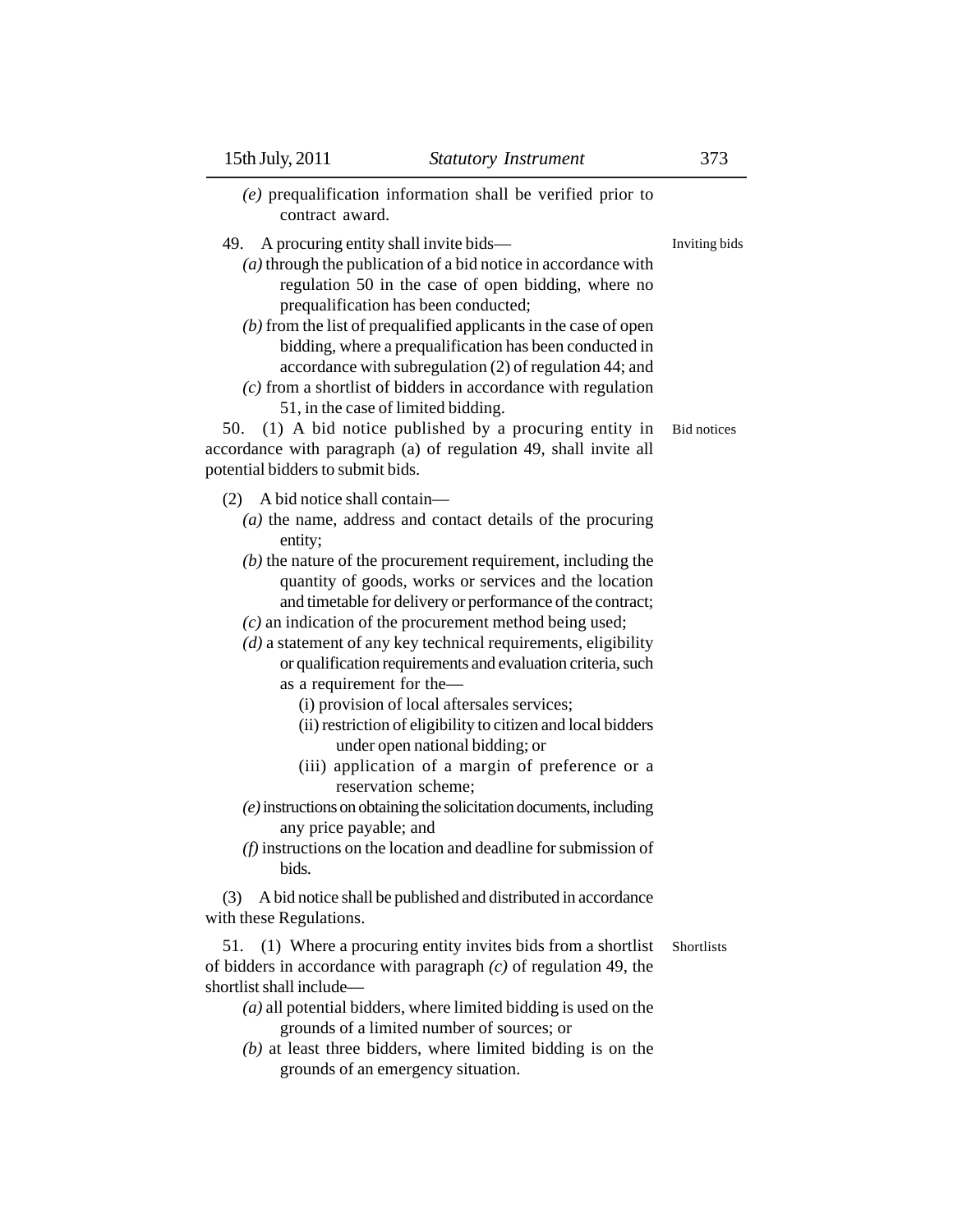(2) In developing a shortlist for the purposes of subregulation (1), a Procurement Unit may use—

- *(a)* supplier databases or lists maintained in accordance with the Act and these Regulations;
- *(b)* lists of prequalified applicants;
- *(c)* its own knowledge of the market; or
- *(d)* any other appropriate source of information.

(3) A procuring entity shall not include any bidder on a shortlist unless the bidder is expected to fully satisfy the procuring entity's requirements, including those related to eligibility, qualifications, capacity, resources and experience.

(4) A Procurement Unit shall record the names of the bidders included on a shortlist and the reasons for their inclusion which shortlist shall be kept as part of the procurement record.

(5) The bidders included on a shortlist shall not all have the same ownership in the sense that one shareholder has a controlling interest in all the bidding companies.

(6) Where there is more than one potential bidder but all potential bidders have the same ownership, the procurement shall be considered direct bidding.

(7) Where the procuring entity uses limited bidding on the grounds of a limited number of sources, it shall also publish a notice, in accordance with these Regulations, which shall state—

- *(a)* the nature of the procurement requirement;
- *(b)* that the procuring entity is using limited bidding on the grounds of a limited number of sources;
- *(c)* the proposed shortlist of bidders; and
- *(d)* that any potential bidder requiring information on the procurement requirement or wishing to participate in the procurement, may contact the Procurement Unit of the procuring entity.

(8) The approvals authority shall authorise the proposed shortlist prior to issue of the solicitation documents.

Contents of solicitation documents

52. (1) A procuring entity shall use the appropriate standard solicitation document issued by the Authority for drafting individual solicitation documents.

(2) A solicitation document shall provide bidders with all the information that they require in order to submit bids that are responsive to the needs of the procuring entity, in particular, the solicitation document shall include—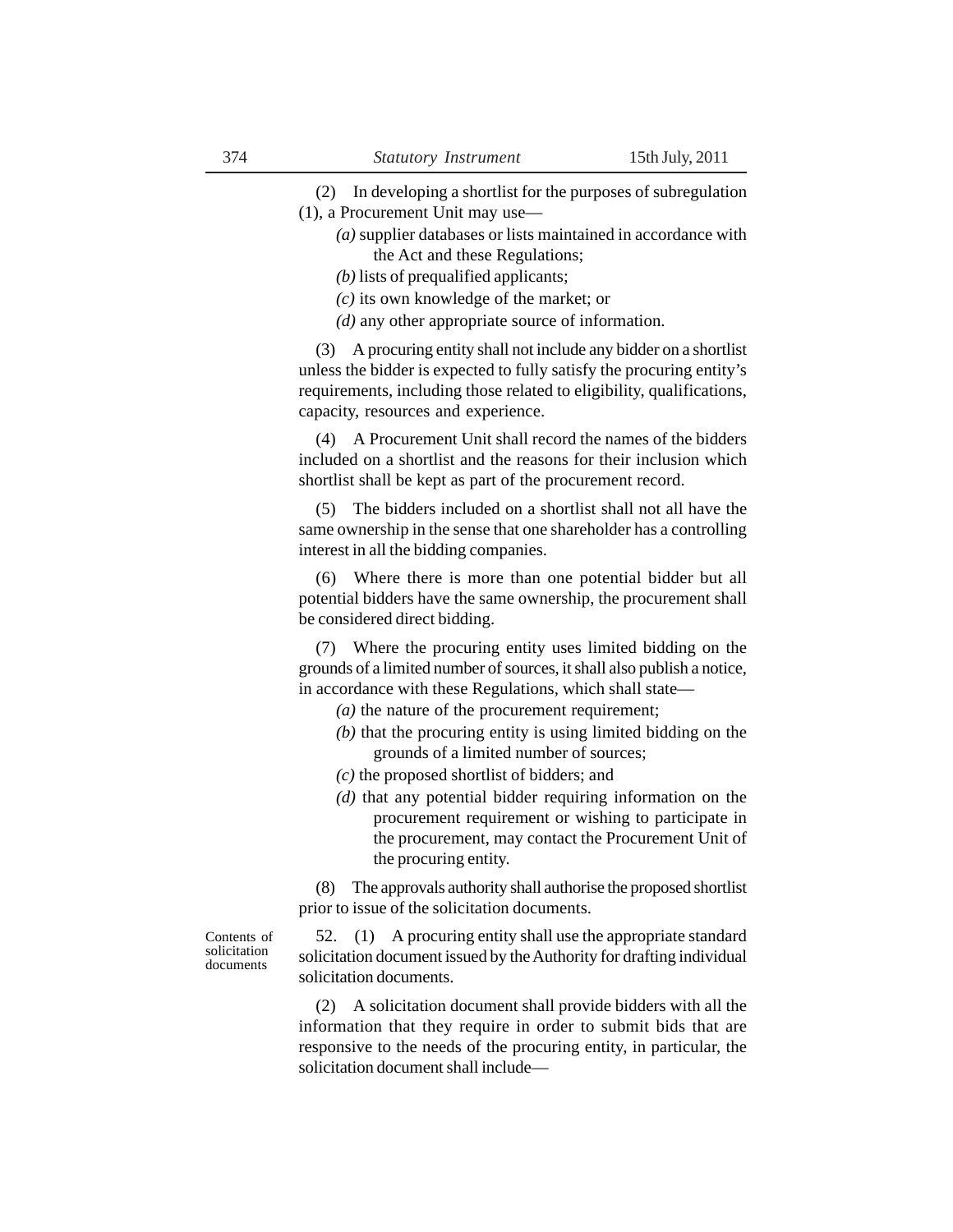- *(a)* a clear statement of requirements for the goods, works or services required in accordance with regulations 32, 33, 34 and 35;
- *(b)* instructions on the preparation of bids, including any standard forms to be submitted and the documentary evidence and information required from bidders;
- *(c)* a statement of whether alternative bids are permitted and any instructions relating to alternative bids;
- *(d)* instructions on the sealing, labeling and submission of bids, including the location and deadline for submission and procedures for the withdrawal, clarifications, modification or substitution of bids;
- *(e)* the eligibility criteria and any documentation required as evidence of eligibility;
- *(f)* any qualification criteria and the procedure for postqualification or verification of prequalification information;
- *(g)* information on the methodology for the evaluation of bids, any evaluation criteria to be applied and the manner in which the criteria shall be applied;
- *(h)* any margin of preference or reservation to be applied;
- *(i)* information on the procedure for contract award, including the requirements for publication of notice of best evaluated bidder;
- *(j)* the type of contract to be awarded;
- *(k)* the terms and conditions of the proposed contract; and
- *(l)* information on the suspension of bidders and the bidder's right to appeal.

(3) A procuring entity may, where appropriate, include additional evaluation criteria in the solicitation document, which shall be taken into account in determining the evaluated price of each bid.

(4) The solicitation document shall state the methodology for calculating and applying any adjustment to the bid price.

> Minimum bidding periods

- 53. (1) A bidding period shall start on the date of the first publication of the bid notice or issue of the solicitation document to all prequalified or shortlisted bidders and shall finish on the date of the bid submission deadline.
	- (2) The minimum bidding period shall be—
		- *(a)* four weeks for open national bidding;
		- *(b)* six weeks for open international bidding;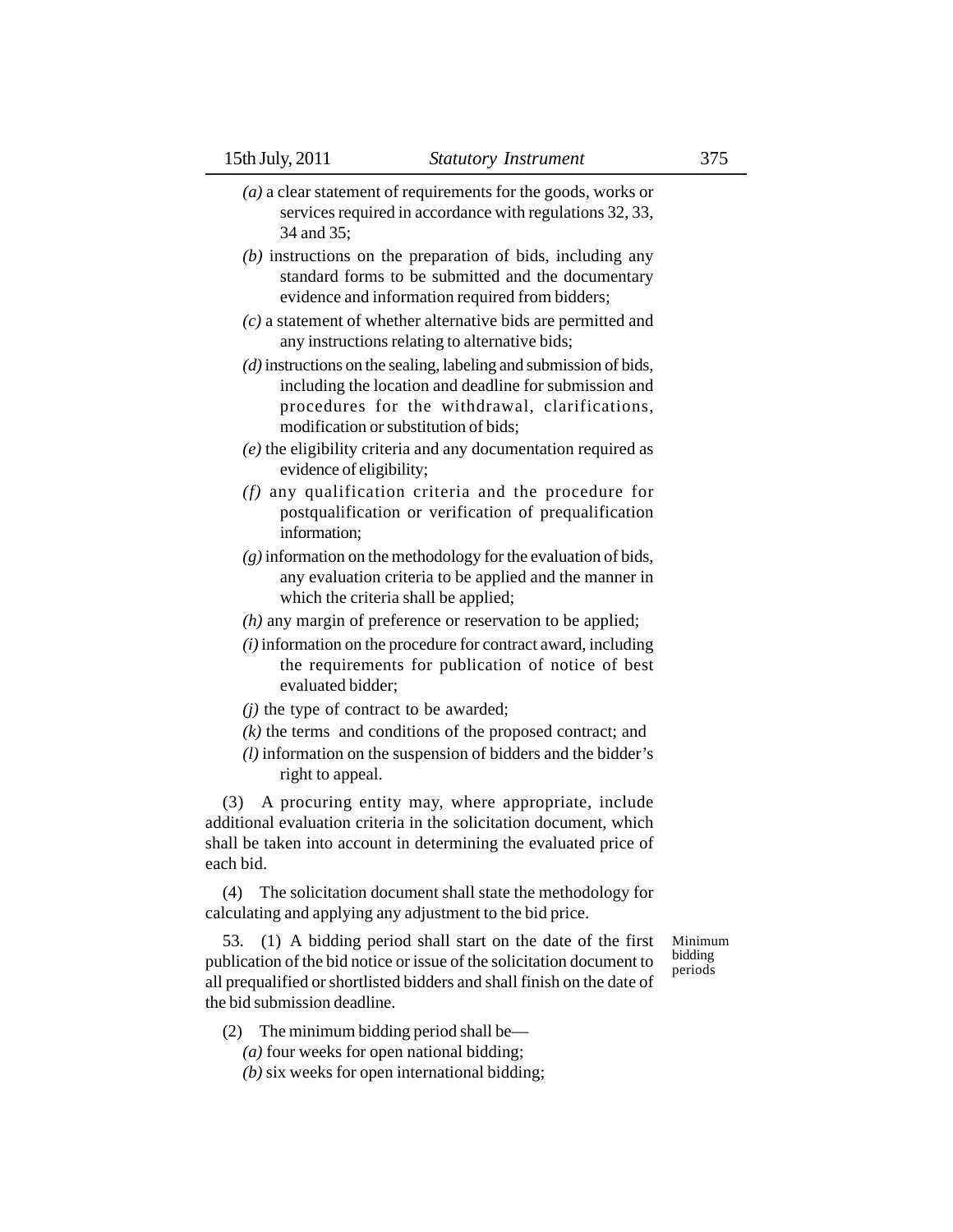- *(c)* four weeks for limited bidding where shortlisted bidders are only nationals; or
- *(d)* six weeks for limited bidding where shortlisted bidders include foreign bidders.

(3) Notwithstanding subregulation (2), where limited bidding is used on grounds of urgency, the minimum bidding period shall not apply.

(4) A Procurement Unit shall, in determining the appropriate bidding period for each requirement, take into account, in addition to the minimum bidding period—

- *(a)* the time required for preparation of bids, considering the level of detail required and the complexity of bids;
- *(b)* any need for bidders to submit authenticated legal documents or similar documents as part of their bids and the time required to obtain such documents;
- *(c)* the location of shortlisted or potential bidders and the time required to obtain the solicitation document and to deliver and submit the bids to the procuring entity;
- *(d)* the extent of anticipated subcontracting; and
- *(e)* any restrictions relating to the time the goods, works or services are required.
- 54. (1) A solicitation document shall be issued, as appropriate, to—

Issue and sale of solicitation documents

- *(a)* all bidders responding to a bid notice; or
- *(b)* all bidders on the shortlist or list of prequalified bidders.

(2) Where the solicitation document is issued to shortlisted or prequalified bidders, the document shall be issued to all bidders at the same time.

(3) A Procurement Unit shall maintain a record of all bidders to whom the solicitation document are issued.

(4) A procuring entity may charge a non refundable fee for the solicitation document, but the price shall be calculated to cover the costs related to printing, copying and distribution of the solicitation document only and shall not include any element of profit.

(5) A Procurement Unit shall, where a solicitation document is sold to the bidders—

- *(a)* issue a signed receipt to the bidders and request the bidder to submit a copy of the receipt with their bid; and
- *(b)* allow potential bidders to inspect the solicitation document.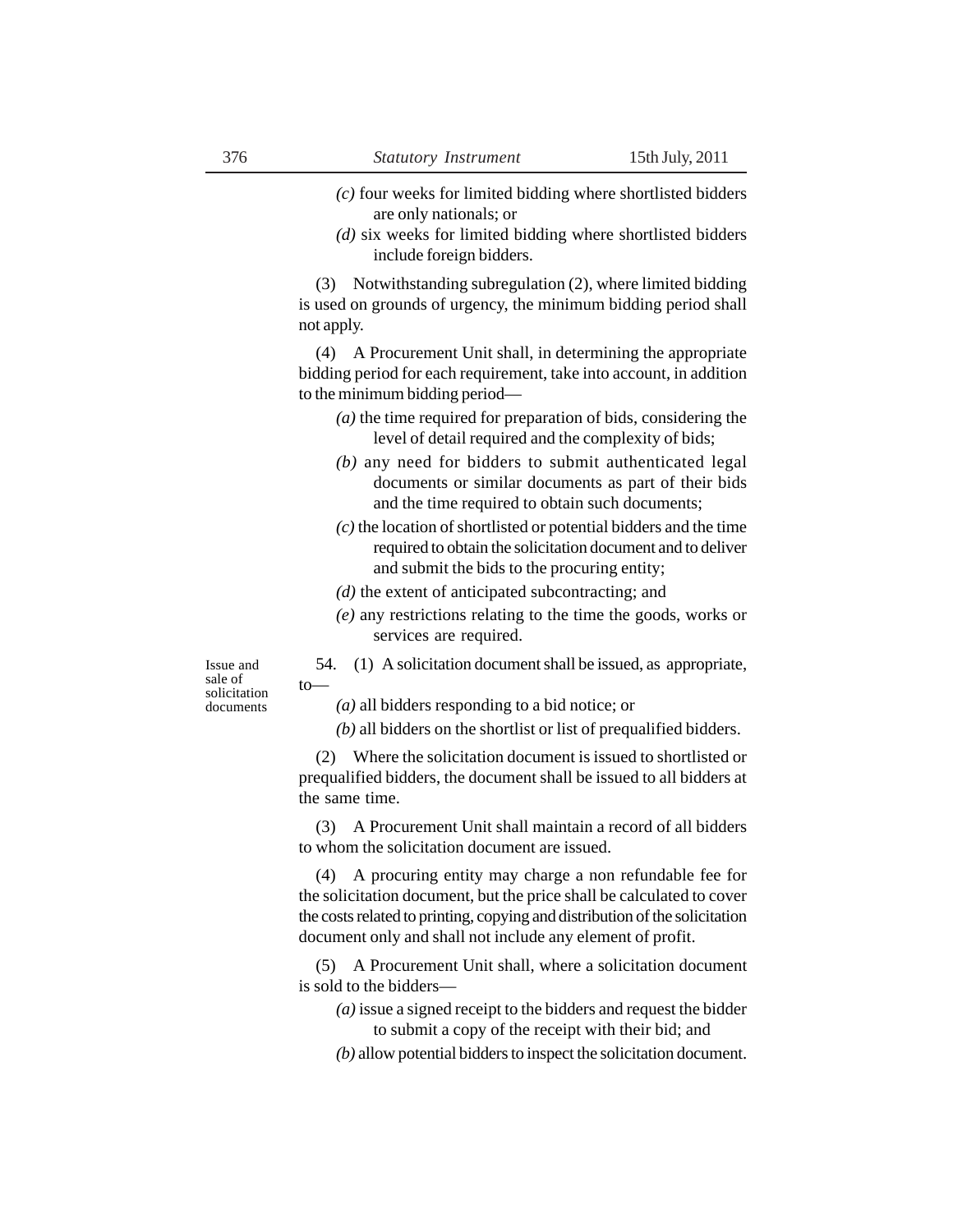55. (1) A procuring entity shall require a bid security for any procurement requirement with an estimated value greater than five hundred million kwacha, in order to deter irresponsible bids and encourage bidders to fulfill the conditions of their bids. Bid security and bid securing declaration

(2) A solicitation document shall state the requirement for a bid security for any procurement of the value referred to in subregulation (1).

(3) The value of any required bid security shall be expressed as a fixed amount or as a percentage but the amount shall not be less than two percent of the estimated value of the contract.

(4) A Procurement Unit shall, in determining the amount of bid security required, take into account the cost to bidders of obtaining a bid security, the estimated value of the contract and the risk of bidders failing to fulfill the conditions of their bid, but the amount shall be high enough to deter irresponsible bids, and not so high as to discourage competition.

(5) A solicitation document shall state that a bid security shall be—

- *(a)* in accordance with the format and wording provided in the solicitation document;
- *(b)* in a form acceptable to the procuring entity, which may be—
	- (i) cash, a manager's or certified cheque or payable order;
	- (ii) an insurance bond or bank guarantee; or
	- (iii) an equivalent instrument, such as a standby letter of credit;
- *(c)* from an institution acceptable to the procuring entity in the case of instruments issued by financial institutions; and
- *(d)* valid for the period prescribed in the solicitation document, which shall normally be thirty days beyond the expiry of the bid validity period.

(6) The conditions for forfeiture of a bid security shall be specified in the solicitation document.

(7) A Procurement Unit shall release the bid security promptly to unsuccessful bidders upon expiry of the term of the security or formation of contract with the successful bidder and submission of any required performance security, whichever is earlier.

(8) A Procuring Unit shall not release a bid security of a successful bidder until it receives the required performance security.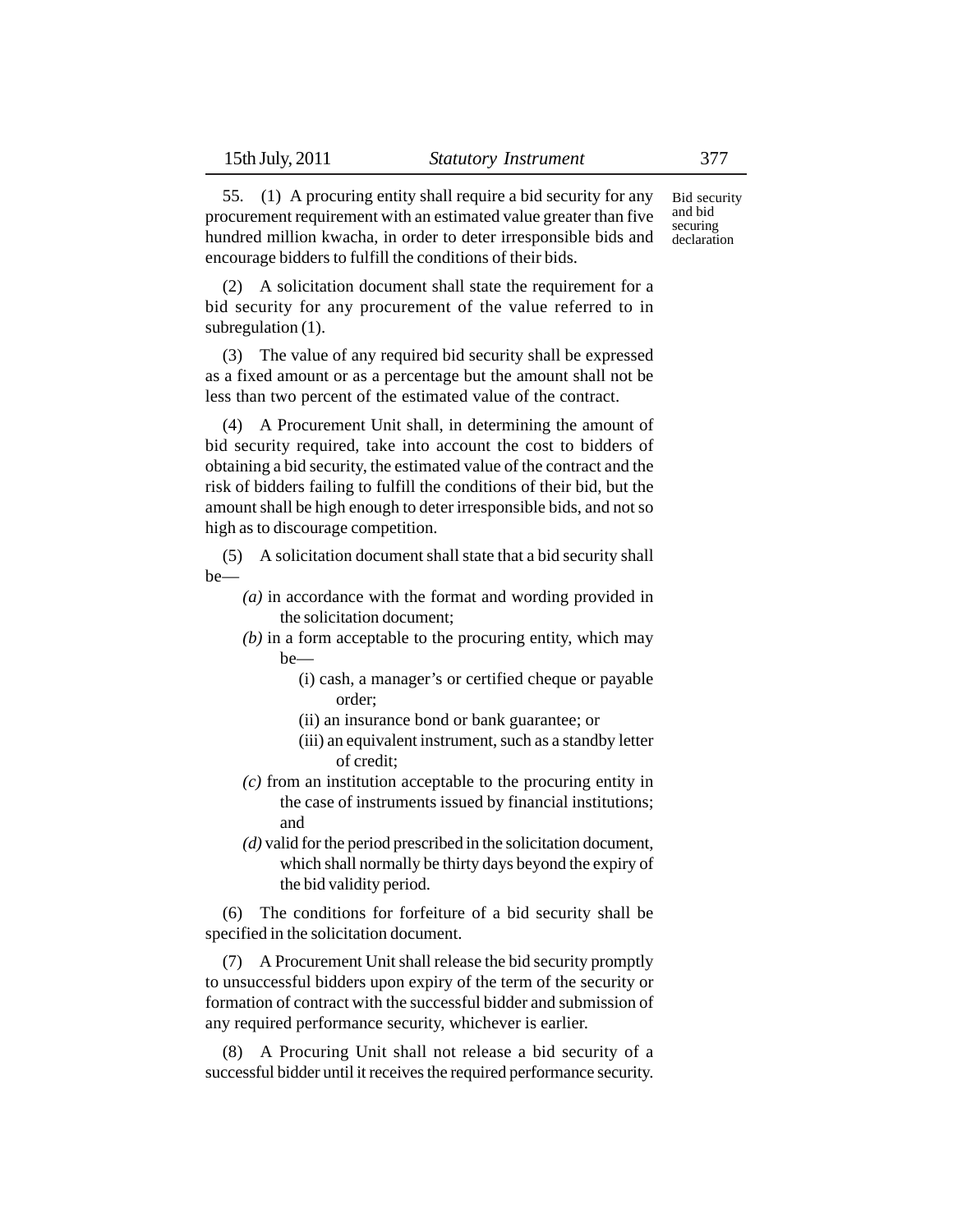(9) A procuring entity may accept a bid securing declaration in place of a bid security, providing that this is specified in the solicitation document.

Clarification and amendment of solicitation documents

56. (1) A Procurement Unit shall, where a request for clarification is received, promptly provide a clarification in writing and such clarification shall be copied to all bidders and shall include a description of the inquiry, but without identifying the source.

(2) A procuring entity may, at any time prior to the deadline for submission of bids, either at its own initiative or in response to a request for clarification from a bidder, amend the solicitation document by issuing an addendum.

(3) Any addendum shall be issued in writing and the same information shall be provided to all bidders at the same time.

(4) All addenda shall be numbered sequentially.

(5) All clarifications and addenda to the solicitation document shall be binding on all bidders.

Extension of bidding period

57. A procuring entity may, in order to give bidders reasonable time in which to take a clarification or addendum into account in preparing their proposals, extend the deadline for the submission of proposals, through the issuance of an addendum in accordance with regulation 56.

Withdrawal, substitution or modification of bids

58. (1) A solicitation document shall state that bidders may withdraw, substitute or modify their bids at any time prior to the deadline for submission of bids, without forfeiting any bid security.

(2) A solicitation document shall state the procedures to be followed for withdrawal, substitution or modification of bids.

Alternative bids

59. (1) A procuring entity shall not permit alternative bids, except where specifically indicated in the solicitation document.

- A procuring entity may permit alternative bids—
	- *(a)* where it is anticipated that bidders may be able to offer goods, works or services which do not conform precisely to the statement of requirements, but which meet the objectives of the procurement in an alternative manner;
	- *(b)* in areas of rapidly changing technology; or
	- *(c)* where a need could be satisfied in a number of different ways and the procuring entity wishes to encourage cost efficient and technically innovative approaches by bidders.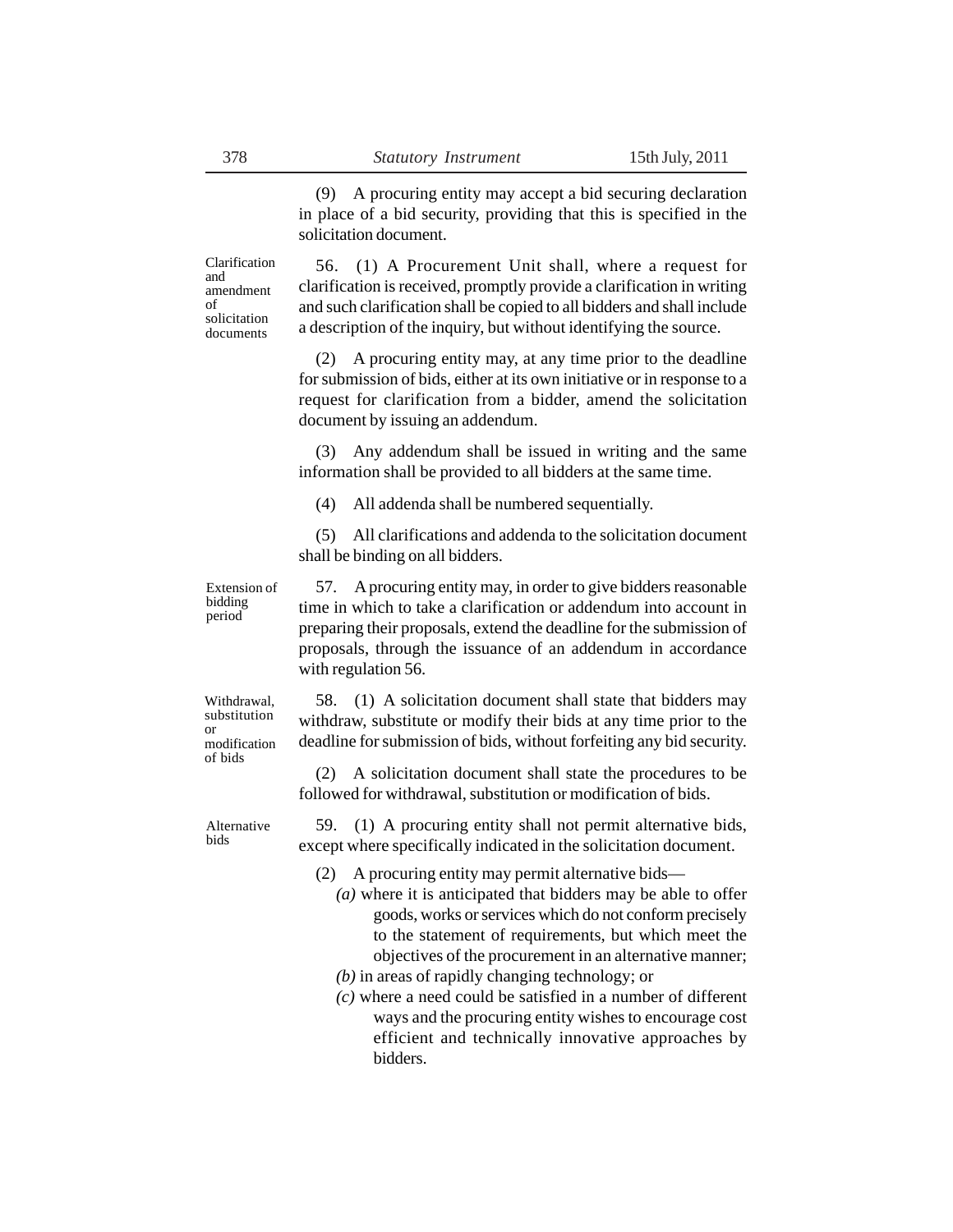(3) Where alternative bids are permitted, under subregulation (2), the solicitation document shall state that the alternative bids do not need to conform precisely to the statement of requirements, but must—

- *(a)* meet the objectives or performance requirements prescribed in the statement of requirements;
- *(b)* be substantially within any delivery or completion schedule, budget and other performance parameters stated in the solicitation document; and
- *(c)* clearly state the benefits of the alternative bid over any solution which conforms precisely to the statement of requirements, in terms of technical performance, price, operating costs or any other benefit.

(4) An alternative bid shall be evaluated in the same way as other bids, except that the technical evaluation shall take into account only the objectives or performance requirements prescribed in the statement of requirements.

- 60. (1) A procuring entity may organise—
	- *(a)* a prebid conference in order to brief bidders or to offer the opportunity for them to seek clarifications; or
	- *(b)* a site visit, to enable bidders to gain access to the site for delivery of any proposed works or services.

(2) A solicitation document and, where possible, the invitation to bid notice, shall state the details of the prebid conference or site visit, including the date, time

and location.

(3) Notwithstanding subregulation (2), a procuring entity may issue a request for a prebid conference or site visit as an addendum.

(4) A procuring entity shall ensure that the date of any prebid conference or site visit is sufficiently early in the bidding period to enable bidders to take the information into account in preparing their bids, but shall not be so early as to make attendance difficult for any bidder.

(5) A Procurement Unit shall prepare minutes of any prebid conference and shall promptly send them to all bidders to whom the solicitation document had been issued.

- (6) The minutes of a prebid conference shall include—
	- *(a)* all information provided as part of any briefing;
	- *(b)* the details of any clarification requested, but without identifying the source of the inquiry; and
	- *(c)* the details of responses provided to any clarification.

Prebid conferences and site visits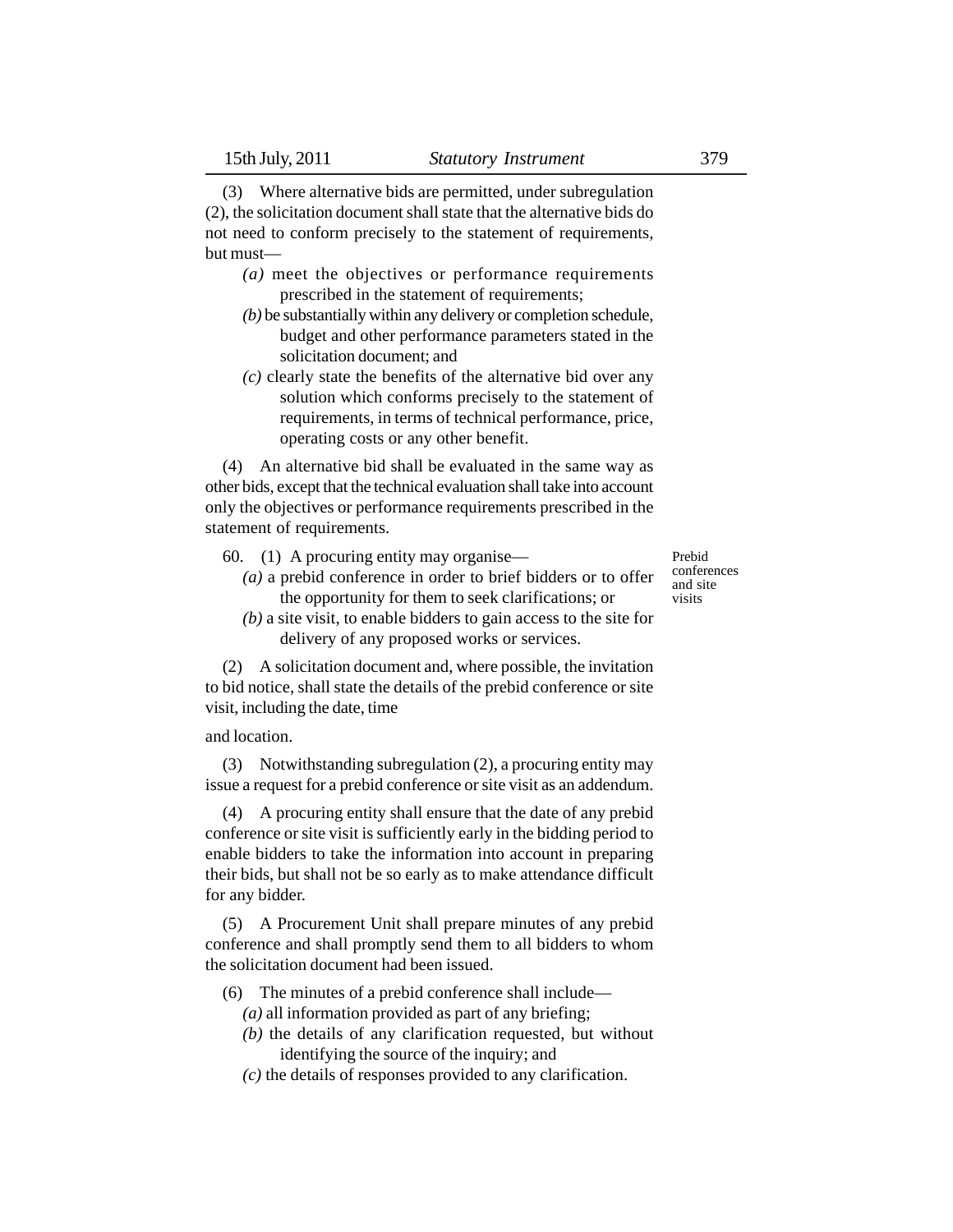(7) A Procurement Unit shall, after any prebid conference or site visit, where required, issue clarifications or amend the solicitation document, in accordance with regulation 56.

61. (1) A Procurement Unit shall make arrangements for the receipt and safekeeping of bids up until the deadline for submission of bids, which shall normally be by use of a bid box in which bidders are responsible for depositing their bids directly and which shall remain locked until the time for bid opening. Receipt of

> (2) Where any bid is too large for a bid box, or samples are required to be submitted separately, a Procurement Unit shall receive the bid or samples, issue a signed receipt, showing the precise date and time of receipt and keep the bid or samples in a secure location until the time for bid opening.

> (3) A Procurement Unit shall maintain a record of all bids and samples received, indicating the name of each bidder, the date and time of receipt and the name of the person responsible for receipt.

> (4) Bids shall only be received electronically or by other means which do not permit signed, sealed bids, if authorised by the Authority through public procurement circulars.

> (5) A procuring entity shall not be held liable for the loss or delay in delivery of any bid delivered by mail or courier.

> (6) A Procurement Unit shall ensure all bidders have access to the bid box during working hours prior to the deadline.

> (7) A procuring entity shall not disclose the number or identity of bids received, prior to bid opening.

Bid closing

62. (1) A Procurement Unit shall ensure that bidding is closed at the precise date and time of the deadline for submission of bids stated in the solicitation document and no further bid is placed in the bid box or received in any other way.

(2) A Procurement Unit shall assign suitable and experienced staff to manage the bid closing.

(3) A Procurement Unit shall not accept any bid that is received after the date and time of the deadline for submission of bids, but shall declare the bid late.

(4) A Procurement Unit shall ensure that late bids are labeled as late, stating the date and time of actual receipt and shall return them unopened to the bidder.

(5) A Procurement Unit shall leave any late bid which is not labeled with the bidder's name unopened for seven days after which the unopened envelope shall be destroyed.

bids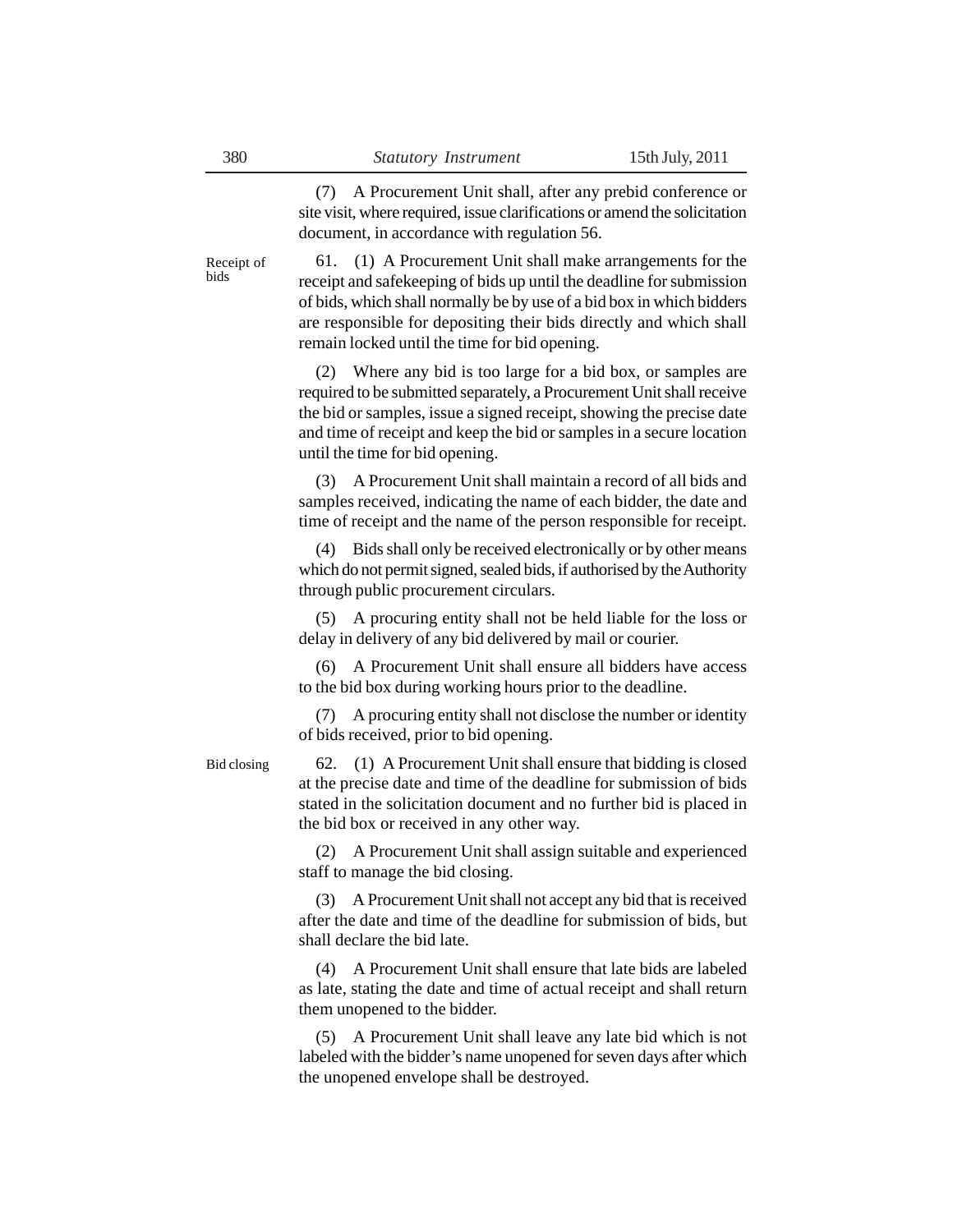(6) Notwithstanding subregulation (5), where a bid is submitted using a twoenvelope system, the Procurement Unit may open the outer envelope only, for the purpose of identifying the name and address of the bidder on the inner envelopes, except that the inner envelopes shall not be opened but shall be returned unopened to the bidder or left unopened for seven days and thereafter destroyed.

(7) A Procurement Unit shall ensure that, immediately after the bid closing, the bids received are taken to the location for bid opening.

(8) A Procurement Unit shall keep a record of the details of all the bids that are received late.

63. (1) A Procurement Unit shall open, in public, all bids received on time at the date, time and location indicated in the solicitation document.

Public opening of bids

(2) The time for bid opening shall be the same as, or immediately after, the time of the deadline for submission of bids.

(3) A Procurement Unit shall manage the opening of bids.

(4) All bids shall be opened on a day other than a public holiday, or the day following a public holiday.

(5) A Procurement Unit shall permit bidders, or their representatives, to attend the opening of bids.

(6) A Procurement Unit shall first open any envelopes marked "withdrawal" and the corresponding bids shall be located and returned unopened to the bidder.

(7) A Procurement Unit shall open all other envelopes, including substitutions, modifications and alternative bids and the details indicated in the solicitation document read out, which shall include—

*(a)* the name of the bidder;

- *(b)* the presence or absence of a bid security, if one was required; and
- *(c)* the total price of the bid, including the currency and amount and any discounts offered, except where the opening is of technical bids only.

(8) The person presiding at the bid opening shall stamp all bids opened on key pages, which shall include at least the priced and signed pages.

(9) A Procurement Unit shall, with the exception of late bids, not accept, reject or evaluate any bid in any manner at the bid opening but shall note any discrepancies or missing documents in the record of bid opening.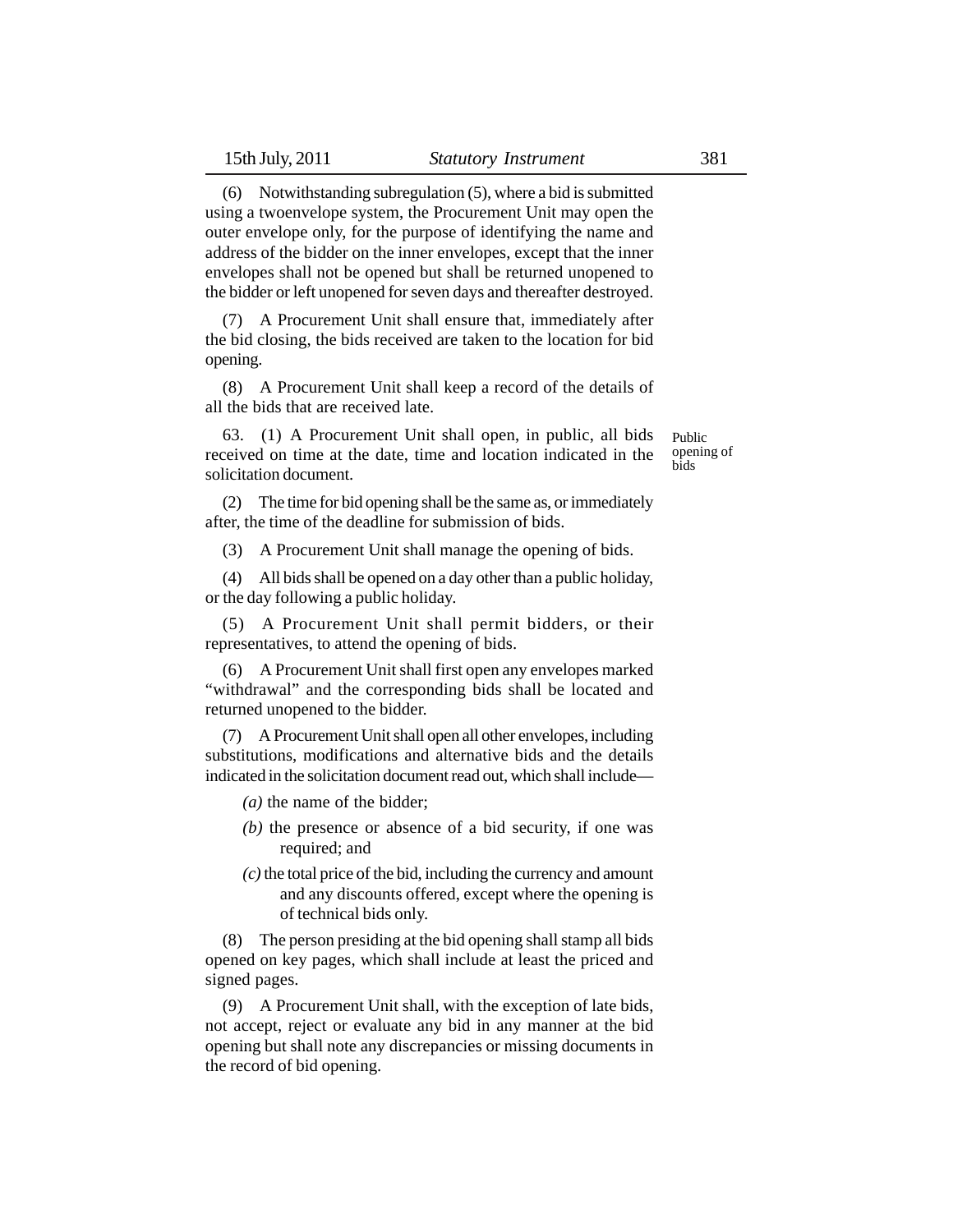(10) A Procurement Unit shall make a record of the bid opening, which shall be kept as part of the procurement record.

(11) A Procurement Unit shall make a record of the bid opening which shall include at least the details read out in accordance with subregulation (7) and the names of all staff and bidders' representatives attending the opening.

(12) A Procurement Unit shall request all bidders' representatives attending the bid opening to sign the record, but the absence of any signature shall not invalidate the record.

(13) A Procurement Unit shall immediately take all opened bids to a secure location, where they shall be kept until the evaluation begins.

Evaluation committees and functions

64. (1) The Controlling Officer or chief executive officer shall appoint an evaluation committee for each procurement requirement.

- (2) The function of an evaluation committee shall be to—
	- *(a)* evaluate bids in accordance with the Act, these Regulations and solicitation document; and
	- *(b)* prepare an evaluation report for submission to the approvals authority.

(3) The number and level of members of an evaluation committee shall depend on the value and complexity of the procurement requirement, but shall not be less than three members.

(4) The members of an evaluation committee shall have the skills, knowledge and experience relevant to the procurement requirement, which may include—

- *(a)* the technical skills relevant to the procurement requirement;
- *(b)* enduser representation;
- *(c)* procurement and contracting skills;
- *(d)* financial management or analysis skills; and
- *(e)* legal expertise.

(5) A member of a Procurement Committee or any other approvals authority who is a member of an evaluation committee shall not take part in the decision of the Procurement Committee.

(6) Where a person is appointed as a member of an evaluation committee and that person, or that person's is a close relative of any person who, has, or intends to acquire, a direct or indirect personal interest in any matter submitted to the evaluation committee for consideration and decision, that person shall—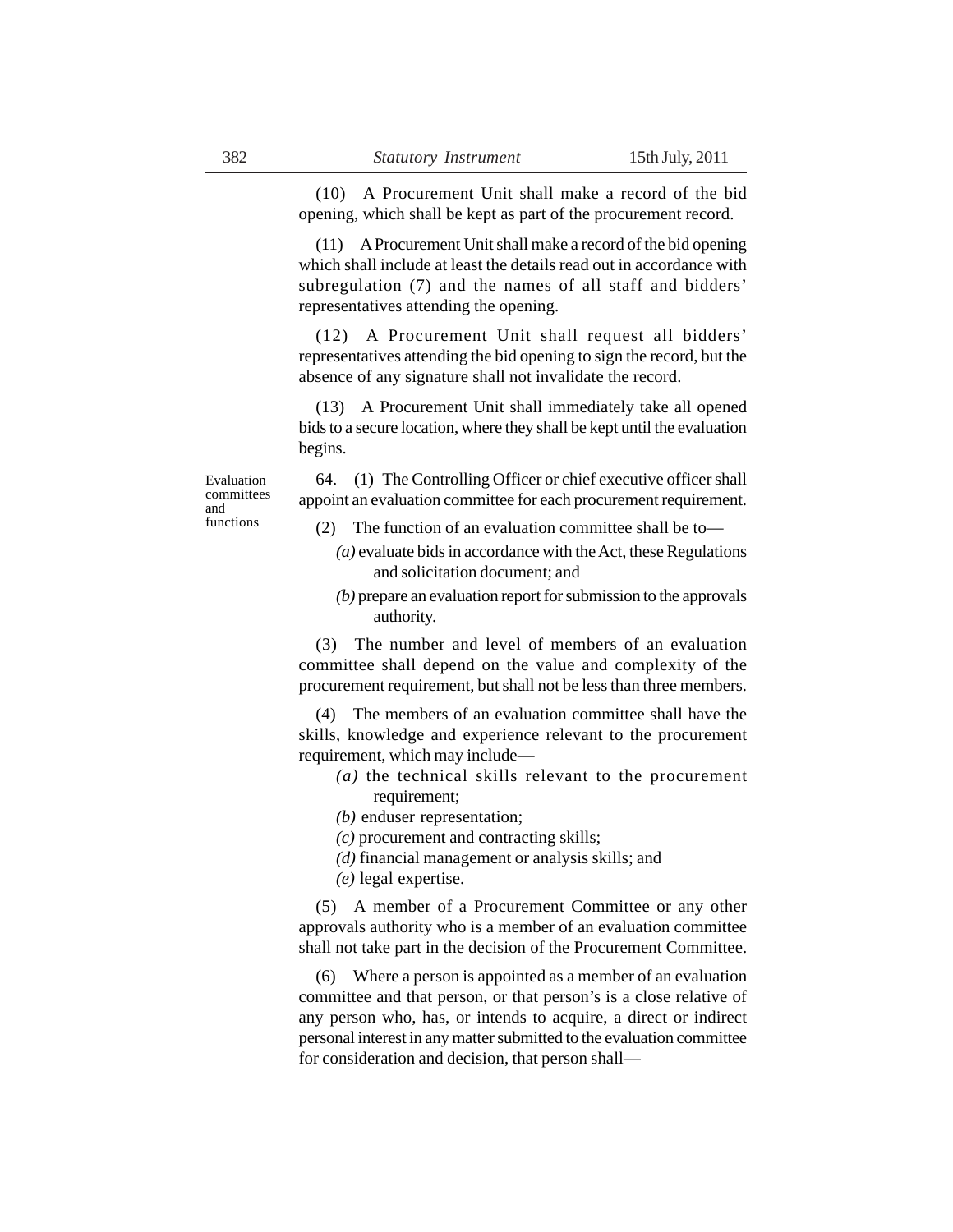- *(a)* disclose such interest, as soon as possible after notification of the matter being brought to that person's attention to the Controlling Officer, chief executive officer or the evaluation committee, as the case may be; and
- *(b)* not take part in any consideration or discussion of, or vote on, the matter in question.

(7) A disclosure of interest made under this regulation shall be recorded in the record of the procurement proceedings.

(8) An evaluation committee shall, within twentyone days of the commencement of an evaluation, submit an evaluation report and recommendations to the approvals authority or report to the approvals authority the anticipated completion date of the evaluation report.

65. (1) The methodology for the evaluation of bids shall consist of—

- *(a)* a comparison of each bid to the technical requirements of the statement of requirements on a pass or fail basis, to determine whether the bids are substantially responsive; and
- *(b)* the determination of the bid with the lowest evaluated price.

(2) The evaluation criteria shall be related to the performance, characteristics or terms and conditions of a bid, such as delivery or completion schedule, payment schedule, the cost of spare parts or after sales service, operating or maintenance costs or the productivity of equipment.

(3) Any evaluation criteria shall be designed to measure the advantage or disadvantage of a factor to the procuring entity.

(4) An advantage or disadvantage, under subregulation (3), shall be quantified in monetary terms and applied as an increase or decrease to the bid price, for purposes of evaluation only.

(5) Notwithstanding subregulation (1), the Authority may approve the use of an alternative evaluation methodology for specialised procurement requirements, in which case the methodology for conducting the technical and financial evaluations specified in these Regulations shall be modified as required.

66. (1) A procuring entity's determination of a bid's responsiveness shall be based on the contents of the bid itself, subject to any clarifications received as specified under regulation 56.

Assessing responsiveness of bids

Details of evaluation methodology and criteria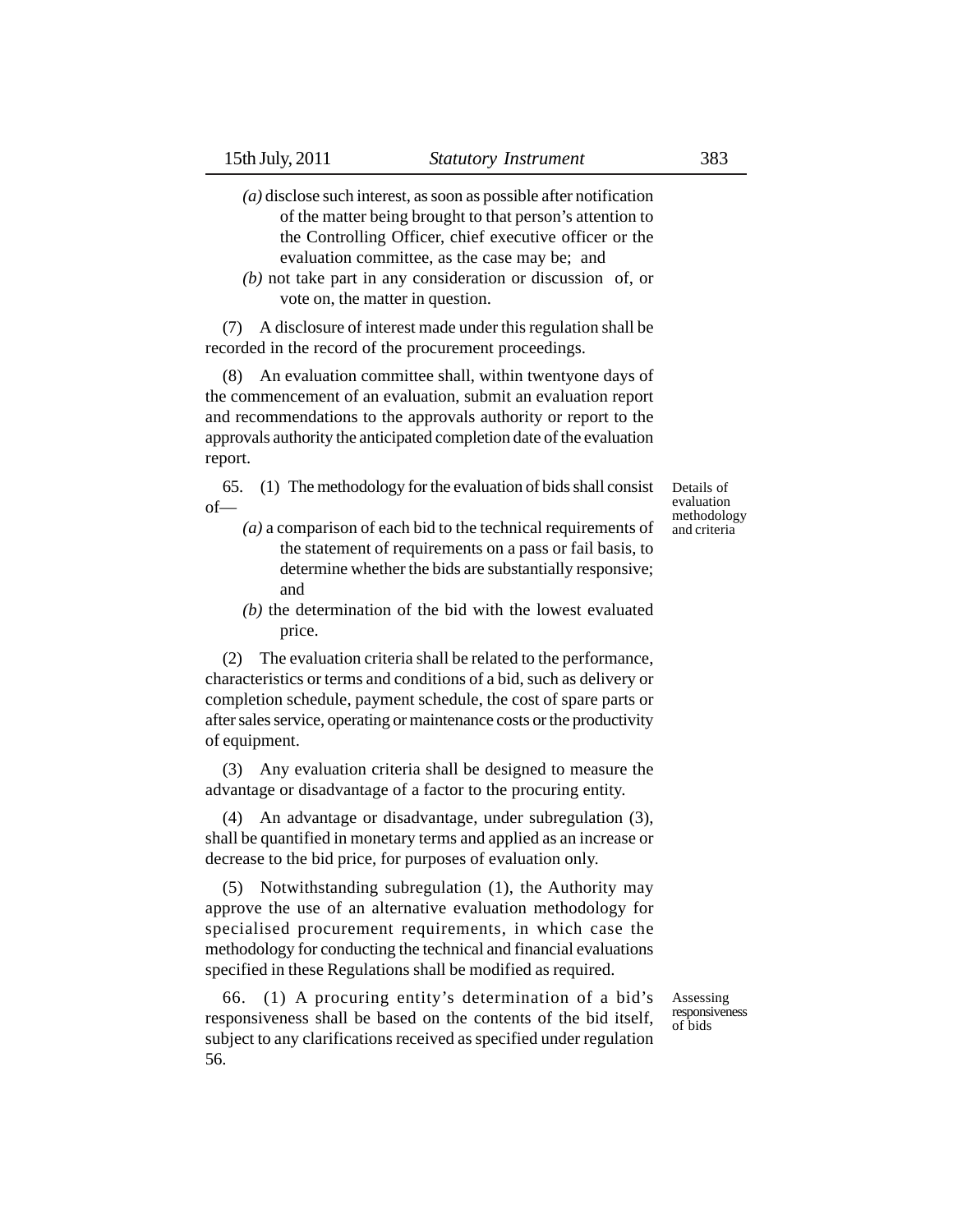(2) A substantially responsive bid shall be one that conforms to all the instructions, requirements, terms and conditions of the solicitation document, without material deviation, reservation or omission.

(3) A material deviation, reservation or omission shall be one that—

- *(a)* affects, in any substantial way, the scope, quality or performance of the goods, works or services specified in the solicitation document;
- *(b)* would limit, in any substantial way, the procuring entity's rights or the bidder's obligations under any resulting contract or would be inconsistent with the solicitation document; or
- *(c)* if corrected, would unfairly affect the competitive position of other bidders presenting substantially responsive and compliant bids.

(4) An evaluation committee shall reject any bid which contains a material deviation, reservation or

omission, and is therefore not subsequently responsive, and such bid shall not subsequently be made responsive by the bidder or the procuring entity.

(5) The classification of a deviation, reservation or omission as material or nonmaterial shall be determined by the objectives and requirements of the individual procurement requirement, as stated in the solicitation document, and shall take into account the impact on key factors, such as cost, risk, time and quality.

- (6) Material deviations, reservations or omissions may include—
	- *(a)* unacceptable time schedules, where it is stated in the solicitation document that time is of the essence;
	- *(b)* unacceptable alternative technical details, such as design, materials, workmanship, specifications, standards or methodologies; and
	- *(c)* unacceptable key contract terms and conditions, such as payment terms, price adjustment, liquidated damages, subcontracting or warranty.

(7) The classification of deviations, reservations and omissions as material or non-material shall be consistently applied to all bids.

Correction of nonconformities, errors and omissions

67. (1) Where a bid is substantially responsive, an evaluation committee may waive, clarify or correct any nonconformity, error or omission, which does not constitute a material deviation.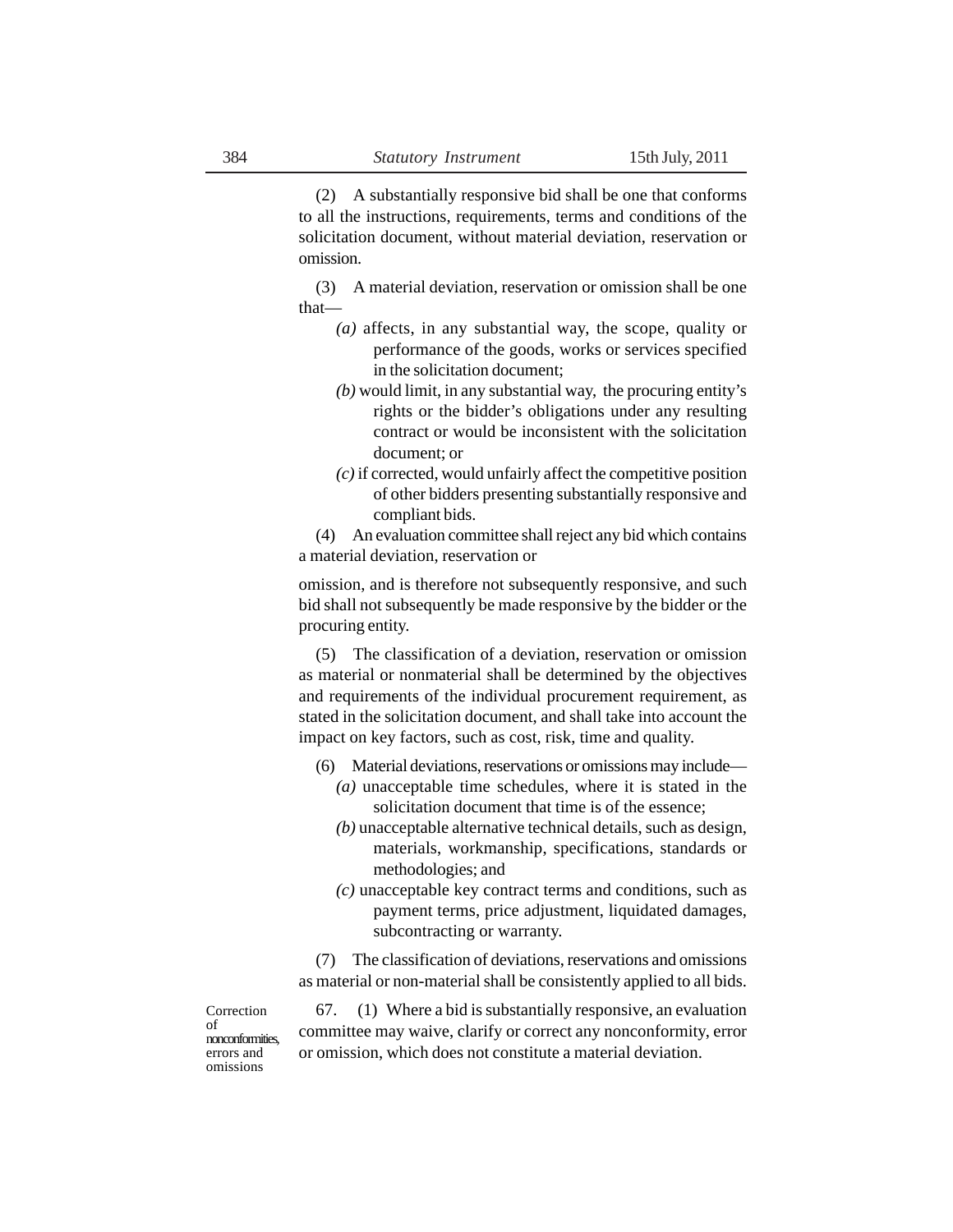(2) An evaluation committee shall quantify a nonconformity, error or omission in monetary terms to the extent possible and take it into account in the financial evaluation and comparison of bids.

(3) An evaluation committee may correct purely arithmetical errors in bids in accordance with the following procedure:

- *(a)* where there is a discrepancy between the unit price and the total price that is obtained by multiplying the unit price and the quantity and frequency, the unit rate shall prevail and the total price shall be corrected;
- *(b)* where there is an error in a total corresponding to the addition or subtraction of subtotals, the totals shall prevail and the total shall be corrected; and
- *(c)* where there is a discrepancy between the rates in figures and in words, the amount in words shall prevail, unless the amount expressed in words is related to an arithmetical error in which case the amount in figures shall prevail subject to paragraphs *(a)* and *(b)*.

(4) An evaluation committee shall notify bidders of any arithmetical corrections and request them to agree, in writing, to the correction and any bidder who does not accept the correction of an arithmetical error shall be rejected and their bid security may be forfeited.

68. (1) An evaluation committee may seek clarification on a bid from the bidder.

Clarification of bids

(2) A request for clarification on a bid and a clarification given shall be in writing.

(3) A request for clarification on a bid shall not seek, and the bidder shall not be permitted, to—

- *(a)* amend its bid price, except to accept the correction of arithmetic errors;
- *(b)* change the substance of the bid; or
- *(c)* substantially alter anything which is a deciding factor in the evaluation.

(4) Any clarification received on a bid which is not in response to a request from the evaluation committee shall not be taken into account by the evaluation committee.

(5) The failure of a bidder to reply to a request for clarification from the evaluation committee may result in the rejection of the bid.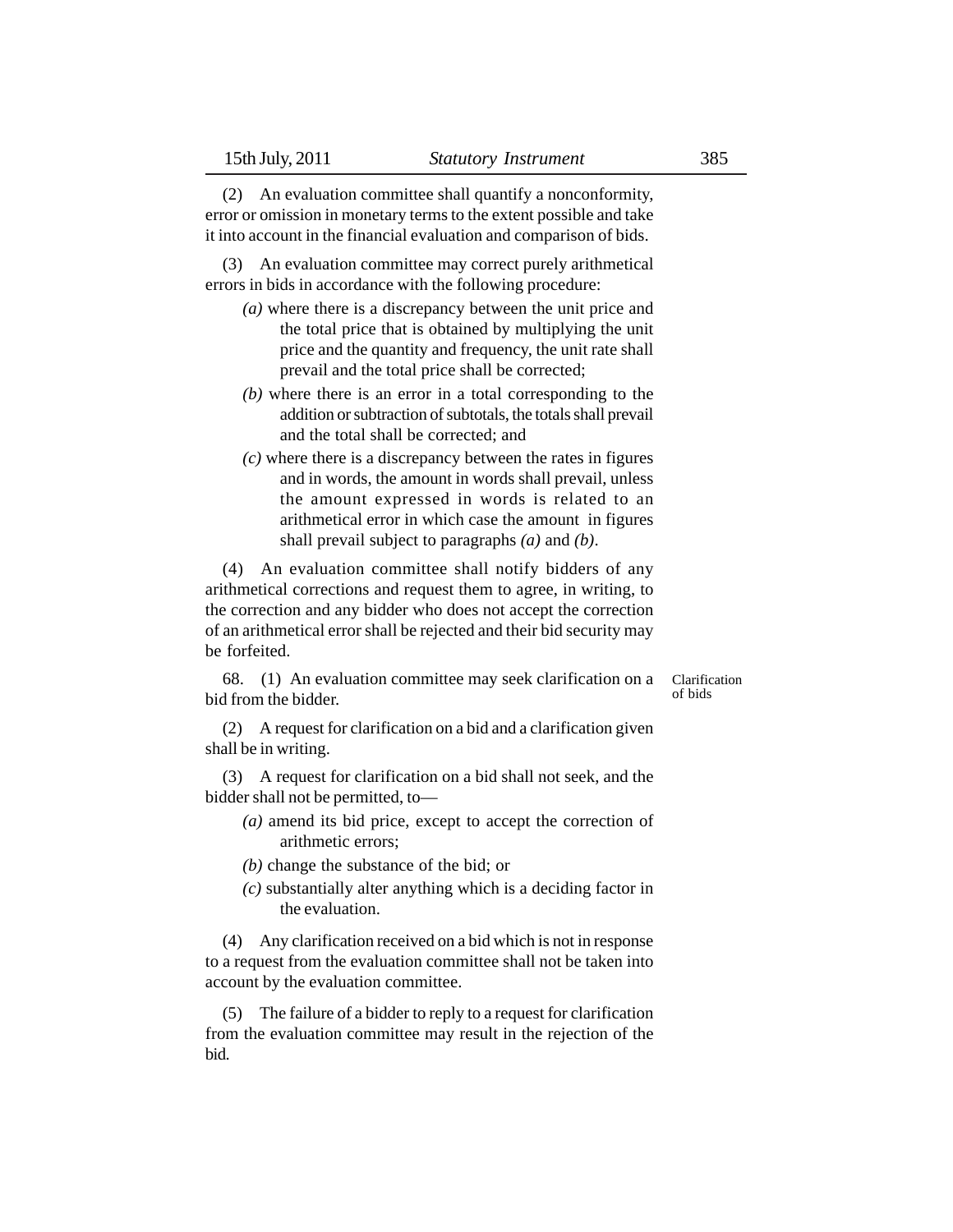Preliminary examination

69. (1) An evaluation committee shall conduct a preliminary examination to determine whether bids are complete and responsive to the basic instructions and requirements of the solicitation document.

- (2) A preliminary examination shall determine whether— *(a)* the bid has been submitted in the correct format;
	- *(b)* any required bid security has been submitted in the correct form and amount and valid for at least the period required;
	- *(c)* the bid has been submitted without material reservations or deviations from the terms and conditions of the solicitation document;
	- *(d)* the bid has been correctly signed and authorised;
	- *(e)* the correct number of copies of the bid have been submitted;
	- *(f)* the bid is valid for at least the period required;
	- *(g)* all key documents and information required have been submitted;
	- *(h)* any required samples have been submitted; and
	- *(i)* the bid meets any other key requirement of the solicitation document.

(3) An evaluation committee shall, where it considers any deviation to be a material deviation, reject the bid and such bid shall not be subject to a technical evaluation, except that deviations which are considered to be non- material shall not result in the rejection of the bid.

(4) A preliminary examination shall also determine whether bidders are eligible, where this has not been determined before inviting bids.

Technical evaluation

70. (1) An evaluation committee shall conduct a technical evaluation by comparing each bid to the technical requirements of the statement of requirements in the solicitation document, to determine whether the bids are substantially responsive.

(2) The factors taken into account in a technical evaluation shall be those indicated in the solicitation document and may include—

- *(a)* conformity to specifications, standards, drawings or terms of reference, without material deviation or reservation;
- *(b)* satisfactory understanding of an assignment, as demonstrated by any methodology or design; or
- *(c)* suitable staffing or arrangements for supervision or management of an assignment.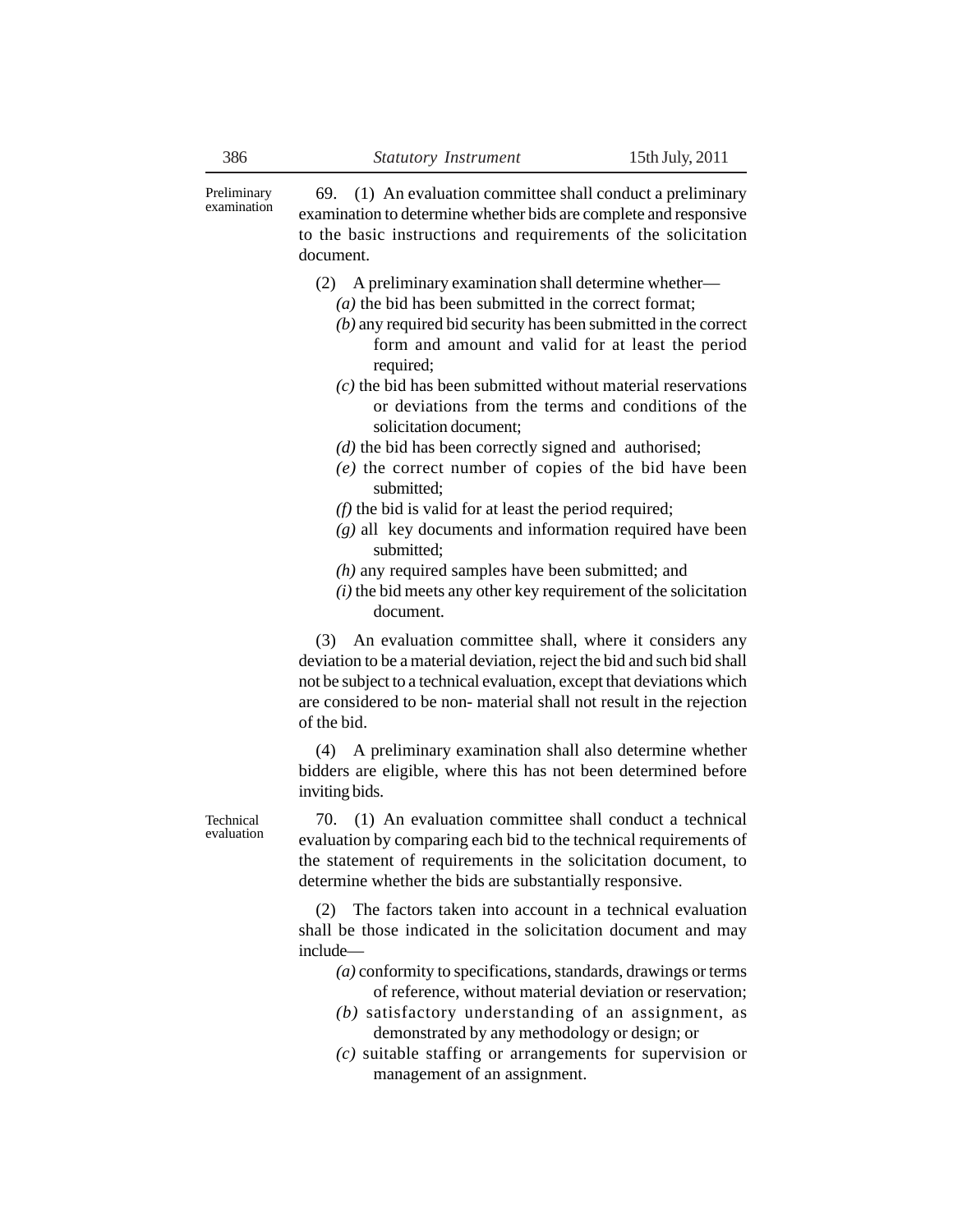(3) An evaluation shall not take into account any requirement which was not included in the solicitation document.

(4) Any material deviation shall result in rejection of the bid and such bids shall not be subject to financial evaluation and comparison.

(5) Any nonmaterial deviation may be corrected in accordance with regulation 67 or clarified in accordance with regulation 68.

71. (1) An evaluation committee shall conduct a financial evaluation and comparison to determine the evaluated price of each bid and determine the lowest priced bid, which is substantially responsive to the requirements of the solicitation document.

- (2) The evaluated price for each bid shall be determined by— *(a)* taking the bid price as read out at the bid opening;
	- *(b)* correcting any arithmetic errors in accordance with the methodology stated in the solicitation document;
	- *(c)* applying any nonconditional discounts offered in the bid;
	- *(d)* making adjustments for any nonmaterial, nonconformity error or omission;
	- *(e)* converting all bids to a single currency, using the currency and the source and date of exchange rate indicated in the solicitation document; and
	- *(f)* applying any margin of preference indicated in the solicitation document.

(3) An evaluation committee shall compare the bids by ranking them according to their evaluated price and determining the bid with the lowest evaluated price, which shall be the best evaluated bid.

(4) An evaluation committee shall, where the solicitation document included more than one lot and permitted bidders to offer discounts, which were conditional on the award of one or more lots, conduct a further financial evaluation to determine the lowest evaluated combination of bids.

72. (1) An evaluation committee may permit bidders to offer discounts to their bids only if included in the bid and read out at the bid opening.

(2) An evaluation committee shall not take into account any discount offered by a bidder after the deadline for submission of bids.

(3) An evaluation committee shall take into account any nonconditional discount account in the financial evaluation and comparison of bids, in accordance with paragraph (c) of subregulation (2) of regulation 71.

Application of discounts

Financial evaluation and comparison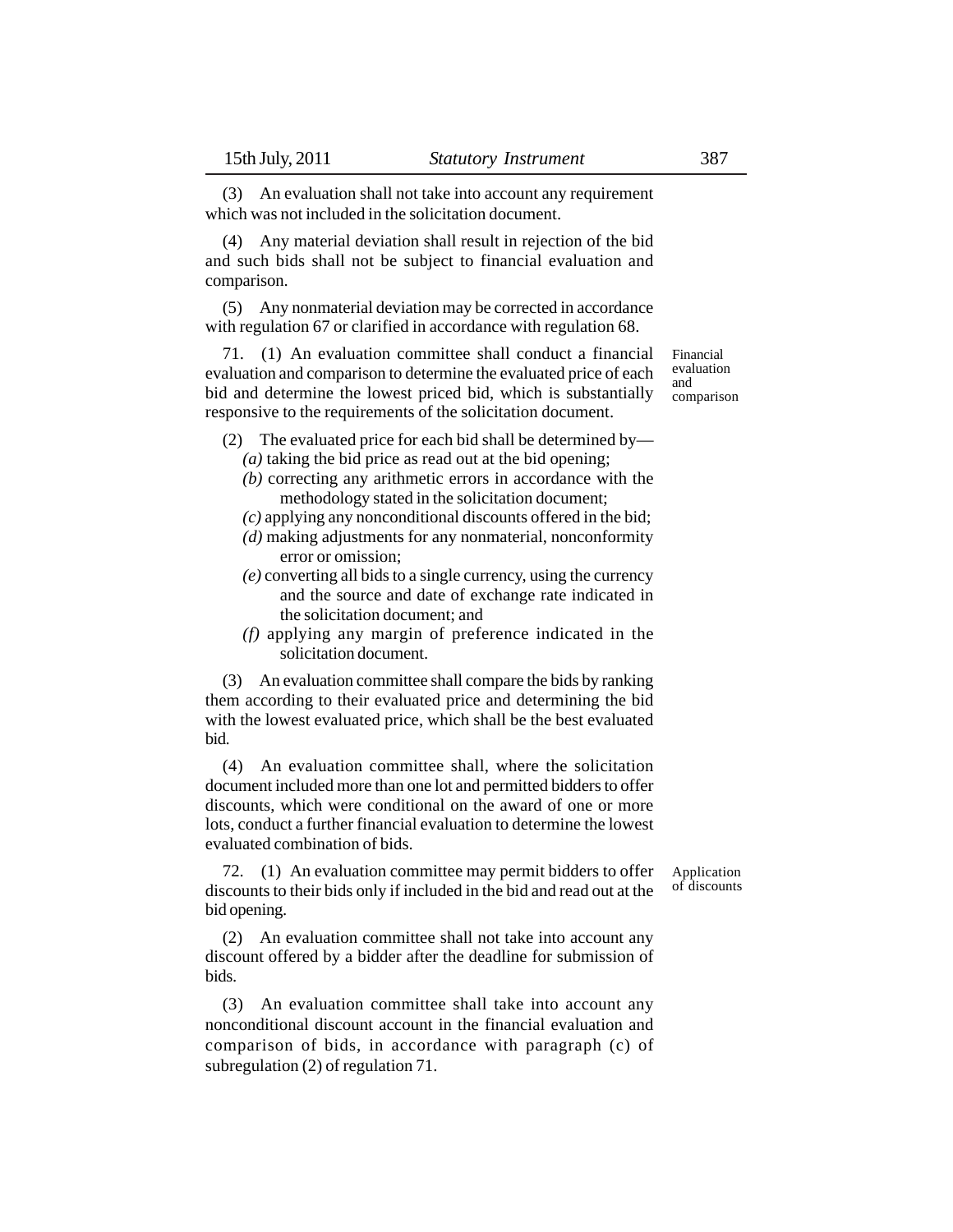(4) An evaluation committee may permit bidders to offer discounts, which are conditional on the award of one or more lots.

(5) An evaluation committee shall take into account any conditional discounts in a further financial evaluation, in accordance with subregulation (4) of regulation 71.

(6) Any prompt payment discount included in a bid shall become a term of the contract, if that bid is accepted, and shall be utilised by the procuring entity, if payment is made in accordance with the terms of the discount, except that any prompt payment discount shall not be considered in the evaluation and comparison of bids, unless such discount is taken into account through the application of any additional evaluation criteria.

73. (1) A procuring entity may, where so indicated in the solicitation document, conduct a postqualification of the bidder, who submitted the best evaluated bid, to determine whether the bidder is qualified to perform the contract effectively. Postqualification

> (2) The criteria for postqualification shall be as set out in the solicitation document and shall be drafted in accordance with these Regulations.

> (3) A procuring entity shall, where it determines that a bidder is not qualified, reject the bid and conduct a postqualification on the bidder who submitted the next lowest evaluated responsive bid.

> (4) A procuring entity shall, where a prequalification has been conducted, verify the information submitted by the bidder who submitted the lowest evaluated responsive bid and if the bidder no longer meets the qualification criteria, the bidder shall be rejected and the qualifications of the next bidder verified.

Evaluation report and recommendations

74. (1) An evaluation committee shall prepare an evaluation report for submission to the approvals authority.

(2) An evaluation report shall include—

- *(a)* a summary of the bids received and opened;
- *(b)* the results of the preliminary examination;
- *(c)* the results of the technical evaluation;
- *(d)* reasons why any bids were declared non-responsive;
- *(e)* details of any non-material deviations, which were accepted and the way in which they were quantified and taken into account in the financial evaluation;
- *(f)* the evaluated price of each bid, showing any corrections or adjustments to the bid price and any conversion to a common currency;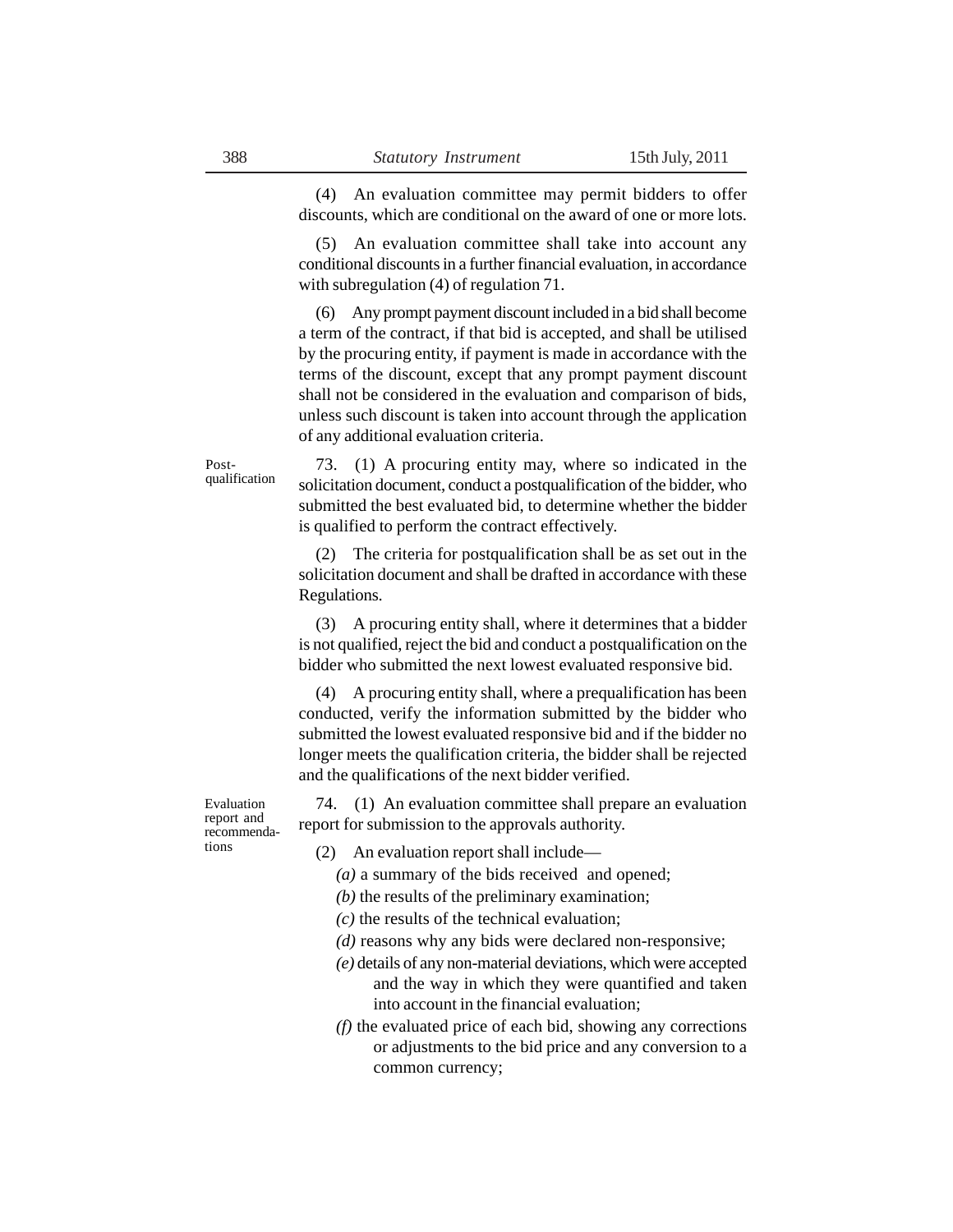- *(g)* the ranking of the bids, according to their total evaluated price;
- *(h)* a statement of the best evaluated bid, for each lot where applicable;
- *(i)* a summary of the application of any conditional discounts and the best evaluated combination of bids, where applicable;
- *(j)* the results of any postqualification; and
- *(k)* a recommendation to award the contract or contracts to the best evaluated bid or combination of bids, or other appropriate recommendation, such as any requirement for negotiations or the cancellation of the procurement process.

(3) The approvals authority shall approve an evaluation report and recommendations before proceeding with contract award, in accordance with these Regulations, or any other action, such as negotiations or cancellation of the procurement process.

75. (1) A Procurement Unit may, after obtaining the approval of the approvals authority, hold negotiations only with the best evaluated bidder.

Scope of negotiations

- (2) Negotiations may relate to—
	- *(a)* minor amendments to the special conditions of contract;
	- *(b)* minor changes to the delivery, completion or installation schedule to accommodate any changes required by the procuring entity;
	- *(c)* minor alterations to the technical details of the statement of requirements;
	- *(d)* reduction of quantities for budgetary reasons, where the reduction is in excess of any provided for in the solicitation document;
	- *(e)* minor amendments to finalise the payment arrangements; or
	- *(f)* clarifying details that were not apparent or could not be finalised at the time of bidding.
- (3) Negotiations shall not be conducted to—
	- *(a)* substantially change the technical quality or details of the bid, including the scope of the responsibilities of the bidder;
	- *(b)* materially alter the terms and conditions of the proposed contract;
	- *(c)* solely for the purposes of reducing prices or unit rates, except as specified under subsection (2) of section *fiftyone* of the Act or where changes are required to reflect any agreed changes to the technical specification; or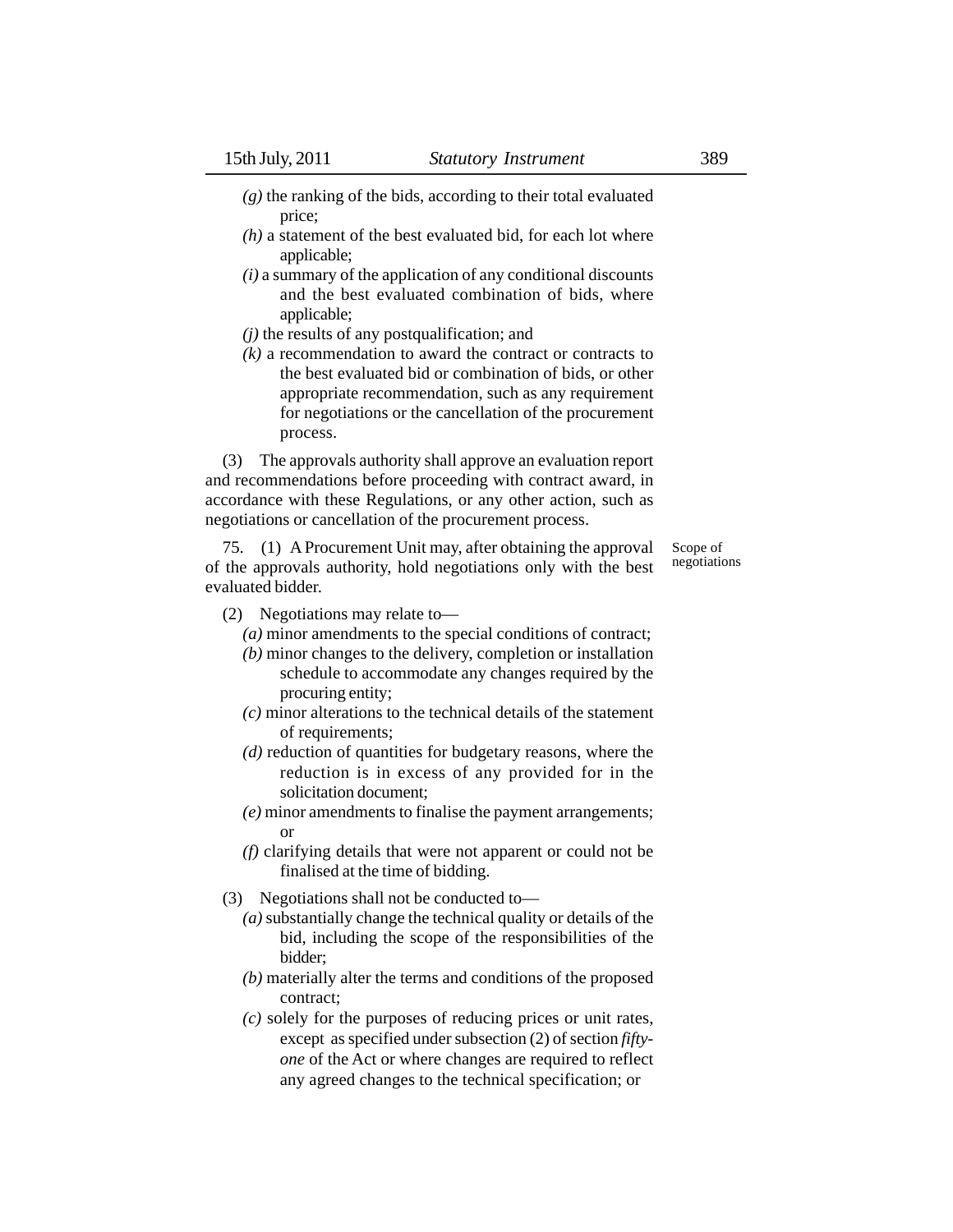*(d)* substantially alter anything which was a deciding factor in the evaluation of bids.

76. (1) Negotiations shall not be conducted until after the evaluation report has been approved by the approvals authority.

(2) Negotiations shall only be held with the bidder recommended for contract award, except where negotiations fail, and the Procurement Unit obtains the prior authorisation of the approvals authority to open negotiations with the next ranked bidder.

(3) A Procurement Unit shall prepare a plan for the negotiations, which shall specify the issues to be negotiated and objectives to be achieved and shall, to the extent possible, quantify the objectives and set maximum and minimum negotiation parameters.

(4) Any negotiations shall be conducted by not less than two staff of the evaluation committee or a subcommittee of the evaluation committee, who shall not commit the procuring entity to any proposed arrangement or agreements, but shall seek the prior authorisation of the approvals authority, before confirming any agreement reached.

(5) The members of staff conducting the negotiations shall prepare minutes of the negotiations, which shall form part of the record of the procurement and shall obtain the bidder's written agreement that the minutes are a true and accurate record of the negotiations held.

#### PART VII

## BIDDING PROCESS FOR OPEN AND LIMITED SELECTION FOR CONSULTING SERVICES

77. A procuring entity shall ensure that it has complied with all relevant requirements of these Regulations prior to initiating the open or limited selection procedures in accordance with this Part.

Selection of bidders

- 78. A procuring entity shall select bidders—
	- *(a)* through publication of a notice requesting expressions of interest and development of a shortlist in accordance with regulations 79 and 80 respectively, in the case of open selection; and
	- *(b)* through the development of a shortlist in accordance with regulation 81, in the case of limited selection.

Notices inviting expression of interest

79. (1) Where a procuring entity publishes a notice requesting expressions of interest, the notice shall invite all potential applicants to submit expressions of interest.

for negotiations

Procedure

Use of open and limited

selection procedures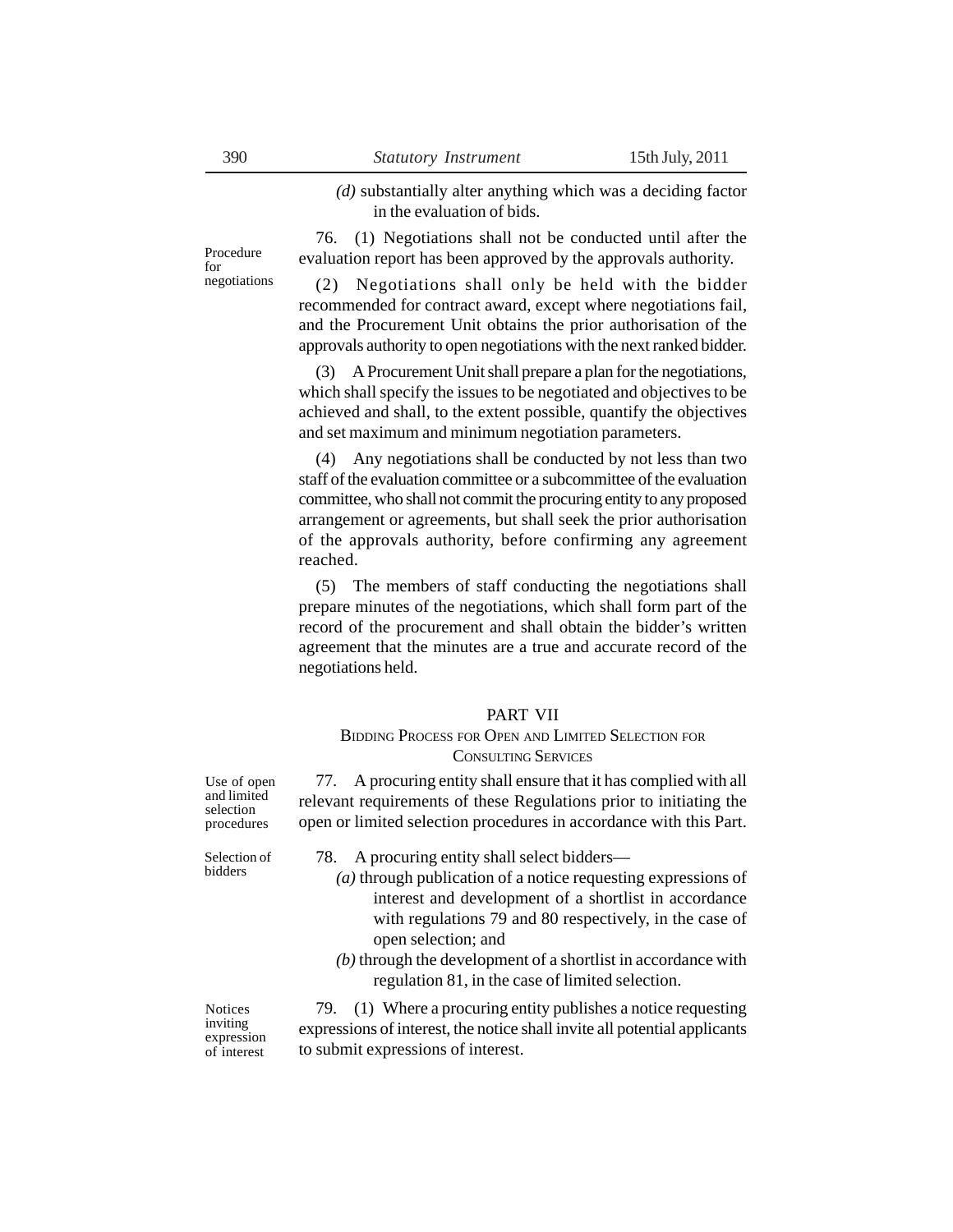- (2) A notice requesting expressions of interest shall contain—
	- *(a)* the name, address and contact details of the procuring entity;
	- *(b)* details of the scope of the assignment;
	- *(c)* a statement of any restriction of eligibility to citizen or local bidders under open national selection;
	- *(d)* a requirement, in the case of open international selection, that a bidder should bid with a citizen or local bidder;
	- *(e)* a statement of the key criteria for shortlisting, which shall relate to the applicant's experience, qualifications, personnel and any other factor related to their ability to successfully perform the assignment;
	- *(f)* details of any margin of preference or reservation scheme to be applied;
	- *(g)* details of the information to be included in the expression of interest, including any information or documentation required to verify the applicant's eligibility or qualifications; and
	- *(h)* the date, time and address for submission and any special instructions on sealing, marking or submission of expressions of interest.

(3) The notice requesting expression of interest shall be published and distributed in accordance with these Regulations.

(4) A notice seeking expressions of interest shall be published at least two weeks before the deadline for submission.

80. (1) All expressions of interest shall be evaluated by an evaluation committee against the criteria stated in the notice requesting expressions of interest, in order to develop a shortlist of bidders who are expected to be able to meet the procuring entity's requirements.

(2) A procuring entity shall maintain a record of the evaluation of expressions of interest.

(3) A procuring entity shall, where the number of suitable bidders is greater than the number of bidders to be included on the shortlist, include on the short list the applicants who best meet the procuring entity's requirements.

(4) A shortlist shall include sufficient bidders to ensure effective competition, which shall be between four and six bidders, wherever possible.

(5) Bidders shall not be included on the shortlist unless they are expected to fully satisfy the procuring entity's requirements, including those related to eligibility, qualifications, capacity, resources and experience.

Evaluation of expressions of interest and development of shortlists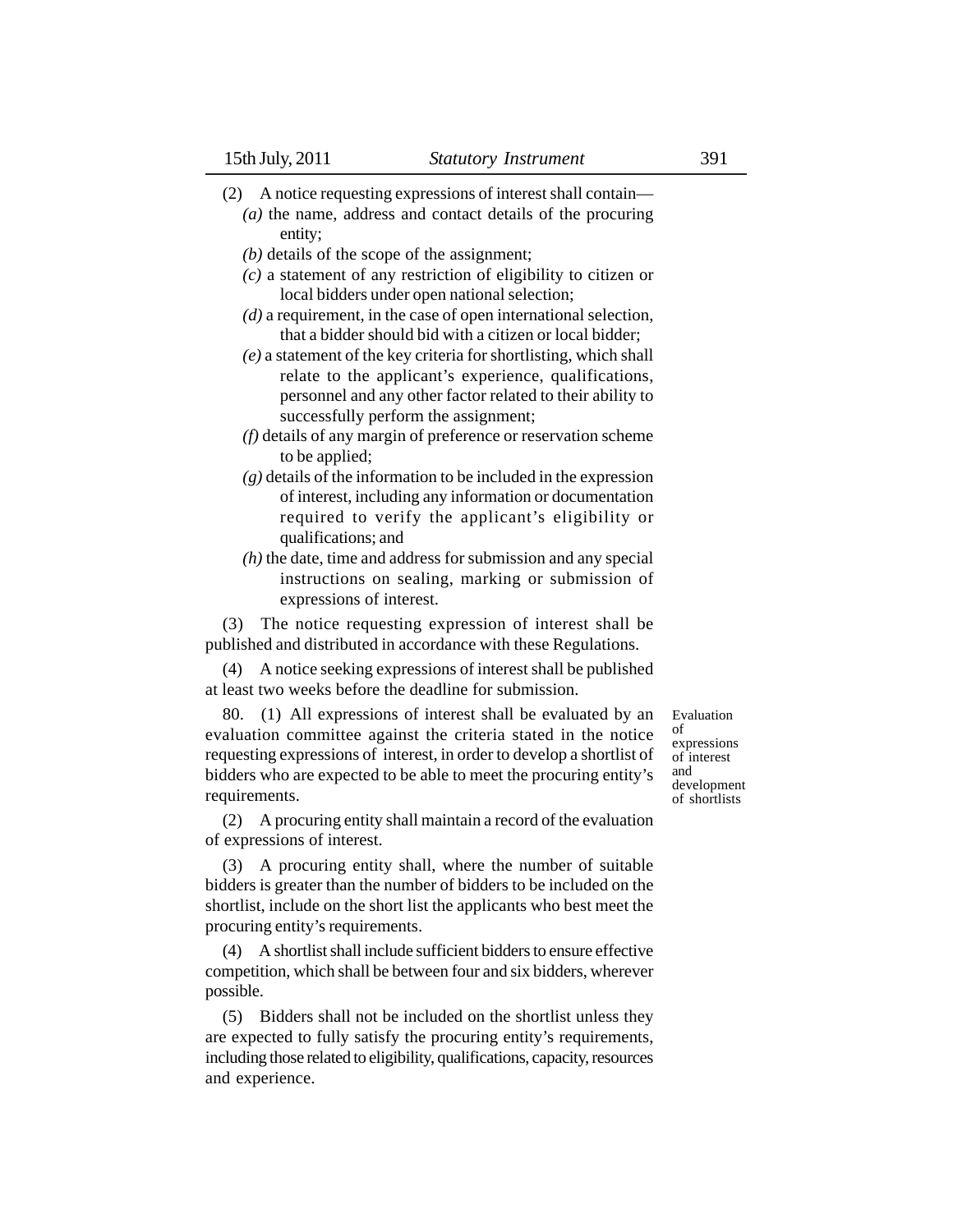(6) The bidders included on a shortlist shall not have the same ownership, in the sense that one shareholder has a controlling interest in other bidding companies on the shortlist.

Where there is more than one potential bidder but all potential bidders have the same ownership, the procurement shall be considered as direct bidding.

(8) The approvals authority shall authorise the results of the evaluation of the expressions of interest and the proposed shortlist before issuing the solicitation document.

**Shortlists** under limited selection

81. (1) Where a procuring entity develops a shortlist, without seeking expressions of interest, the shortlist shall include—

- *(a)* all potential bidders, where limited selection is used on the grounds of a limited number of sources; and
- *(b)* at least three bidders, where limited bidding is used on the grounds of an emergency situation.
- (2) In developing a shortlist, a Procurement Unit may use—
	- *(a)* supplier databases or lists maintained by the procuring entity in accordance with these Regulations;
	- *(b)* its own knowledge of the market; or
	- *(c)* any other appropriate sources of information.

(3) A shortlist shall comply with the provisions of sub regulations (3) and (4) of regulation 80.

(4) Where a procuring entity uses limited bidding on the grounds of a limited number of sources, it shall also publish a notice, in accordance with these Regulations, which shall state—

- *(a)* the nature of the procurement requirement;
- (b) that the procuring entity is using limited selection on the grounds of a limited number of sources;
- *(c)* the proposed shortlist of bidders; and
- *(d)* that any potential bidder requiring information on the procurement requirement or wishing to participate in the procurement may contact the Procurement Unit of the procuring entity.

(5) A proposed shortlist shall be authorised by the approvals authority before the issue of the solicitation documents.

Contents of solicitation document

82. (1) A procuring entity shall use the appropriate standard solicitation document issued by the Authority for drafting individual solicitation documents.

(2) A solicitation document shall include all information necessary to enable bidders to participate in the procurement proceedings and to submit proposals that are responsive to the needs of the procuring entity.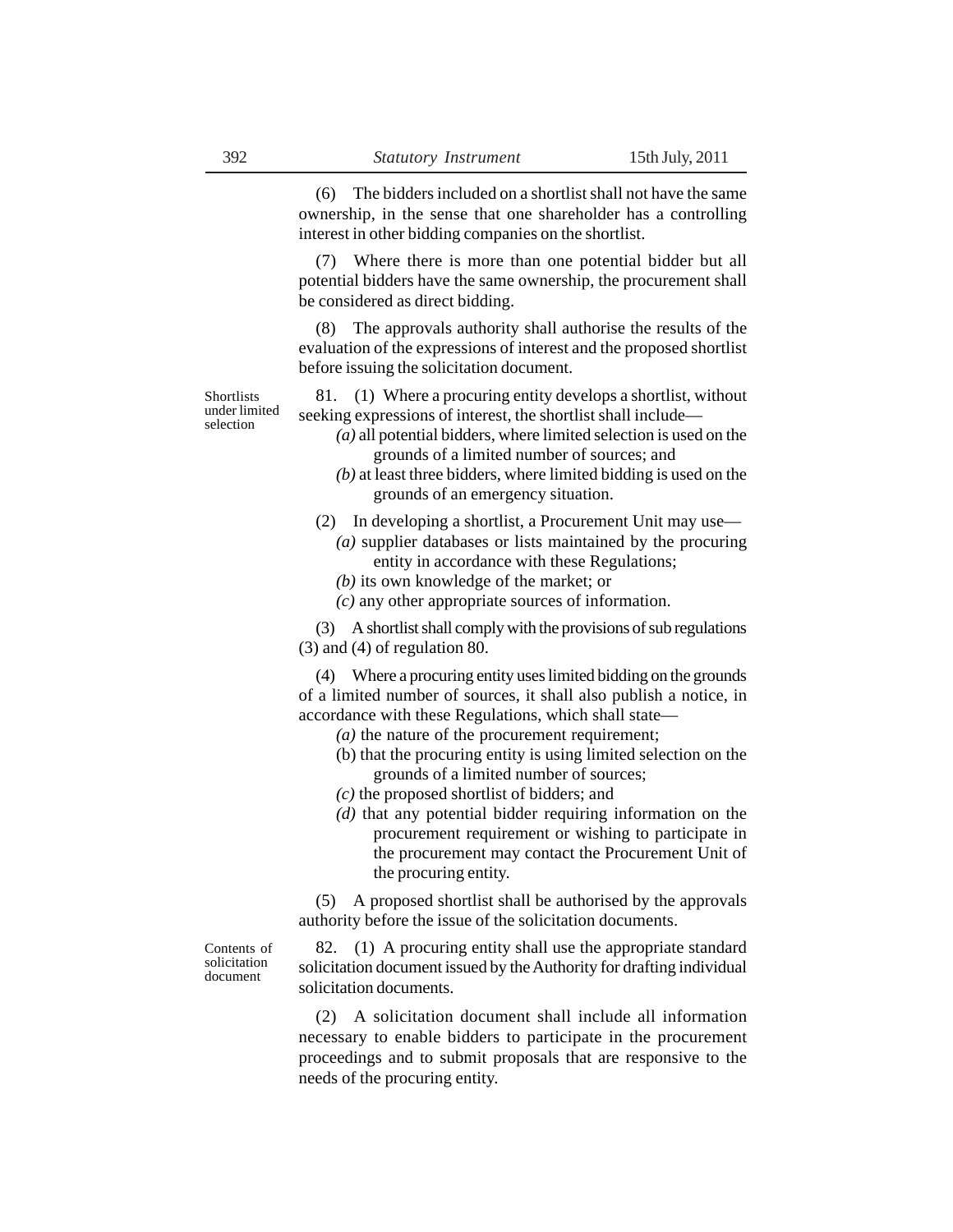- (3) A solicitation document shall include—
	- *(a)* a clear statement of requirements for the services required;
	- *(b)* instructions on the preparation of technical and financial proposals, including any standard forms to be submitted and the documentary evidence and information required from bidders;
	- *(c)* instructions on the sealing, labelling and submission of proposals, including the location and deadline for submission and procedures for the withdrawal, modification or substitution of proposals;
	- *(d)* information relating to eligibility to bid, including restrictions relating to conflict of interest and any restriction of eligibility to citizen or local bidders under open national selection;
	- *(e)* information on the selection method, the evaluation criteria and points to be applied, and any minimum technical score required;
	- *(f)* any margin of preference or reservation to be applied;
	- *(g)* information on the procedure for contract award, including the requirement for publication of a notice of best evaluated bidder;
	- *(h)* the type of contract to be awarded;
	- *(i)* the terms and conditions of the proposed contract; and
	- *(j)* information on the suspension of bidders and the bidder's right to appeal under the Act and in accordance with these Regulations.

83. (1) A procuring entity shall select the most appropriate selection method for consulting services and shall state the evaluation methodology in the solicitation document.

Choice of selection method

- (2) The selection methodology may be any of the following:
	- *(a)* quality and cost-based selection, which takes into account both the quality and the cost of proposals and selects the proposal which offers the optimum balance of quality and cost;
	- *(b)* quality-based selection, which focuses on quality and selects the highest quality proposal;
	- *(c)* fixed-budget selection, which selects the highest quality proposal, which is within the procuring entity's predisclosed budget;
	- *(d)* least-cost selection, which selects the lowest priced proposal, which meets the procuring entity's technical requirements; or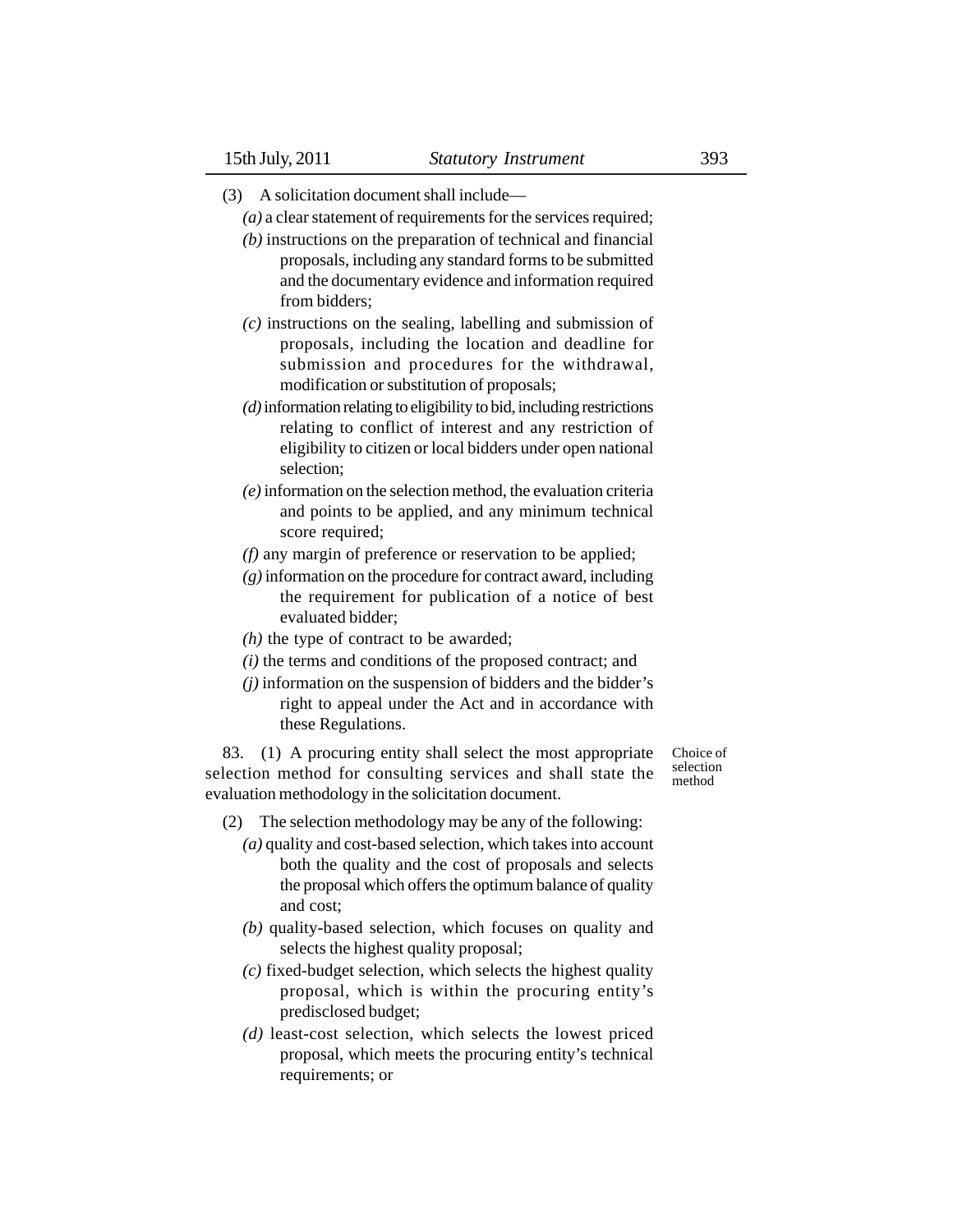*(e)* selection based on the consultant's qualifications, which establishes a shortlist and selects the firm with the appropriate qualifications and references.

(3) Subject to subregulations (4), (5) and (6), quality and costbased selection shall be the preferred evaluation methodology.

- (4) Quality-based selection may be used for—
	- *(a)* highly specialised assignments, where it is difficult to define precise terms of reference and inputs and bidders are expected to demonstrate innovation in their bids;
	- *(b)* assignments which will have a high downstream impact and the procuring entity wishes to contract the best consultant; or
	- *(c)* assignments that can be carried out in substantially different ways and where the value of the services depends on their quality.

(5) Fixed-budget selection may be used for assignments which are simple and can be precisely defined and where the budget is fixed.

(6) Least-cost selection may be used for assignments of a standard or routine nature, where wellestablished practices and standards exist.

(7) Selection based on a consultant's qualifications may be used for small assignments for which the need for preparing and evaluating competitive proposals is not justified.

Submission of proposals

84. (1) A solicitation document shall require bidders to submit separately sealed technical and financial proposals, both sealed in an outer envelope.

(2) Notwithstanding subregulation (1), where the evaluation methodology is quality-based selection, the solicitation document may require bidders to submit a technical proposal only, with a financial proposal to be submitted at a later date by the bidder with the highest technical score only.

(3) Notwithstanding subregulation (1), where the evaluation methodology is selection based on a consultant's qualifications, the firm with the best qualifications and references shall be selected to submit the technical and financial proposals.

Evaluation criteria

85. (1) A solicitation document shall state the evaluation criteria to be applied during the technical evaluation.

(2) The evaluation criteria shall be designed to assess the ability of bidders to—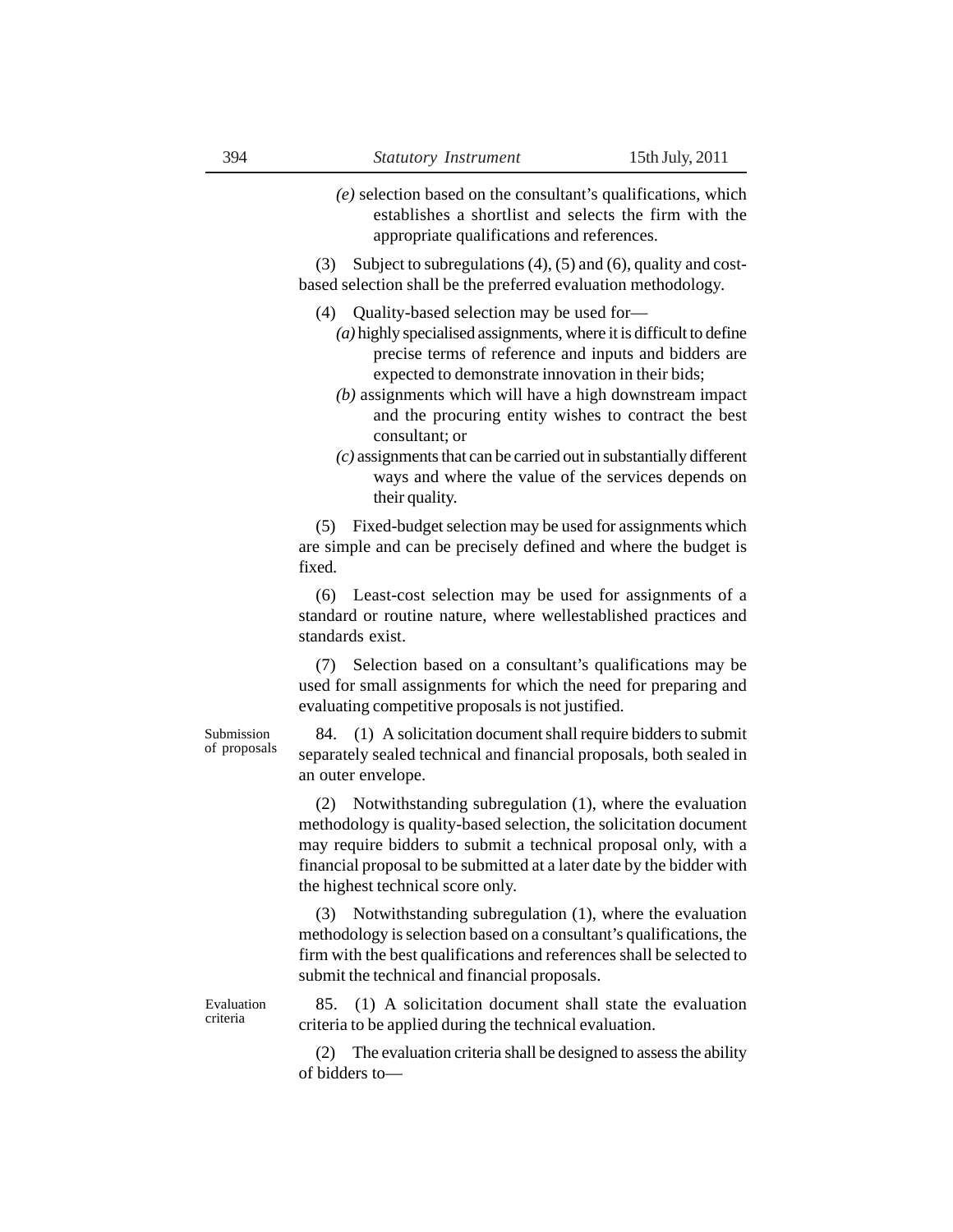- *(a)* perform the assignment, through assessment of their experience, methodology or personnel; or
- *(b)* meet objectives of the assignment, such as the transfer of knowledge or involvement of national consultants in the assignment.

(3) Each criterion shall be allocated a maximum number of points and the total for all criteria shall equal one hundred.

(4) The number of points allocated to each criterion shall be directly related to its importance to the procurement, except that the points allocated to experience may be limited, where experience has already been taken into account in the development of the shortlist.

(5) A solicitation document may include subcriteria to provide further guidance on the allocation of points under each main criterion.

(6) Where appropriate, a proportion of points may be allocated to the performance of bidders, or their key staff, in interviews.

86. (1) A solicitation document shall be authorised by the approvals authority, before its issue.

(2) A procurement committee shall issue a solicitation document to all shortlisted bidders at the same time and shall maintain a record of the issue of the documents.

87. (1) A solicitation document shall state that a bidder may seek clarification of the solicitation document and shall state the final date after which such clarification may not be sought.

(2) Where a Procurement Unit receives a request for clarification, the Procurement Unit shall promptly provide a clarification, in writing, which shall be copied to all bidders and shall include a description of the inquiry but without identifying the source.

(3) A procuring entity may, at any time prior to the deadline for submission of proposals, either at its own initiative or in response to a request for clarification from a bidder, amend the solicitation document by issuing an addendum.

(4) An addendum shall be issued in writing and numbered sequentially and the same information shall be provided to all bidders at the same time.

(5) All clarifications and addenda to a solicitation document shall be binding on all bidders.

Issue of solicitation document

Clarification and amendment of solicitation document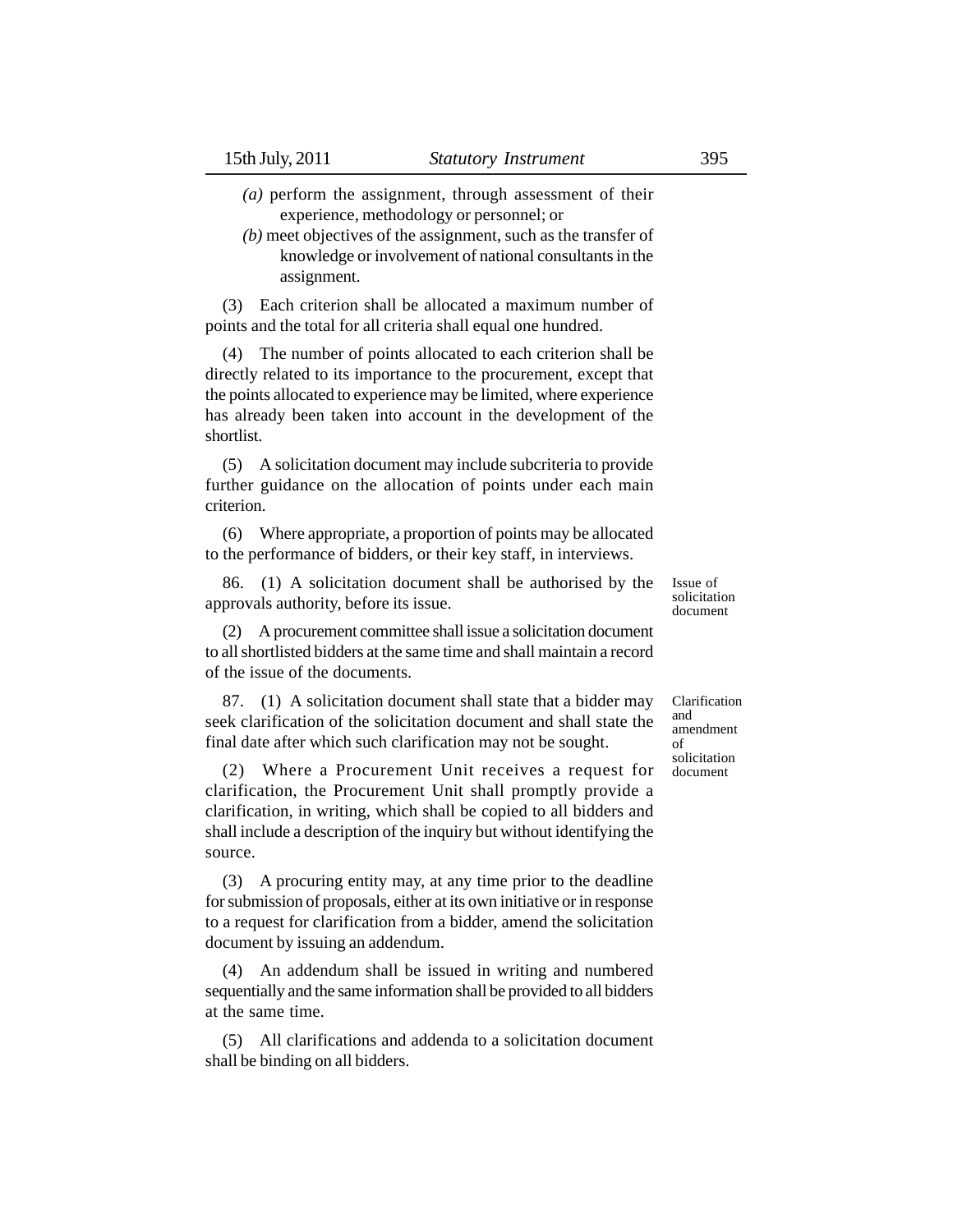Extension of bidding period

Receipt of proposals

88. A procuring entity may extend the deadline for the submission of proposals, through the issue of an addendum, in order to give bidders reasonable time in which to take a clarification or addendum into account in preparing their proposals.

89. (1) A Procurement Unit shall make arrangements for the receipt and safekeeping of proposals up until the deadline for submission of proposals, which shall normally be by use of a bid box, in which bidders are responsible for depositing their proposals directly and which shall remain locked until the time for proposal opening.

(2) Where any proposal is too large for the bid box, the Procurement Unit shall receive the proposal, issue a signed receipt, showing the precise date and time of receipt and keep the proposal in a secure location until the time for proposal opening.

(3) A Procurement Unit shall maintain a record of all proposals received under subregulation (2), indicating the name of each bidder, the date and time of receipt, and the name of the person responsible for receipt.

(4) Proposals shall only be received electronically, or by other means which do not permit signed and sealed proposals, where authorised by the Authority through public procurement circulars.

(5) A procuring entity shall not be held liable for the loss or delay in delivery of any proposal delivered by mail or courier.

(6) A Procurement Unit shall ensure that bidders have access to the bid box during working hours prior to the deadline.

(7) A procuring entity shall not disclose the number or identity of proposals received prior to the proposal opening.

Deadline for submission of proposals

90. (1) A Procurement Unit shall ensure that bidding is closed at the precise time and date of the submission deadline and that no further proposals are placed in the bid box or received in any other way.

(2) A Procurement Unit shall not accept any proposal received after the deadline for the submission of proposals but shall declare the proposal late, label it as such and return it to the bidder unopened.

(3) Notwithstanding subregulation (2), a Procurement Unit may open the outer envelope only, for the purpose of identifying the name and address of the bidder on the inner envelope, except that the inner envelope shall not be opened, but shall be returned unopened to the bidder or left unopened for seven days and thereafter destroyed.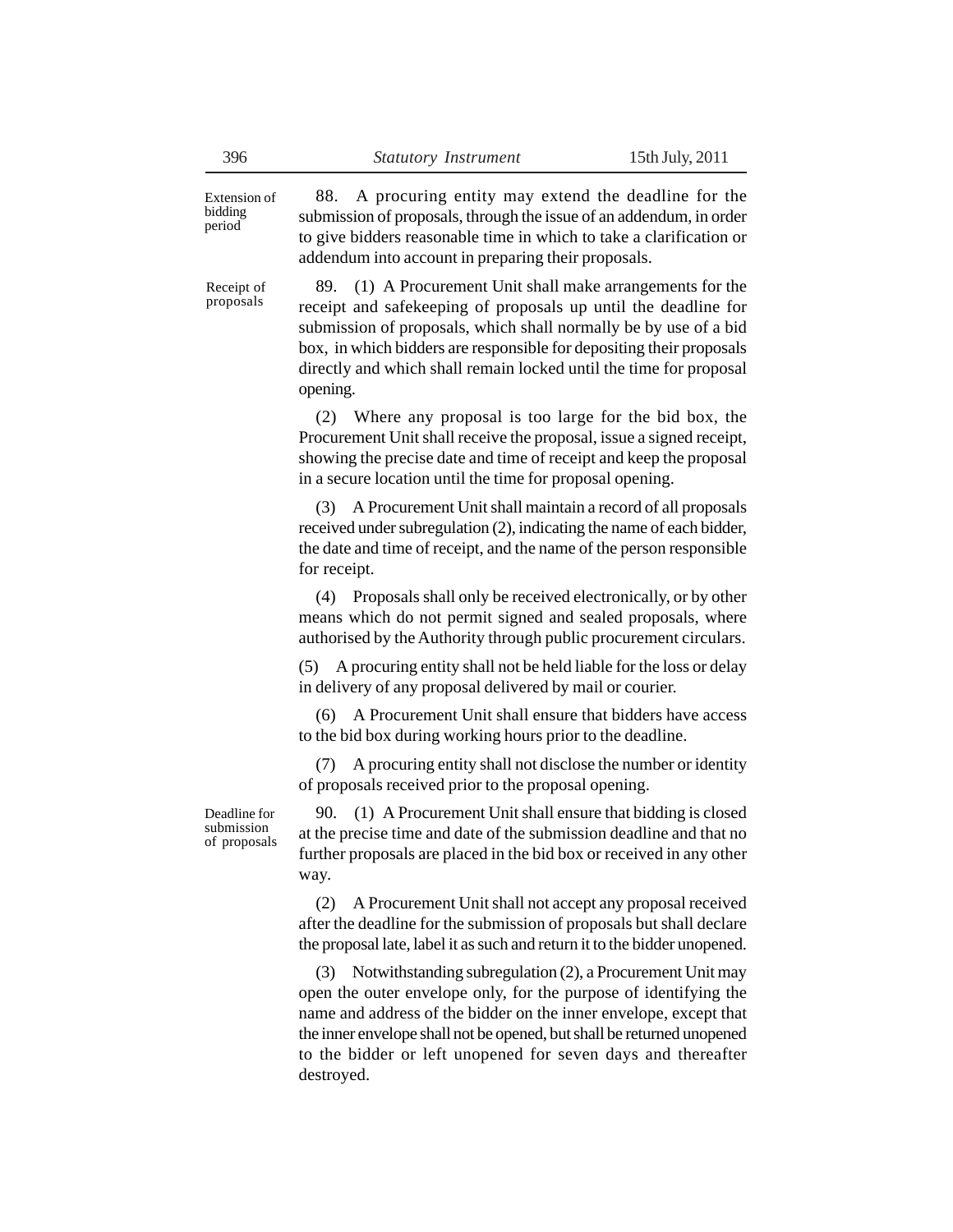(4) A Procurement Unit shall, after the deadline for submission of proposals, ensure that all proposals are kept securely and taken immediately to the location for the proposal opening.

91. (1) A Procurement Unit shall open, in public, all proposals received on time, at the date, time and location indicated in the solicitation document. Opening of technical proposals

(2) The time for proposal opening shall be the same as, or immediately after, the time of the deadline for submission of proposals.

(3) A Procurement Unit shall manage the opening of proposals on a day other than a public holiday or the day following a public holiday.

(4) A Procurement Unit shall permit all bidders, or their representatives, to attend the opening and details of the proposal opening shall be included in the solicitation document.

(5) A Procurement Unit shall first open any envelope marked "withdrawn" and shall locate the corresponding proposals and return the envelopes unopened to the bidder.

(6) A Procurement Unit shall open the outer envelopes of all other envelopes, including substitutions and modifications, and open the technical proposal.

(7) The details indicated in the solicitation document shall be read out, and shall include—

*(a)* the name of the bidder; and

*(b)* whether or not a separately sealed financial proposalhas been submitted, if required.

(8) A Procurement Unit shall stamp all the technical proposals that have been opened on key pages, which shall include at least the signed pages.

(9) A Procurement Unit shall not accept, reject or evaluate a proposal in any way at the proposal opening, except for late proposals.

(10) A Procurement Unit shall note any discrepancies or missing documents in the record of the proposal opening.

(11) A Procurement Unit shall make a record of the proposal opening, which shall be kept as part of the procurement record which shall include, at least, the details read out in accordance with subregulation (7) and the names of all staff and the representatives of the bidders attending the opening.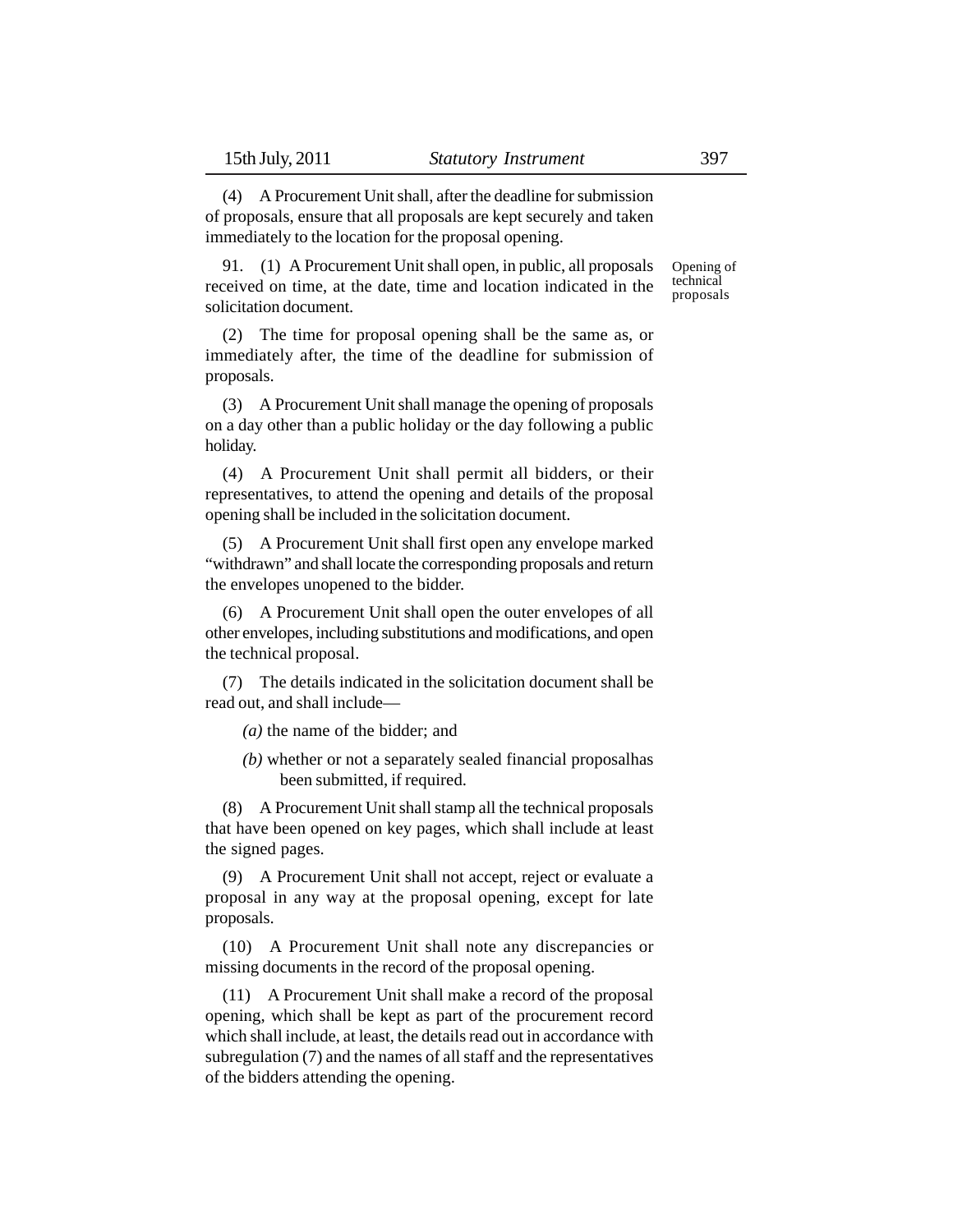(12) A Procurement Unit shall request all the representatives of the bidders that attend a proposal opening to sign the record referred to in subregulation (11), but the absence of any signature shall not invalidate the record.

(13) A Procurement Unit shall take the technical proposals to a secure location, where they shall be kept until the evaluation begins, and any financial proposals shall be kept unopened in a secure location, until the time for opening of the financial proposals.

Evaluation committee and responsibilities

92. (1) A controlling officer or chief executive officer shall establish an evaluation committee in the manner specified in regulation 64, for the purposes of an evaluation under this Part.

(2) An evaluation committee established under subregulation (1), shall be responsible for the evaluation of proposals in accordance with the Act, these Regulations and the solicitation document and shall prepare the technical and financial evaluation reports for submission to the approvals authority.

(3) An evaluation committee shall, within twenty-one days of the commencement of a technical or financial evaluation, submit a technical or financial evaluation report and recommendations to the approvals authority or report to the approvals authority the anticipated completion date of the technical or financial evaluation.

Preliminary examination

93. (1) An evaluation committee shall conduct a preliminary examination to determine whether proposals are complete and responsive to the basic instructions and requirements of the solicitation document.

(2) An evaluation committee shall, during a preliminary examination, determine whether—

- *(a)* the proposal has been submitted in the correct format;
- *(b)* the proposal has been submitted without material reservations or deviations from the terms and conditions of the solicitation document;
- *(c)* the proposal has been correctly signed and authorised;
- *(d)* the correct number of copies of the proposal have been submitted;
- *(e)* a separately sealed financial proposal has been submitted, if required;
- *(f)* the proposal is valid for at least the period required;
- *(g)* the curriculum vitae have been correctly signed, if required;
- *(h)* all key documents and information have been submitted; and
- *(i)* the proposal meets any other key requirements of the solicitation document.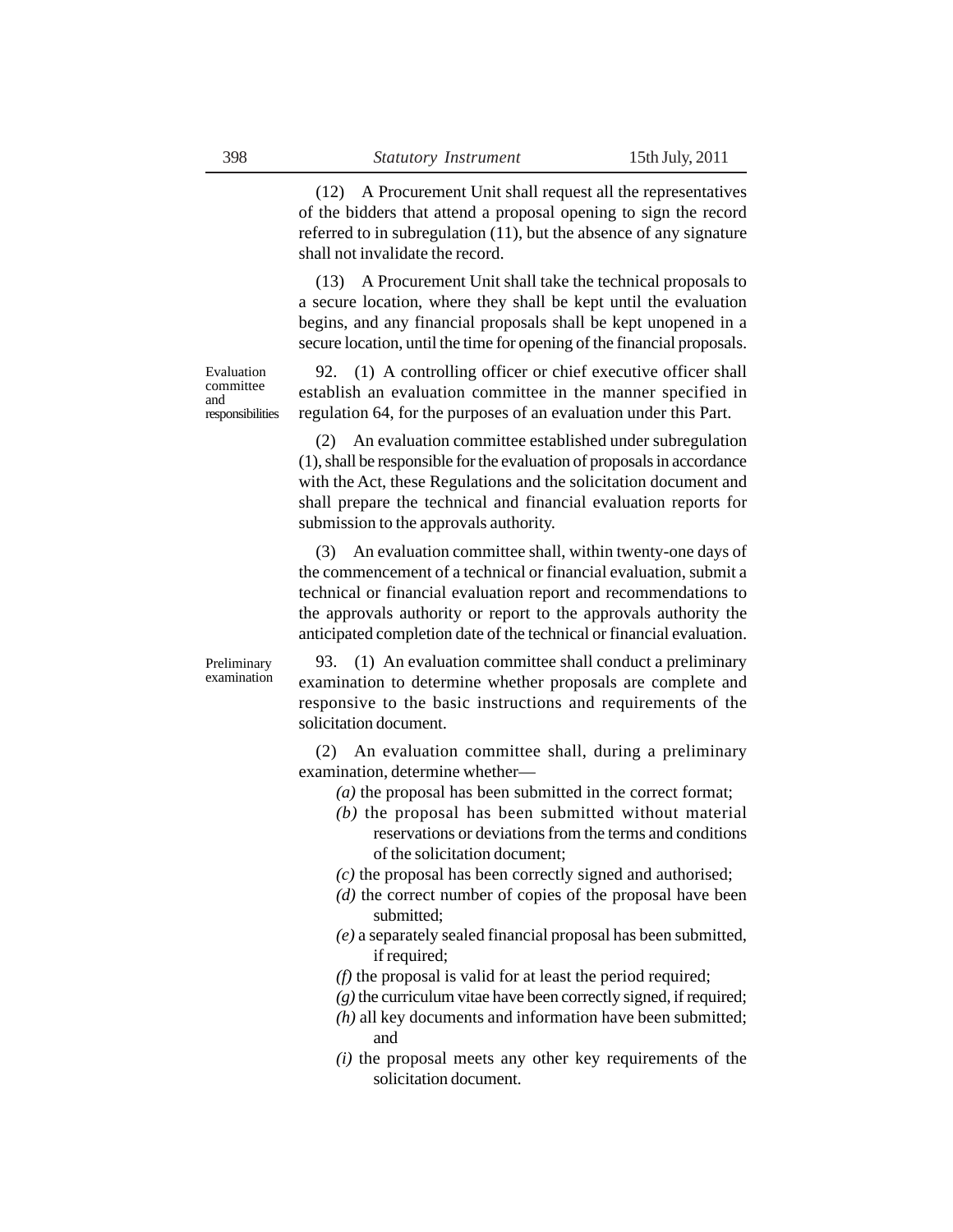(3) An evaluation committee shall reject any proposal which has any material deviations and shall not subject the proposal to a technical evaluation.

(4) A preliminary examination shall determine whether the bidders are eligible, where this has not been determined before inviting proposals.

94. (1) An evaluation committee shall, prior to commencing the technical evaluation, discuss the criteria in order to ensure that all members have a common understanding of the criteria and their relative importance.

(2) Each member of the evaluation committee shall independently conduct a technical evaluation of each proposal, awarding scores against each criterion, which scores shall be recorded and the score sheets signed by the evaluators.

(3) An evaluation committee shall ensure that scores from each member of the evaluation committee are compiled and an average score for each proposal shall be calculated from the individual scores awarded by members of the evaluation committee.

(4) An evaluation committee shall consider any significant deviations from the average score or inconsistencies in scoring and may require the evaluators to justify the scores awarded.

(5) Where an evaluator has misunderstood a proposal or the criteria or has evaluated proposals in an inconsistent manner, the evaluator may be permitted to adjust the scores, but no evaluator shall be obliged to make adjustments to scores or permitted to adjust scores without justification.

(6) Where an evaluator adjusts any score, as provided under subregulation (5), the evaluation committee shall keep the original score sheet as part of the record of the evaluation, and shall record the adjusted scores on a new score sheet and the reasons for making the adjustments.

(7) For evaluation purposes, the average score for each proposal shall be the total technical score for that proposal.

95. (1) An evaluation committee shall compare the total technical score of each proposal to the minimum technical qualifying mark stated in the solicitation document, and any proposal with a score less than the minimum technical qualifying mark shall be rejected and eliminated from further evaluation.

(2) An evaluation committee shall recommend all proposals with a score equal to or higher than the minimum technical qualifying mark for financial evaluation.

Technical evaluation for quality and costbased selection, fixed- budget selection and least-cost selection

Scoring of proposals for technical evaluation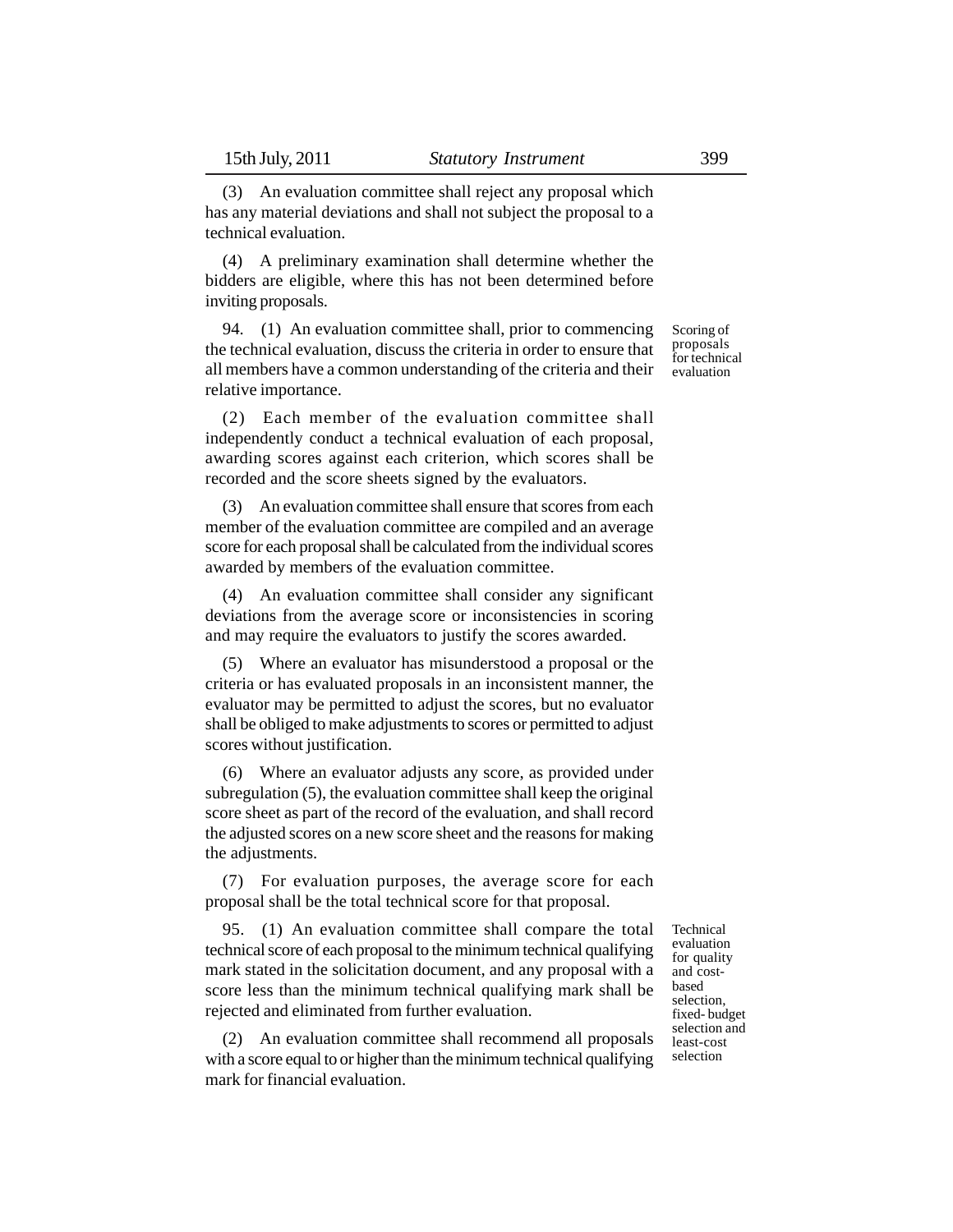(3) An evaluation committee shall prepare a technical evaluation report, which shall include—

- *(a)* the minutes of the opening of technical proposals;
- *(b)* the results of the preliminary examination, with reasons why any proposals were rejected;
- *(c)* the technical scores awarded by each evaluator for each proposal;
- *(d)* a summary of the relative strengths and weaknesses of each proposal;
- *(e)* an analysis of any significant discrepancies or inconsistencies in scoring and an explanation of any adjustments made to the scores;
- *(f)* the total technical score for each proposal;
- *(g)* a list of the proposals which reached the minimum technical qualifying mark and a recommendation to open the financial proposals of the bidders; and
- *(h)* a recommendation to reject all proposals which did not reach the minimum technical qualifying mark.

(4) An evaluation committee shall submit a technical evaluation report to the approvals authority for prior authorisation, before proceeding with the opening and evaluation of financial proposals or the rejection of any proposals.

Technical evaluation for qualitybased selection

96. (1) An evaluation committee shall compare the total technical scores of all the proposals and shall recommend the proposal with the highest total technical score for financial evaluation.

(2) An evaluation committee shall prepare a technical evaluation report which shall include—

- *(a)* the minutes of the opening of technical proposals;
- *(b)* the results of the preliminary examination, with reasons why any proposals were rejected;
- *(c)* the technical scores awarded by each evaluator for each proposal;
- *(d)* a summary of the relative strengths and weaknesses of each proposal;
- *(e)* an analysis of any significant discrepancies or inconsistencies in scoring and an explanation of any adjustments made to scores;
- *(f)* the total technical score for each proposal; and
- *(g)* a recommendation to—
	- (i) open the financial proposal of the bidder with the highest technical score, where both the technical and financial proposals were requested from the bidder; or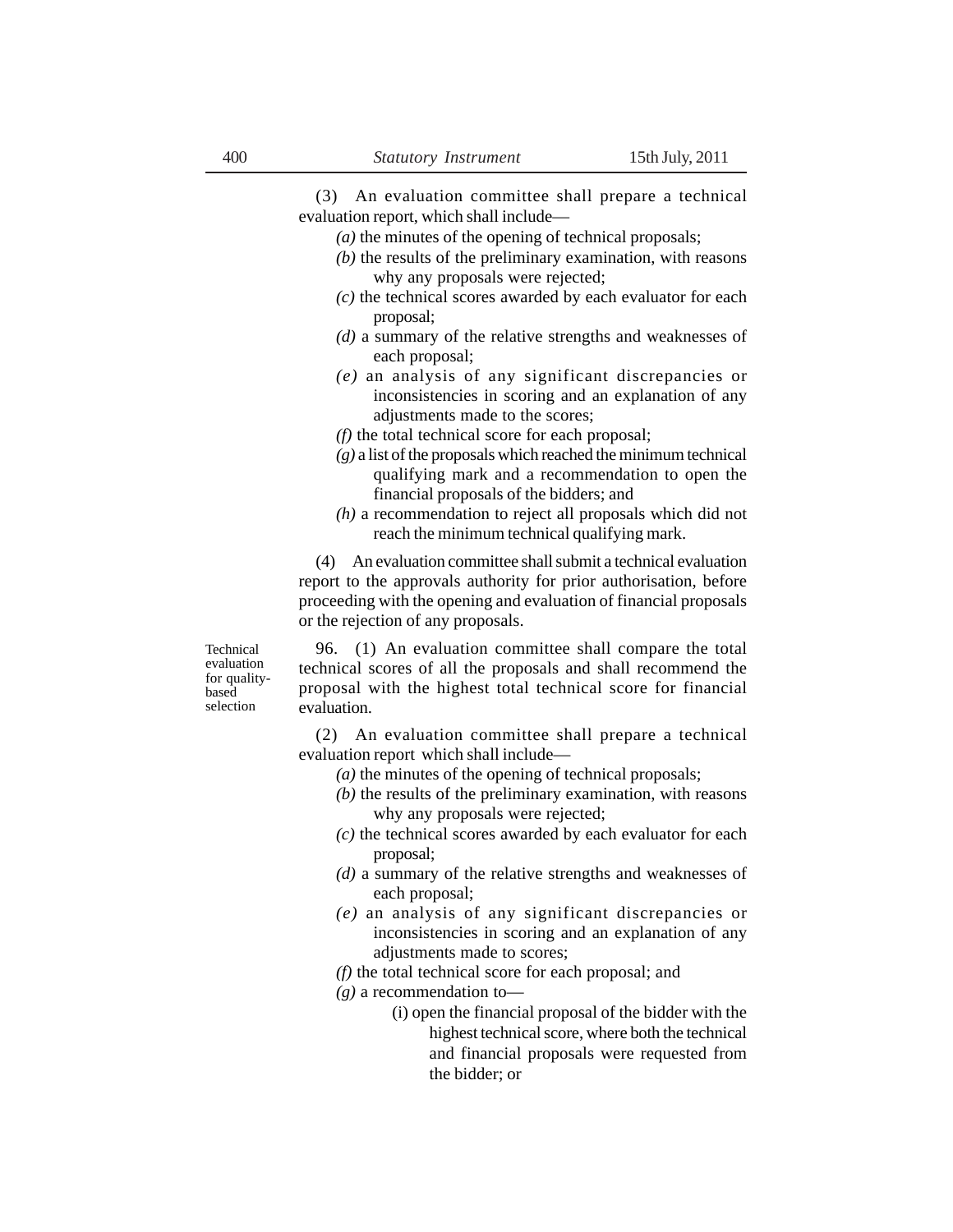# (ii) request the bidder with the highest technical score to submit a financial proposal, where only the technical proposal was requested; and reject all other technical and financial proposals.

(3) An evaluation committee shall submit the technical evaluation report, prepared under subregulation (2), to the approvals authority for prior authorisation, before proceeding with the opening and evaluation of the financial proposal or the rejection of other proposals.

97. (1) A Procurement Unit shall, following the authorisation of the technical evaluation report by the approvals authority, notify the bidder or bidders whose proposals shall be proceeding to the financial evaluation of the date and time set for the opening of financial proposals.

(2) The opening date, to be notified under subregulation (1), shall not be sooner than two weeks after the notification date, where foreign bidders are included, or one week, where all bidders are national.

(3) Notwithstanding subregulation (1), in the case of qualitybased selection where only technical proposals have been submitted, the Procurement Unit shall notify the bidder who achieved the highest technical score and shall request the bidder to submit a financial proposal.

98. (1) A Procurement Unit shall open the recommended financial proposal or proposals at the time, date and location notified to bidders.

(2) A Procurement Unit shall permit the representatives of the bidders to attend and witness the opening.

(3) A Procurement Unit shall stamp the key pages of the financial proposals and shall read out and record the following information:

*(a)* the name of the bidder;

*(b)* the bidder's total technical score; and

*(c)* the total bid price.

(4) A Procurement Unit shall take the opened financial proposals, immediately, to a secure location, where they shall be kept until the financial evaluation begins.

(5) A Procurement Unit shall maintain a record of the financial proposal opening, which shall form part of the procurement record. Notification of results of technical evaluation

Financial opening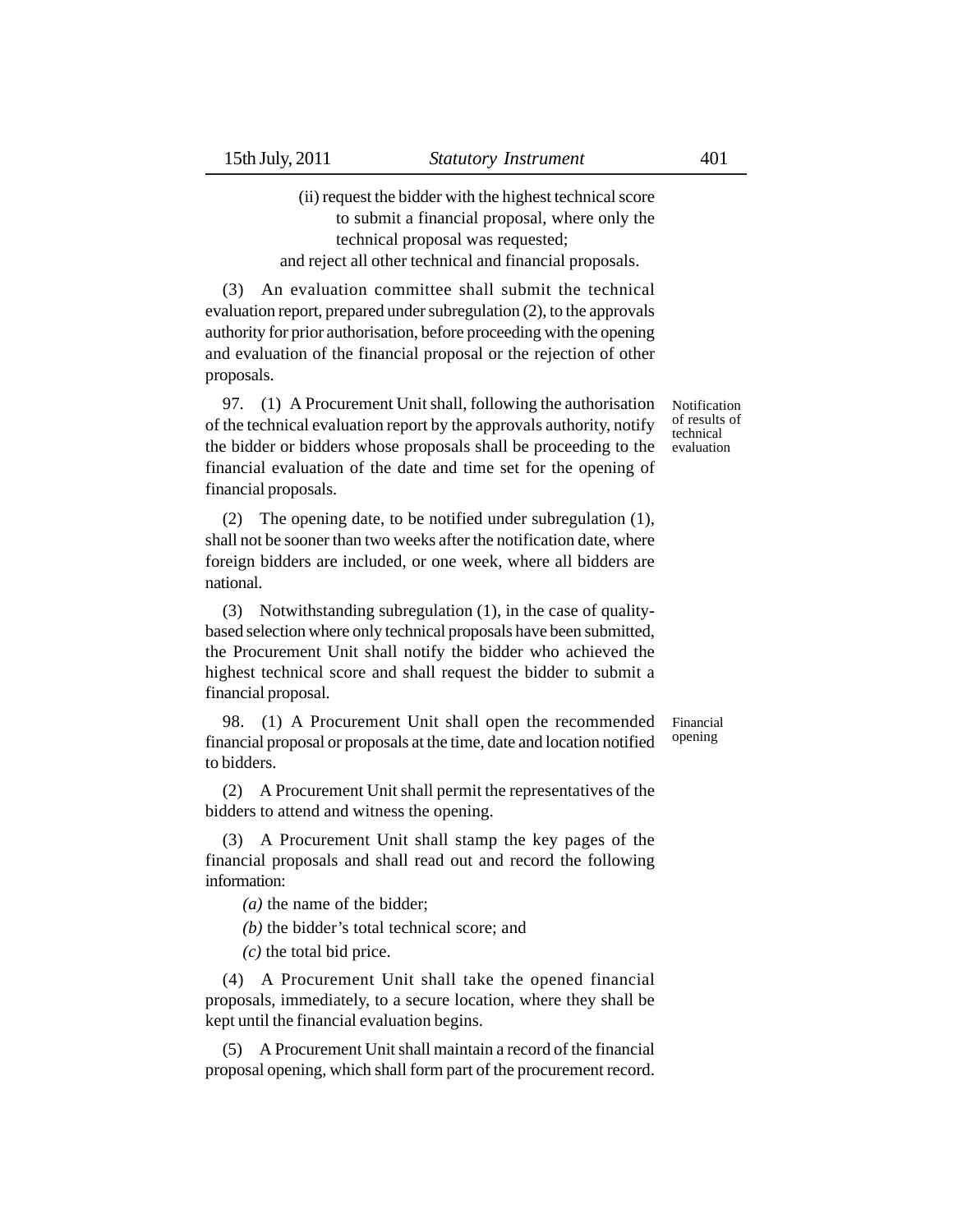(6) A Procurement Unit shall request all the representatives of the bidders attending the financial opening to sign the record, but the absence of any signature shall not invalidate the record.

99. (1) An evaluation committee shall determine the evaluated price of each proposal by—

*(a)* correcting any arithmetic errors in the proposal;

- *(b)* determining whether financial proposals are complete and have costed all corresponding inputs in the technical proposal, costing any missing items and adding them to the proposal price; and
- *(c)* converting all proposals to a single currency for purposes of evaluation, using the currency, source and date of exchange rates indicated in the solicitation document.

(2) The lowest priced proposal shall be given a financial score of one hundred and other proposals shall be given a financial score which is inversely proportional to the lowest evaluated price, using the methodology stated in the solicitation document.

(3) The technical and financial scores of each proposal shall be weighted, using the weights stated in the solicitation document.

(4) The weighted technical and financial scores shall be added together to give a total score for each proposal.

(5) The proposal with the highest total score shall be the best evaluated bid and shall be recommended for the award of contract, subject to any negotiations required.

(6) An evaluation committee shall prepare a financial evaluation report, which shall include—

- *(a)* the minutes of the opening of financial proposals, including the technical scores and proposal prices read out;
- *(b)* the evaluated price of each proposal, following any corrections, adjustments and the conversion to a single currency;
- *(c)* the financial score of each proposal and the methodology used for allocating financial scores;
- *(d)* the weighting of the technical and financial scores;
- *(e)* the total score for each proposal;
- *(f)* a recommendation to award the contract to the bidder obtaining the highest total score, subject to any negotiations required; and
- *(g)* the currency and price of the proposed contract, subject to any changes following negotiations.

Financial evaluation for quality and costbased selection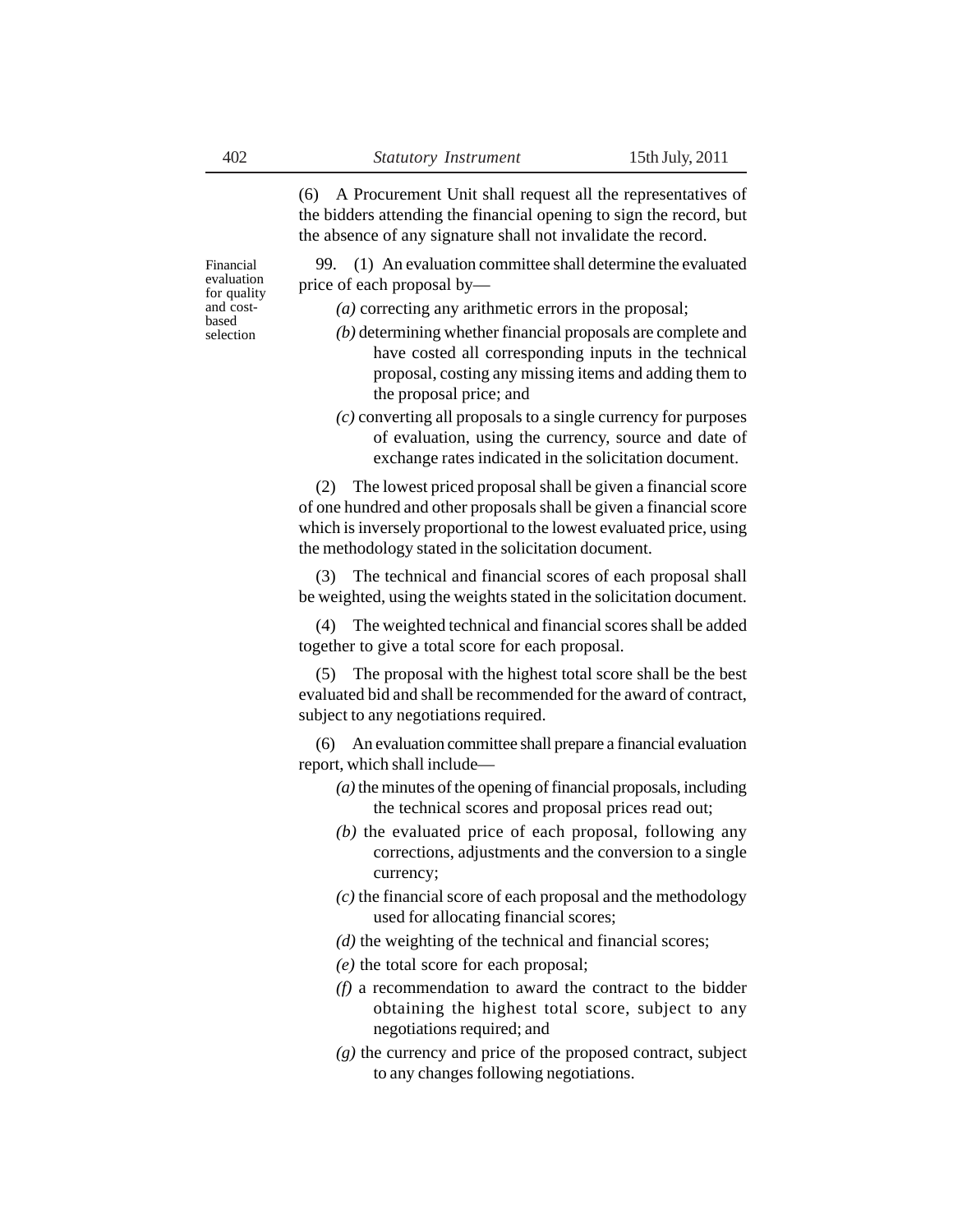(7) An evaluation committee shall submit a financial evaluation report to the approvals authority for prior authorisation, before proceeding with the negotiations, where required, or the award of the contract.

100. (1) An evaluation committee shall correct any arithmetic errors and determine whether the financial proposal is complete and has costed all corresponding inputs in the technical proposal and offers value for money.

(2) The financial proposal with the highest technical score shall be the best evaluated bid and the evaluation committee shall recommend the bidder for the award of contract, subject to any negotiations required.

(3) An evaluation committee shall prepare a financial evaluation report, which shall include—

- *(a)* the minutes of the opening of the financial proposal, including the technical score and proposal price read out;
- *(b)* any corrections to arithmetic errors and a statement of whether the proposal appears to be complete;
- *(c)* a recommendation to award the contract to the bidder, subject to any negotiations required; and
- *(d)* the currency and price of the proposed contract, subject to any changes following negotiations.

(4) An evaluation committee shall submit the financial evaluation report to the approvals authority for prior authorisation, before proceeding with any negotiations, where required, or the award of contract.

101. (1) An evaluation committee shall determine the evaluated price of each financial proposal by—

*(a)* correcting any arithmetic errors in the proposal;

- *(b)* determining whether the financial proposals are complete and have costed all corresponding inputs in the technical proposal, costing any missing items and adding them to the proposal price; and
- *(c)* converting all the proposals to a single currency for purposes of evaluation, using the currency, source and date of exchange rates indicated in the solicitation document.

(2) An evaluation committee shall compare the evaluated price of the financial proposals to the budget indicated in the solicitation document and shall reject any proposal which exceeds the budget, and shall rank all proposals which are within the budget according to their technical score.

Financial evaluation for fixedbudget selection

Financial evaluation for qualitybased selection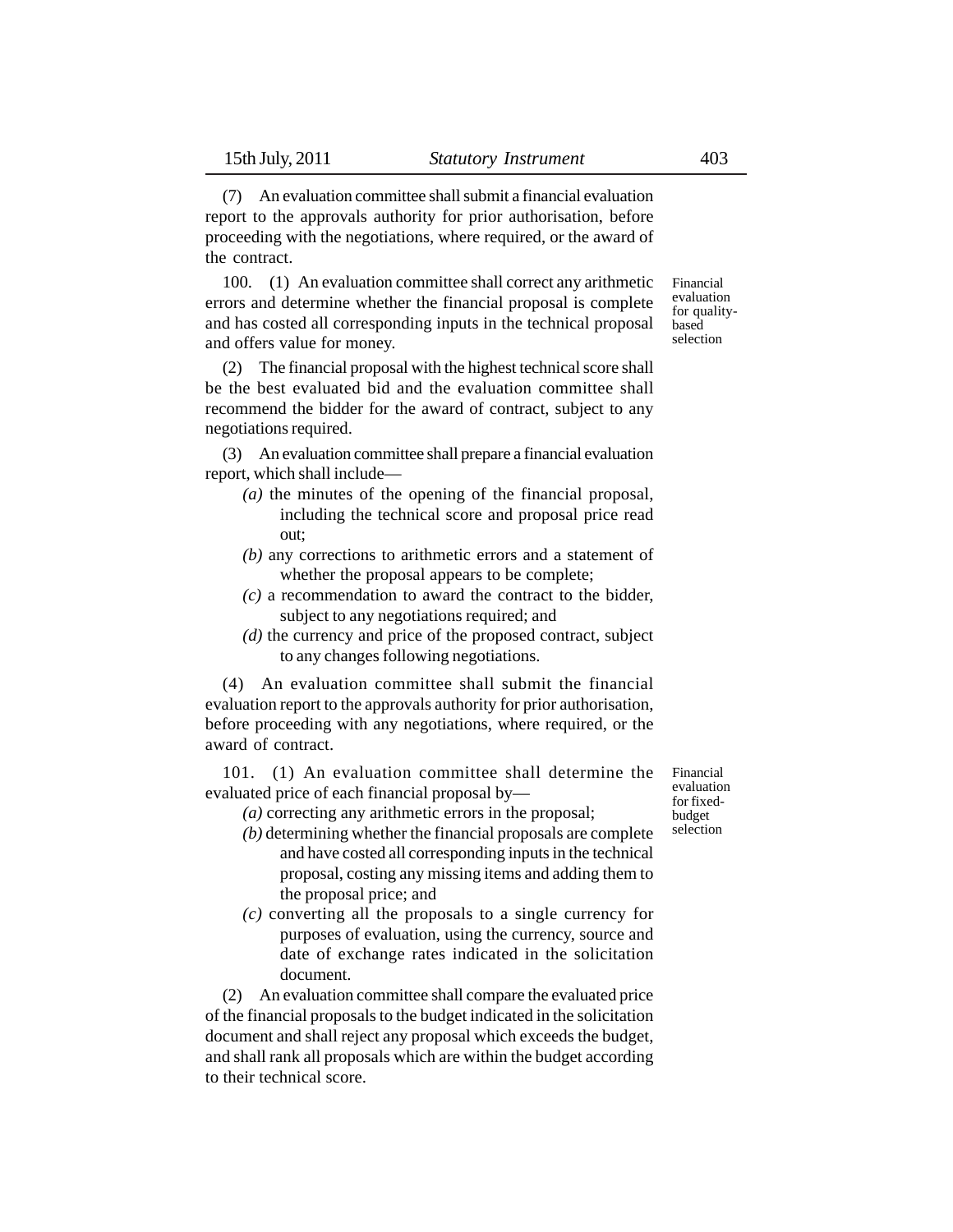(3) The financial proposal with the highest technical score, which is within the budget, shall be the best evaluated bid and shall be recommended for award of contract, subject to any negotiations required.

(4) An evaluation committee shall prepare a financial evaluation report, which shall include—

- *(a)* the minutes of the opening of financial proposals, including the technical scores and proposal prices read out;
- *(b)* the evaluated price of each proposal, following any corrections, adjustments and the conversion to a single currency;
- *(c)* a statement of any proposals which exceeded the budget and were rejected;
- *(d)* the technical score of each proposal within the budget;
- *(e)* a recommendation to award the contract to the bidder obtaining the highest technical score, which was within the budget, subject to any negotiations required; and
- *(f)* the currency and price of the proposed contract, subject to any changes following negotiations.

(5) An evaluation committee shall submit the financial evaluation report prepared under subregulation (4) to the approvals authority for prior authorisation, before proceeding with any negotiations required or award of contract.

Financial evaluation for least-cost selection

102. (1) An evaluation committee shall determine the evaluated price of each proposal by—

- *(a)* correcting any arithmetic errors in the proposal;
- *(b)* determining whether the financial proposals are complete and have costed all corresponding inputs in the technical proposal, costing any missing items and adding them to the proposal price; and
- *(c)* converting all proposals to a single currency for purposes of evaluation, using the currency, source and date of exchange rates indicated in the solicitation document.

(2) An evaluation committee shall rank the proposals according to their evaluated price.

(3) The financial proposal with the lowest evaluated price shall be the best evaluated bid and shall be recommended for award of contract, subject to any negotiations required.

(4) An evaluation committee shall prepare a financial evaluation report, which shall include the following: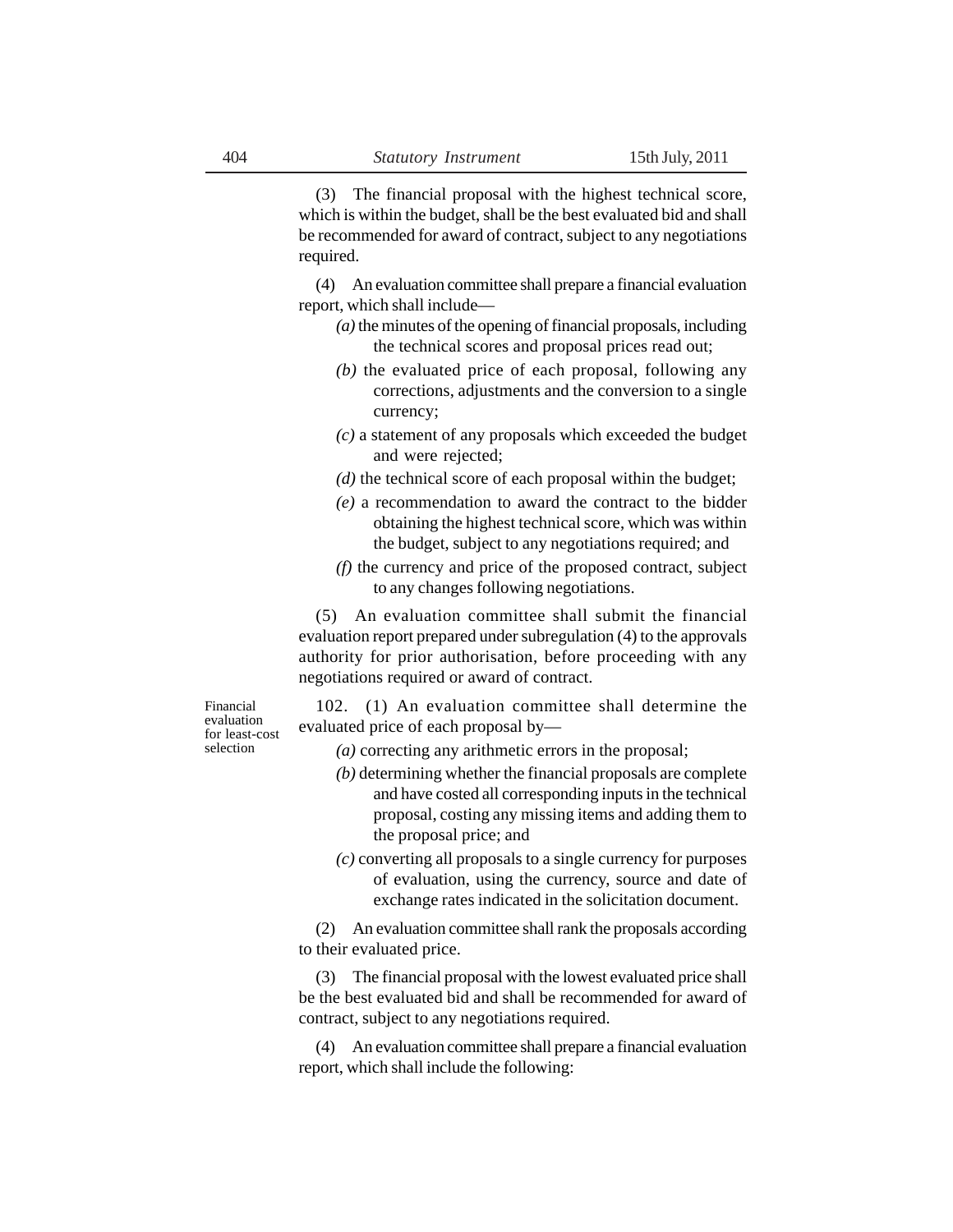*(a)* the minutes of the opening of financial proposals, including the technical scores and proposal prices read out;

- *(b)* the evaluated price of each proposal, following any corrections, adjustments and the conversion to a single currency;
- *(c)* a recommendation to award the contract to the bidder with the lowest evaluated price, subject to any negotiations required; and
- *(d)* the currency and price of the proposed contract, subject to any changes following negotiations.

(5) An evaluation committee shall submit the financial evaluation report prepared under subregulation (4) to the approvals authority for prior authorisation, before proceeding with any negotiations required or award of contract.

- 103. (1) Negotiations may relate to—
	- *(a)* minor alterations to the terms of reference, methodology and staffing;
	- *(b)* minor amendments to the special conditions of contract;
	- *(c)* mobilisation arrangements, the workplan and completion schedule; or
	- *(d)* inputs required from the procuring entity.
- (2) Negotiations shall not be conducted to—
	- *(a)* substantially change the technical quality or details of the proposal, including the tasks or responsibilities of the bidder;
	- *(b)* materially alter the terms and conditions of contract;
	- *(c)* reduce fee rates or reimbursable costs, except where changes are required to reflect any agreed changes to the technical proposal; or
	- *(d)* substantially alter anything which was a deciding factor in the evaluation of proposals.

(3) Notwithstanding subregulation (2), where the evaluation was conducted using quality-based selection, negotiations may relate to the total proposal price and its constituent costs, to obtain value for money.

104. (1) Negotiations shall not be conducted until after the financial evaluation report has been approved by the relevant approvals authority.

(2) Negotiations shall only be held with the bidder recommended for the contract award, except where negotiations fail, and the Procurement Unit obtains the prior authorisation of the approvals authority, to open negotiations with the next ranked bidder.

Procedure for negotiations

Scope of negotiations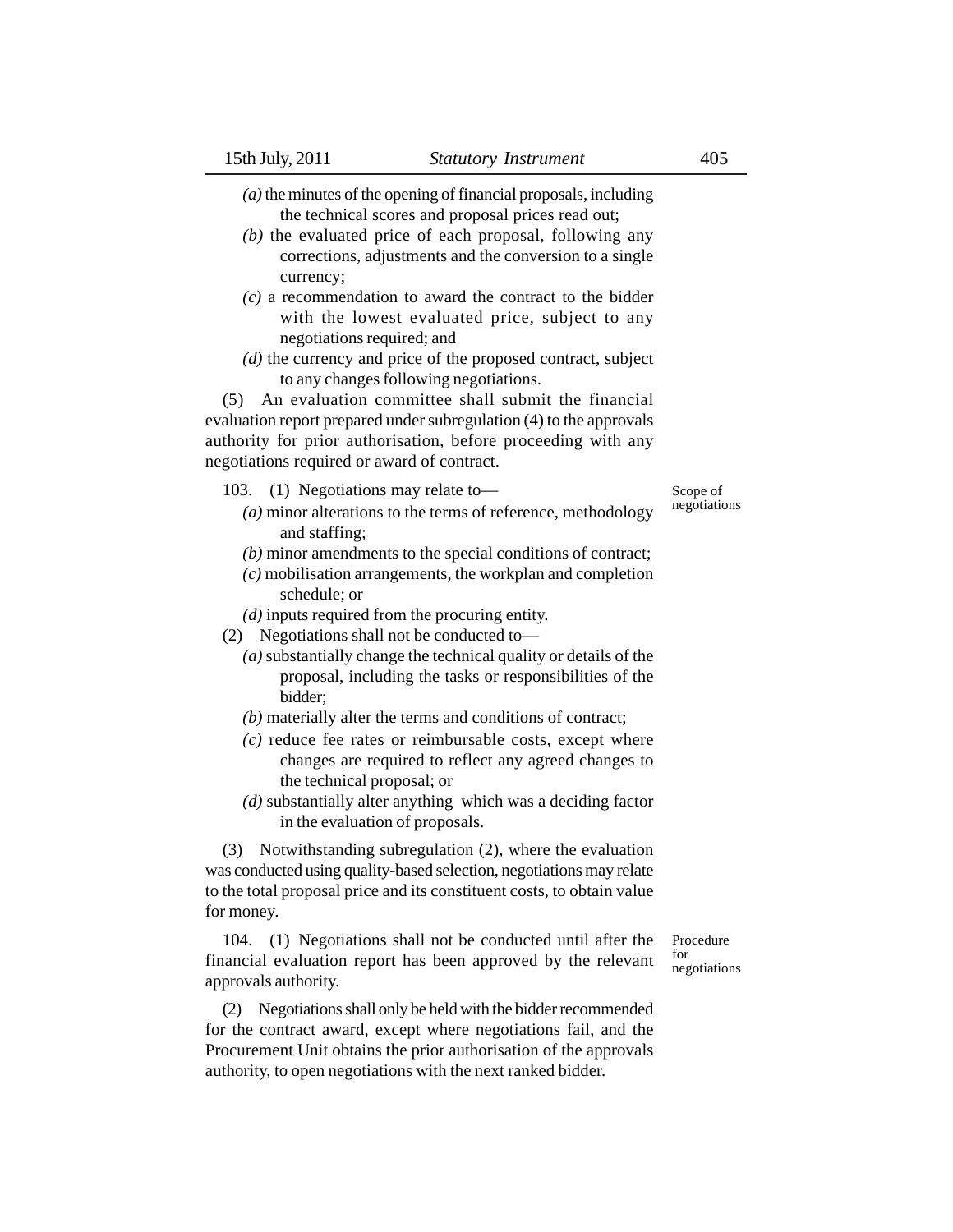(3) A Procurement Unit shall prepare a plan for the negotiations, which shall specify the issues to be negotiated and objectives to be achieved, and set maximum and minimum negotiation parameters.

(4) The negotiations shall be conducted by not less than two staff members of the procuring entity, who shall not commit the procuring entity to any proposed arrangement or agreements, but shall seek the prior authorisation of the approvals authority, prior to confirming any agreement reached.

(5) The staff of the procuring entities that conducted the negotiations shall prepare minutes of the negotiations, which shall form part of the record of the procurement and shall obtain the bidder's written agreement that the minutes are a true and accurate record of the negotiations held.

Evaluation for selection based on consultant's qualifications

105. (1) Individual consultants may be employed on assignment for which—

- *(a)* teams of personnel are not required;
- *(b)* no additional professional support is required; and
- *(c)* the experience and qualifications of the individual are the paramount requirement.

(2) Permanent staff or associates of a consulting firm may be available as individual consultants.

- (3) Individual consultants shall be selected on the basis of— *(a)* their qualifications for the assignments;
	- *(b)* comparison of qualifications of at least three candidates among those who have expressed interest in the assignment or have been approached directly by the procuring entity;
	- *(c)* meeting the minimum relevant qualification and those selected to be employed by the procuring entity shall be best qualified and shall be fully capable of carrying out the assignment; and
	- *(d)* capacity based on academic background, experience, and, as appropriate, knowledge of the local conditions, such as local language, culture, administrative system and organisation.

(2) Individual consultants may be selected on a solesource basis with due justification in exceptional cases such as—

- *(a)* tasks that are a continuation of previous work that the consultant has carried out and for which the consultant was selected competitively;
- *(b)* assignments with total expected duration of less than six months;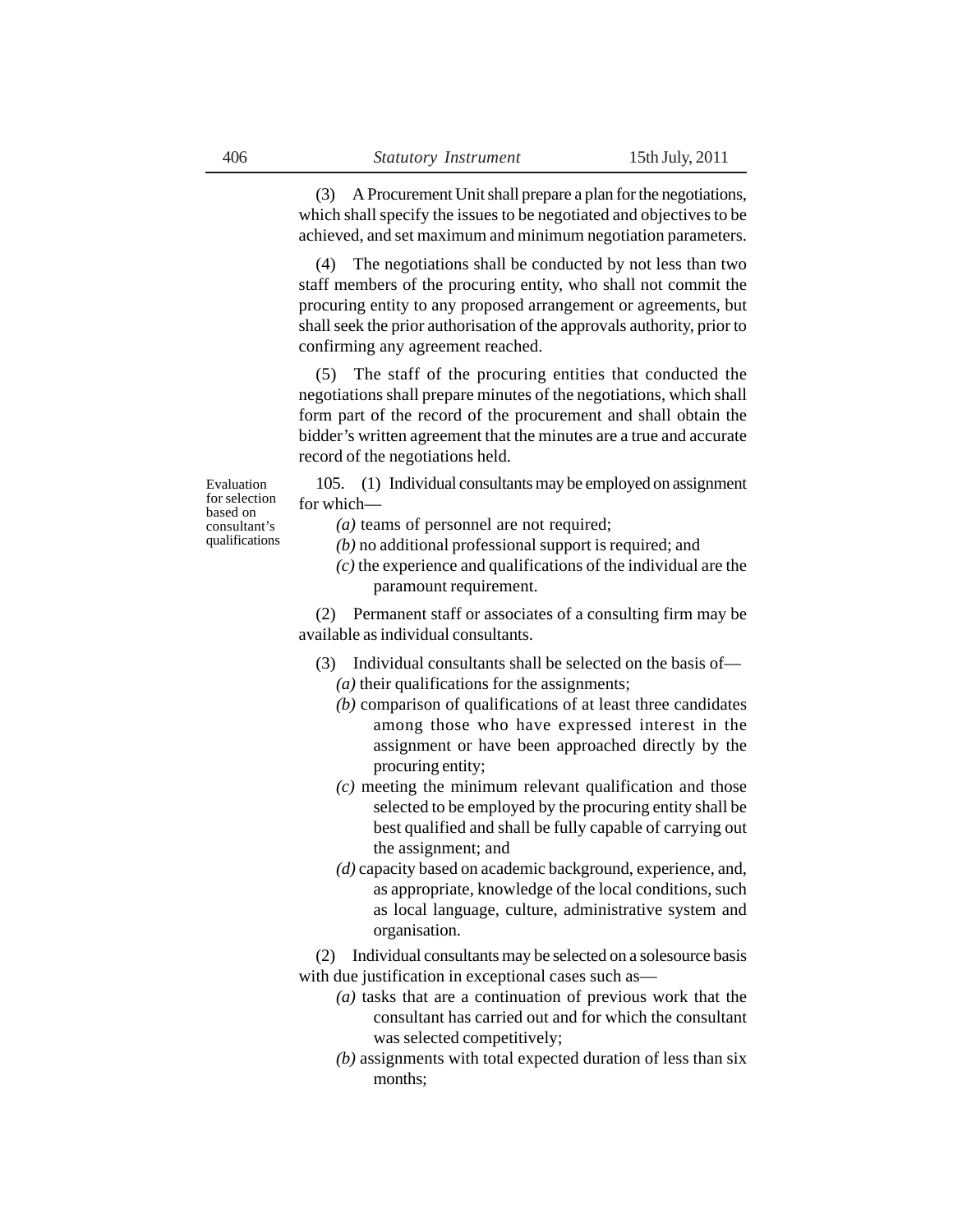*(c)* emergency situations resulting from natural disasters; and

*(d)* where the individual is the only consultant qualified for the assignment.

(3) An evaluation committee shall prepare a combined technical and financial evaluation report, which shall include—

- *(a)* the minutes of the opening of the combined technical and financial proposal;
- *(b)* the results of the preliminary examination;
- *(c)* the results of the combined technical and financial evaluation;
- *(d)* a summary of the relative strengths and weaknesses of the proposal; and
- *(e)* a recommendation for the award of contract, subject to any negotiations required.

(2) An evaluation committee shall submit the combined technical and financial evaluation report, referred to in subregulation (1), to the approvals authority for authorisation.

### PART VIII

## BIDDING PROCESS FOR SIMPLIFIED BIDDING

106. A procuring entity shall ensure that it complies with all relevant requirements of these Regulations, prior to initiating simplified bidding procedures in accordance with this Part.

Use of simplified bidding procedures

Contents of request for quotations document

107. (1) A Procurement Unit shall prepare a written request for quotations document using the appropriate standard document issued by the Authority.

(2) A request for quotations shall include all information necessary to enable bidders to participate in the procurement proceedings and to submit quotations that are responsive to the needs of the procuring entity.

- (3) A request for quotations shall include—
	- *(a)* instructions on the conduct of the procurement process, including the preparation and submission of quotations and information on the evaluation of quotations and award of the contract;

*(b)* instructions on any documents required with the quotation;

- *(c)* a statement of requirements for the goods, works or services required, as the case may be;
- *(d)* information on the methodology and criteria for the evaluation of quotations;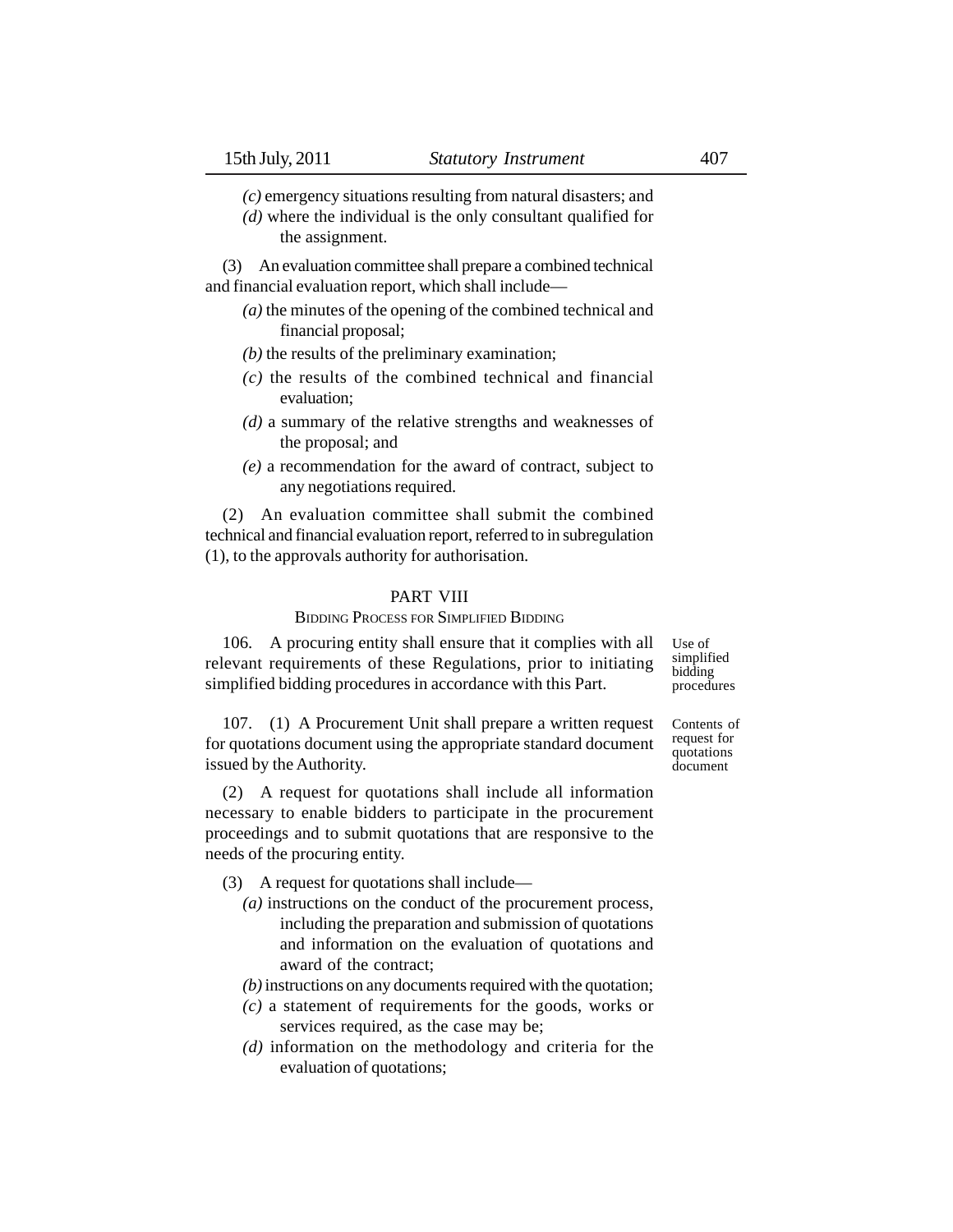- *(e)* a statement on the form and type of contract to be awarded, which shall normally be a purchase order for a lump sum contract:
- *(f)* the terms and conditions of contract which will apply; and
- $(g)$  information on the suspension of bidders and the bidder's right to appeal under the Act and in accordance with these Regulations.

108. (1) A Procurement Unit shall request for written quotations from a shortlist of bidders.

(2) A Procurement Unit shall include sufficient bidders in a shortlist of bidders to ensure effective competition, but in any case, shall obtain no less than three quotations.

(3) Notwithstanding subregulation (2), a shortlist may consist of only two bidders, where only two suitable sources exist.

(4) A Procurement Unit may, in developing a shortlist of bidders, use—

- *(a)* supplier databases or lists maintained in accordance with these Regulations;
- *(b)* lists of prequalified applicants;
- *(c)* its own knowledge of the market; or
- *(d)* any other appropriate sources of information.

(5) A Procurement Unit shall, in developing a shortlist of bidders, comply with the following rules:

- *(a)* a fair and equal opportunity shall be afforded to all potential bidders and there shall be a rotation of different bidders on successive shortlists;
- *(b)* the shortlist shall not include any bidders who are not expected to fully satisfy any eligibility and qualification requirements; and
- *(c)* the shortlist shall not include bidders with the same ownership.

(6) A Procurement Unit shall record the names of the bidders included on the shortlist, and the reasons for their inclusion, which list shall be kept as part of the procurement record.

Submission and receipt of quotations

109. (1) A procuring entity shall require bidders to submit written quotations.

(2) A request for quotations document made under subregulation (1), shall specify the method or methods of submission permitted, which may include submission by—

- *(a)* postal or courier service;
- *(b)* facsimile;

Invitation of quotations and development of shortlist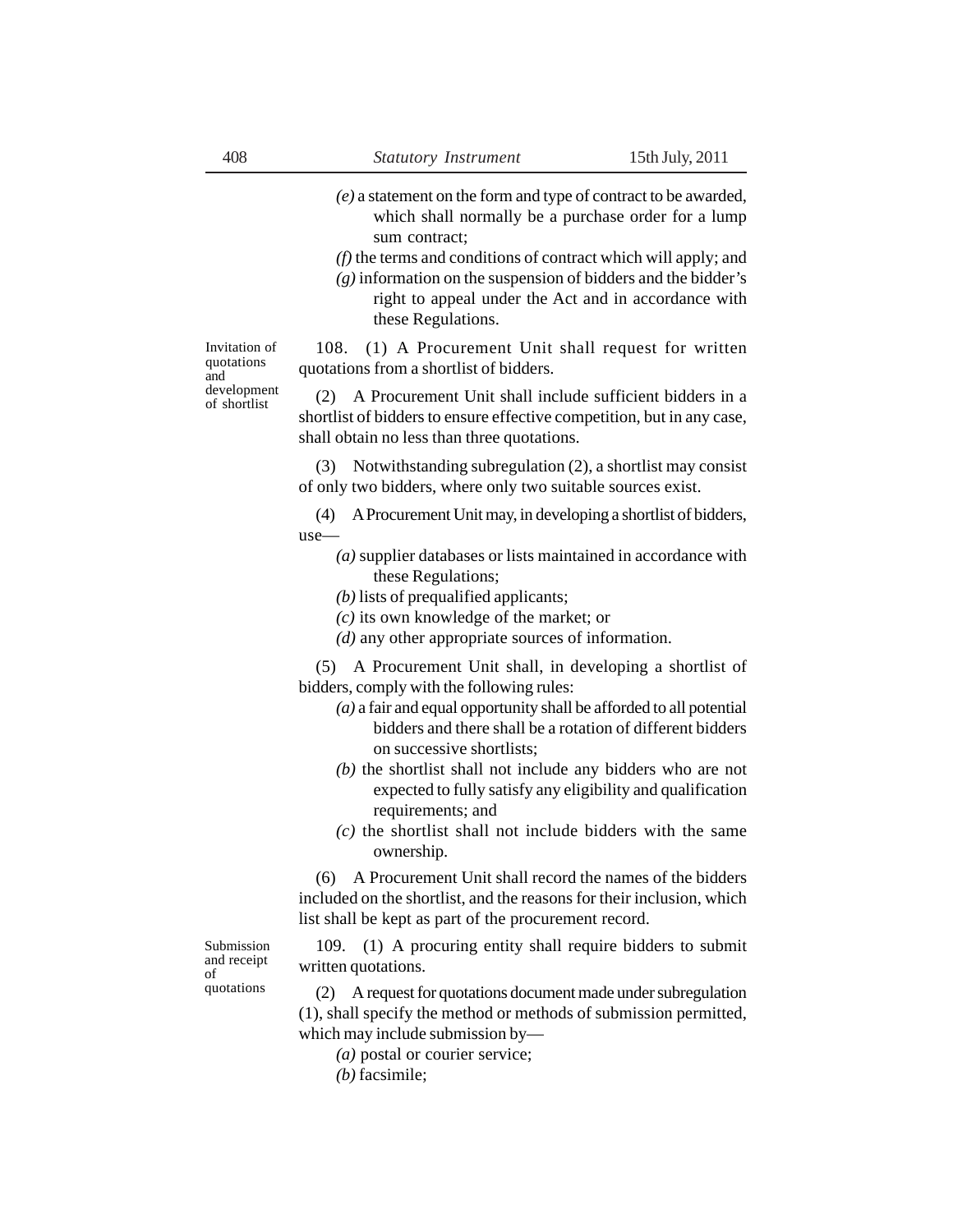*(c)* electronic mail, if permitted by the Authority through public

procurement circulars; or

*(d)* any other form which leaves a record of the quotation.

(3) A request for quotations document shall specify the location, date and time for submission of quotations and a Procurement Unit shall reject any quotation received after the deadline for submission.

(4) A Procurement Unit shall keep securely all quotations received until after the deadline for submission of quotations.

(5) A Procurement Unit shall, where quotations are received in an unsealed form before the submission deadline, keep the contents of the quotation confidential and not reveal them to any person, other than the officer responsible for receiving the quotation.

110. (1) A Procurement Unit shall evaluate the quotations received, and may seek technical assistance from the user department, if required.

(2) A Procurement Unit shall conduct an evaluation of quotations in accordance with the other provisions of these Regulations and the following:

*(a)* alternative quotations shall not be permitted; and

*(b)* the determination of the evaluated price of quotations shall not include the application of any additional evaluation criteria.

(3) A Procurement Unit shall recommend for the award of contract the quotation with the lowest evaluated price that is substantially responsive to the requirements of the procuring entity.

### PART IX

### BIDDING PROCESS FOR DIRECT BIDDING

111. A procuring entity shall ensure that it complies with all the relevant requirements of these Regulations, in particular Part V, before initiating direct bidding procedures in accordance with this Part.

112. Where a procuring entity conducts direct bidding on the grounds of low value, the procedure shall be as follows:

*(a)* the Procurement Unit shall initially confirm that the goods, works or services required are not available from stores or under any existing framework contract or similar arrangement;

*(b)* the Procurement Unit shall then identify a suitable bidder;

*(c)* the Procurement Unit shall proceed to request a quotation, from the identified bidder, based on the statement of requirements included in the requisition; and

Use of direct bidding procedures

Procedure for low value procurement

Evaluation of quotations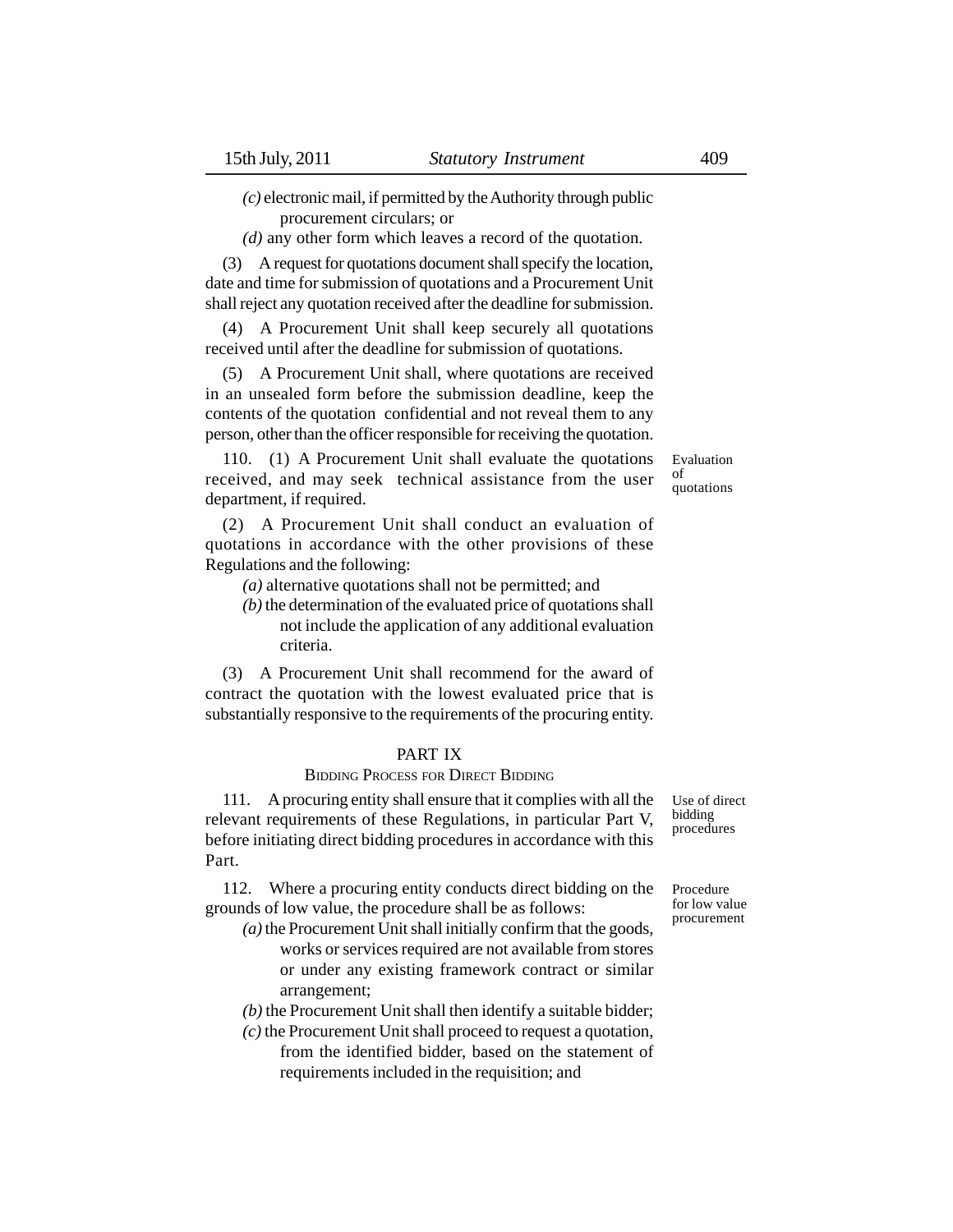*(d)* if the Procurement Unit is satisfied that the quotation meets its needs and offers value for money, it shall proceed to award a contract and issue a written purchase order or similar document, provided that funds have been committed for the purchase.

113. Where a procuring entity conducts direct bidding on the grounds that only one supplier is able to meet the procuring entity's needs, the Procurement Unit shall—

- *(a)* prepare a written invitation, containing a statement of requirements for the goods, works or services, as the case may be, and a statement of the proposed contract form and terms and conditions of contract;
- *(b)* issue the written invitation to the sole supplier and obtain a written bid;
- *(c)* evaluate the bid in accordance with regulation 114;
- *(d)* negotiate with the bidder, if required, in accordance with regulation 115;

*(e)* prepare a report for submission to the approvals authority, which shall contain—

- (i) a summary of the evaluation of the bid;
- (ii) a record of any negotiations held; and
- (iii) a recommendation to award the contract or take other appropriate action.

Evaluation of sole bid

114. (1) An evaluation committee established in accordance with regulation 64, shall conduct the evaluation of a sole bid to determine whether the bid—

- *(a)* meets the procuring entity's technical needs, as defined by the statement of requirements;
- *(b)* accepts the contractual terms and conditions proposed by the procuring entity or offers other terms and conditions which are acceptable to the procuring entity; and
- *(c)* offers value for money, based on prices previously obtained for similar goods, works or services or a breakdown analysis of the costs of each component, taking into account the circumstances and value of the procurement.

(2) An evaluation committee shall, based on the evaluation conducted under subregulation (1), determine whether negotiations are required with the bidder.

(3) An evaluation committee shall submit an evaluation report and recommendations to the approvals committee, prior to any negotiations or contract award.

Procedure for

procurement from a sole source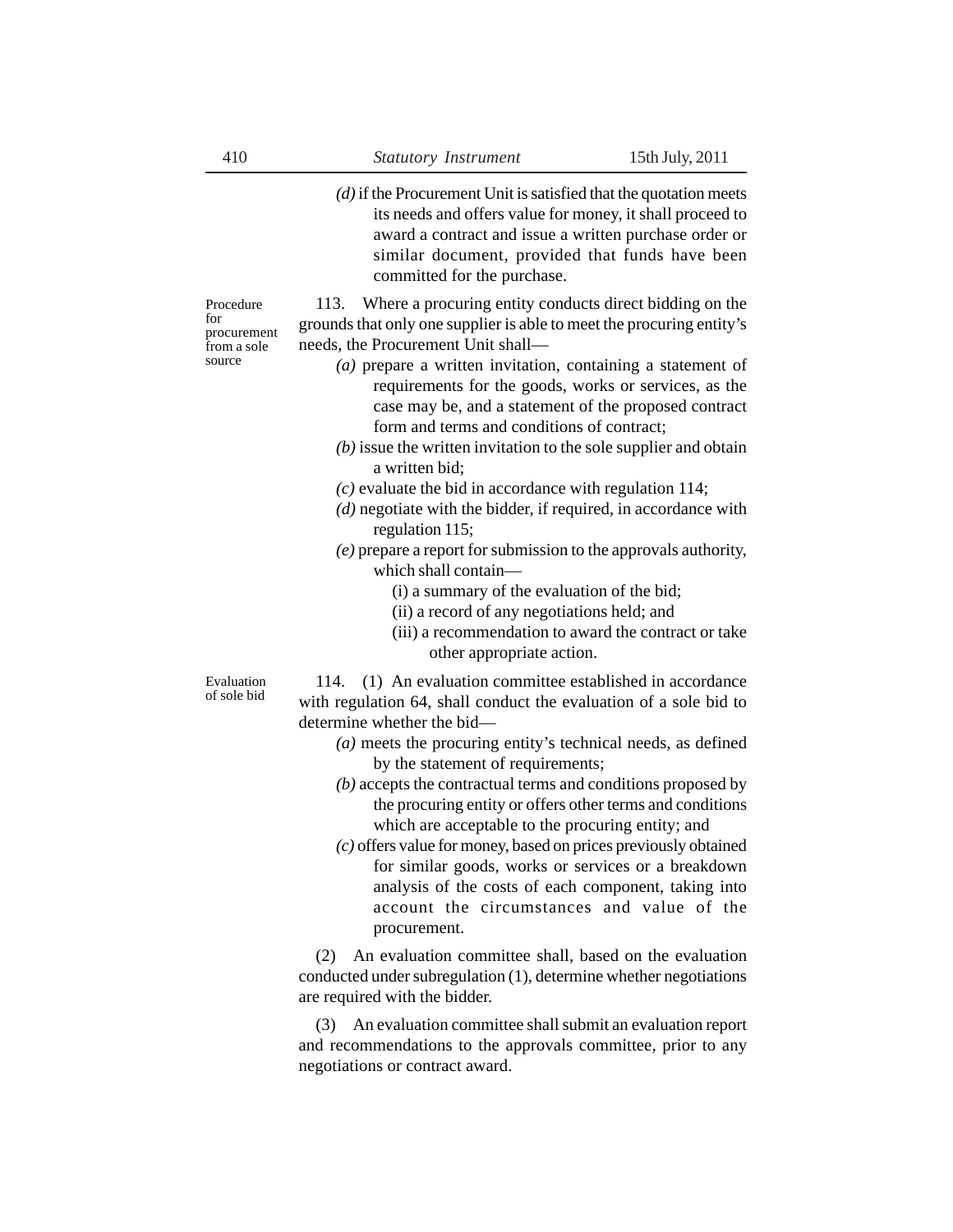115. (1) An evaluation committee shall prepare a plan for the negotiations, which shall specify the issues to be negotiated and objectives to be achieved and shall set maximum and minimum negotiation parameters.

(2) An evaluation committee shall conduct the negotiations but it shall not commit the procuring entity to any proposed arrangement or agreements, and shall seek the prior authorisation of the approvals authority prior to confirming any agreement.

(3) An evaluation committee conducting the negotiations shall prepare minutes of the negotiations, which shall form part of the record of the procurement, and shall obtain the bidder's written agreement that they are a true and accurate record of the negotiations held.

116. Where a procuring entity conducts direct bidding on the grounds of an emergency need, the Procurement Unit shall—

- *(a)* initially confirm that the goods, works or services required are not available from stores or under any existing framework contract or similar arrangement;
- *(b)* notify the approvals authority in accordance with regulation 119;
- *(c)* proceed to identify a suitable bidder;
- (d) where time permits, prepare a written request for a bid, containing a statement of requirements for the goods, works or services required, as the case may be, and a statement of the proposed contract form and terms and conditions of contract;
- *(e)* issue a written request to the sole supplier and obtain a written bid;
- *(f)* proceed to evaluate the bid in accordance with regulation 117;
- *(g)* negotiate with the bidder, if required, in accordance with the procedure in regulation 118; and
- *(h)* prepare a brief report, for submission to the approvals authority, which shall contain—
	- (i) details of the requirement and the emergency circumstances;
	- (ii) a summary of the action taken to invite, evaluate and negotiate the bid; and
	- (iii) a recommendation to award the contract or take other appropriate action.

Procedure  $f_{\Omega}r$ negotiations

Procedures for emergency procurement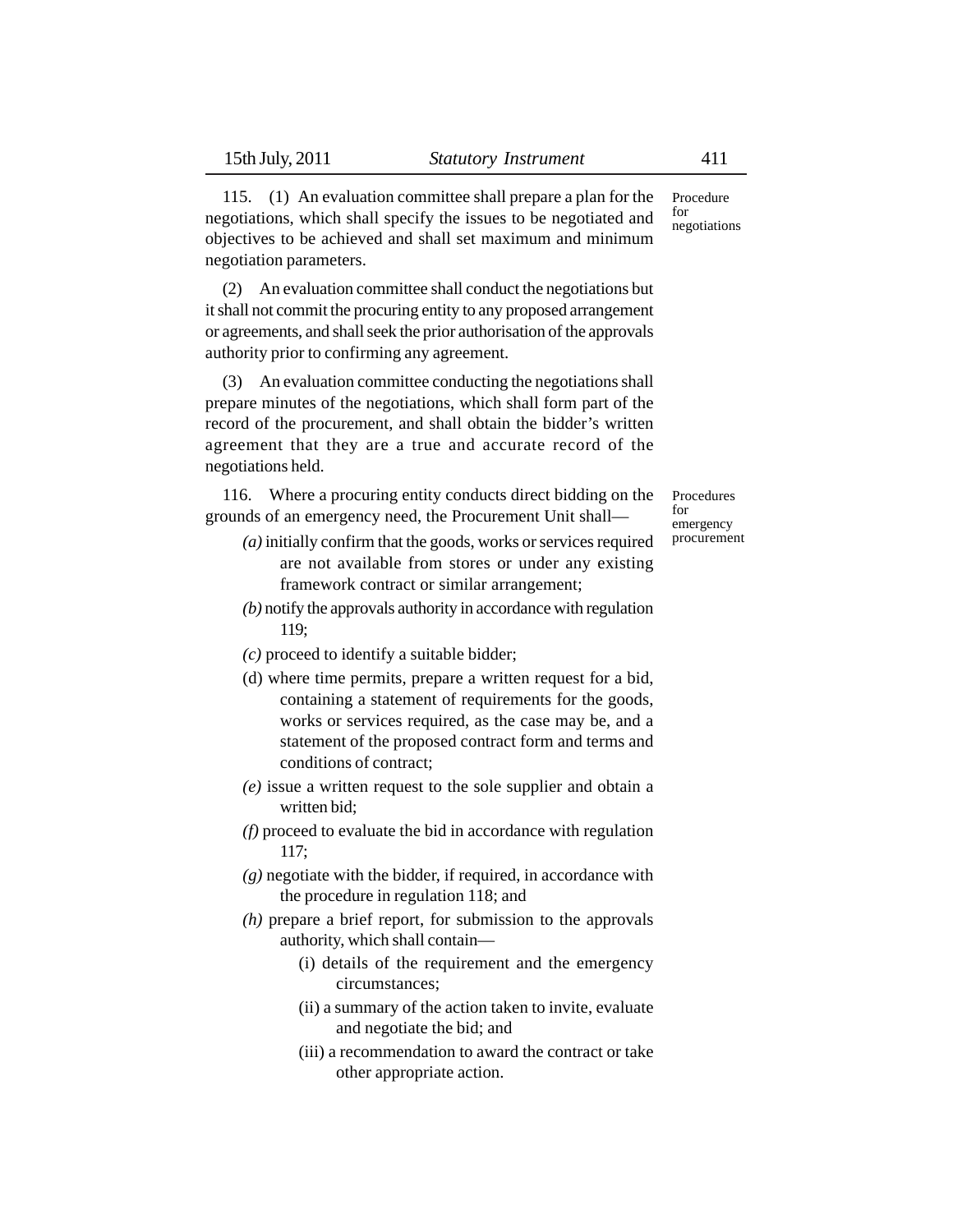| Evaluation<br>of bid                                       | 117. (1) An evaluation committee shall conduct an evaluation<br>of the bid to determine whether the bid—<br>$(a)$ meets the procuring entity's technical needs and, in<br>particular, its required delivery or completion schedule;<br>$(b)$ accepts the contractual terms and conditions proposed by<br>the procuring entity or offers other terms and conditions<br>which are acceptable to the procuring entity; and<br>$(c)$ offers value for money, based on prices previously obtained<br>for similar goods, works or services and a breakdown<br>analysis of the costs of each component, taking into<br>account the circumstances and value of the procurement<br>and any additional costs involved in meeting the procuring<br>entity's delivery or completion schedule. |
|------------------------------------------------------------|-----------------------------------------------------------------------------------------------------------------------------------------------------------------------------------------------------------------------------------------------------------------------------------------------------------------------------------------------------------------------------------------------------------------------------------------------------------------------------------------------------------------------------------------------------------------------------------------------------------------------------------------------------------------------------------------------------------------------------------------------------------------------------------|
|                                                            | An evaluation committee shall, based on the evaluation,<br>(2)<br>determine whether negotiations are required with the bidder.                                                                                                                                                                                                                                                                                                                                                                                                                                                                                                                                                                                                                                                    |
|                                                            | An evaluation committee shall submit the evaluation report<br>(3)<br>and recommendations to the Procurement Committee, before any<br>negotiations or contract award.                                                                                                                                                                                                                                                                                                                                                                                                                                                                                                                                                                                                              |
| Procedure<br>for<br>negotiations                           | 118. (1) An evaluation committee shall prepare a plan for the<br>negotiations, which shall specify the issues to be negotiated and<br>objectives to be achieved and shall set maximum and minimum<br>negotiation parameters.                                                                                                                                                                                                                                                                                                                                                                                                                                                                                                                                                      |
|                                                            | The negotiations shall be conducted by not less than two<br>(2)<br>staff of the procuring entity, who shall not commit the procuring<br>entity to any proposed arrangement or agreements, but shall seek<br>the prior authorisation of the approvals authority, before confirming<br>any agreement reached.                                                                                                                                                                                                                                                                                                                                                                                                                                                                       |
|                                                            | The staff members of the procuring entity that conducted<br>(3)<br>the negotiations shall prepare minutes of the negotiations which<br>shall form part of the record of the procurement and shall obtain<br>the bidder's written agreement that they are a true and accurate<br>record of the negotiations held.                                                                                                                                                                                                                                                                                                                                                                                                                                                                  |
| Approval<br>arrangement<br>for<br>emergency<br>procurement | (1) A Procurement Unit shall notify the approvals<br>119.<br>authority as soon as it identifies a procurement requirement which<br>shall be subject to direct bidding on the grounds of an emergency<br>need.                                                                                                                                                                                                                                                                                                                                                                                                                                                                                                                                                                     |
|                                                            | The chairperson of the Procurement Committee, or any<br>(2)<br>other member designated by the chairperson, in order to ensure<br>that emergency procurement proceeds promptly, may give any prior<br>authorisations, other than authorisation to award a contract, unless<br>alternative arrangements are agreed by the Procurement                                                                                                                                                                                                                                                                                                                                                                                                                                               |

Committee.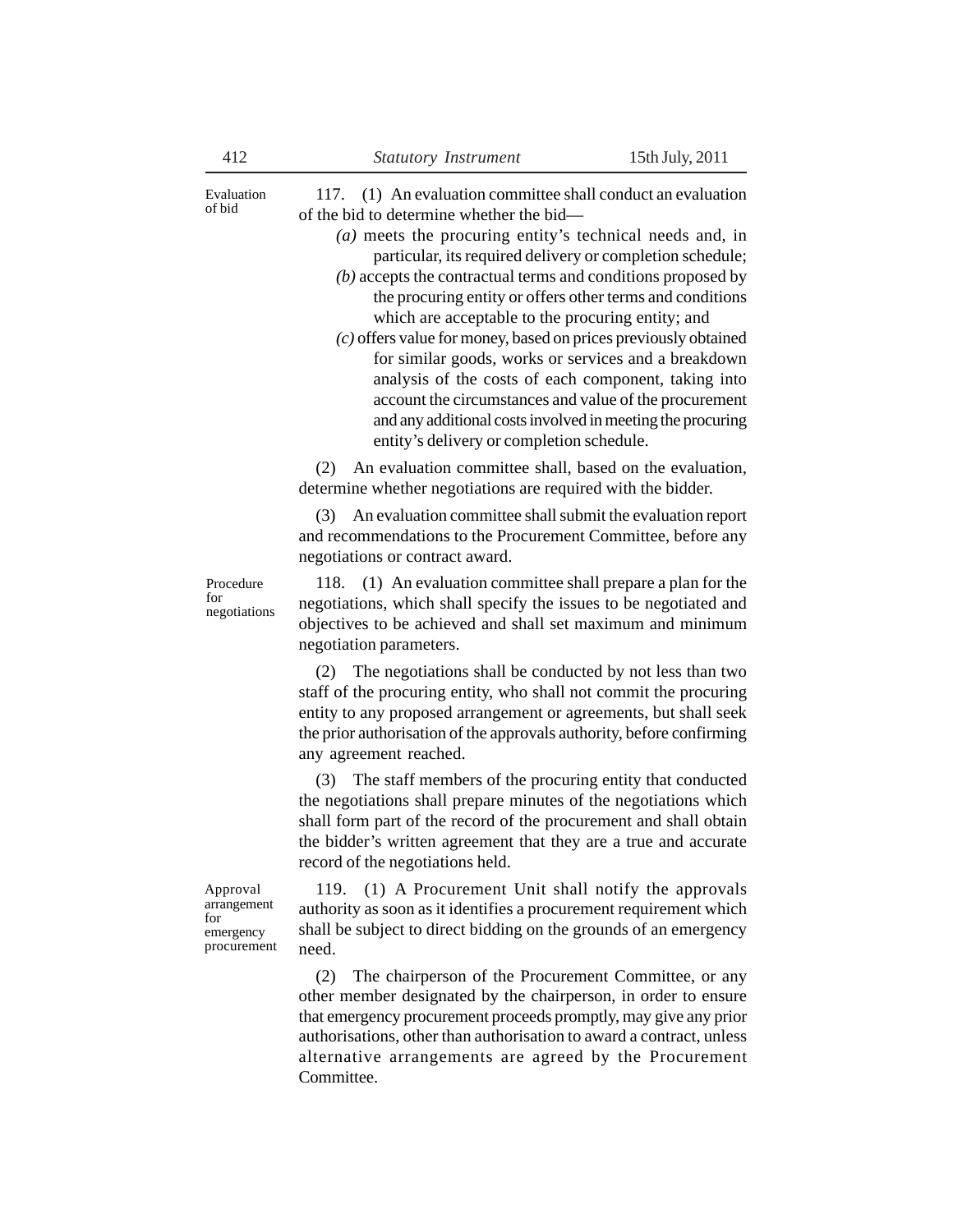(3) A Procurement Committee shall meet promptly to consider any contract award recommendation and, where the Procurement Committee is unable to meet within a reasonable time, a majority of the members, may, in writing, authorise a contract award without the Procurement Committee having met, unless alternative arrangements are agreed by the Procurement Committee.

### PART X

### CONTRACT AWARD

120. (1) A contract award decision shall be taken by the appropriate approvals authority in accordance with the levels of authority specified in the Act and these Regulations.

(2) The appropriate approvals authority shall be determined by the actual value of the recommended contract and not the estimated value prepared during the procurement planning process.

(3) An approvals authority shall take a contract award decision in response to a recommendation for contract award contained in an evaluation report, unless otherwise permitted by these Regulations.

(4) A contract award decision by the approvals authority shall not constitute a contract, but only a decision as to the winning or recommended bidder.

121. (1) A procuring entity shall, where procurement is conducted using open or limited bidding or selection, following the contract award decision by the approvals authority, publish a notice of best evaluated bidder.

(2) Notwithstanding subregulation (1), where a procuring entity uses limited bidding or selection on grounds of emergency circumstances, the requirement for publication of a notice of the best evaluated bidder may be waived.

- (3) A notice of the best evaluated bidder shall specify—
	- *(a)* the name and address of the bidder recommended for the award;
	- *(b)* the proposed contract price;
	- *(c)* the procurement reference number and description; and
	- *(d)* that bidders have the right to appeal under the Act and in accordance with these Regulations.

(4) A notice issued under subregulation (3) shall clearly state that it does not constitute an award of a contract.

Notice of best evaluated bidder

Contract award decisions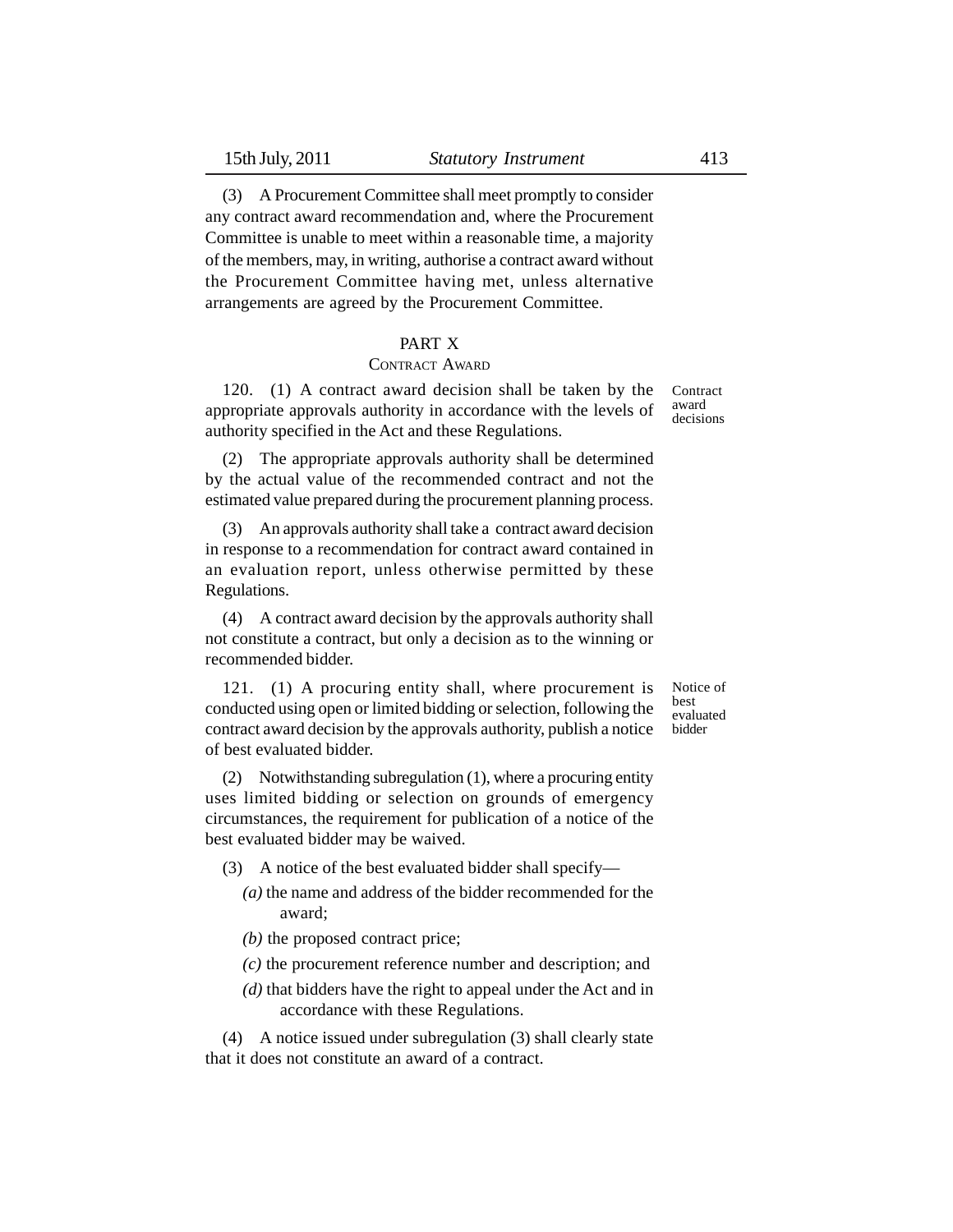- (5) A notice issued under subregulation (3) shall be
	- *(a)* sent directly to all bidders;
	- *(b)* to the extent feasible, published on the internet; and
	- *(c)* displayed on the notice board or at another prominent place in the procuring entity's offices.

(6) A procuring entity shall not award any contract until ten working days have elapsed after publication of the notice of best evaluated bidder.

Commitment of funds

122. (1) A procuring entity shall, after a contract award decision by an approvals authority, commit the required funds before proceeding to award the contract.

(2) A procuring entity shall, where required, commit the funds for other costs related to the contract, in accordance with these Regulations.

**Contract** award under open or limited bidding or selection

123. (1) A procuring entity shall, after the commitment of funds, in accordance with regulation 122, and the publication of the notice of best evaluated bidder in accordance with regulation 121, and provided no application for review under these Regulations has been received, award the contract by issuing a letter of bid acceptance to the recommended bidder.

(2) A letter of bid acceptance referred to in subregulation (1), shall state—

- *(a)* the name and address of the procuring entity;
- *(b)* the name and address of the bidder;
- *(c)* the date and reference number of the bid being accepted;
- *(d)* any modifications to the bid, resulting from clarifications, corrections or negotiations;
- *(e)* any items excluded from the contract or variations in quantity or any other detail;
- *(f)* the total contract price; and
- *(g)* that the letter of bid acceptance constitutes a contract between the procuring entity and the bidder, until such time as a formal contract is signed.

(3) A Procurement Unit shall obtain a signed acknowledgment from the bidder, confirming that it has

received the letter of bid acceptance.

(4) A procuring entity shall, where the recommended bidder fails to conclude a contract, or provide a performance security or any other action required by the solicitation document, annul the contract award and award the contract to the next ranked bidder, subject to the bidder being qualified and with the prior authorisation of the approvals authority.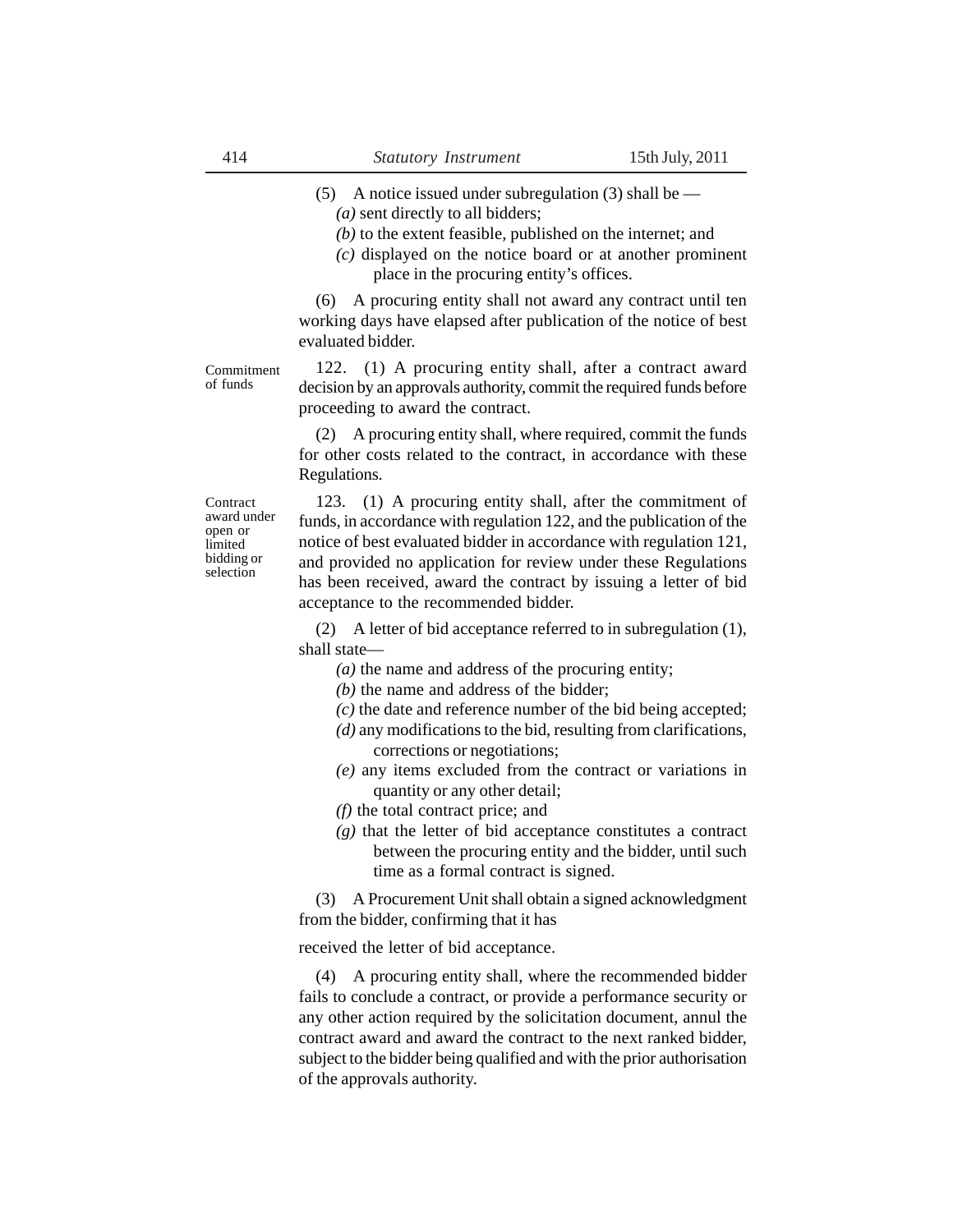document.

124. (1) A Procurement Unit shall, after the issue of a letter of bid acceptance, in accordance with regulation 123, prepare a written contract using the contract included in the solicitation

(2) A Procurement Unit shall obtain prior authorisation of the contract document from the Controlling Officer or chief executive officer, before sending it to the supplier for signature.

(3) A Procurement Unit shall ensure that the supplier signs and returns a copy of the contract within fourteen days from receipt of the contract draft.

125. (1) Where procurement is conducted using simplified bidding after the contract award decision by the approvals authority and the commitment of funds, the Procurement Unit shall prepare a written purchase order and send it to the successful bidder.

(2) A purchase order shall not contain any terms, conditions or requirements which differ from the bidder's quotation, unless these have been agreed, in writing, with the bidder.

(3) A purchase order shall constitute a contract between the procuring entity and the bidder.

(4) A procuring entity shall require the supplier to provide written confirmation that it has received the purchase order and is proceeding with performance of the contract, but any failure by the supplier to provide such confirmation shall not invalidate the contract.

126. (1) Where a procuring entity conducts direct bidding on the grounds of low value, it shall award the contract in accordance with regulation 125.

(2) Where a procuring entity conducts direct bidding procurement on any other grounds, following the contract award decision by the approvals authority and the commitment of funds, the Procurement Unit shall prepare a written contract or purchase order and send it to the recommended bidder.

(3) A procuring entity may, where appropriate, send a letter of bid acceptance to the bidder, prior to sending the contract document, in accordance with regulation 136.

(4) A Procurement Unit shall obtain a signed acknowledgment from the bidder, confirming that it has received the letter of bid acceptance, contract or purchase order and that it is proceeding with performance of the contract, but any failure by the bidder to provide such confirmation shall not invalidate the contract.

**Contract** award under direct bidding

Contract preparation and signature under open or limited bidding or selection

Contract award under simplified bidding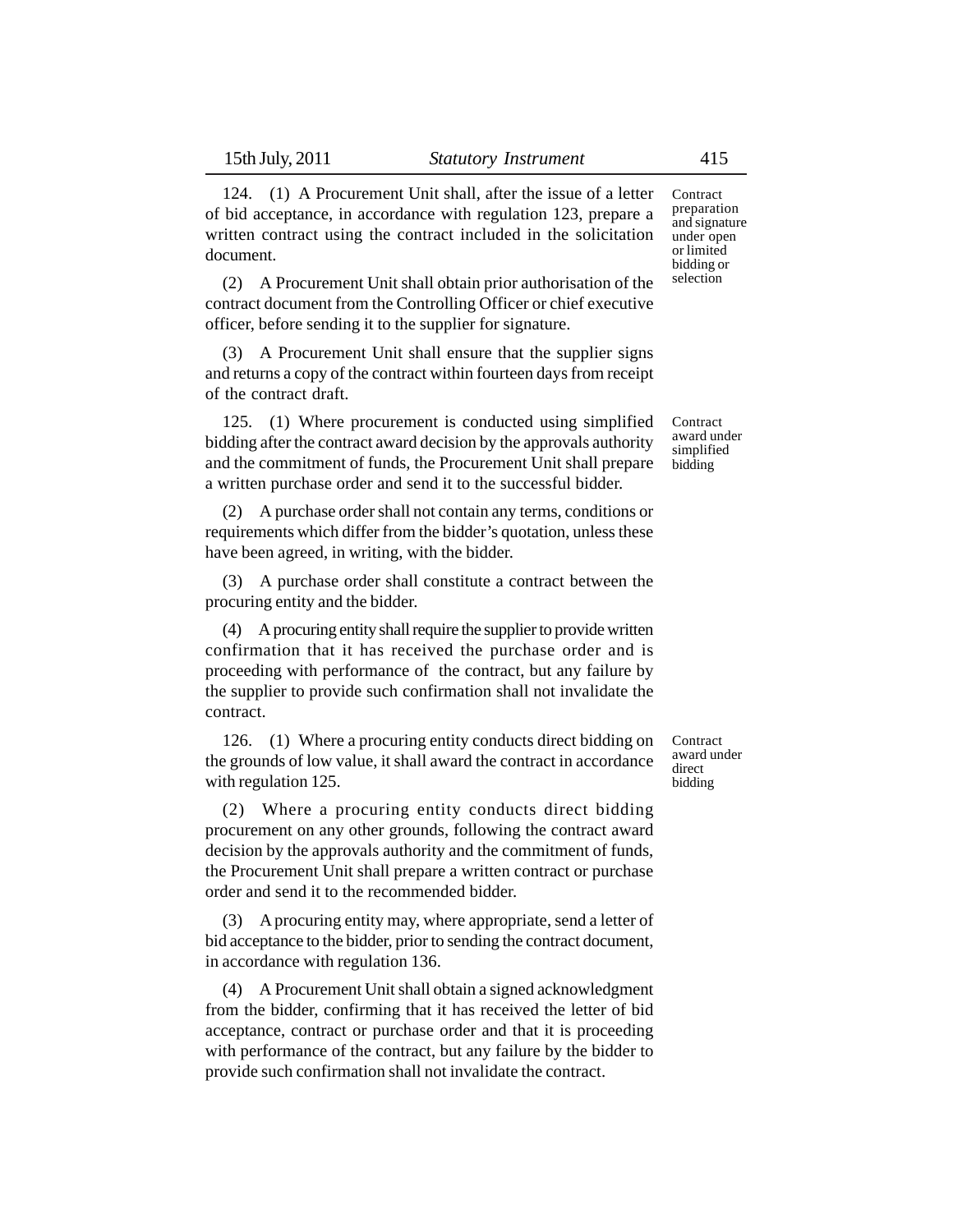127. (1) A procuring entity shall request a performance security for all contracts for goods, works and nonconsulting services with a value greater than five hundred million Kwacha, to secure the supplier's obligation to fulfill the contract. Performance

> (2) A solicitation document and contract for goods, works and nonconsulting services with a value greater than five hundred million Kwacha shall state the requirement for a performance security which may cover warranty obligations, if so stated in the contract.

> (3) The value of any required performance security may be expressed either as a fixed amount or as a percentage of the contract value, except that the amount shall be between five and ten percent of the contract value.

> (4) A Procurement Unit shall, in determining the amount of performance security required, take into account the cost to the supplier of obtaining a performance security, the value of the contract, the risk of a supplier failing to fulfill the contractual obligations and the extent of protection offered to the procuring entity through alternative means, such as payment retentions.

> (5) Where appropriate, the value of the performance security may be progressively reduced, in line with the supplier's progress in delivering or completing the goods, works or services to which the security relates.

> (6) A solicitation document and contract shall state that the performance security shall be—

- *(a)* in accordance with the format and wording provided in the contract;
- *(b)* in a form acceptable to the procuring entity, which may be—
	- (i) cash, a manager's or certified cheque or payable order;
	- (ii) an insurance bond or a bank guarantee;
	- (iii) an equivalent instrument, such as a standby letter of credit;
- *(c)* from an institution acceptable to the procuring entity, where the security is issued by the financial institution; and
- *(d)* valid for the period specified in the contract, which shall normally be one month beyond the anticipated completion date of the contract.

(7) The conditions for forfeiture of the performance security shall be specified in the contract.

securities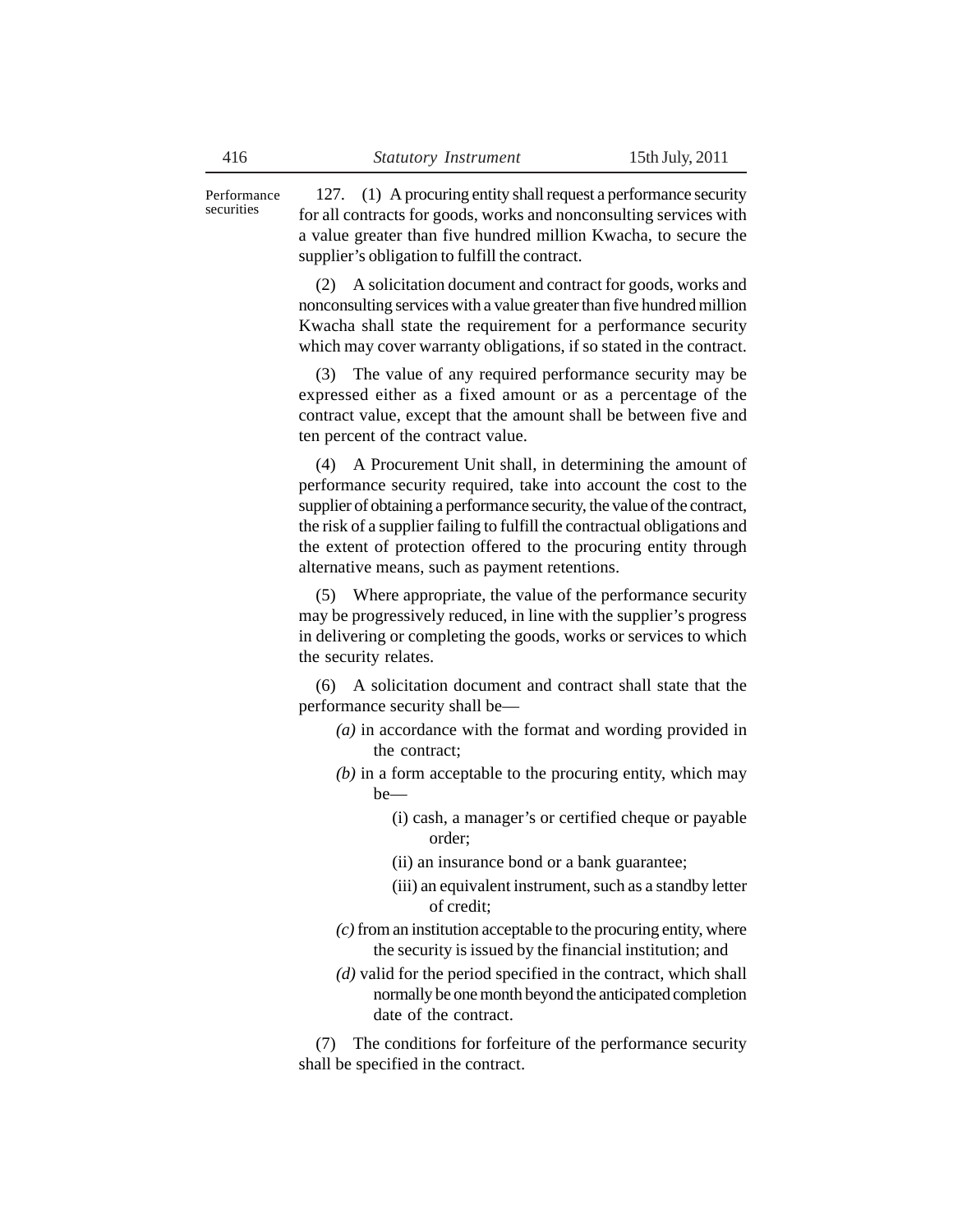(8) A Procurement Unit shall release the performance security promptly to the supplier upon completion of all the supplier's contractual obligations.

(9) A Procurement Unit shall require a successful bidder to provide a performance security within fourteen days of signing a contract or the date of the bid acceptance, whichever is the earlier.

128. (1) A Procurement Unit shall, upon the entry into force of a contract and the provision by the supplier of any required performance security, promptly reject the bids of all unsuccessful bidders.

(2) A Procurement Unit shall, when rejecting unsuccessful bids, return any bid securities and any unopened financial proposals to the unsuccessful bidders.

(3) A Procurement Unit shall provide all unsuccessful bidders with a debrief as to the reasons for the failure of their bids or applications to prequalify, including—

- *(a)* the stage at which the evaluation of the bid was rejected;
- *(b)* the details of any material deviation;
- *(c)* the reservation or omission leading to the rejection of the bid; or
- *(d)* any other matter relating to the bidding.

(4) A Procurement Unit shall not, in providing the reasons for the rejection of any bidder, provide details on any other bids, other than information that is publicly available from bid openings or published notices.

129. (1) A procuring entity shall publish a notice of contract award for all contracts which exceed the threshold specified in the Fourth Schedule.

(2) A notice of contract award shall indicate the name and address of the supplier, a brief description of the goods, works or services purchased and the contract price.

(3) A notice of contract award shall be published in accordance with these Regulations.

(4) A procuring entity shall display a summary notice, providing details of contract awards for all contracts below the threshold referred to in subregulation (1), on the notice board or another prominent place in the procuring entity's offices and, to the extent feasible, publish the notice on the internet, on a monthly basis.

130. (1) A procuring entity may use any of the contract types and pricing approaches specified in this Part, in accordance with the provisions of this Part, or any other contract types authorised by the Authority.

Types of contract and pricing approaches

Public notice of contract awards

Rejection of bids and debriefing unsuccessful bidders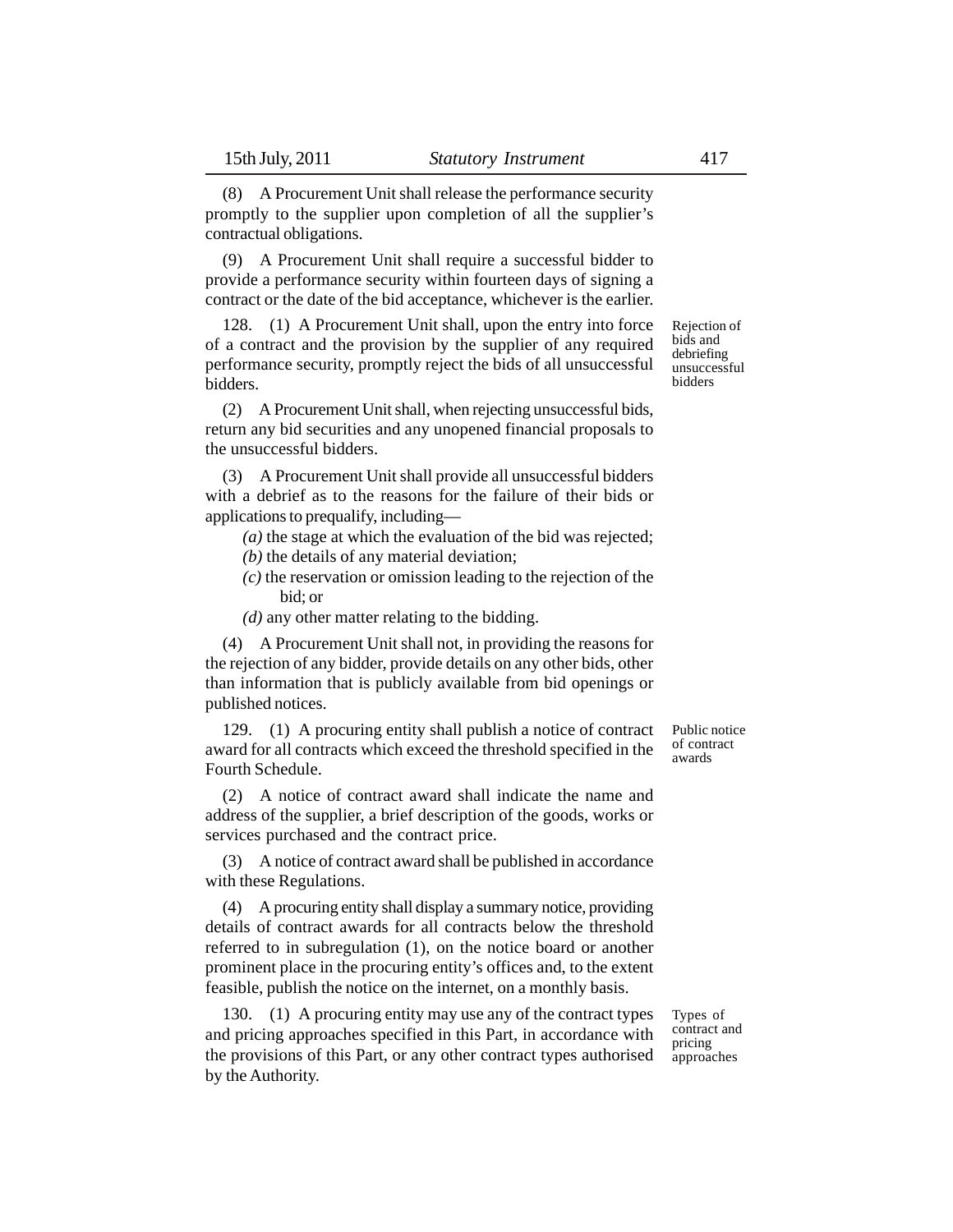(2) A Procuring entity shall use the contract forms included in the standard solicitation document issued by the Authority.

Lump sum contracts

131. (1) A procuring entity may use a lump sum contract for goods, works or services, where the content, duration and outputs of the contract are well defined.

(2) A lump sum contract shall consist of an agreed total price for the performance of the contract.

(3) A procuring entity shall, subject to the conditions of the contract, pay the supplier the agreed lump sum price, irrespective of the actual quantity, time or work required for performance of the contract.

(4) Payments under a lump sum contract shall be dependent on clearly specified outputs, deliverables or events, which may include—

- *(a)* deliveries of goods, as evidenced by the appropriate delivery documentation specified in the contract;
- *(b)* installation or commissioning of goods;
- *(c)* milestones in construction;
- *(d)* provisional or final acceptance of goods or works;
- *(e)* reports or recommendations;
- *(f)* the completion of drawings, bills of quantities, activity schedules or solicitation documents;
- *(g)* software programmes; or
- *(h)* workshops or training programmes.

Time-based or measuredworks contracts

- 132. (1) A procuring entity may use a—
	- *(a)* time-based contract for services, where the scope and duration of the contract are difficult to define; or
	- *(b)* measured-works contract for works, which are not well defined, likely to change in quantity or specification or where difficult or unforeseen site conditions are likely to occur.

(2) Any payments under a time-based or measured-works contract shall be for the actual quantity delivered or performed, using fixed unit prices for different items specified in the contract.

- (3) For any contract for services, payment shall be based on—
	- *(a)* agreed fee rates for a specified period of time, for either nominated personnel or a certain type or grade of personnel; and
	- *(b)* reimbursable items, such as transportation and subsistence, using either actual expenses or agreed unit prices.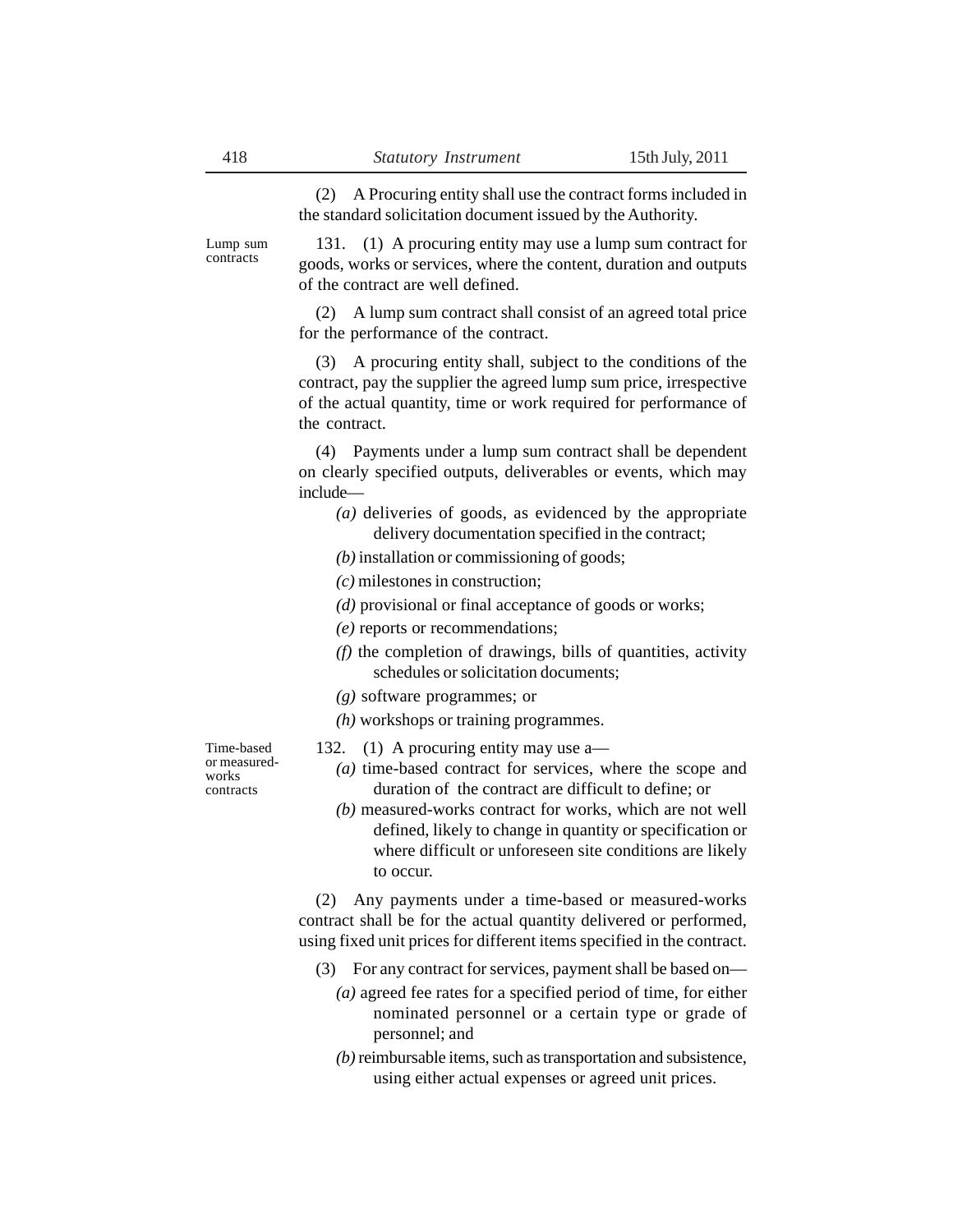(4) For any contracts for works, payment shall be based on agreed rates for various items of work, as priced by the supplier in the bill of quantities.

(5) Timebased and measuredworks contracts shall include a maximum amount of total payments,

which may include a contingency amount for unforeseen work, except that the procuring entity shall not exceed the maximum amount without obtaining authorisation for a contract amendment.

(6) A Procurement Unit shall monitor timebased and measuredworks contracts closely, to ensure that progress is in accordance with the contract and that payments claimed by the supplier are appropriate and in accordance with the contract.

133. (1) A procuring entity may use a rate contract for goods, works or services—

- Rate contracts
- *(a)* where the items are needed "on call", but where the quantity and timing of the requirements cannot be defined in advance; or
- *(b)* to reduce procurement costs or lead times for items which are needed repeatedly or continuously over a period of time, by having them available on a "call off" basis.

(2) Any payment under a rate contract shall be for the actual quantity delivered or performed during the time period covered by the contract, using the fixed unit prices specified in the contract.

(3) A rate contract may include an estimated quantity or value, but shall not commit a procuring entity to purchase the estimated quantity or value.

(4) A rate contract shall specify the arrangements for obtaining specific requirements during the period of the contract, using "calloff" or delivery orders.

134. (1) A procuring entity may use a running contract for goods, works or services which shall run for a maximum period of one year—

- *(a)* where the items are needed "on call", but where the precise quantity and timing of the requirements cannot be defined in advance; or
- *(b)* to reduce procurement costs or lead times for items which are needed repeatedly or continuously over a period of time, by having them available on a "call off" basis.

(2) Any payments under a running contract shall be for the actual quantity delivered or performed during the time period covered by the contract, using the fixed unit prices specified in the contract.

Running contracts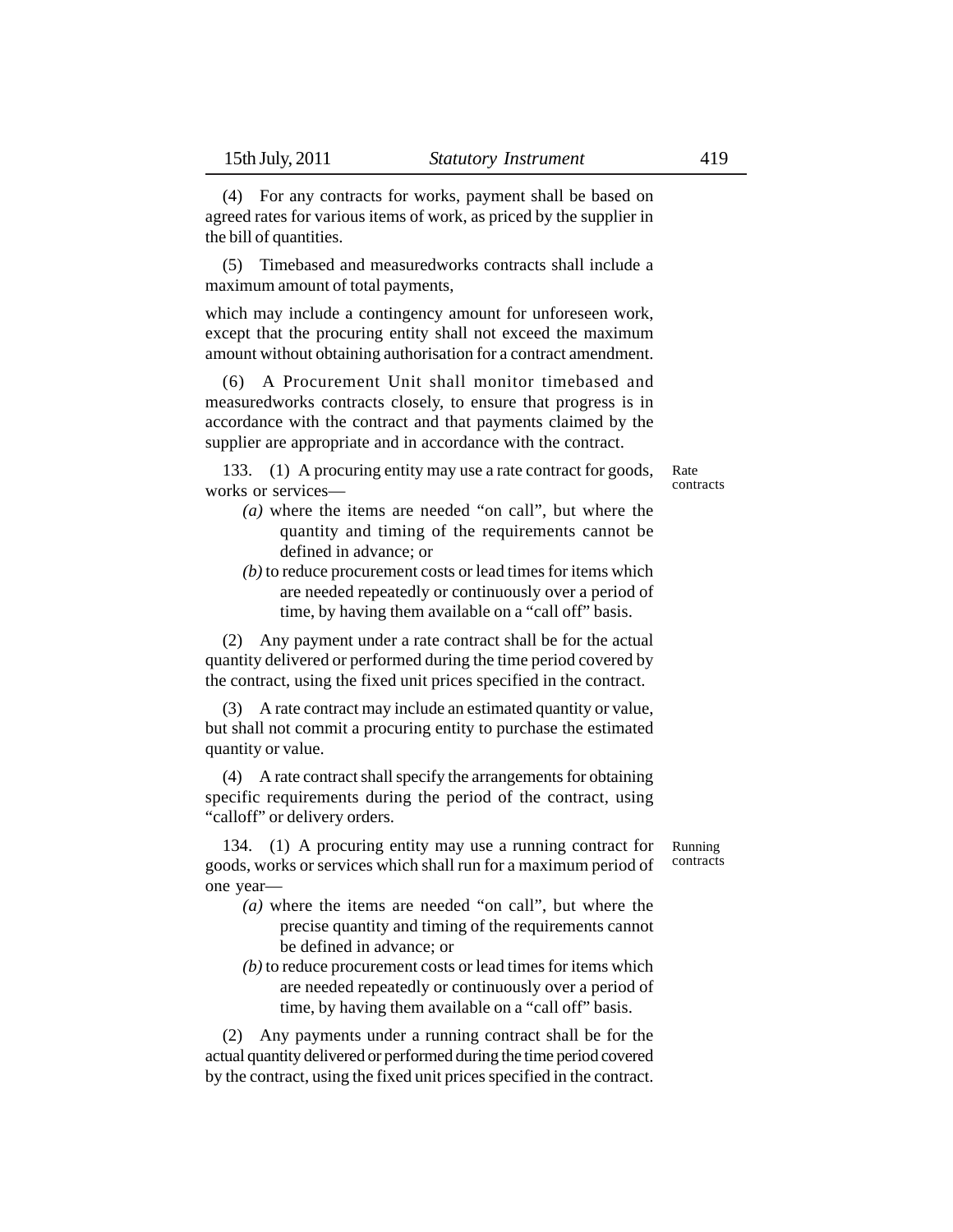(3) A running contract may commit to purchasing a minimum quantity or value or to purchasing all similar requirements from the supplier, where this is necessary or preferable to obtain competitive prices, and may specify a maximum quantity or value to be purchased under the contract.

(4) A running contract shall specify the arrangements for obtaining specific requirements during the period of the contract, using "calloff" or delivery orders.

135. (1) A procuring entity may use a percentagebased contract where it is appropriate to relate the fee paid directly to estimated or actual costs or amounts, such as the value of a contract or sale.

(2) A percentbased contract shall clearly define the total cost from which the percentage is to be calculated and the percentage to be paid.

- (3) A percentagebased contract may include—
	- *(a)* a fixed target cost or amount;
	- *(b)* minimum or maximum fees;
	- *(c)* a sliding scale of fees; or
	- *(d)* incentive fees, related to any savings made through economic design, discounts obtained, cost reductions or anything similar.

136. (1) A procuring entity may use a costreimbursable or targetprice contract for—

- *(a)* emergency works, where there is insufficient time to fully calculate the costs involved; or
- *(b)* high risk works, where it is more economical for the procuring entity to bear the risk of price variations than to pay the supplier to accept the risk, or where a supplier will not accept the risk.

(2) Any payment under a costreimbursable and targetcontract shall be for—

- *(a)* the actual cost of the works, as evidenced by receipts and other appropriate documentation; and
- *(b)* a fee or profit, as specified in the contract.

(3) Where a target price can be agreed upon by the procuring entity and the supplier, the procuring entity may make an incentive payment for any cost savings.

137. (1) A procuring entity shall use the contract form included in the appropriate standard solicitation document issued by the Authority for drafting individual contract documents.

Cost reimbursable and target price contracts

Percentage based contracts

Contents of contract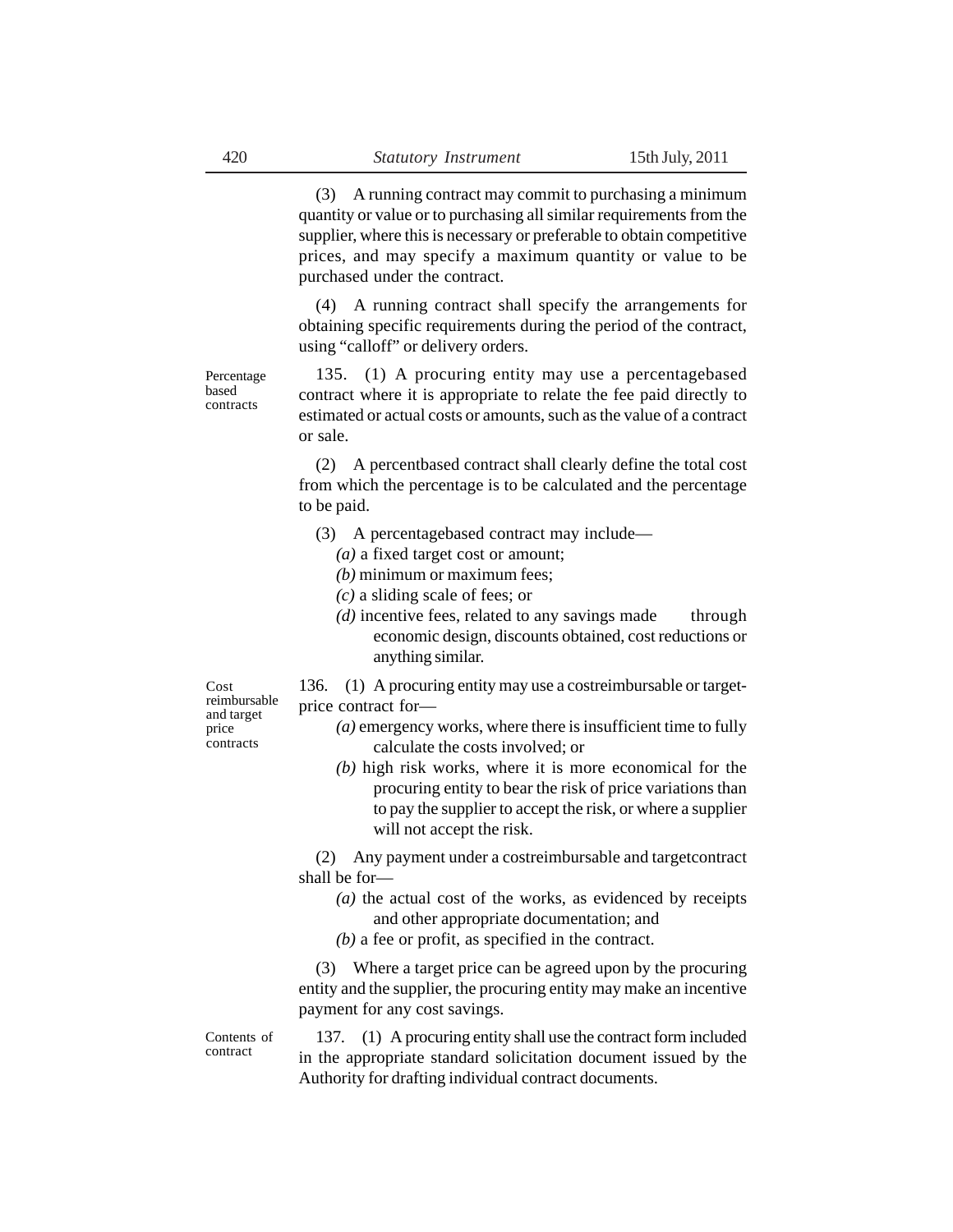(2) Where procurement is conducted using open or limited bidding or selection, a draft contract shall be included in the solicitation document issued, except that in all other cases, where the draft contract is not included, any solicitation document shall clearly state the type of contract and key contract terms which shall apply to the procurement.

(3) A contract document shall include all contract terms and conditions, in particular—

- *(a)* the general conditions of contract or, a statement of the general conditions which apply;
- *(b)* the special conditions of contract;
- *(c)* a statement that the special conditions of contract prevail over the general conditions and the order of priority of other contract documents;
- *(d)* a clear description of the goods, works or services purchased by the contract, including the technical requirements, quantity and delivery or completion schedule, based on the statement of requirements included in the solicitation document and the supplier's bid, subject to any modifications agreed;
- *(e)* the total contract price and, if applicable, the conditions applicable to varying, adjusting, modifying or recalculating the actual price payable;
- *(f)* the payment conditions, including the payment period, schedule, currency and documentation required;
- *(g)* any requirement for securities;
- *(h)* the procedures agreed for dispute settlement;
- *(i)* other key contract terms as required by the standard documents, including warranties, insurance, subcontracting, inspection and acceptance, contract completion, delays in performance or other nonperformance, *force majeure* and variation, modification and termination of the contract; and
- *(j)* information on the Government's policy on fraud and corruption, including the suspension of bidders.

(4) The pricing of a contract shall be in accordance with one of the contract types permitted in this Part.

138. (1) A procuring entity may, for contracts with a duration of more than twelve months, include a price adjustment provision, where it determines that it is more economical for the procuring entity to accept the risk of increased costs than to pay an additional cost for the supplier to accept the risk.

Price adjustment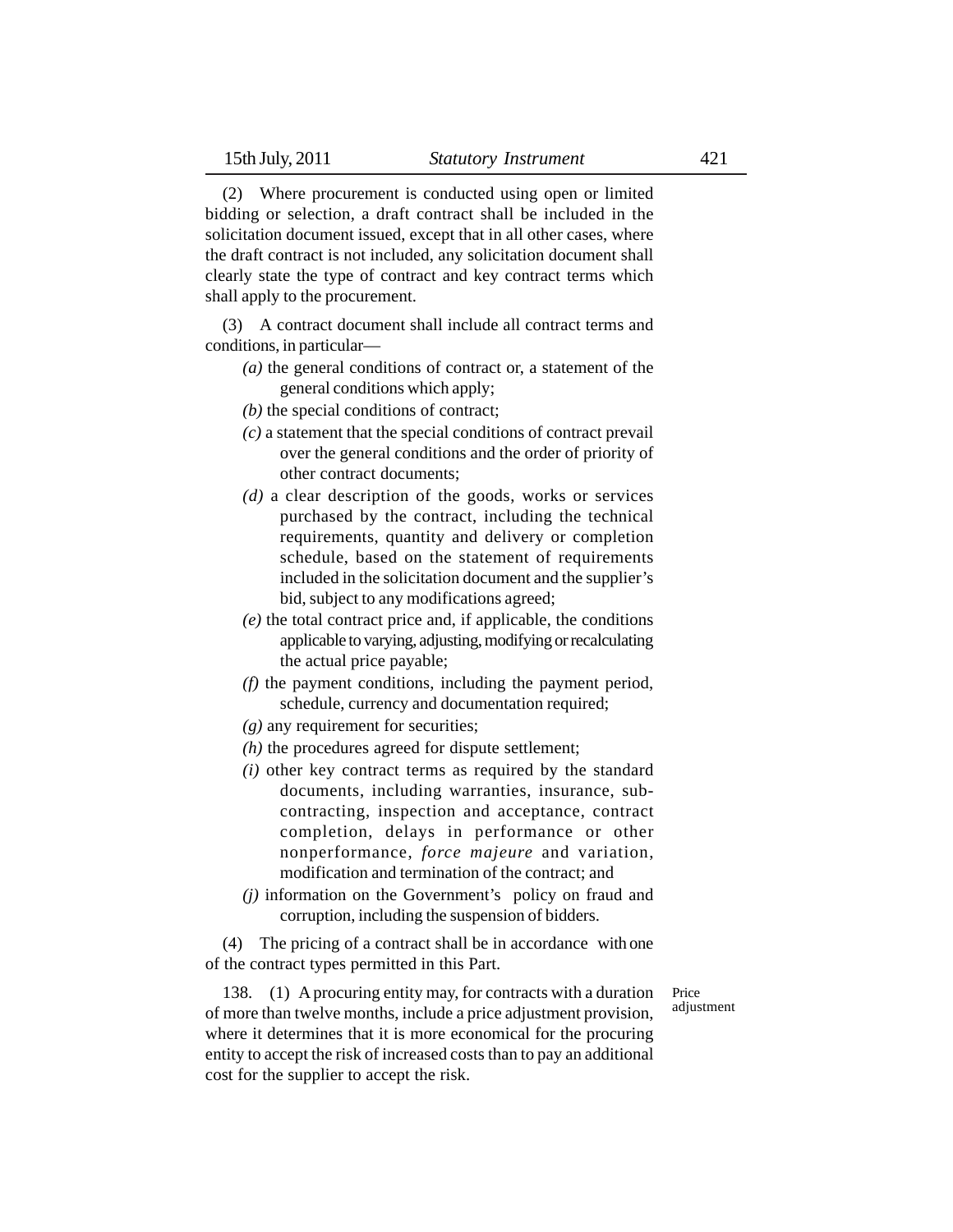(2) A contract shall, where a price adjustment provision is included, state—

- *(a)* the formula for calculating adjustments, which shall separate the total price into components, such as labour, equipment, materials and fuel;
- *(b)* price indices for each component specified in the formula;
- *(c)* any correction factor to take into account differences in the payment currency and the currencies of the source of the input and price index;
- *(d)* the base date for application of the formula;
- *(e)* the frequency with which the method shall be applied; and
- *(f)* any minimum variation required to qualify for price adjustment and any other restrictions or conditions.

(3) Where a price adjustment methodology cannot be based on the provisions detailed in sub-regulation (2), alternative provisions may be included which base adjustment on the submission by the supplier of documentary evidence which shall include actual invoices provided by the supplier evidencing increases in costs, and where this is permitted, the contract shall state—

- *(a)* the actual costs that are subject to price adjustment, such as labour, equipment, materials and fuel;
- *(b)* the method for calculating adjustments;
- *(c)* any correction factor to take into account differences in the payment currency and the currencies of the source of the input and price index;
- *(d)* the base date for application of the methodology;
- *(e)* the frequency with which the method shall be applied; and
- *(f)* any minimum variation required to qualify for price adjustment and any other restrictions or conditions.

(4) A contract may provide that where the price adjustment provisions result in an increase exceeding a specified percentage or amount of the contract, the procuring entity may—

- *(a)* terminate the contract; or
- *(b)* renegotiate the contract, in order to stay within the budget or otherwise minimise costs for the procuring entity.

Payment terms

139. (1) A contract shall state the period for payment.

(2) A contract shall provide for interest to be paid to the supplier, where a procuring entity fails to make payment within the period specified in the contract.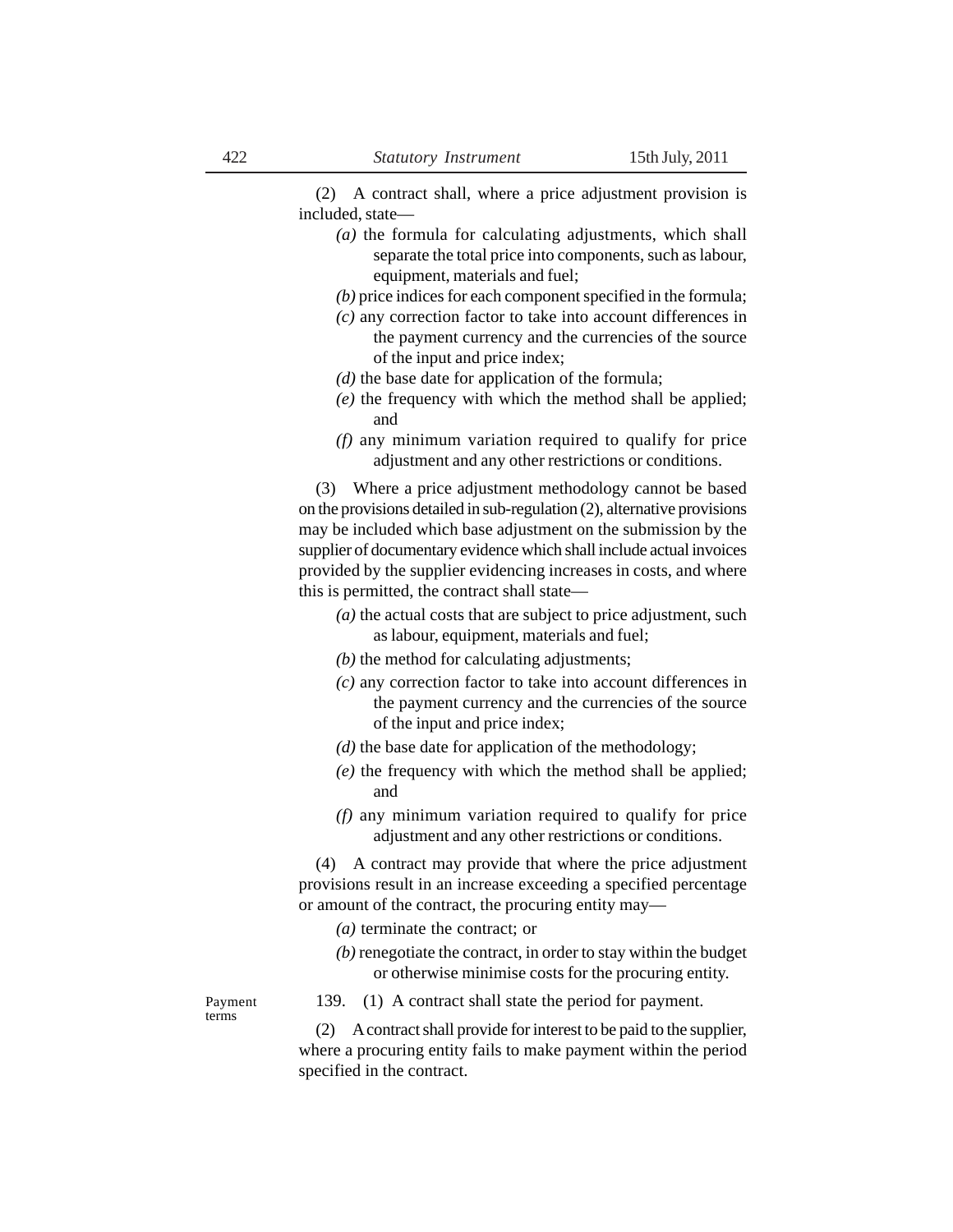(3) A contract shall clearly state the interest rate to be applied, how interest payments shall be calculated and any other conditions relating to payment of interest.

(4) A contract shall clearly state the currency or currencies of payment and, where required, the exchange rate or the source of exchange rate applicable.

(5) A contract shall clearly specify the payment schedule, which may include advance payments, progress payments and retained payments.

140. (1) A contract may provide for advance payments to the supplier, where this is necessary to ensure effective implementation of the contract or to obtain competitive prices. Advance payments

(2) An advance payment may be made for costs such as mobilisation, start up, the purchase of materials or costs related to goods which are specially or custom manufactured for the procuring entity.

(3) The total amount of an advance payment shall not exceed twentyfive percent of the total contract price.

(4) Any advance payment shall only be made against the provision by the supplier of an advance payment guarantee, covering the full amount of the advance payment and in accordance with regulation 144.

(5) A contract shall state that materials, equipment and personnel for which an advance payment is received, shall be used only for performance of that contract.

(6) A contract for works may require that materials, equipment and personnel for which an advance payment is received, must be committed to the site or sites of the works.

(7) Where so specified in the contract, advance payment may be recovered from subsequent payments to the supplier, which shall be subject to a percentage deduction equal to the percentage paid as the advance payment.

141. (1) A contract may provide for progress payments to the supplier.

Progress payments

(2) A progress payment shall be—

*(a)* a payment of a specified percentage or amount of the contract value following particular events, milestones or submission of deliverables specified in the contract; or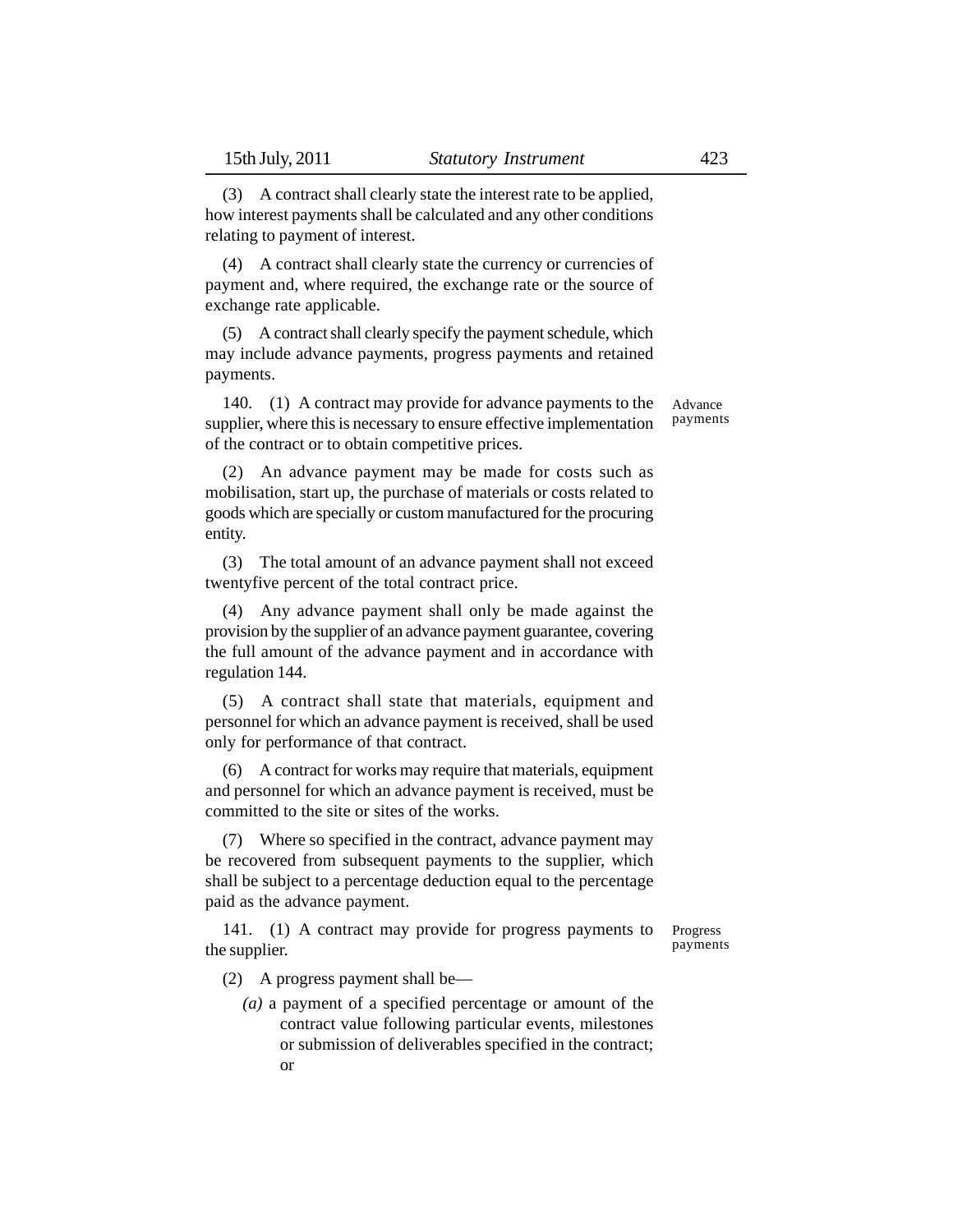*(b)* a payment for the actual quantities of goods, works or services delivered or completed.

(3) A progress payment shall not exceed the cost or value of the goods, works or services delivered or completed.

(4) A progress payment shall only be made

against interim certificates or other documentation proving delivery or completion of the goods, works or services subject to the progress payment or submission of the deliverables specified.

142. (1) A contract may provide for a specified percentage or amount of payments to the supplier to be retained. Retained payments

- (2) A contract shall specify—
	- *(a)* the percentage or amount to be retained;
	- *(b)* the period or event at which the retention is to be released, which may include, but not be limited to installation of goods, completion of the contract or expiry of a warranty period; and
	- *(c)* the documents required to prove completion of the event or period in paragraph *(b)*.

(3) Where so specified in the contract, the supplier may substitute a payment security for a retention payment.

Payment document

143. (1) A contract document shall require the supplier to submit an original invoice for each payment requested.

(2) A contract document shall state the documents against which payments shall be made.

(3) The documents required for purposes of the subregulation (2), shall relate to the delivery, progress or performance of the contract for which the payment is due or provide evidence of fulfillment of contract terms and conditions, and may include—

- *(a)* goods received notes, bills of lading, air waybills or other documentation proving delivery or receipt of goods, in accordance with the terms of the contract;
- *(b)* packing lists, or other documentation proving the content of any consignments delivered;
- *(c)* inspection certificates or reports, or other documentation proving that goods, works or services have passed inspection;
- *(d)* installation, commissioning, acceptance or handover certificates, or other documentation proving that goods, works or services have been accepted;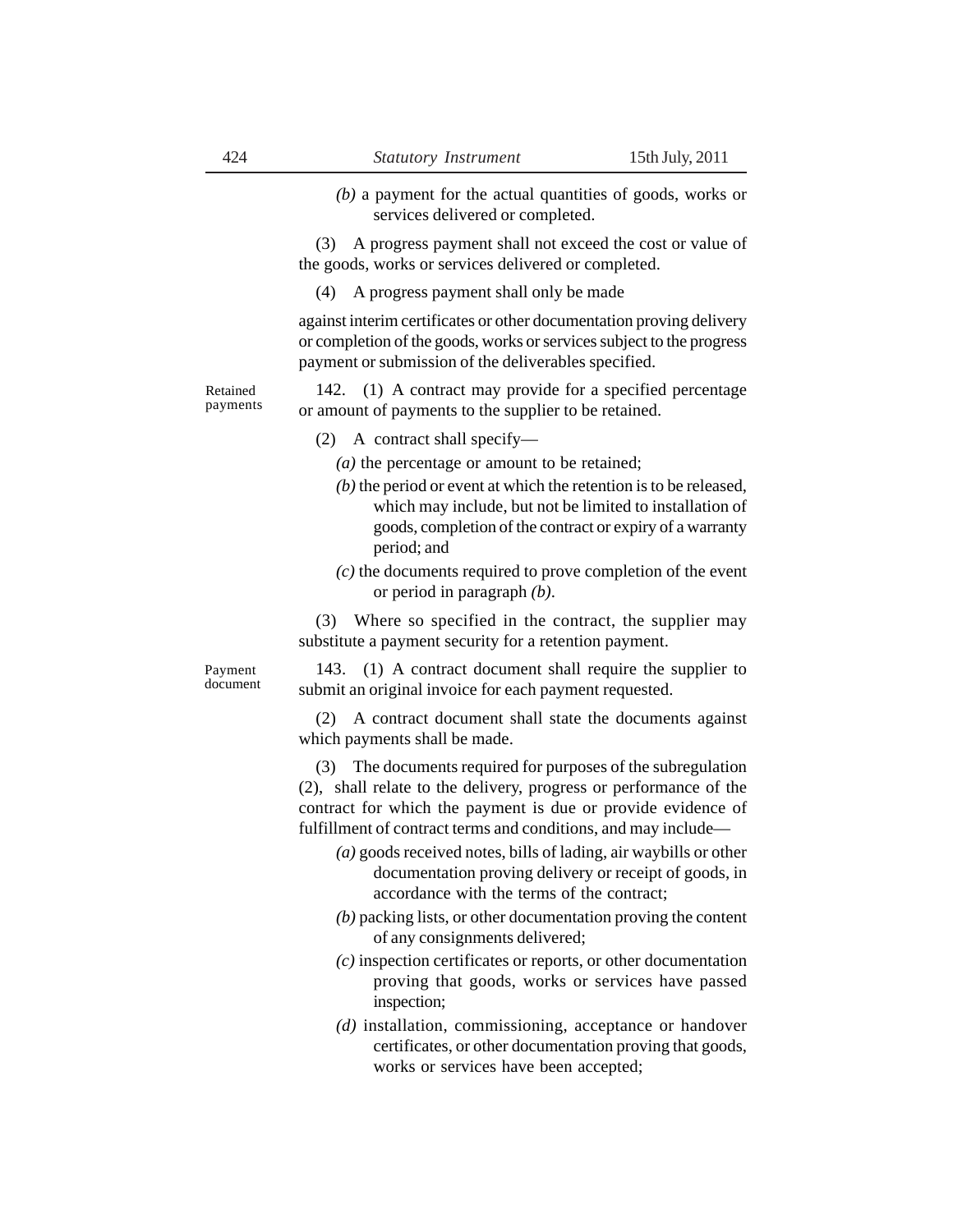- *(e)* insurance certificates or other documentation proving that the supplier has taken out the required insurance for the goods, works or services;
- *(f)* certificates of origin or evidence of nationality, where goods supplied or personnel employed under a contract are subject to restrictions on origin or nationality;
- *(g)* interim certificates, certifying the progress made in performance of a contract, as evidence of entitlement to progress payments; or
- *(h)* receipts or other documentation, proving that specified costs have been incurred, such as air tickets or time sheets for personnel.

144. (1) A procuring entity shall require a payment security from the supplier, where the contract permits payments to a supplier prior to the delivery or completion of the goods, works or services to which the payment relates.

(2) The value of any payment security shall be equal to the payment to which it relates and, where appropriate, the value of a security may be progressively reduced, in line with the supplier's progress in delivering or completing the goods, works or services to which the payment relates.

- (3) A contract shall state that the payment security shall be—
	- *(a)* in accordance with the format and wording provided in the contract;
	- *(b)* in a form acceptable to the procuring entity;
	- *(c)* from an institution acceptable to the procuring entity; and
	- *(d)* valid for the period prescribed in the contract, which shall normally be at least one month beyond the anticipated due date of the payment.

(4) A contract shall specify the conditions for forfeiture of the payment security.

(5) A Procurement Unit shall release the payment security promptly to the supplier upon completion of all the supplier's contractual obligations which are subject to the security or upon expiry of the security.

## PART XI

### CONTRACT MANAGEMENT

145. (1) A controlling officer or chief executive officer shall designate a member of staff of the procuring entity as the contract manager for every contract awarded, except that where a contract is particularly large or complex, the controlling officer or chief executive officer shall appoint a team of staff to manage the contract.

Selection of contract manager

Payment security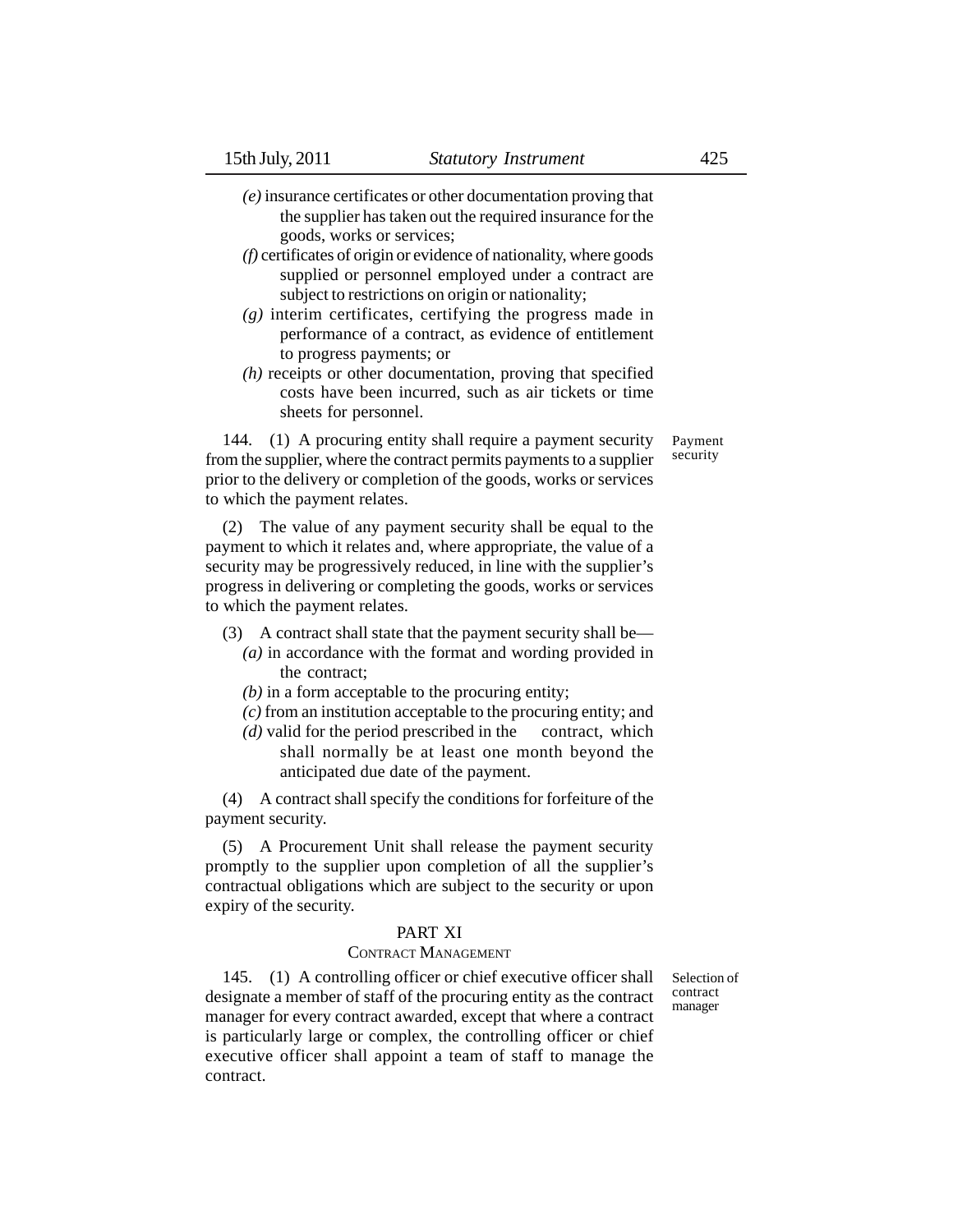(2) A controlling officer or chief executive officer may appoint a contract manager, or members of the contract management team, from the Procurement Unit, the user department, a stores department or any other relevant part of the procuring entity, except that the contract manager or a member of the contract management team may be external to the procuring entity, where the required skills or experience are not available within the procuring entity.

(3) A contract manager, or contract management team, shall be of an appropriate level of seniority and experience for the contract to be managed and have skills appropriate to the contract to be

managed and the deliverables required under the contract.

(4) A Procurement Unit shall, in selecting a contract manager, or contracts management team, take into account the need for—

- *(a)* user department or end-user representation, especially where the delivery of services involves the user or user training is required;
- *(b)* technical skills relevant to the goods, works or services, especially where technical supervision or inspection is required;
- *(c)* receipt of goods into stores or installation of goods at a particular location; or
- *(d)* contracting legal or financial management skills.

(5) The procurement of an external contract manager or member of the contract management team shall be treated as procurement for consulting services and shall be done in accordance with these Regulations.

**Contract** management responsibilities 146. (1) A contract manager shall be responsible for—

- *(a)* monitoring the performance of the supplier to ensure that all delivery or performance obligations are met or appropriate action is taken by the procuring entity in the event of obligations not being met;
- *(b)* ensuring that the supplier submits all required documentation;
- *(c)* ensuring that the procuring entity meets all its payment and other obligations on time and in accordance with the contract;
- *(d)* ensuring that there is adequate cost, quality and time control, where required;
- *(e)* preparing any required contract variations or change orders and obtaining all required approvals before their issue;
- *(f)* referring any required contract amendments to the Procurement Unit for preparation;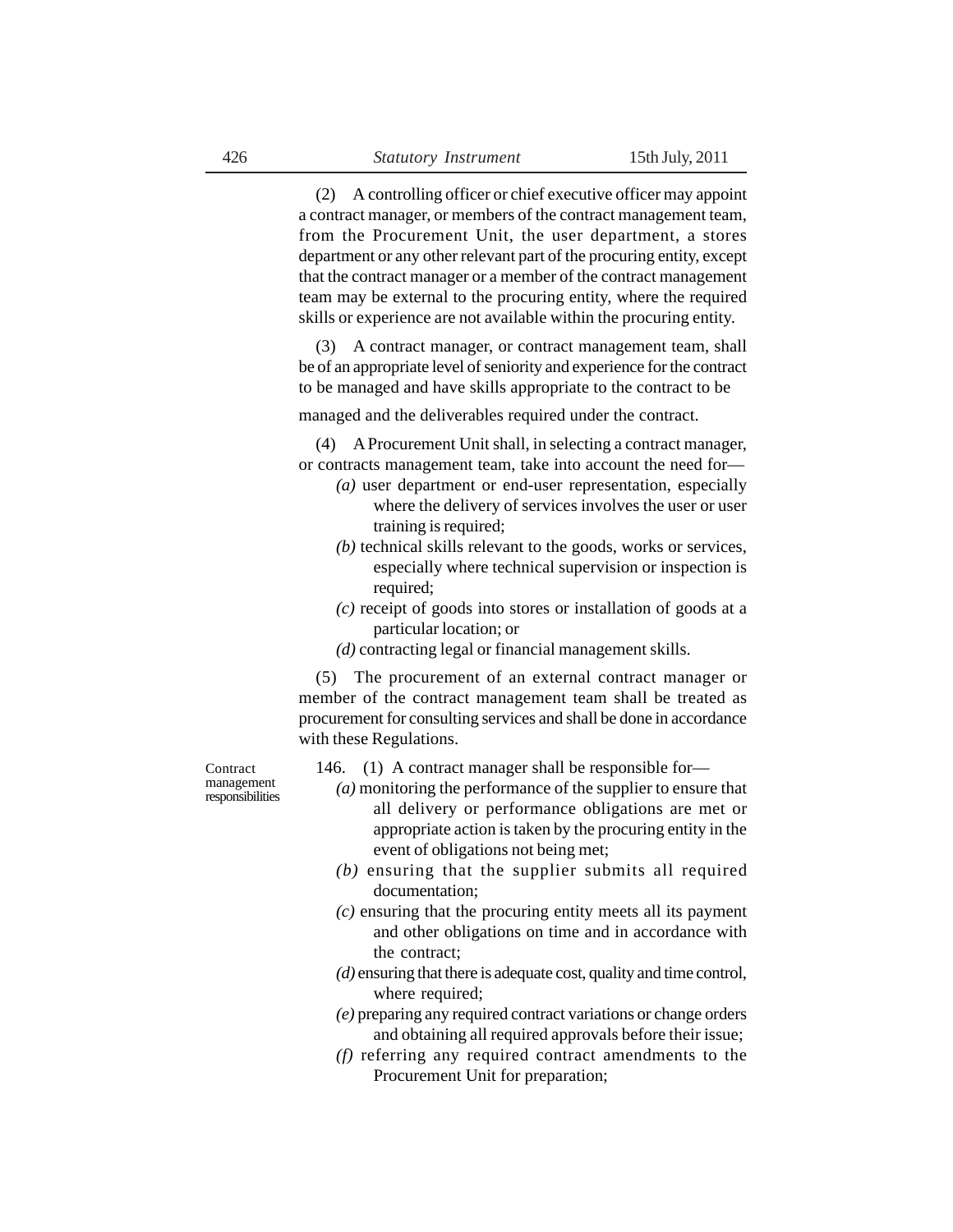- *(g)* managing any handover or acceptance procedures;
- *(h)* referring any recommendations for contract termination to the Procurement Unit;
- *(i)* ensuring that the contract is complete, prior to closing the contract file;
- *(j)* ensuring that all contract management records are kept and archived as required;
- *(k)* ensuring that the supplier and the procuring entity act in accordance with the Act, these Regulations and the contract; and
- *(l)* keeping the Procurement Unit informed of the status and progress of the contract.

(2) A contract manager shall, in managing the contract, use existing systems, procedures and resources within the procuring entity and, in particular, the contract manager shall use existing disbursement systems for making payments to suppliers.

147. (1) A contract shall state that the procuring entity has the right to inspect goods, works and services at any reasonable time or place, including—

Inspection of goods, works and services

- *(a)* during manufacture or construction;
- *(b)* prior to shipment;
- *(c)* on delivery or completion; or
- *(d)* prior to final acceptance of the goods, works or services.

(2) A contract shall require suppliers to ensure that the procuring entity's right of inspection is extended to sub-contractors of the supplier.

(3) A procuring entity may—

*(a)* observe tests conducted by the supplier, or any subcontractor, under supplier's or sub-contractor's own quality control procedures;

*(b)* conduct its own inspection; or

*(c)* employ an independent third party to undertake technical inspection.

(4) A contract shall state all requirements relating to inspections, including—

- *(a)* the type of inspection or test to be performed and the standards to be met;
- *(b)* the location for inspection;
- *(c)* the person to carry out the inspection or tests;
- *(d)* when inspection is to be conducted;
- *(e)* who is responsible for payment of the various costs of inspection;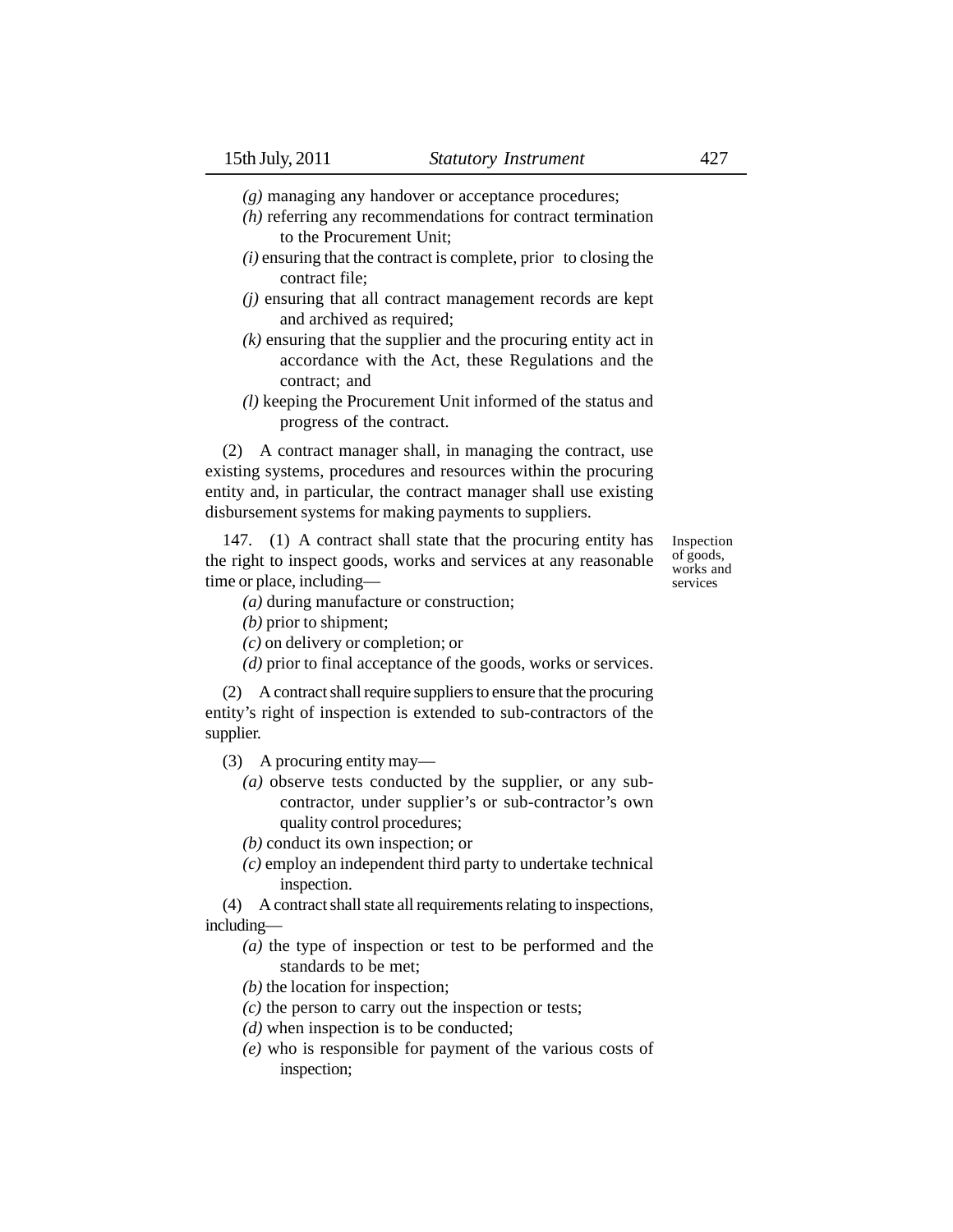- *(f)* any notification or documentation required from suppliers relating to inspection or testing;
- *(g)* that samples provided for testing shall be provided free of charge by the supplier; and
- *(h)* that where goods, works or services fail an inspection, the supplier is liable for the correction of any defects at the supplier's own expense and the costs of any reinspection required.

Acceptance of goods, works and services

148. A contract manager shall, prior to accepting goods, works or services or signing any interim or completion certificate, goods received notes or similar documents, ensure that—

- *(a)* the correct quantity or inputs of goods, works or services have been received;
- *(b)* the goods, works or services meet the technical standards defined in the contract;
- *(c)* the goods, works or services have been delivered or completed on time, or that any delay has been noted;
- *(d)* all required deliverables have been submitted; and
- *(e)* all required manuals or documentation have been received.

149. (1) A Procurement Unit and contract manager shall, where any change to the terms and conditions of a contract is required, other than contract variations permitted in accordance with regulation 150, prepare a written amendment to the contract.

(2) Any amendment to a contract shall only be valid when signed by authorised representatives of both the procuring entity and the supplier.

(3) A Procurement Unit shall obtain the prior authorisation of the approvals authority before the issue of any contract amendment.

Contract variation

**Contract** amendments

> 150. (1) A contract may, where appropriate, in order to facilitate adaptations to unanticipated events or changes in requirements, permit—

- *(a)* the contract manager, supervising engineer or other designated official to order variations to the statement of requirements for goods, works or services, the price or the completion date of the contract; or
- *(b)* defined compensation events to justify variations in the price or completion date of the contract.

(2) Where a variation results in a change in price, any additional funds shall be committed before issue of the variation, unless such funds are already provided by any committed amount for contingencies or similar matters.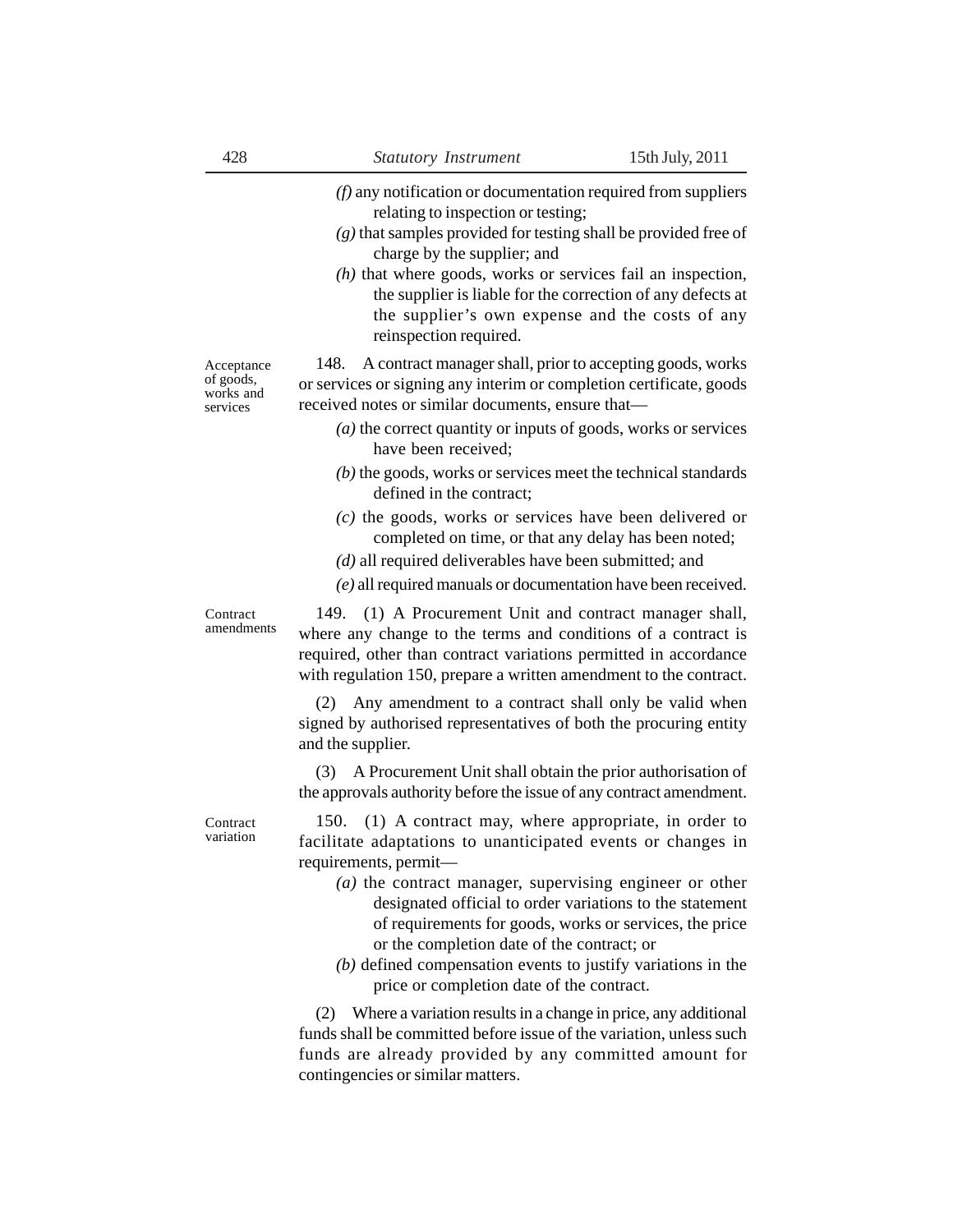(3) A contract shall include a maximum limit on the variations which may be issued without an amendment to the contract in accordance with regulation 149.

(4) A contract shall state any approval requirements relating to contract variations.

151. (1) A contract shall specify the grounds on which the contract may be terminated and specify the procedures applicable to termination. **Contract** termination

(2) A Procurement Unit shall obtain the prior authorisation of the approvals authority, which authorised the original contract, before terminating the contract, and the request for authorisation shall state—

*(a)* the reasons for the termination of the contract;

- *(b)* actions which have been taken to avoid the need for the termination of the contract;
- *(c)* the contractual grounds for the termination of the contract; and
- *(d)* the costs, if any, for which the procuring entity will be liable following the termination of the contract.

# PART XII

#### DEVIATIONS AND ACCREDITATION

152. (1) A procuring entity shall apply, in writing, to the Authority, for a deviation from the use of a public procurement method, rule, process or document.

Procedure for applying for deviation

(2) An application for a deviation, under subregulation (1), shall include—

- *(a)* a statement of the method, rule, process or document from which a deviation is required;
- *(b)* the reasons for deviation from a procurement method, rule, process or document, including an explanation of the exceptional requirements, market conditions, international standards or practices which regulate or govern the requirement;
- *(c)* an explanation of the proposed alternative method, rule, process or document, including a summary of how it differs from the standards;
- *(d)* a statement of whether the deviation is required for a single requirement or for a number of requirements of the same class over a period of time; and
- *(e)* any other relevant information as the Authority may require.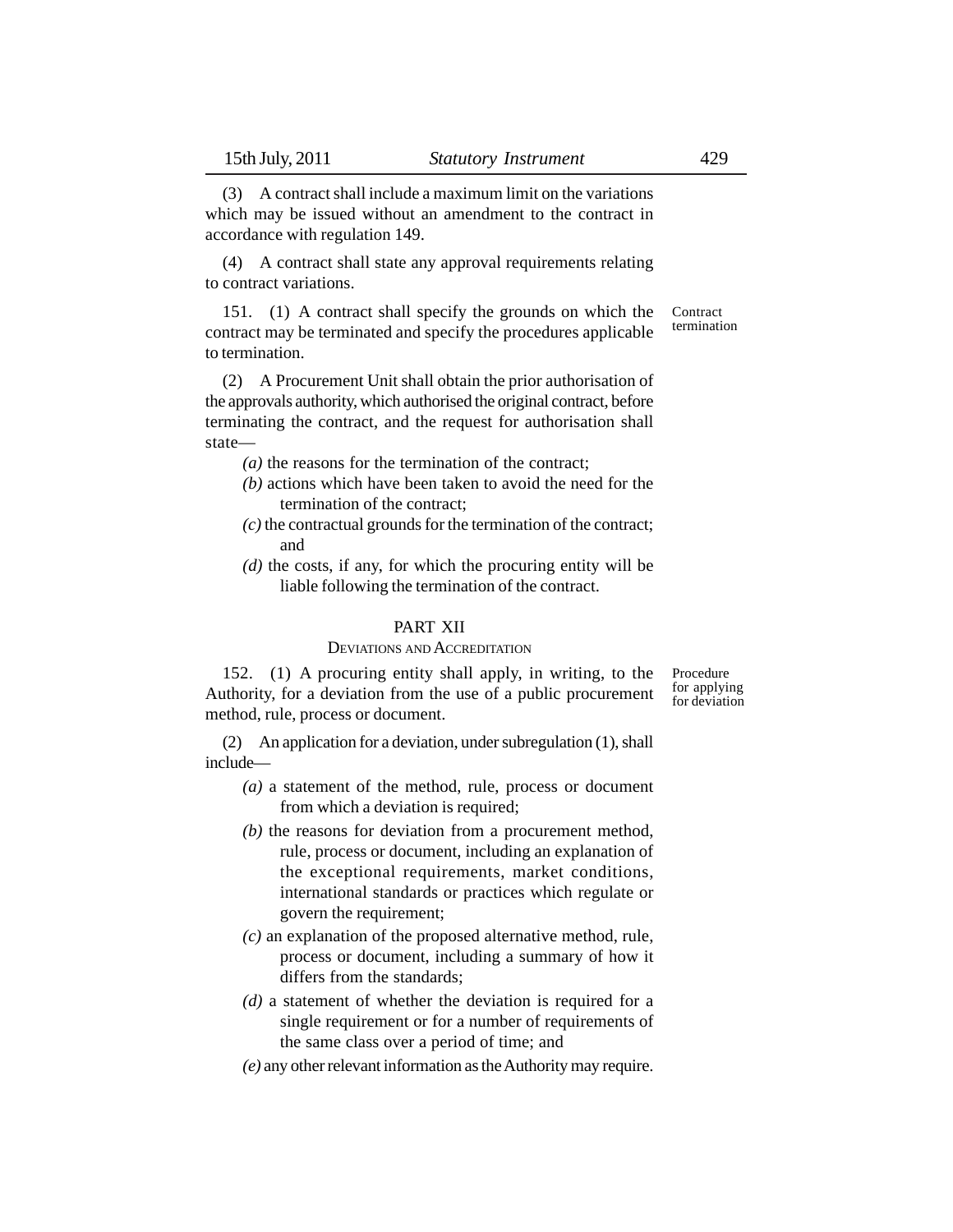(3) The Authority shall consider each application and issue its decision within ten working days from receipt of the application.

(4) The Authority may approve an application as submitted, approve an application with modifications or conditions or reject an application and state the reasons for the rejection.

(5) An approval of an application to deviate from a public procurement method, rule, process or document shall state whether the approval is for a single requirement or for a number of requirements of the same class.

(6) The Authority shall, where the approval is for a number of requirements, state the duration, maximum value or other limitations, circumstances or conditions of use of the alternative procurement method.

(7) A procuring entity may submit an application for the renewal of a deviation from a public procurement method, rule, process or document in accordance with this regulation.

(8) The Authority may, where a deviation is requested from a standard document, and where it considers it appropriate, adopt the proposed alternative document as an additional standard document.

Monitoring and profile analysis of deviations

153. (1) The Authority shall maintain a register of all the deviations issued to procuring entities.

(2) The register, referred to in subregulation (1), shall contain details necessary for the Authority to—

*(a)* monitor compliance with the terms of any deviation granted;

*(b)* assess the effectiveness of any deviation granted; and

*(c)* analyse trends in the profile of any deviation granted.

(4) Where a procuring entity does not comply with the terms of a deviation granted, the Authority may require a Controlling Officer or chief executive officer to take steps to ensure compliance or revoke the deviation in writing, stating the reasons.

(5) The Authority shall assess the effectiveness of an individual deviation to determine whether it provides an effective solution to the problem that led to the need for the deviation.

(6) The Authority shall, on a periodic basis, analyse trends in the profile of a deviations granted to determine whether —

- *(a)* any changes are required to the Act, these Regulations or standard documents;
- *(b)* additional circulars or instructions, providing further rules and guidance on a particular issue should be issued; or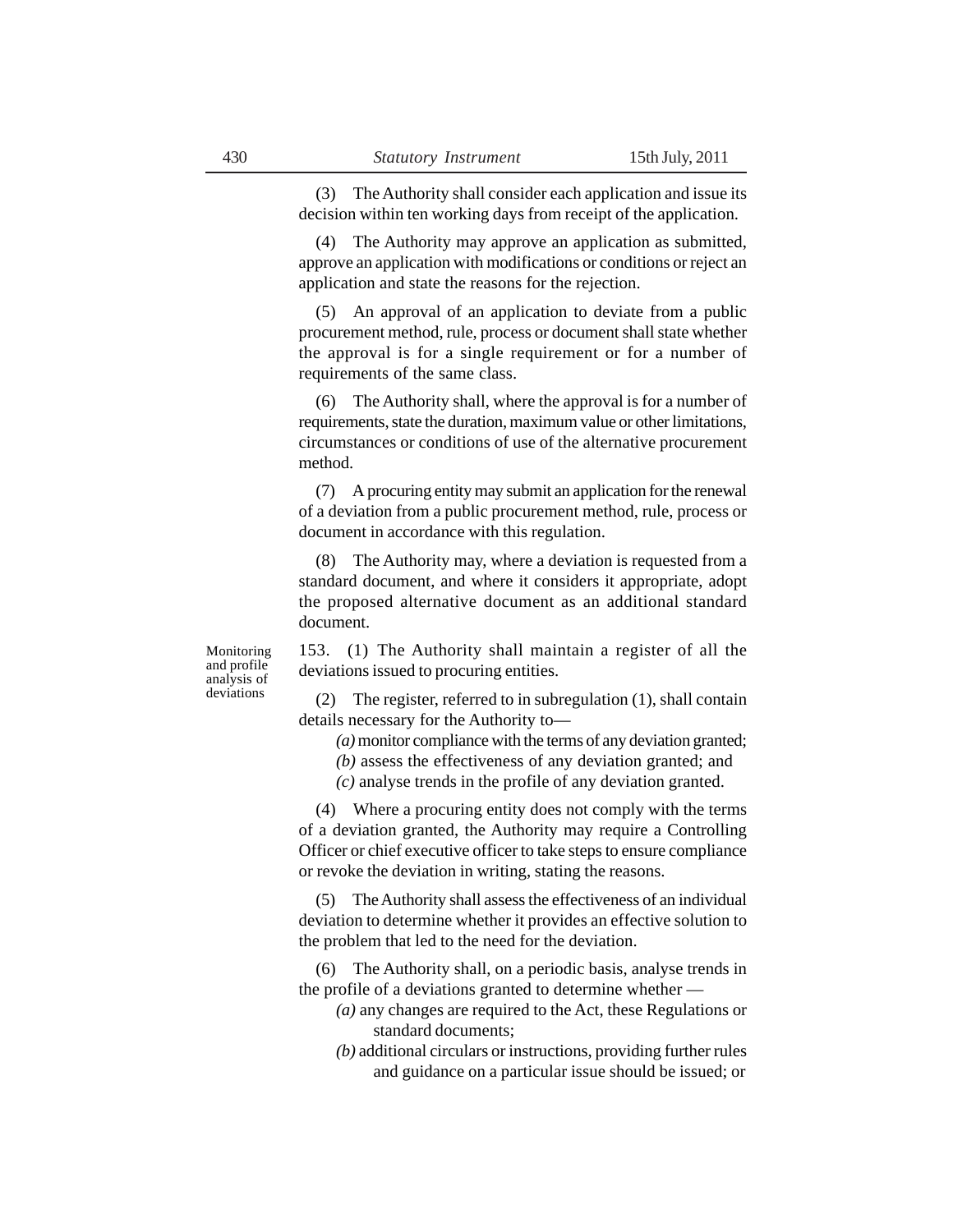*(c)* additional standard documents are required to meet a particular need.

154. (1) A controlling officer or chief executive officer shall submit to the Authority an application for accreditation of an alternative system, supported by—

- *(a)* full details of the alternative system;
- *(b)* an analysis of the ways in which the alternative system differs from the Act and these Regulations; and
- *(c)* a justification for using an alternative system, including a copy of any relevant agreement or legislation.

(2) The Authority shall issue its decision within twenty working days from the date of receipt of the application for accreditation and all other required information.

(3) The Authority may approve or reject an application for accreditation, or approve the application for accreditation with modifications or subject to such terms and conditions as it may determine.

(4) Where the Authority rejects an application or requires modifications to the alternative system, it shall give its reasons, in writing, to the procuring entity.

(5) The Authority shall monitor the operation of an accredited procurement system and shall require changes to the system or withdraw the accreditation, where appropriate.

#### PART XIII

#### BIDDERS AND SUPPLIERS

155. (1) A procuring entity shall clearly state in the solicitation document any documentation required as evidence of a bidder's eligibility, which may include the following:

- *(a)* copies of the bidder's certificate of registration, certificate of incorporation or similar document;
- *(b)* copies of the bidder's tax registration, value added tax registration, tax clearance certificates or similar document;
- *(c)* a signed statement that the bidder does not have a conflict of interest in relation to the procurement;
- *(d)* a signed statement that the bidder, or any of its directors or officers, has not been convicted of any offence relating to professional conduct or convicted of any offence contrary to the Act within a period of three years preceding the commencement of the procurement proceedings; and

Procedure for accreditation of alternative procurement system

Eligibility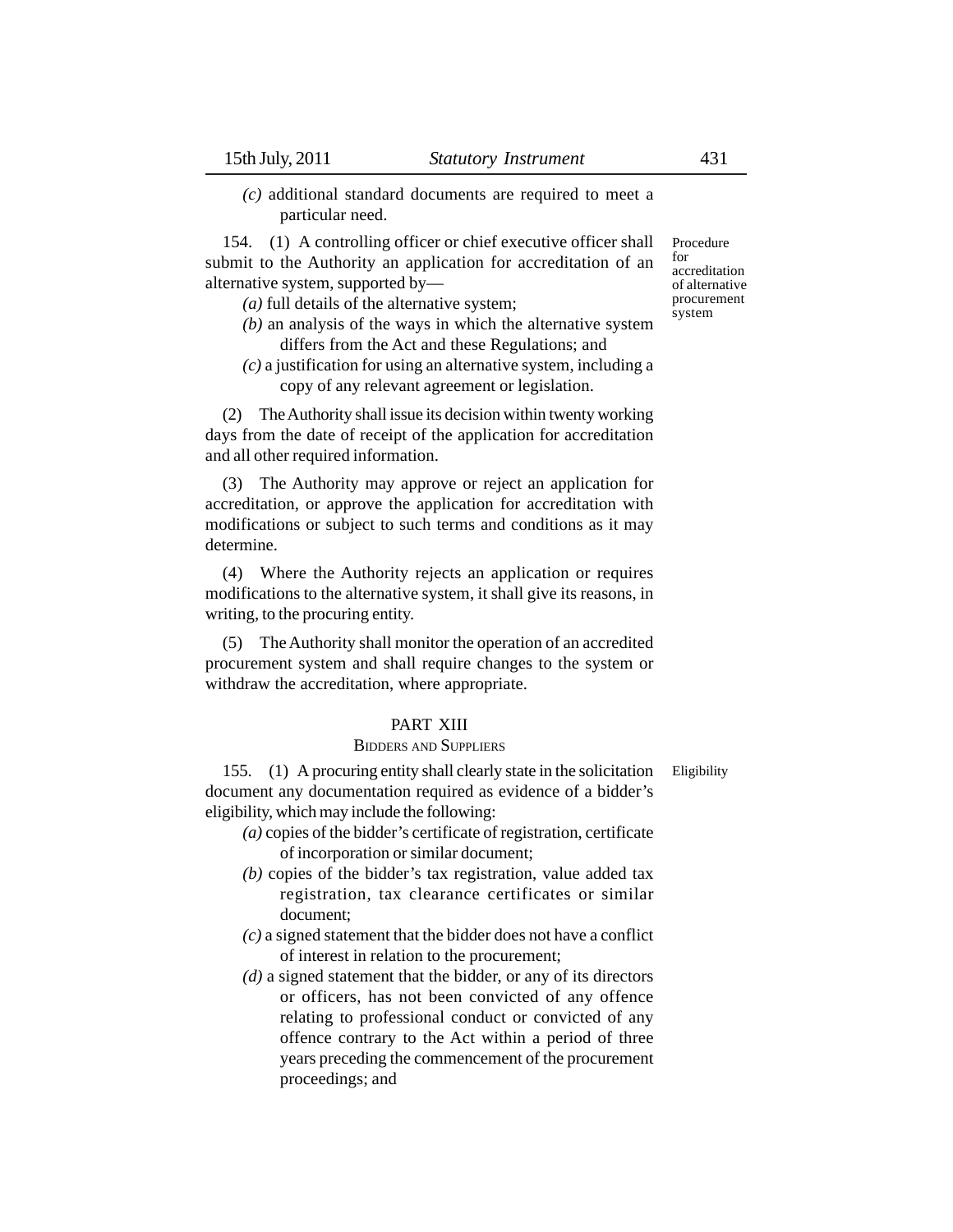*(e)* a signed statement that the bidder is not subject to suspension pursuant to the Act, or that any of its directors or officers have not been involved with a bidder or supplier who is suspended or subject to suspension.

(2) A procuring entity shall, in determining the documentation required as evidence of a bidder's eligibility, permit the submission of equivalent documents from the relevant authorities in the bidder's country of origin or the submission of statements certifying that equivalent documentation is not issued in the bidder's country of origin.

(3) The Authority may issue public procurement circulars providing guidance on documentation required for the verification of the bidders' eligibility.

Verification of bidder's qualifications

156. (1) A procuring entity shall verify the qualifications of bidders where the successful implementation of the contract is, to a significant extent, dependent on the supplier's qualifications.

(2) A procuring entity may verify the qualifications of bidders through either prequalification proceedings or postqualification proceedings in accordance with these Regulations.

(3) A procuring entity shall verify bidders' qualifications for consulting services as part of the shortlisting process provided under these Regulations, based on information provided in the expressions of interest.

Qualification criteria

157. (1) Qualification criteria shall be designed to ensure that the bidder is capable of effectively performing the proposed contract.

(2) Qualification criteria shall be limited to those necessary for the effective performance of the proposed contract and shall not be unduly restrictive or designed to reduce competition.

(3) Qualification criteria shall be prepared for each procurement requirement, taking into account the size, complexity and technical requirements of the proposed contract.

(4) Qualification criteria may relate to—

- *(a)* technical competence and resources, including the availability of sufficient manpower, the qualifications and experience of key personnel or managers, available equipment, manufacturing or construction facilities;
- *(b)* available capacity to perform the proposed contract, including available manufacturing or production capacity, taking into account other commitments or manufacturer's authorisations to supply;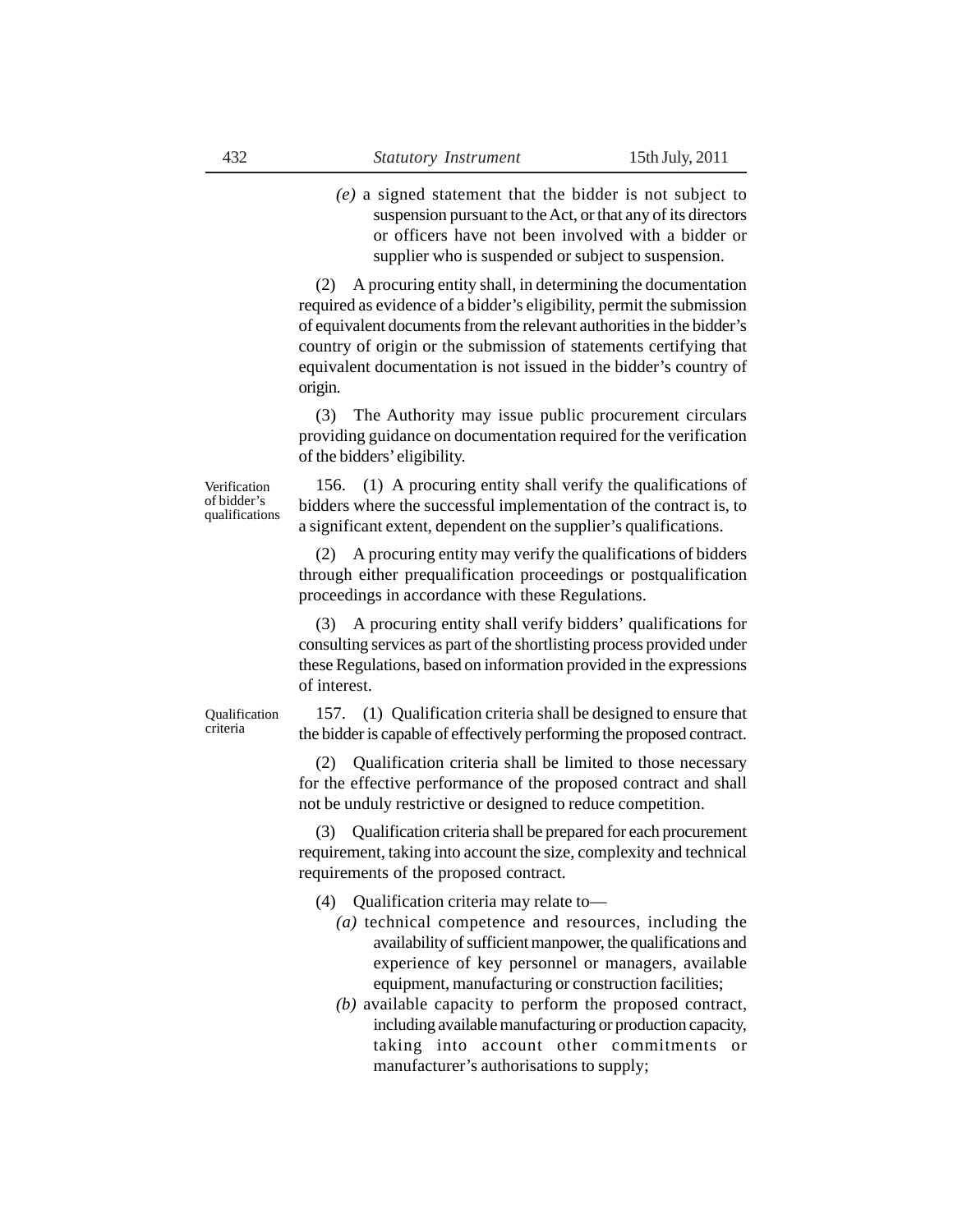- *(c)* financial position, including financial soundness, sufficient turnover or sufficient cash flow; or
- *(d)* experience and satisfactory performance of similar contracts, taking into account relevant factors, including references and litigation record.

(5) A procuring entity shall state in a prequalification or solicitation document, the documentary evidence required from bidders, as evidence of their qualifications.

- 158. A solicitation document shall state—
	- *(a)* whether qualification criteria apply to lead suppliers, subcontractors or partners in a joint venture, consortium or association;
	- *(b)* whether criteria will be applied individually or collectively to each supplier, sub-contractor or partner; and
	- *(c)* any alternative criteria which apply to sub-contractors or partners in a joint venture, consortium or association.

159. (1) The procurement of goods, works or services may be subject to a preference scheme, consistent with the Government's economic and social policies as provided in the Act.

(2) A preference scheme for citizen bidders or local suppliers shall have as its objective the development of businesses owned by citizens or local suppliers through giving such businesses a competitive advantage by deducting a specified margin to the evaluated price of bidders who are eligible for the preference during the financial evaluation of bids.

(3) A preference scheme for bids offering goods manufactured, mined, extracted or grown in Zambia shall have as its objective the development of the manufacturing industry, through giving such bids a competitive advantage by deducting a specified margin to the evaluated price of the bids which are eligible for the preference during the financial evaluation of the bids.

(4) Any instrument, document or solicitation document relating to a preference scheme shall state—

- *(a)* in the case of preferences for domestically manufactured goods, that nationality of the bidder shall not be a condition for eligibility;
- *(b)* eligibility for the margin of preference, in terms of ownership, location of bidder or production facilities, origin of labour, raw material or components, extent of subcontracting or association with citizens or any other relevant factor;

Requirements for subcontractors and joint venture partners

Preference schemes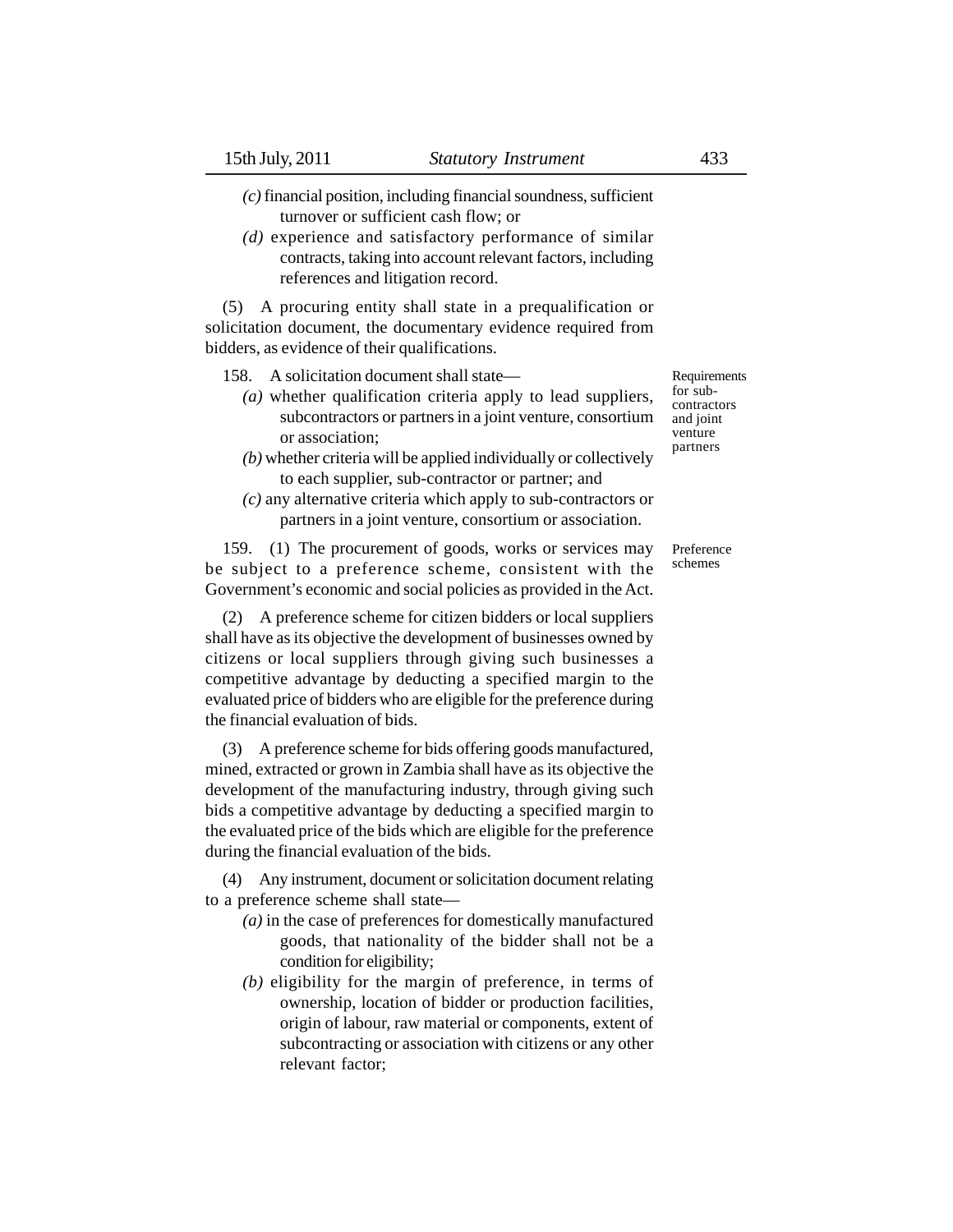*(c)* the documentation required as evidence of eligibility for

the margin of preference; and

*(d)* the percentage of the margin of preference and the manner in which it will be applied during the evaluation.

(5) The details in subregulation (4) shall be stated in the solicitation documents, with summary details provided in any bid or prequalification notice.

(6) The percentages for preference to be applied for purposes of subregulations (2) and (3) shall be set by the Authority in liaison with the Citizens Economic Empowerment Commission, other relevant Government departments and statutory bodies, but shall not be more than twenty percent.

(7) The percentages for preference set under subregulation (6) may be reviewed annually.

(8) The level of preference accorded to a bidder shall be proportional to the percentage of the contract to be actually executed by the bidder.

(9) The Authority shall publish the levels of percentages for preference schemes, set under this regulation, in a daily newspaper of general circulation in Zambia.

Reservation schemes

160. (1) The procurement of goods, works or services may be subject to a reservation scheme, consistent with the Government's economic and social policy as provided under the Act.

(2) A reservation scheme shall have as its objective the development of businesses owned by citizen or local suppliers, by reserving certain public procurement contracts for citizens or local suppliers.

(3) A procuring entity shall ensure that procurement under a reservation scheme is competitive among eligible bidders and the supplier is qualified to perform the contract.

(4) The application of a reservation scheme and eligibility to participate shall be stated in the solicitation document and any bid or prequalification notice.

(5) The Authority shall, in liaison with the Citizens Economic Empowerment Commission and other relevant Government departments and statutory bodies, set and publish in a daily newspaper of general circulation in Zambia, the estimated costs for procurement of goods, works and services that shall be reserved for citizen bidders or local suppliers.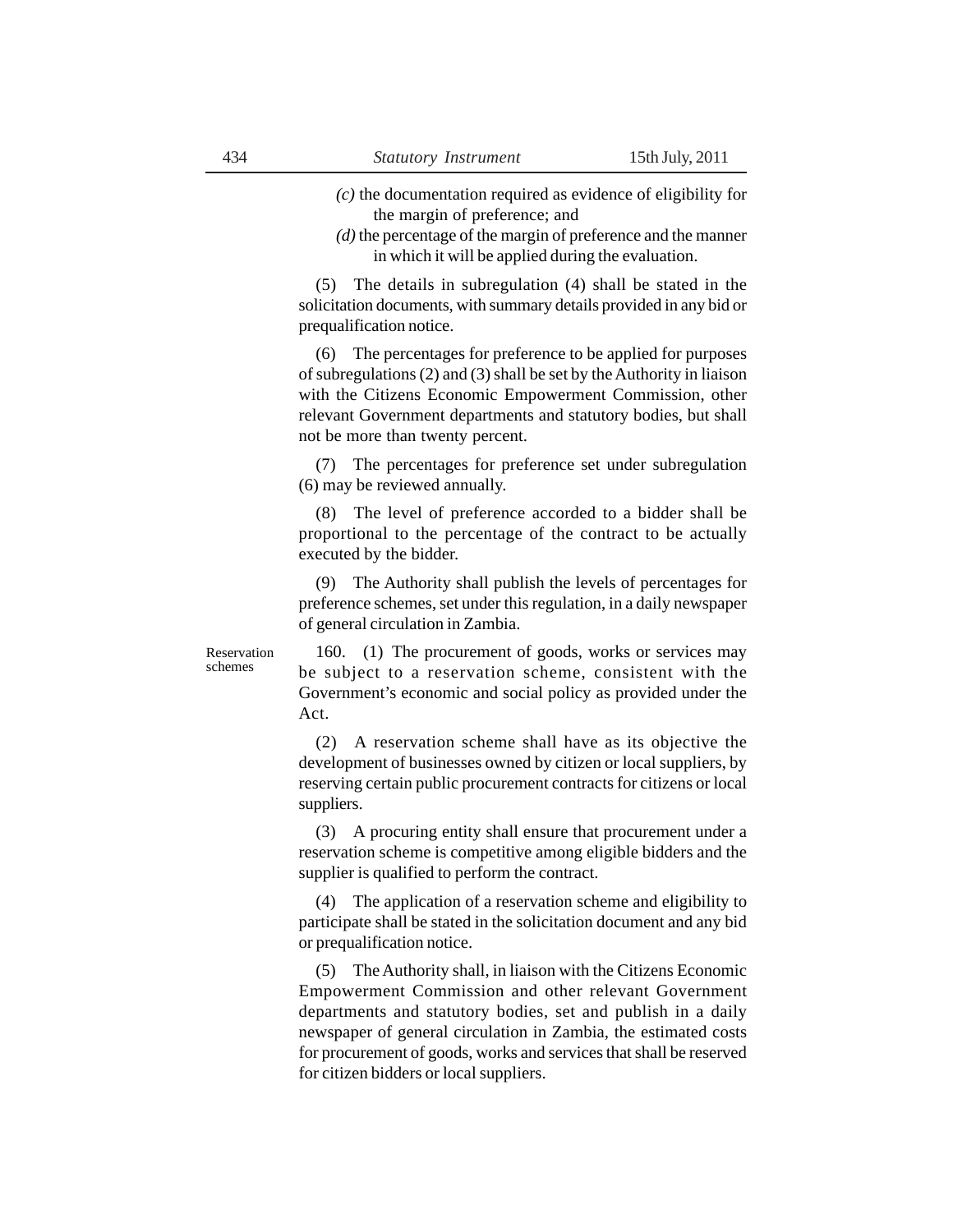161. (1) The Authority or any procuring entity may organise and maintain a supplier database or list by registering suppliers of goods, services and works, in accordance with section *sixty-four* of the Act.

(2) A supplier database or list maintained by the Authority may be used to record potential citizen bidders or suppliers who are eligible for any preference or reservation scheme.

(3) The selection of a bidder from a supplier database or list shall not relieve the procuring entity from the need to advertise procurement opportunities or to verify the eligibility and qualifications of a bidder.

162. (1) The Authority may suspend or bar a bidder or supplier in accordance with sections *sixty-five, sixty-six* and *sixty-seven* of the Act and in accordance with regulations 163 to 167.

(2) Any member of a Procurement Committee or Procurement Unit or any contract manager may recommend to the Authority the suspension or permanent bar of a bidder or supplier.

(3) Any recommendation made, in accordance with subregulation (2), shall be submitted to the Authority, in writing, stating—

*(a)* the name of the bidder or supplier;

*(b)* the grounds for the recommendation to suspend or permanently bar the bidder or supplier;

*(c)* details of the procurement

- proceedings or contract to which the recommendation relates;
- *(d)* documentary or other evidence supporting the recommendation; and
- *(e)* any other information relevant to the recommendation.

163. (1) The Authority shall, upon receipt of a recommendation to suspend or permanently bar a bidder or supplier, in accordance with regulation 162, immediately—

- *(a)* notify the bidder or supplier, in writing, giving full details of the recommendation to suspend or bar and invite the bidder or supplier to submit information or evidence in the bidder's or supplier's defence; and
- *(b)* institute an investigation.

(2) The Authority shall, in investigating the recommendation to bar or suspend a bidder or supplier, consider—

- *(a)* the information contained in the written recommendation;
- *(b)* any additional information provided by the procuring entity;
- *(c)* any information submitted by the bidder or supplier; and
- *(d)* any other relevant information.

Supplier databases or lists

Suspension or bar of bidder or supplier

Investigation of suspension or bar by Authority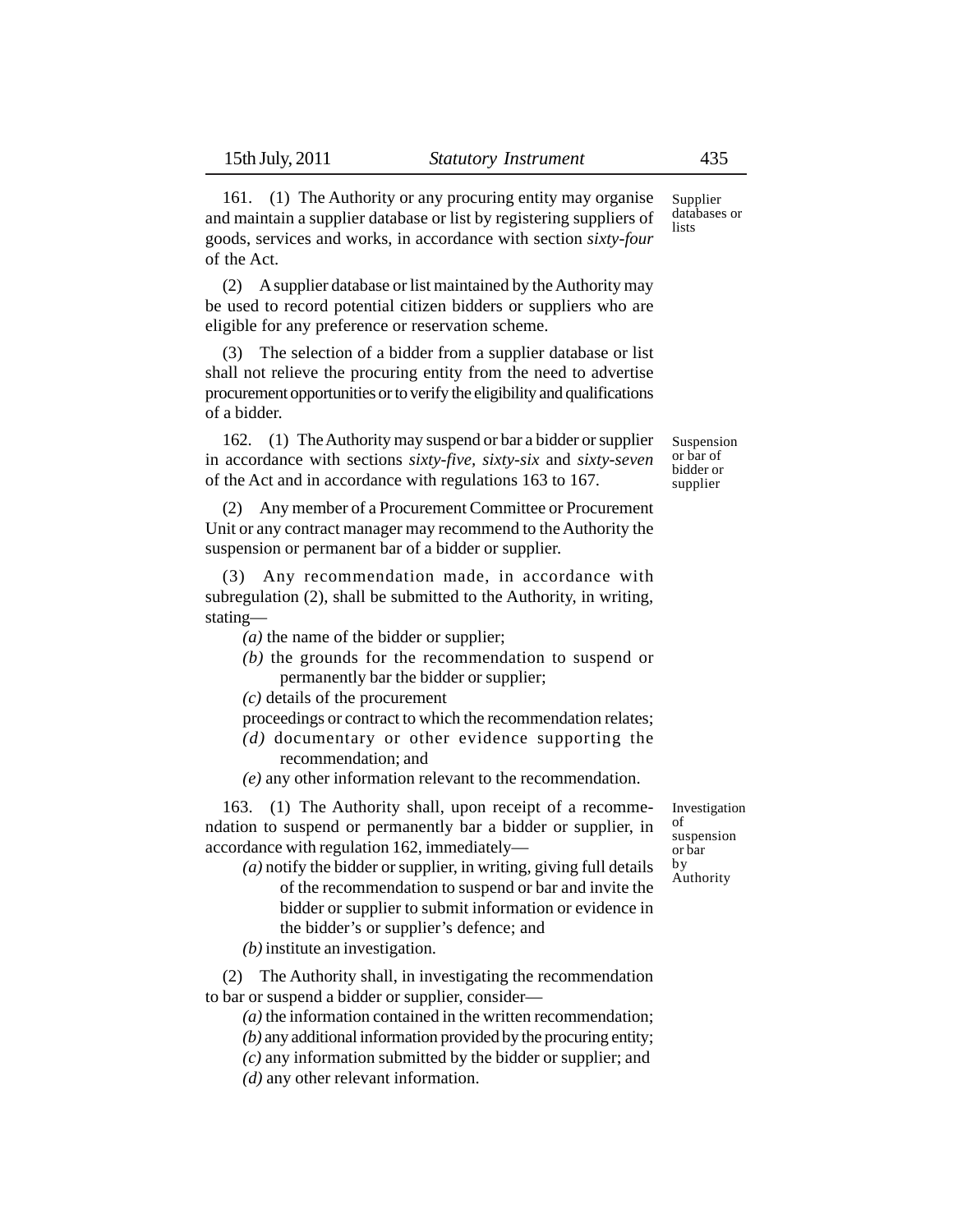(3) The Authority may obtain additional information from a procuring entity through written requests for information, an examination of the relevant procurement records or interviewing staff of the procuring entity or any external contract manager.

(4) A bidder or supplier who is subject of a recommendation to be barred or suspended shall be permitted to submit information or evidence in their defence in person, through presentation of witnesses or through a representative.

(5) The Authority shall issue its decision within thirty working days of receipt of the recommendation to suspend or bar a bidder, which decision shall state—

*(a)* whether the recommendation is upheld or rejected;

*(b)* the reasons for the decision; and

*(c)* the period of any suspension imposed.

Disclosure of information and special measures for confidentiality during consideration

164. (1) Where the bidder or supplier requests specific documents required for the effective execution of their defence, such documents shall be made available promptly, unless such disclosure would be contrary to the requirement for confidentiality set out in the Act.

(2) The Authority or the procuring entity may request that the bidder or supplier produce relevant documents or information that are not in their possession.

(3) At the request of a party, or on its own initiative, the Authority may apply special measures controlling the treatment of proprietary or confidential information or other information the release of which would be contrary to the requirements for confidentiality set out in the Act.

(4) The Authority shall review in camera all information not released to the parties.

165. The Authority may deny a recommendation to suspend or bar a bidder or supplier for—

- *(a)* failure to comply with the requirements of regulation 162, except that minor noncompliances shall not be grounds for dismissal;
- *(b)* setting forth only allegations that do not state a valid basis for a recommendation to suspend or bar a bidder or supplier or that do not set forth a detailed legal and factual statement; or
- *(c)* not being submitted in a timely manner.

Dismissal of recommendation to suspend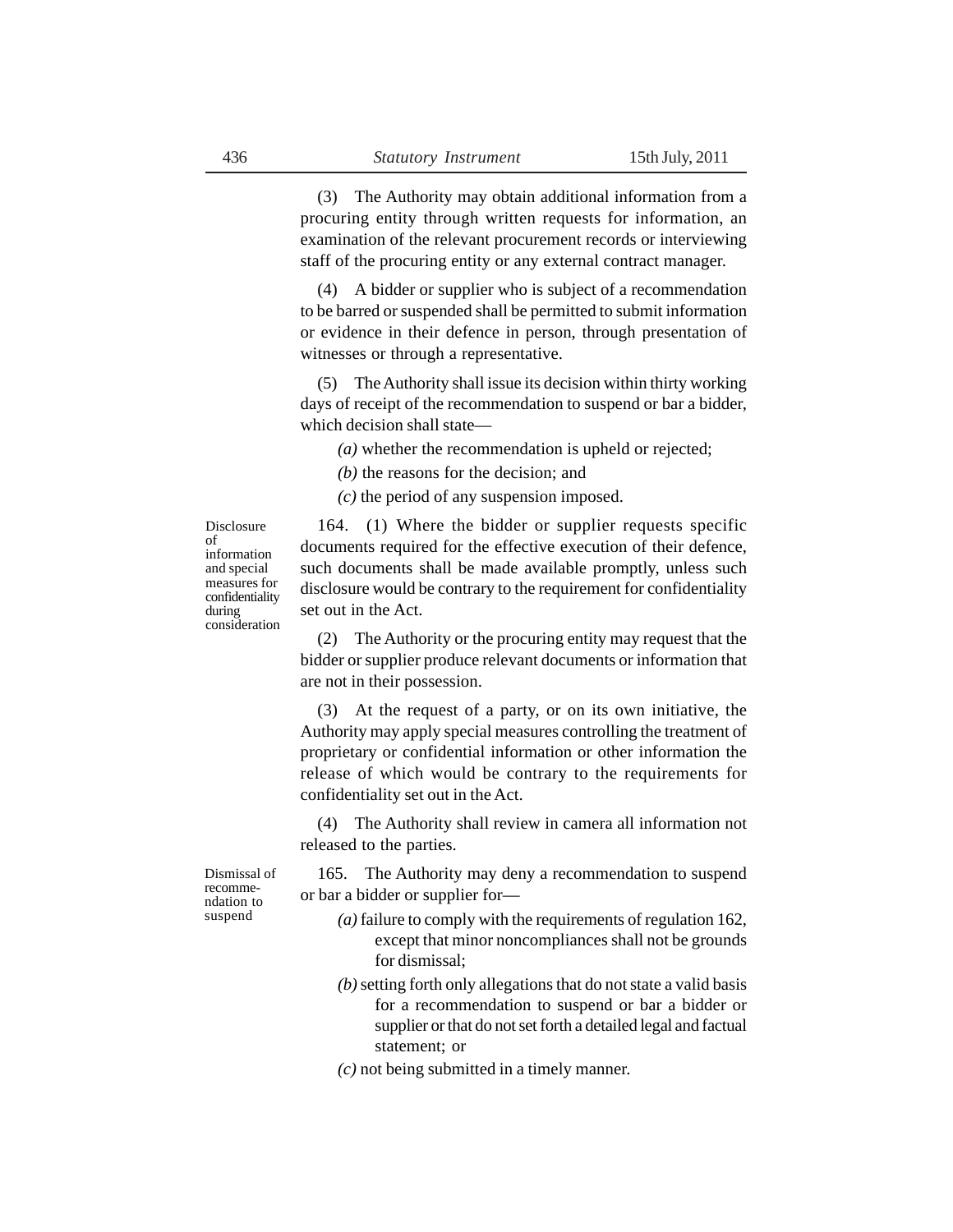166. (1) The Authority shall, in determining the period of any suspension of a supplier or bidder or in deciding to permanently bar a bidder or supplier, take into account

*(a)* the nature and severity of the offence;

*(b)* any mitigating circumstances;

- *(c)* any previous suspensions; and
- *(d)* the period of suspension imposed in comparable cases.

167. (1) The Authority shall communicate, in writing, to the bidder or supplier, its decision to suspend the bidder or supplier stating—

*(a)* the name and contact details of the bidder or supplier;

- *(b)* the details of the procurement requirement to which the suspension relates, including any reference number;
- *(c)* that the bidder or supplier is excluded from participating in all public procurement for a specified period;
- *(d)* the grounds for the suspension;
- *(e)* that the suspension applies to any "successor in interest," which shall include any entity which employs, or is associated with, any partner, director, or named officer of a suspended entity; and
- *(f)* that the suspension does not relieve the bidder or supplier of responsibility for obligations under any existing contracts entered into before the suspension.

(2) Notwithstanding paragraph *(f)* of subregulation (1), the Authority may recommend to the procuring entity, the termination of a contract with a suspended or a barred bidder or supplier in accordance with the conditions of the contract.

(3) The Authority shall, immediately, where a bidder or supplier is suspended or barred—

- *(a)* place the bidder or supplier on its list of suspended or barred organisations, including the names of partners, directors or other officers considered as successors in interest; and
- *(b)* notify all procuring entities of the suspension or debarment.

(4) A procuring entity shall enforce the list of suspended or barred bidders and suppliers issued by the Authority by not—

- *(a)* awarding contracts to a suspended or barred bidder or supplier;
- *(b)* selling or issuing solicitation documents to a suspended bidder or supplier or in any other way inviting bids from suspended or barred bidders or suppliers; and

Determination of period for suspension or decision to bar

Contents of communication to suspend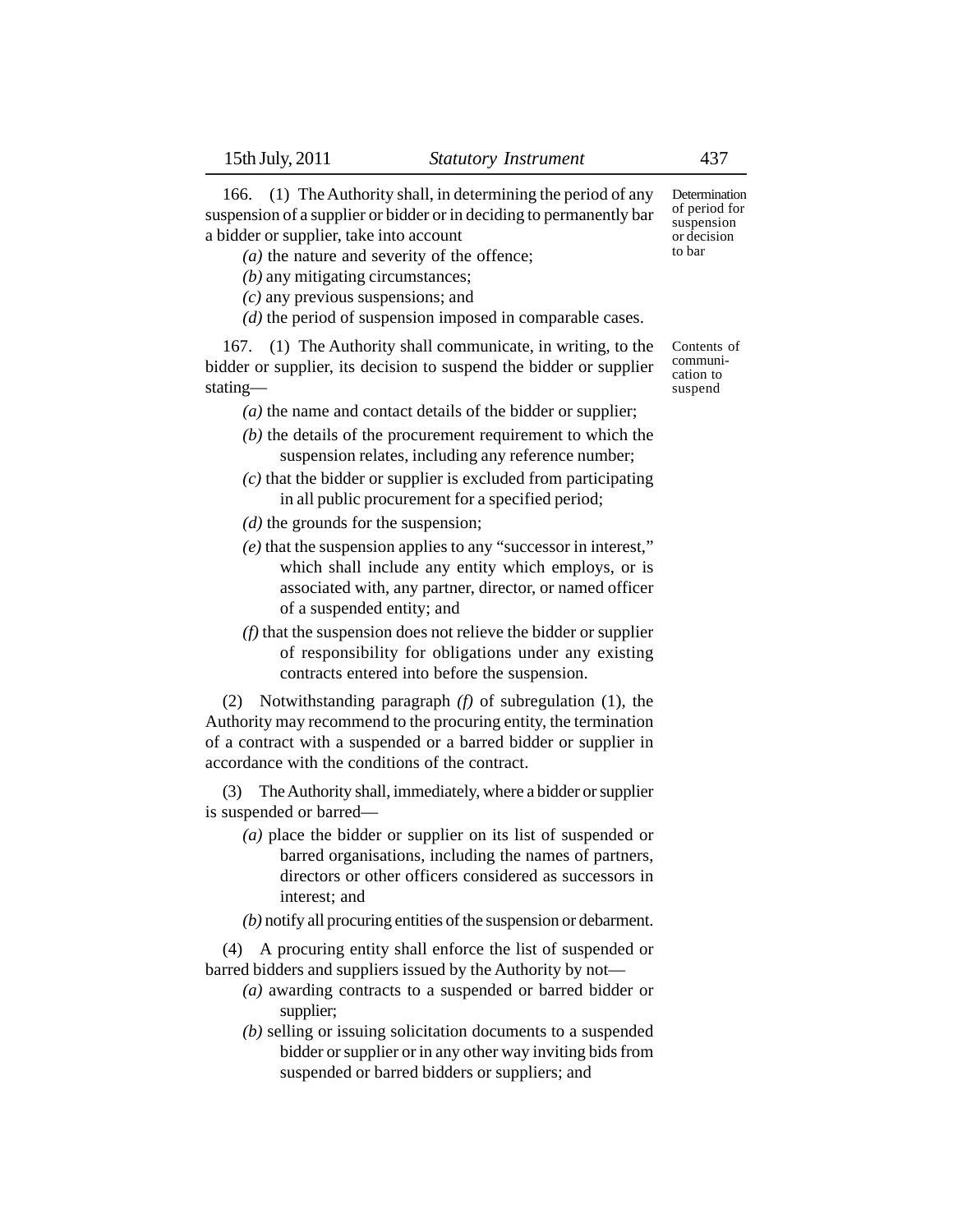*(c)* entering into any other dealings or communications with a suspended or barred bidder or supplier, except in respect of existing contracts placed before the suspension.

168. (1) A copy of the decision of the Authority shall be provided to the Controlling Officer or chief executive officer.

(2) Notwithstanding subregulation (1), where a decision contains information which is subject to special measures for confidentiality—

- *(a)* a copy of the decision shall be provided only to individuals granted access to the information pursuant to the special measures; and
- *(b)* a public version of the decision omitting the confidential information shall be issued to other parties, wherever possible.

(3) The Authority shall publicise its decision on the suspension or debarment of a supplier or bidder in any media of general circulation in Zambia and on any regional and Government website.

#### PART XIV

PROCEDURE FOR INVESTIGATIONS AND REVIEW OR APPEAL

Investigations for monitoring purposes

169. An inspector, appointed under section *nine* of the Act shall, for the purpose of monitoring the performance of procuring entities and investigating any appeal made to the Authority in accordance with these Regulations have power to—

- *(a)* carry out inspections or procurement audits of procurements and procuring systems of any procuring entity and shall, after every inspection or audit make a report to the procuring entity with a copy to the Director-General;
- *(b)* require any controlling officer or chief executive officer, officer or employee of a procuring entity concerned to produce any books, records or other documents in their possession or under their control, relating to the public procurement under inspection or audit, and to furnish to the inspector such information as the inspector may consider necessary to ascertain the true position of the public procurement;
- *(c)* seek any explanation or receive any evidence relating to the public procurement under inspection or audit; and

Copy of decisions of Authority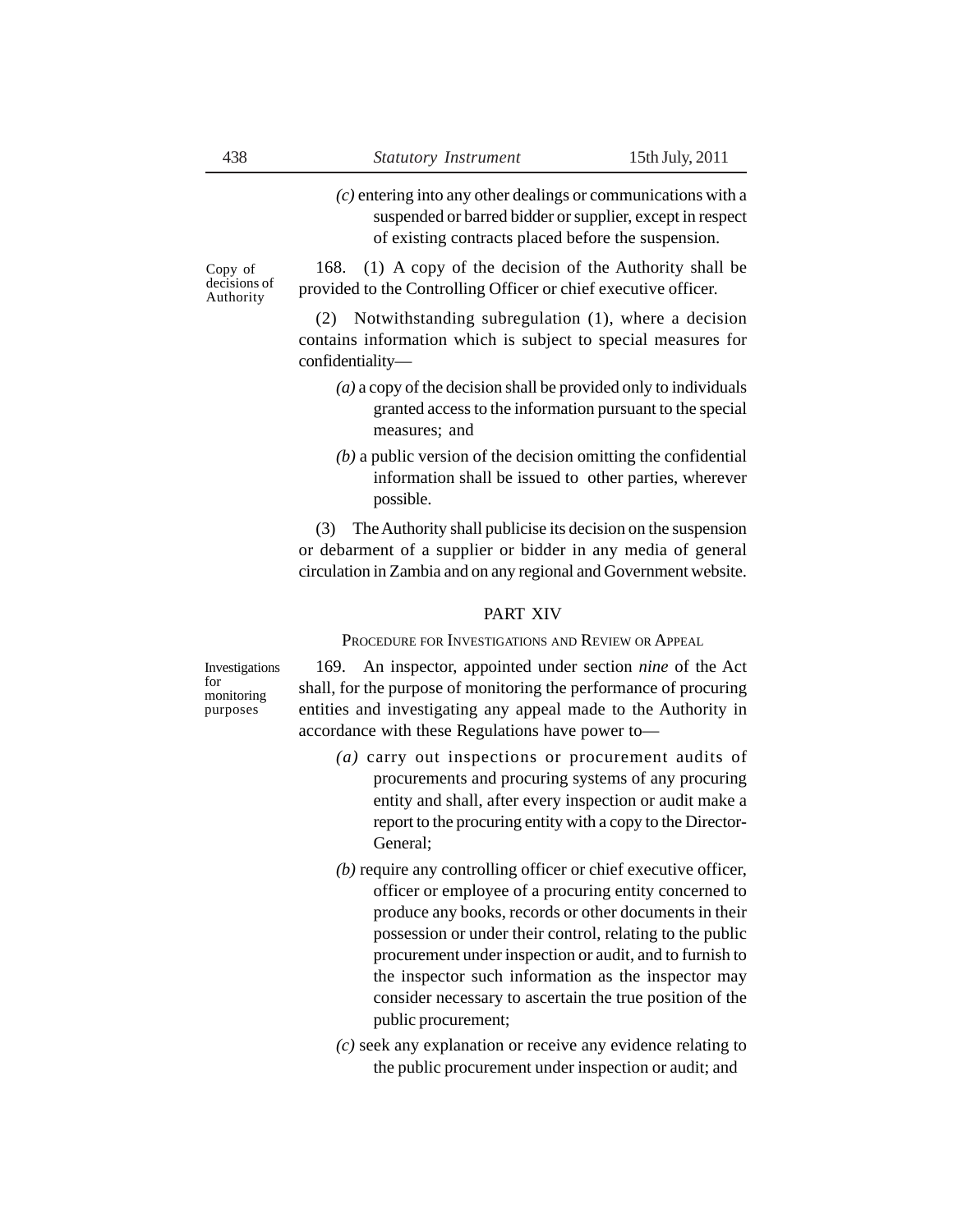*(d)* if the inspector determines that it is necessary in order to ascertain the nature of any public procurement transaction carried out by the procuring entity or contractual arrangement between the procuring entity and any supplier, inspect the accounts or books of account of the procuring entity.

170. A bidder or supplier who is aggrieved with a decision made by a procuring entity or an approvals authority may apply for review or appeal of the decision, to the Authority, in accordance with regulation 171.

171. (1) An application for review or appeal, under regulation 170 shall be in writing and signed by the bidder, supplier or their representative to the controlling officer or chief executive officer and be made within ten working days of the decision or stage of the procurement proceedings to which it relates, and shall—

- *(a)* state the name and contact details of the bidder or supplier;
- *(b)* state the name of the procuring entity to which the application relates;
- *(c)* provide details of the procurement requirement to which the complaint or application relates, including any reference number;
- *(d)* state the legal and factual grounds of the complaint or application, including documentary or other evidence supporting the application for review or appeal;
- *(e)* provide information establishing that the bidder is an actual or prospective bidder, who has suffered, or that may suffer, loss or injury, due to a breach of duty imposed on a procuring entity;
- *(f)* provide information establishing the timeliness of the application, including the date that the bidder or supplier became aware of the circumstances giving rise to the complaint or application and the dates of any contract award, complaint to the chief executive officer or decision by the chief executive officer;
- *(g)* include a copy of any complaint submitted to the procuring entity and any decision issued by the controlling officer or the chief executive officer;
- *(h)* the remedy sought; and
- *(i)* request that a review or an appeal be conducted by the Authority.

(2) In addition to the contents specified in subregulation (1), an application for review or appeal, mayApplications for review or appeal

Contents of applications for review or appeal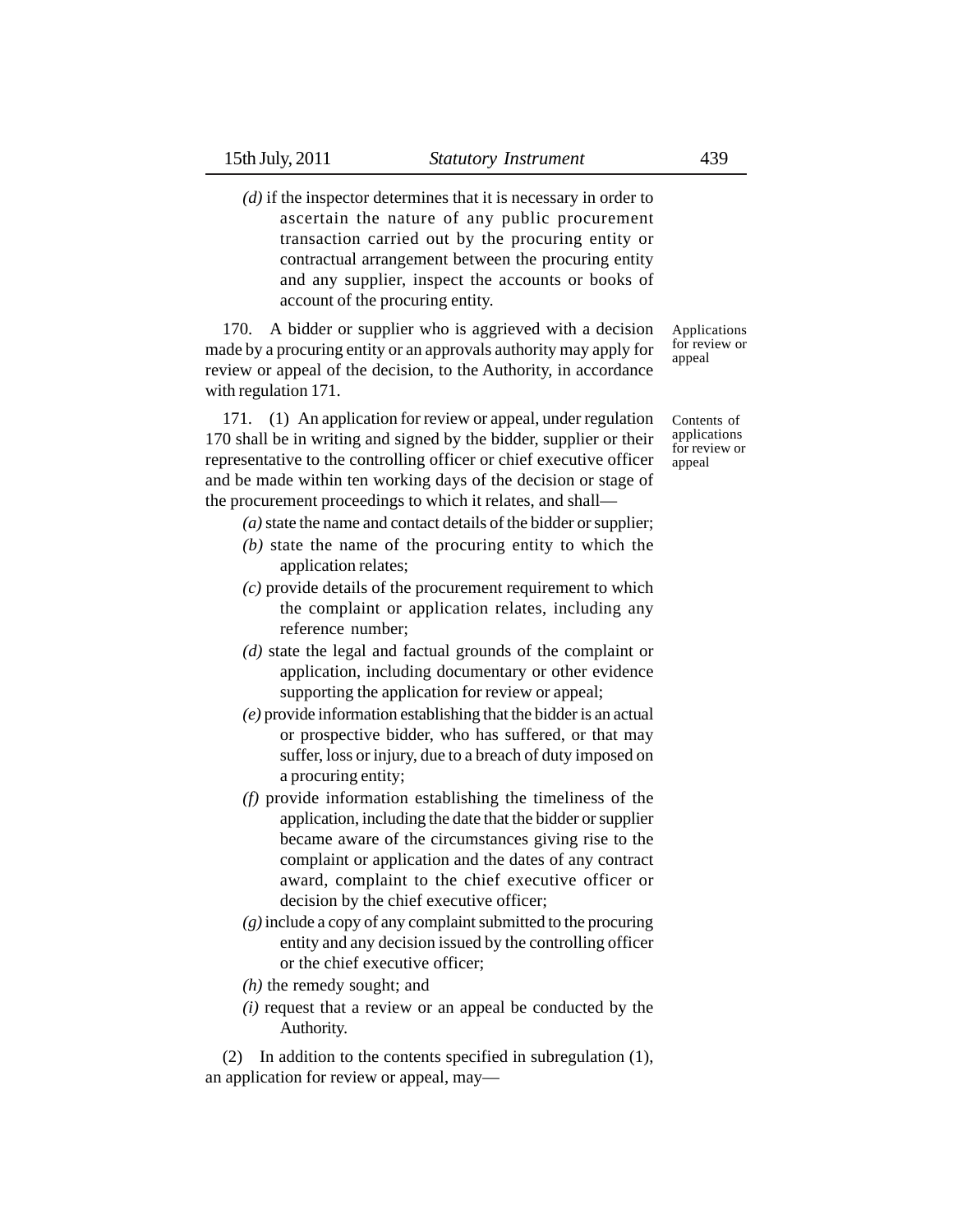- *(a)* request special measures for the handling of proprietary commercial or other confidential information;
- *(b)* request specific documents required by the bidder for the effective prosecution of its complaint or application, explaining the relevance of such documents to the grounds of the complaint or application; or
- *(c)* request that a hearing be held, explaining the reasons why a hearing is needed to resolve the complaint or application.

(3) A complaint or application for review or appeal shall be copied to the Authority and accompanied by payment of the fee set by the Authority in accordance with regulation 172.

Fee for review or appeal

172. (1) The Authority shall set fees for reviews or appeals to the Authority against decisions of procuring entities, through issue of public procurement circulars.

(2) The Authority shall make information on fees publicly accessible through the publication of the fees in a daily newspaper of general circulation in

Zambia.

(3) The level of fees set by the Authority shall be sufficient to deter frivolous complaints and applications, but shall not be set so high as to discourage genuine complaints and applications for review or appeal.

(4) In the absence of any circular setting fees, no fee shall be charged.

(5) Any fees set by the Authority under this regulation shall accrue to the Authority and be part of the funds of the Authority as specified under the Act.

Action by controlling officer or chief executive officer

173. (1) A controlling officer or chief executive officer shall immediately, upon receipt of an application for review or appeal suspend the procurement proceedings.

(2) A controlling officer or chief executive officer shall institute an investigation to consider—

*(a)* the information and evidence contained in the application;

*(b)* the information in the records kept by the procuring entity;

(c) information provided by staff of the procuring entity;

*(d)* any information provided by the bidder or supplier; and

*(e)* any other relevant information.

(3) A controlling officer or chief executive officer shall, within five working days after receipt of the complaint, submit a written decision to the Authority indicating—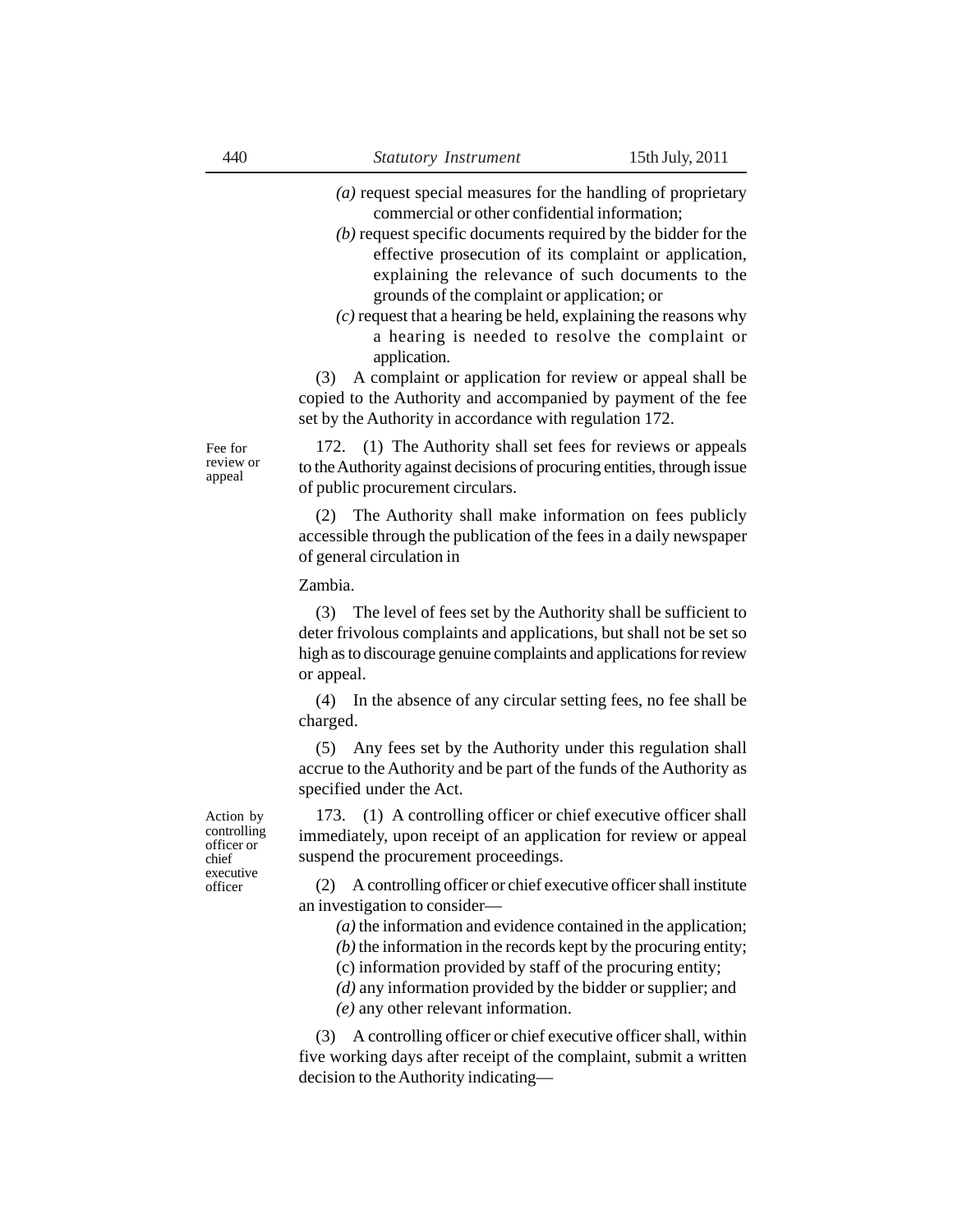- *(a)* whether the application should be upheld in whole, in part or rejected;
- *(b)* the reasons for the decision; and
- *(c)* any corrective measure that should be taken by the bidder or supplier.

(4) A controlling officer or chief executive officer shall submit a copy of the decision to the Procurement Committee and Head of a Procurement Unit.

174. (1) The Authority shall, within five working days of the receipt of the submission of the controlling officer or chief executive officer—

- *(a)* make a decision on the matter without holding a hearing of the parties; or
- *(b)* hold a hearing of the parties in accordance with these Regulations.

(2) The Authority shall request the bidder or supplier to submit, if they so wish, a statement of the bidders or suppliers complaint.

175. (1) The Authority shall, after receiving the submission of the Controlling Officer or chief executive officer under regulation 173 fix the date, and place of hearing which date shall not be later than five days after such receipt.

(2) The Authority shall inform all relevant parties and witnesses, if any, of the date and place of the hearing.

176. The Director-General shall appoint five members of staff of the Authority as members of a review or appeals panel to review or hear an appeal submitted by a bidder or supplier under these Regulations.

177. (1) The review or appeals panel constituted under regulation 176 shall hold its hearings in camera, except that a hearing may, in the public interest, be held in public.

(2) An applicant may, at a hearing of a review or appeals panel appear in person or be represented by a legal practitioner.

(3) A hearing of the review or appeals panel shall be concluded within ten working days of receipt of an application for review or appeal.

178. (1) The quorum at a hearing of a review or appeals panel shall be three members, including the chairperson, who shall be elected by the members of the review or appeals panel.

(2) Every hearing of the review or appeals panel shall be informal and the law relating to admissibility of evidence in a court of law shall not apply.

Time and place of **hearing** 

Action and decisions of Authority

Appointment of review or appeals panel

Hearing of application

Procedure of hearing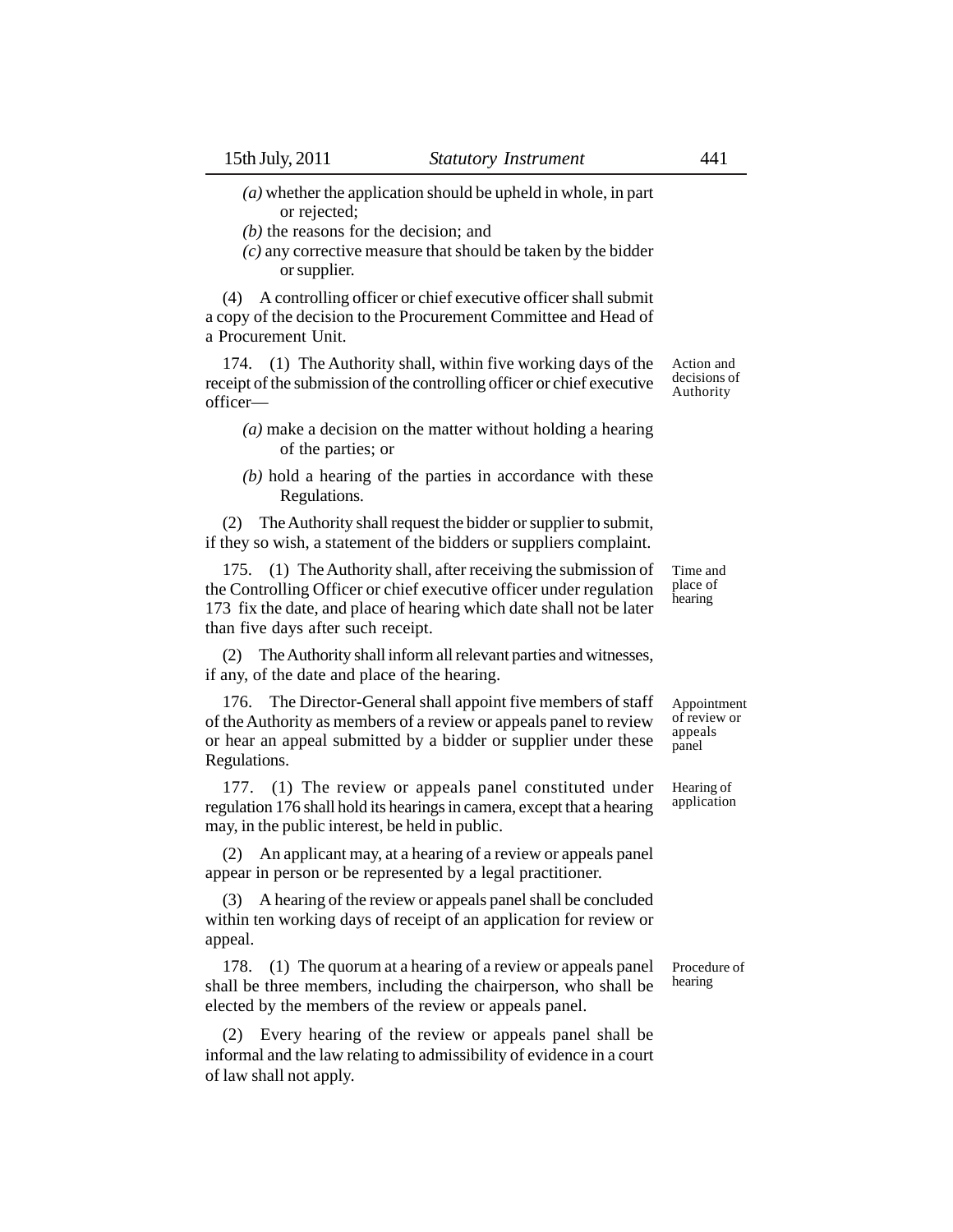(3) An applicant and any respondent shall be entitled to give evidence, call witnesses, cross examine witnesses and address the review or appeals panel and, at any time in the course of the hearing, request any other party to produce any document alleged to be in possession of that party which is relevant to the application.

(4) The parties to a review or appeal under these Regulations may conduct discoveries and exchange relevant documents upon which they intend to rely at the hearing.

(5) Any hearings held shall be recorded or transcribed and any party may obtain a copy at that party's own expense.

The chairperson may, where the chairperson considers it necessary, postpone the holding of a hearing to such later date, within the thirty day period, as the chairperson may determine.

(7) Where the holding of a hearing has been postponed under subregulation (6), the Authority shall, as soon as possible—

- *(a)* give notice of the postponement to every party; and
- *(b)* inform every party of the date of the next hearing of the review or appeals panel.

(8) The review or appeals panel shall ensure, at all times, that an applicant or other party to the cause—

- *(a)* is present at a hearing; and
- *(b)* is heard by the review or appeals panel unless such party waives the right to be heard.

(9) An applicant and other party to the cause shall not be limited in the proceedings before the review or appeals panel to the evidence or arguments put before the panel which such person believes relevant or necessary to prove that person's complaint or dispute such complaint, as the case may be.

(10) A decision of the review or appeals panel shall be by a majority of the members present and voting and in the event of an equality of votes, the chairperson shall have a casting vote in addition to the chairperson's deliberative vote.

(11) Any clerical mistakes or errors arising out of an accidental omission may be corrected and certified by the chairperson.

Investigation of complaints and applications for review or appeal

179. (1) A review or appeals panel shall, in hearing a complaint or application for review or appeal, consider—

- *(a)* the information contained in the written complaint or application for review or appeal;
- *(b)* supplementary information requested from or submitted by the applicant, in writing;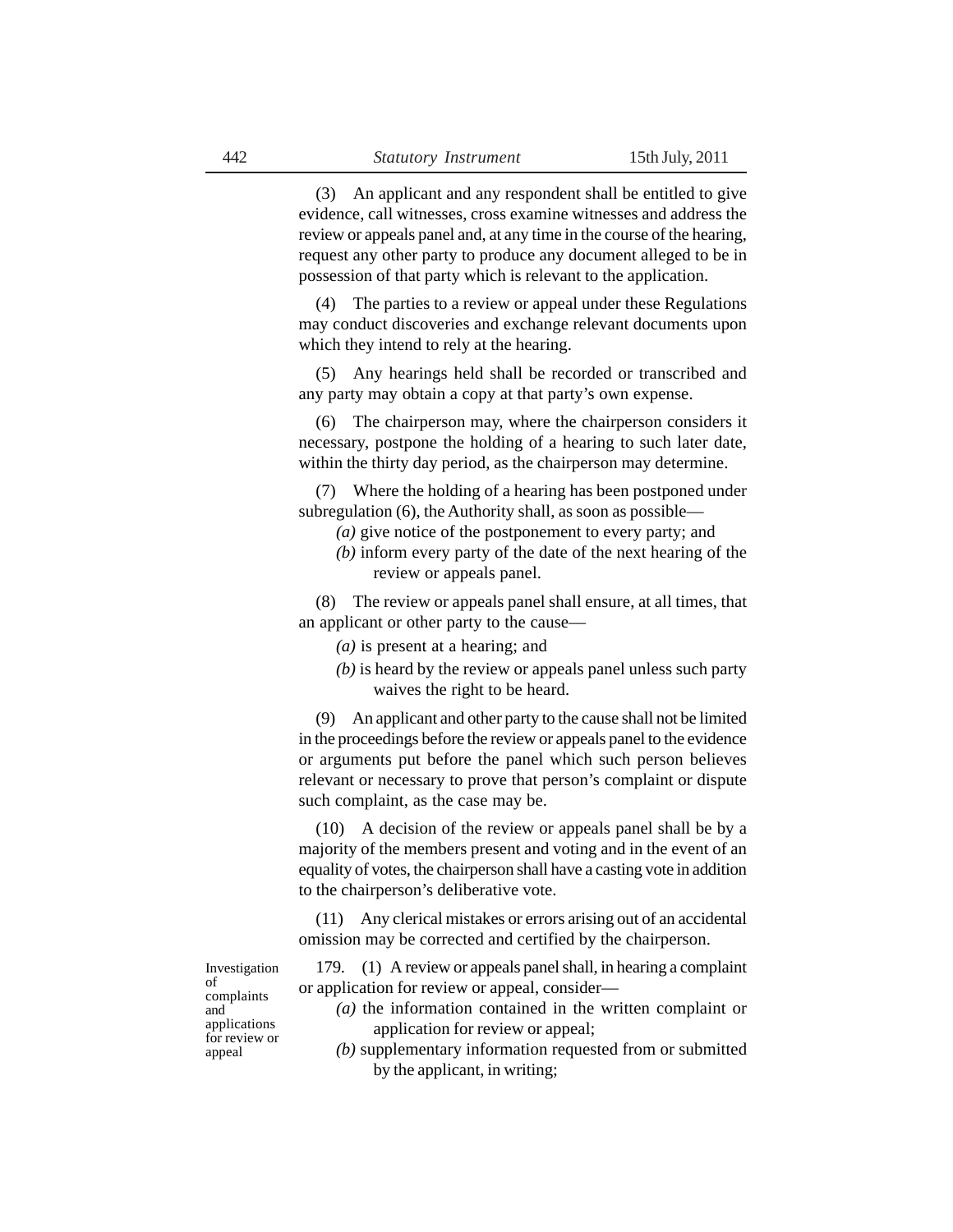- *(c)* information obtained through an examination of the relevant procurement records;
- *(d)* written comments provided by the procuring entity;
- *(e)* information submitted by other bidders;
- *(f)* information obtained by examining staff of the procuring entity, the applicant, or any other relevant parties through means of statements or a hearing;
- *(g)* additional information or statements from other parties as may be necessary for the fair resolution of the complaint or application;
- *(h)* confidential information provided by the controlling officer, or chief executive officer; and
- *(i)* any other relevant information.

180. (1) The decision of the review or appeals panel shall be recorded in a document signed by the chairperson and shall indicate—

Decisions of review or appeals panel

- *(a)* whether the application is upheld in whole, in part or rejected;
- *(b)* the reasons for its decision; and
- *(c)* the corrective measures to be undertaken.

(2) The Director-General shall transmit the decision of the review or appeals panel to all the relevant parties to the application and to the persons and bodies listed in subregulation (3), as the case may be, within two days of the decision being made.

(3) A copy of the decision of the review or appeals panel shall be provided to—

- *(a)* the applicant;
- *(b)* any other bidders or parties who participated in the review or appeal proceedings;
- *(c)* the Authority, for publication; and
- *(d)* the controlling officer or chief executive officer, for distribution to the Procurement Committee and head of the Procurement Unit.

(4) Notwithstanding the provisions of subregulation (2) or any other regulation, where a

decision contains information subject to special measures for confidentiality—

- *(a)* a copy of the decision shall be provided only to individuals granted access to the information pursuant to the special measures; and
- *(b)* a public version of the decision omitting the confidential information shall be issued to other parties, wherever possible.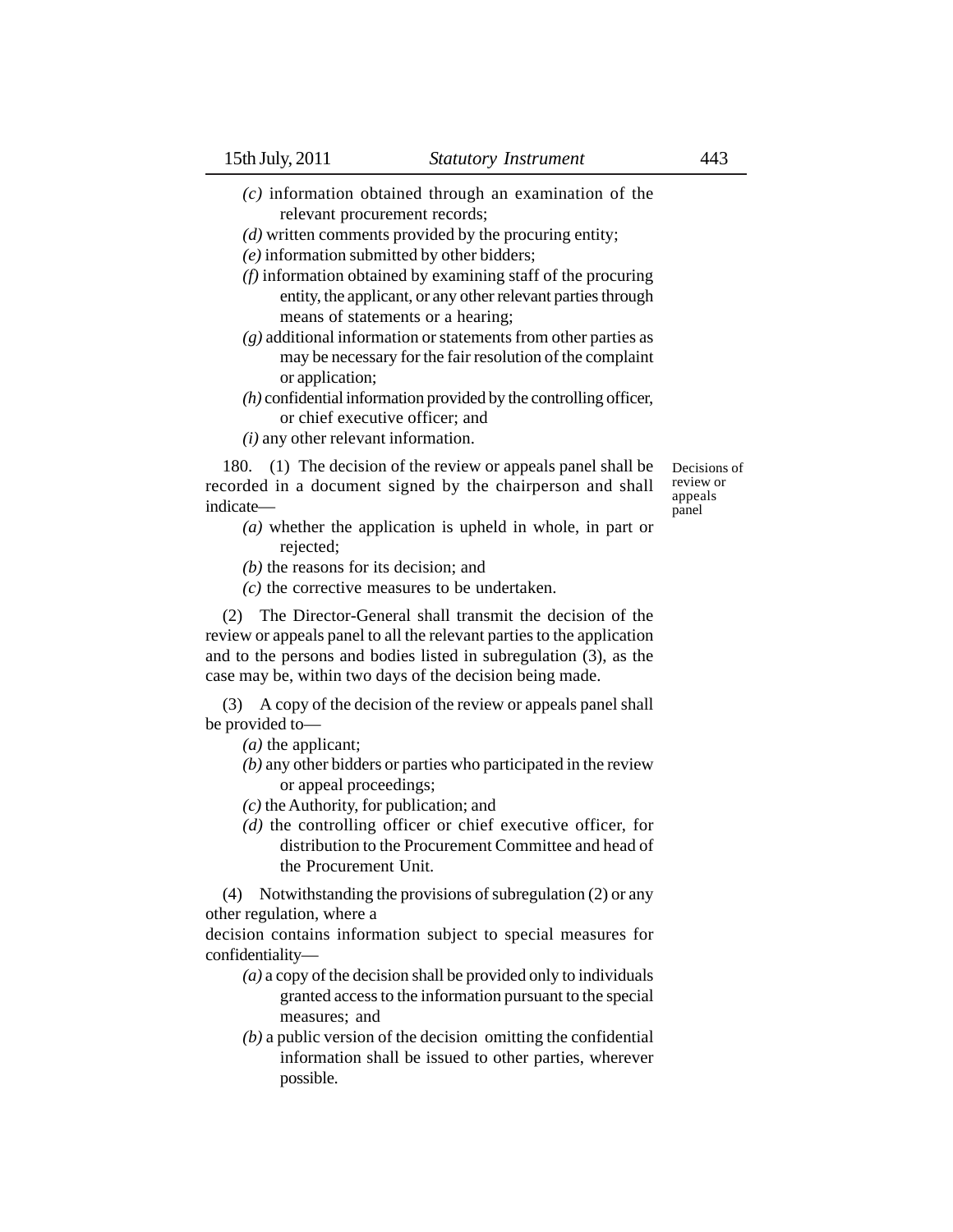(5) A decision of the review or appeals panel shall be binding on all parties concerned, including the Authority, subject to the parties submitting the matter to arbitration under section *sevent-yone* of the Act.

(6) Subject to the parties submitting the matter to arbitration under section *seventy-one* of the Act, a decision of the review or appeals panel shall be implemented by the parties on transmission of the decision to the parties concerned.

181. (1) A review or appeals panel shall, in determining the appropriate remedy pursuant to the Act, consider all circumstances surrounding the procurement, including— Remedies

- *(a)* the seriousness of the breach by the procuring entity;
- *(b)* the degree of prejudice to other parties or to the integrity of the procurement system;
- *(c)* the good faith of the parties;
- *(d)* the cost to the Government;
- *(e)* the urgency of the procurement; and
- *(f)* the impact of the remedies on the fulfillment of the procuring entity's functions.

(2) The review or appeals panel may grant one or more of the following remedies:

- *(a)* prohibit a procuring entity from acting or deciding unlawfully or from following an unlawful procedure, and require the procuring entity to act or to proceed in a lawful manner or to reach a lawful decision;
- *(b)* annul in whole or in part an unlawful act or decision of the procuring entity;
- *(c)* require the payment of compensation for any reasonable costs incurred by the bidder or supplier who submitted the complaint in connection with the procurement proceedings as a result of an unlawful act or decision of the procuring entity;
- *(d)* order that the procurement proceedings be terminated;
- *(e)* recommend to the procuring entity that a contract be terminated; or
- *(f)* refer the matter or person for prosecution by relevant arms of the Government.

(3) Notwithstanding paragraph *(c)* of subregulation (2), compensation shall be limited to costs related to bid preparation and may only be awarded to a bidder that would have been awarded the contract.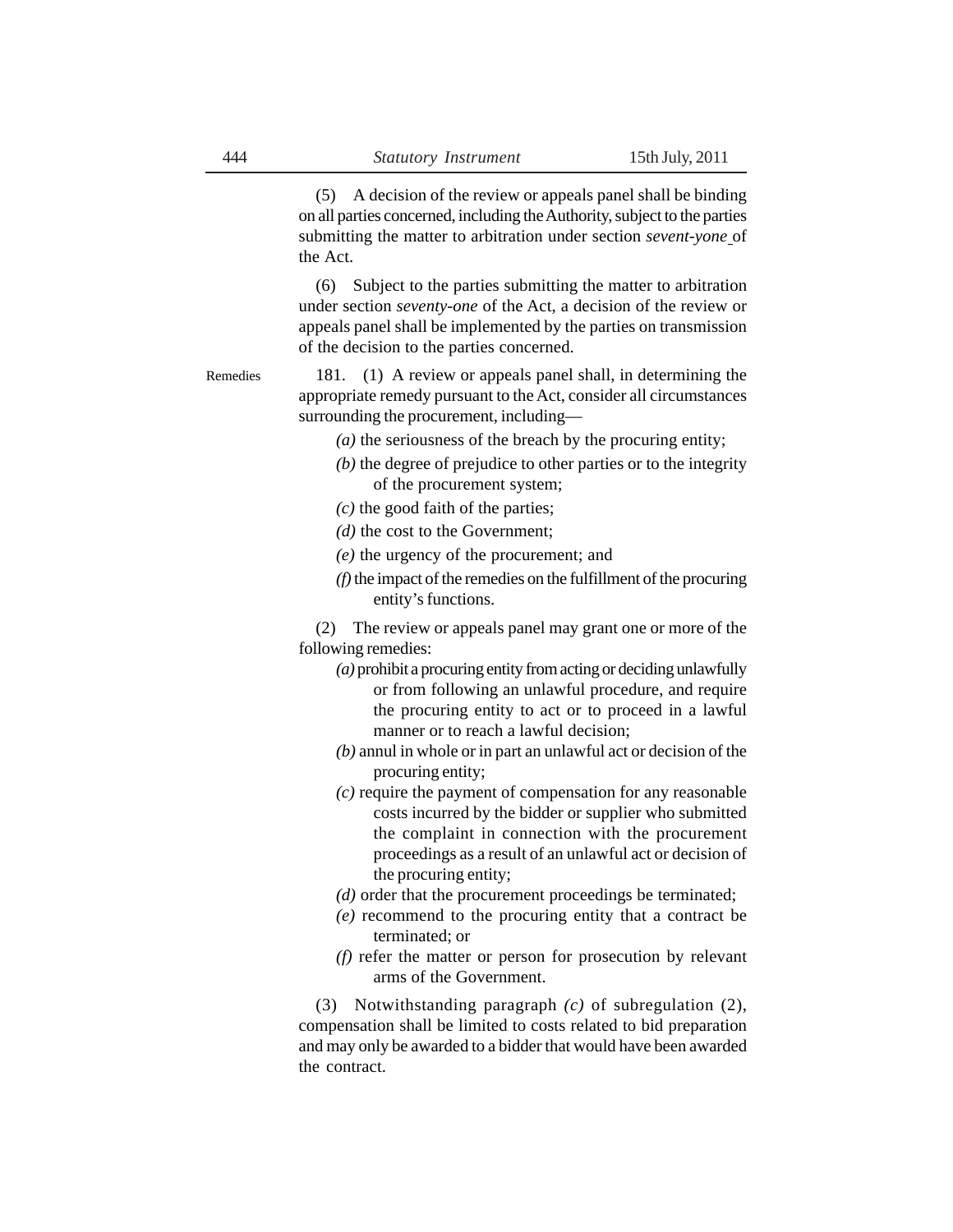# PART XV

## GENERAL PROVISIONS

182. (1) In the exercise of the policy functions of the Authority as specified under the Act, the Authority shall ensure that public procurement policy, systems and procedures are consistent with the fundamental principles provided for in regulation 3 and integrated with other relevant Government policies, systems and procedures, including those for—

*(a)* expenditure management;

*(b)* private sector development and the development of Zambian suppliers and other target groups;

*(c)* anticorruption initiatives;

*(d)* decentralisation; and

*(e)* the use of information and communications technology.

(2) The Authority shall establish procedures and mechanisms to ensure the effective and timely solicitation of viewpoints of interested parties in the development of procurement policies, systems, procedures and standard documents.

183. (1) In the exercise of the regulatory functions of the Authority as specified under the Act, the Authority shall keep under review and propose to the Government improvements to the public procurement laws, in accordance with international and regional best practices.

(2) The Authority shall provide opinions to procuring entities on the application of laws on public procurement, with a view to fostering harmonised interpretation and application of the Act and regulations issued under the Act, and in this respect may seek the assistance or confirmation of the Attorney-General.

(3) The Authority shall, for the mandatory use by every procuring entity, develop standard solicitation documents, prequalification documents, standard forms of contract and such other standard documents and forms as the Authority may consider necessary or useful for the implementation of the Act and these Regulations.

(4) In revising public procurement laws, and developing or revising circulars, standard documents or similar documents as specified under sub-regulations (1) and (3), respectively, the Authority shall—

*(a)* consult with interested parties in both the public and private sectors; and

Exercise of policy functions

Exercise of regulatory functions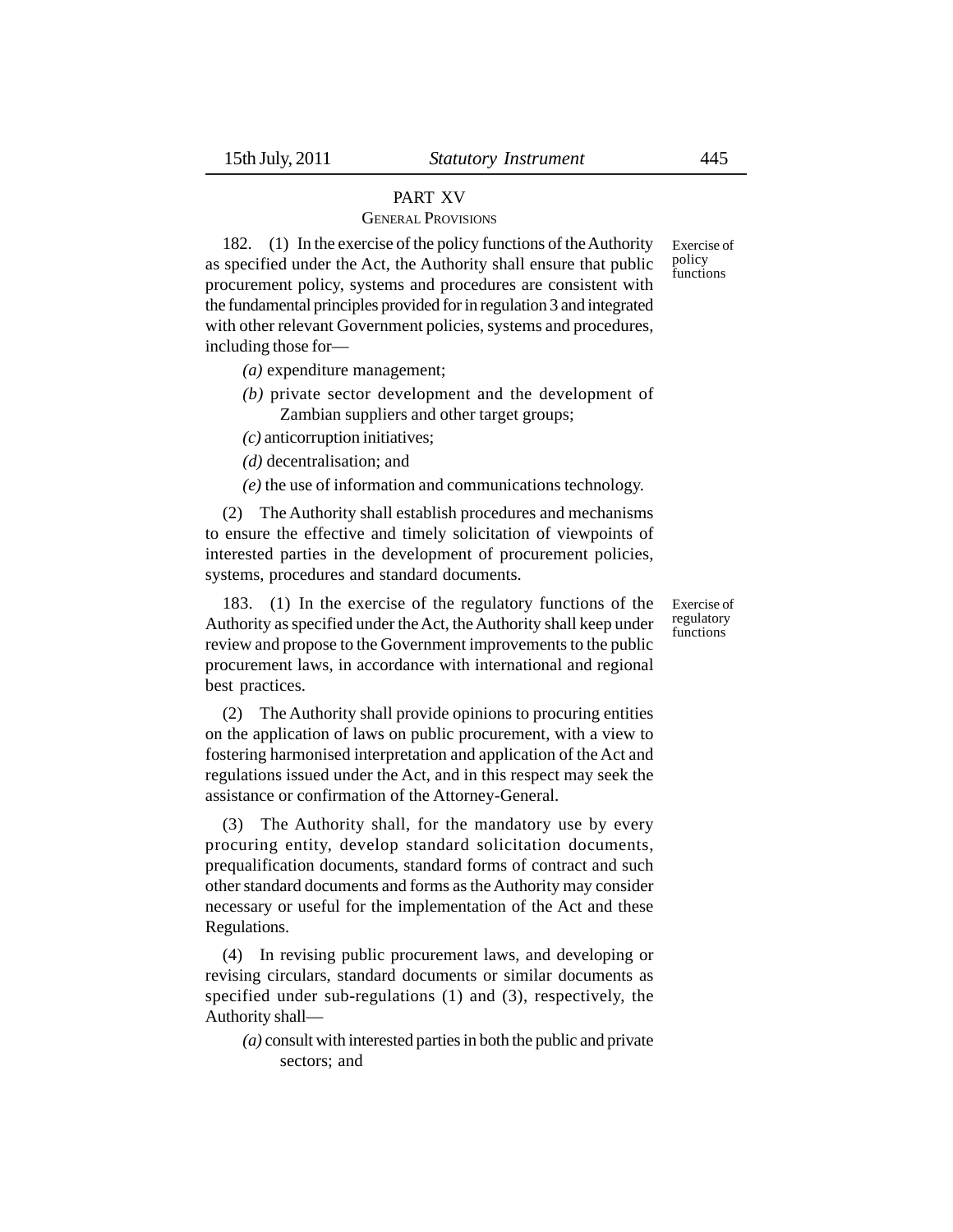*(b)* liaise with the Attorney-General regarding the introduction or issue of all legal documents, including general conditions of contract and contract forms contained in standard solicitation documents.

(5) The Authority may permit procuring entities to develop and use alternative solicitation documents where no suitable standard solicitation document has been issued by the Authority, except that a procuring entity shall submit the alternative solicitation documents to the Authority for approval before issue.

(6) The Authority shall date all public procurement circulars, issued by it, and sequentially number them.

(7) The Authority shall make available, in electronic form, standard documents to all procuring entities.

(8) The Authority shall issue instructions to procuring entities relating to fluctuations of the original contract price for short term contracts.

(9) A procuring entity shall, before terminating any tender proceeding, seek the approval of the approvals authority and where such approval has been given shall—

*(a)* refund any fee paid on the solicitation documents; and

*(b)* release any tender security obtained.

Exercise of monitoring functions and appeal

184. (1) The Authority shall ensure that public procurement proceedings are subject to regular monitoring for compliance with public procurement laws, the fundamental principles and guidelines issued under these Regulations.

(2) In conducting its monitoring functions as specified under the Act and these Regulations, the Authority may—

- *(a)* request any person or body to provide it with such information relating to public procurement as it may require in the performance of its functions;
- *(b)* cooperate and work closely with other bodies responsible for oversight; and
- *(c)* on the recommendation of the inspectorate unit, refer cases to other public bodies for action.

(3) The Authority may participate in any mechanism or programme, as the case may be, establishing—

- *(a)* systems for sharing information with other public oversight bodies, including the Anti-Corruption Commission established under the Anti-Corruption Act, 2010;
- *(b)* common methodologies or standards for investigations and the collection of evidence;

Act No. 38 of 2010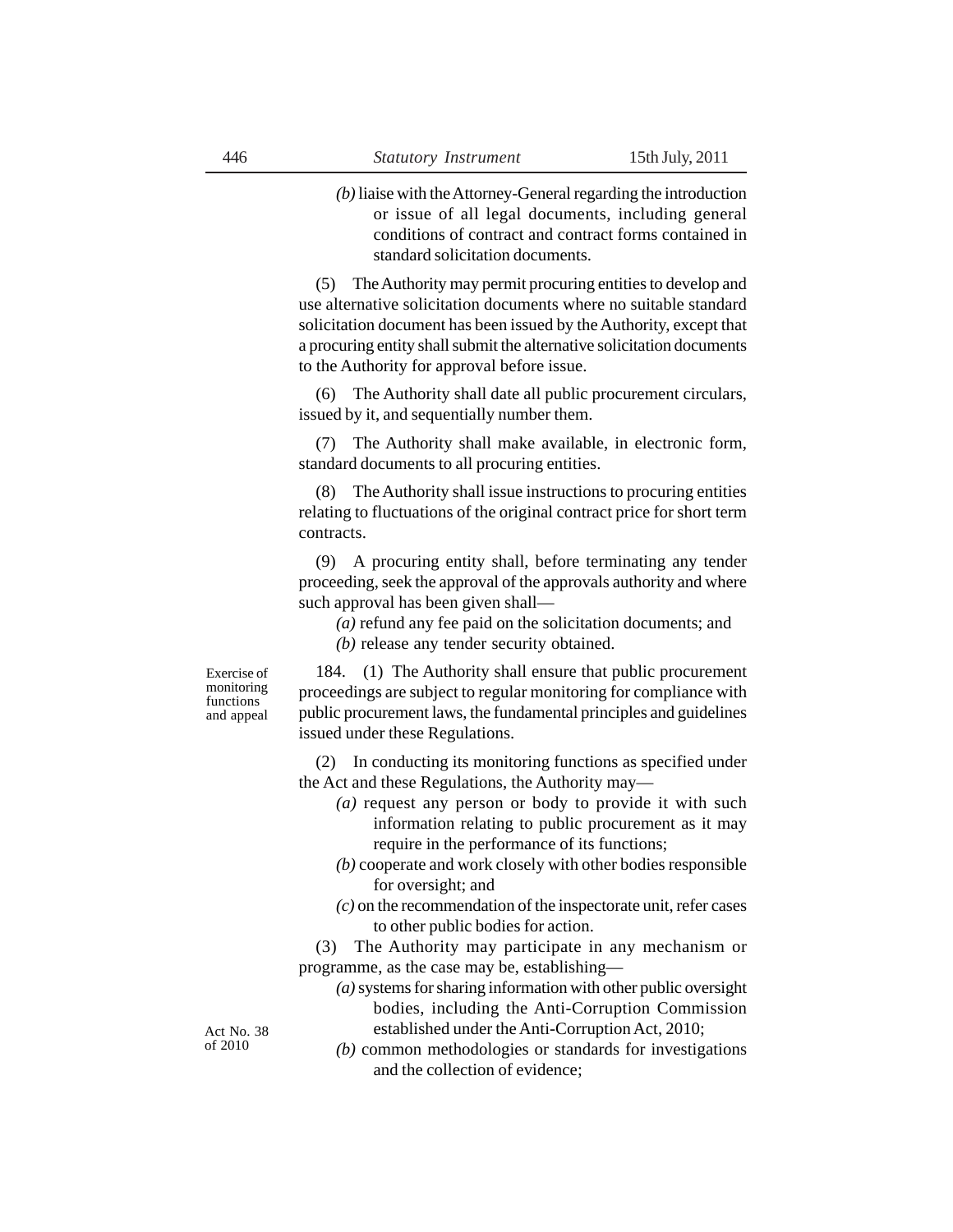*(c)* joint teams to conduct oversight functions;

- *(d)* joint capacity building training relating to oversight functions;
- *(e)* scheduling work plans to avoid the duplication of effort or overlapping investigations; or
- *(f)* any other mechanisms or programmes which facilitates the conduct of oversight functions.

(4) The Authority shall, in carrying out its functions as an appeals body under the Act, ensure that investigations are undertaken by the inspectorate unit in

### accordance with these Regulations.

(5) The Authority shall issue to every inspector, appointed to the inspectorate unit under the Act, a certificate of appointment as an inspector under the unit.

185. (1) The Authority shall, in order to improve the functioning of the procurement function as stipulated under the Act, provide or coordinate capacity building and professional development, and shall

Exercise of capacity building and professionalisation functions

develop standards, competence levels and certification requirements for staff involved in public procurement, in consultation with appropriate bodies responsible for public sector training and development.

(2) In developing standards, competence levels and certification requirements, the Authority shall take into account—

- *(a)* the differing types, volumes and complexity of public procurement managed by different procuring entities;
- *(b)* the needs of small procuring entities, where it may not be necessary to employ a fulltime procurement officer;
- *(c)* the skills needed in public bodies and parastatals, including local authorities;
- (d) the differing skills required by those involved in conducting, managing, authorising and monitoring public procurement; and
- *(e)* requirements for different levels of public procurement staff and requirements for career progression for procurement officers.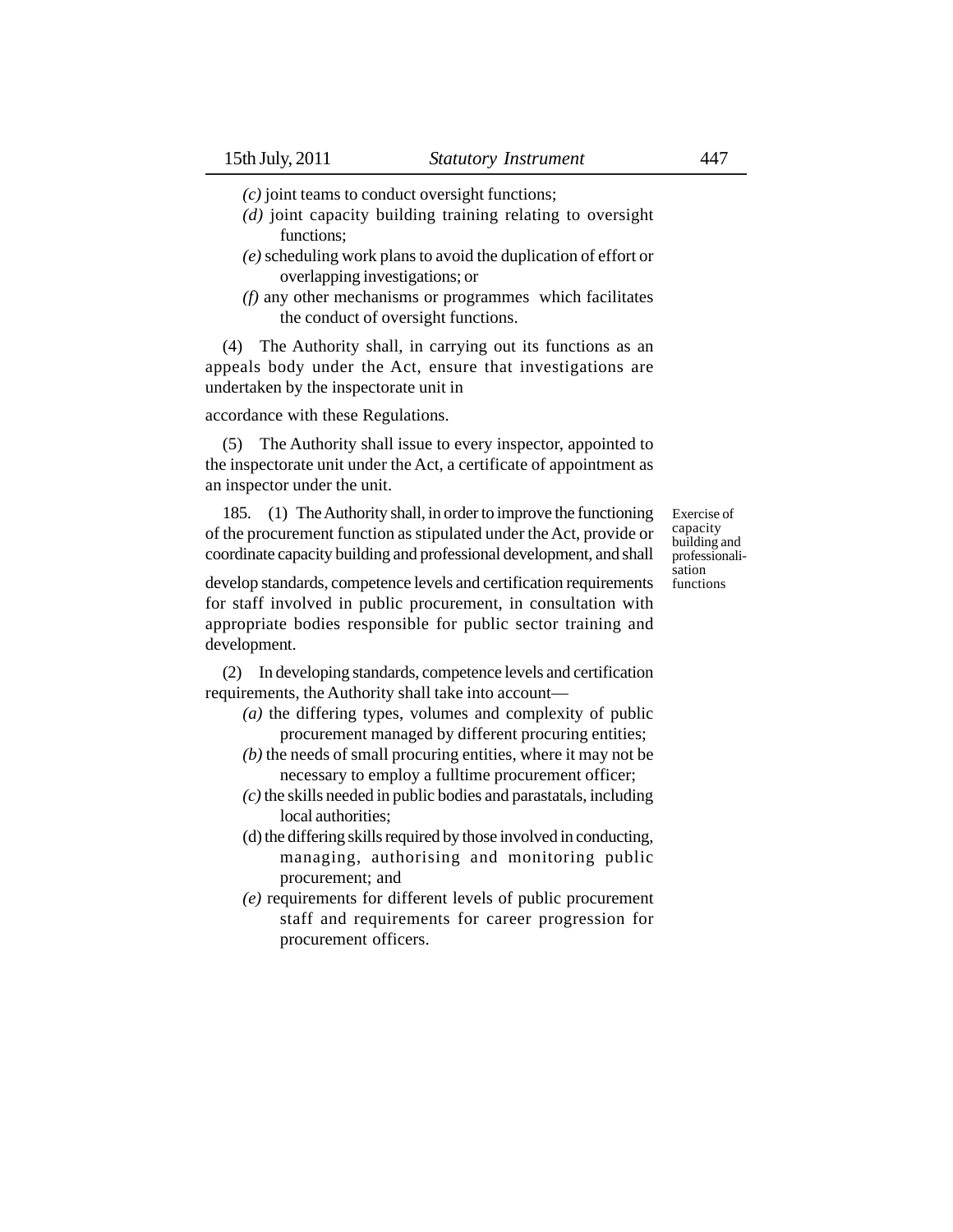# FIRST SCHEDULE *(Regulation 7)*

## LEVELS OF AUTHORITY FOR APPROVALS AUTHORITY

|                                                       | <b>TYPES OF PROCUREMENT</b>                  |                   |                            |  |  |  |
|-------------------------------------------------------|----------------------------------------------|-------------------|----------------------------|--|--|--|
| <b>Approvals Authority</b>                            | Goods and Non-<br><b>Consulting Services</b> | Works             | <b>Consulting Services</b> |  |  |  |
| <b>Procurement Committee</b>                          | Over K50 million                             | Over K50 million  | Over K50 million           |  |  |  |
| Controlling Officer/Chief<br><b>Executive Officer</b> | Up to K50 million                            | Up to K50 million | Up to K50 million          |  |  |  |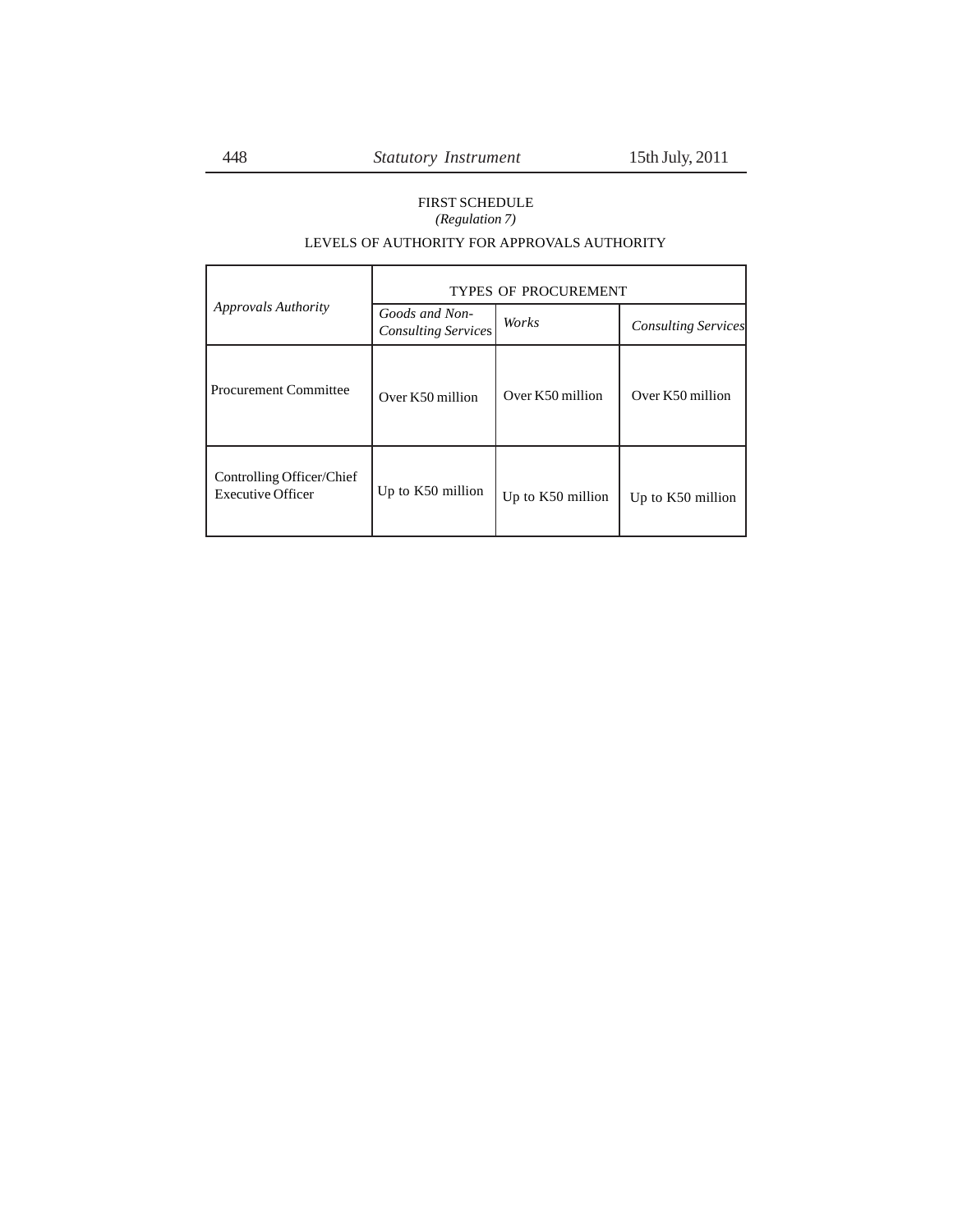г

### **SECOND SCHEDULE**

(*Regulation* 8)

### THRESHOLDS FOR PROCUREMENT METHODS

| <b>Procurement Method</b>       | TYPE OF PROCUREMENT                                     |                                                         |                                                         |  |  |  |  |
|---------------------------------|---------------------------------------------------------|---------------------------------------------------------|---------------------------------------------------------|--|--|--|--|
|                                 | Goods and Non -<br>Consulting<br><b>Services</b>        | Works                                                   | <b>Consulting Services</b>                              |  |  |  |  |
| <b>Open National Bidding</b>    | Over K500 million                                       | Over K500 million                                       | Not Applicable                                          |  |  |  |  |
| Open International<br>Bidding   | Over K5 billion                                         | Over K50 billion                                        | Not Applicable                                          |  |  |  |  |
| <b>Limited Bidding</b>          | In appropriate circumstances                            | Not Applicable                                          |                                                         |  |  |  |  |
| Open National<br>Selection      | Not Applicable                                          | Not Applicable                                          | Over K300 million                                       |  |  |  |  |
| Open International<br>Selection | Not Applicable                                          | Not Applicable                                          | Over K500 million                                       |  |  |  |  |
| <b>Limited Selection</b>        | Not Applicable                                          | Not Applicable                                          | In appropriate<br>circumstances                         |  |  |  |  |
| Simplified Bidding              | Up to K500 million                                      | Up to K500<br>million                                   | Up to K300 million                                      |  |  |  |  |
| <b>Direct Bidding</b>           | Up to K10 million or<br>in appropriate<br>circumstances | Up to K10 million<br>or in appropriate<br>circumstances | Up to K10 million or<br>in appropriate<br>circumstances |  |  |  |  |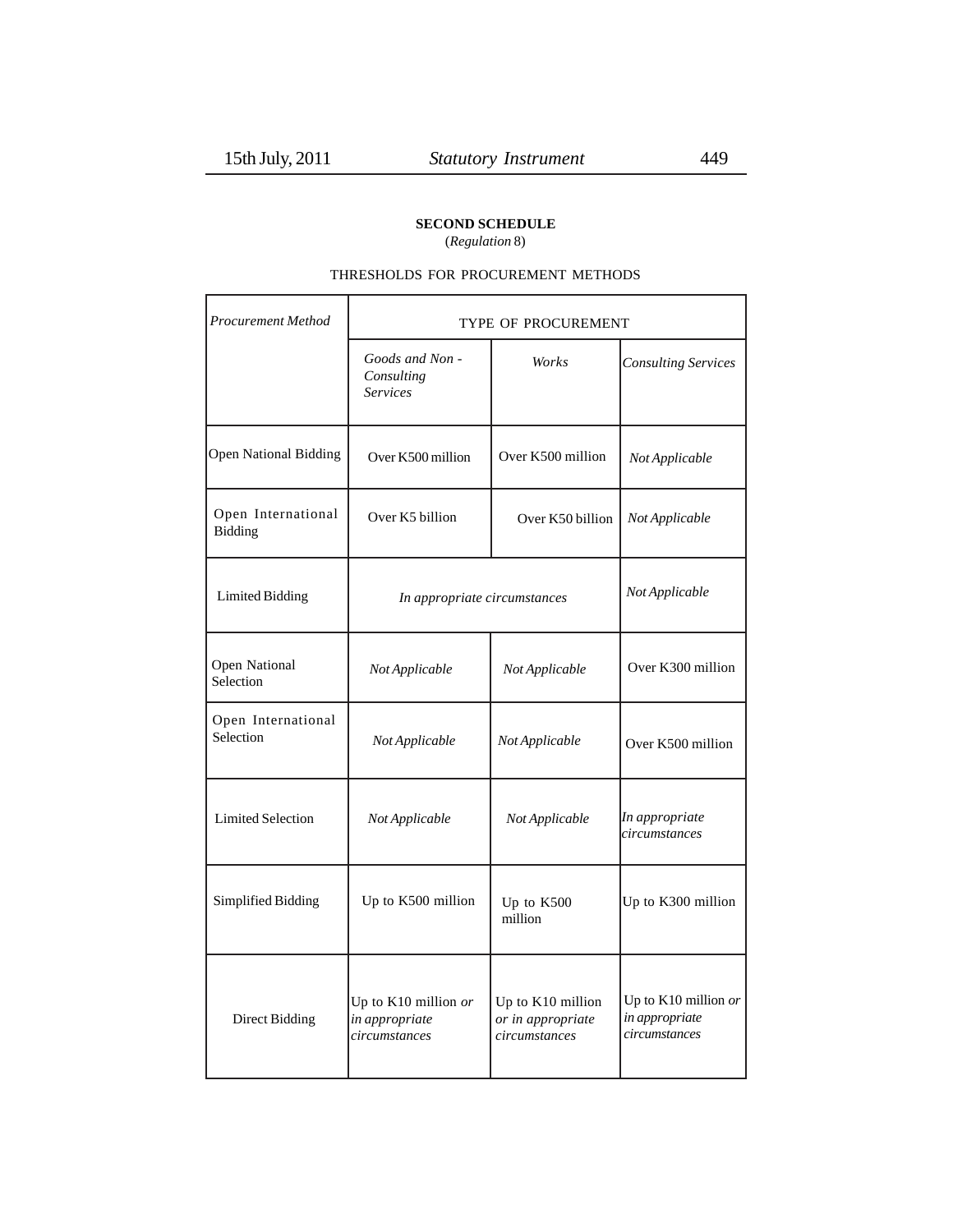### THIRD SCHEDULE (*Regulation* 30)

#### PROCUREMENT REQUISITION FORM

### *Insert Name of Procuring Entity………………………………………………………….* PROCUREMENT REQUISITION

| Number:                                                                                                                                        | <b>Procurement Reference</b>                                                                                               |           |                |                   |                    |      |                        |  |                                       |  |  |
|------------------------------------------------------------------------------------------------------------------------------------------------|----------------------------------------------------------------------------------------------------------------------------|-----------|----------------|-------------------|--------------------|------|------------------------|--|---------------------------------------|--|--|
|                                                                                                                                                | Subject of Procurement:                                                                                                    |           |                |                   |                    |      |                        |  |                                       |  |  |
| Consignee and Location for<br>Delivery:                                                                                                        |                                                                                                                            |           | Date Required: |                   |                    |      |                        |  |                                       |  |  |
| Item No.                                                                                                                                       | Description<br>(A detailed list,<br>statement of<br>requirements or stock<br>management<br>information may be<br>attached) |           |                | Quantity          | Unit of<br>Measure |      | Estimated<br>Unit Cost |  | Estimated<br><b>Total Cost</b>        |  |  |
|                                                                                                                                                |                                                                                                                            |           |                |                   |                    |      |                        |  |                                       |  |  |
|                                                                                                                                                |                                                                                                                            |           |                |                   |                    |      |                        |  |                                       |  |  |
|                                                                                                                                                |                                                                                                                            |           |                |                   |                    |      |                        |  |                                       |  |  |
|                                                                                                                                                |                                                                                                                            |           |                |                   |                    |      |                        |  |                                       |  |  |
| Expand this table with continuation sheets for larger requirements but quote reference stated<br>above. Attach additional related information. |                                                                                                                            |           |                |                   |                    |      |                        |  |                                       |  |  |
| Funds<br>Availability:                                                                                                                         | Allocation/<br>Vote No.                                                                                                    | Programme |                | Sub-<br>programme |                    | Item | Balance<br>Remaining   |  | Currency:<br>Estimated<br>Total Cost: |  |  |
|                                                                                                                                                |                                                                                                                            |           |                |                   |                    |      |                        |  |                                       |  |  |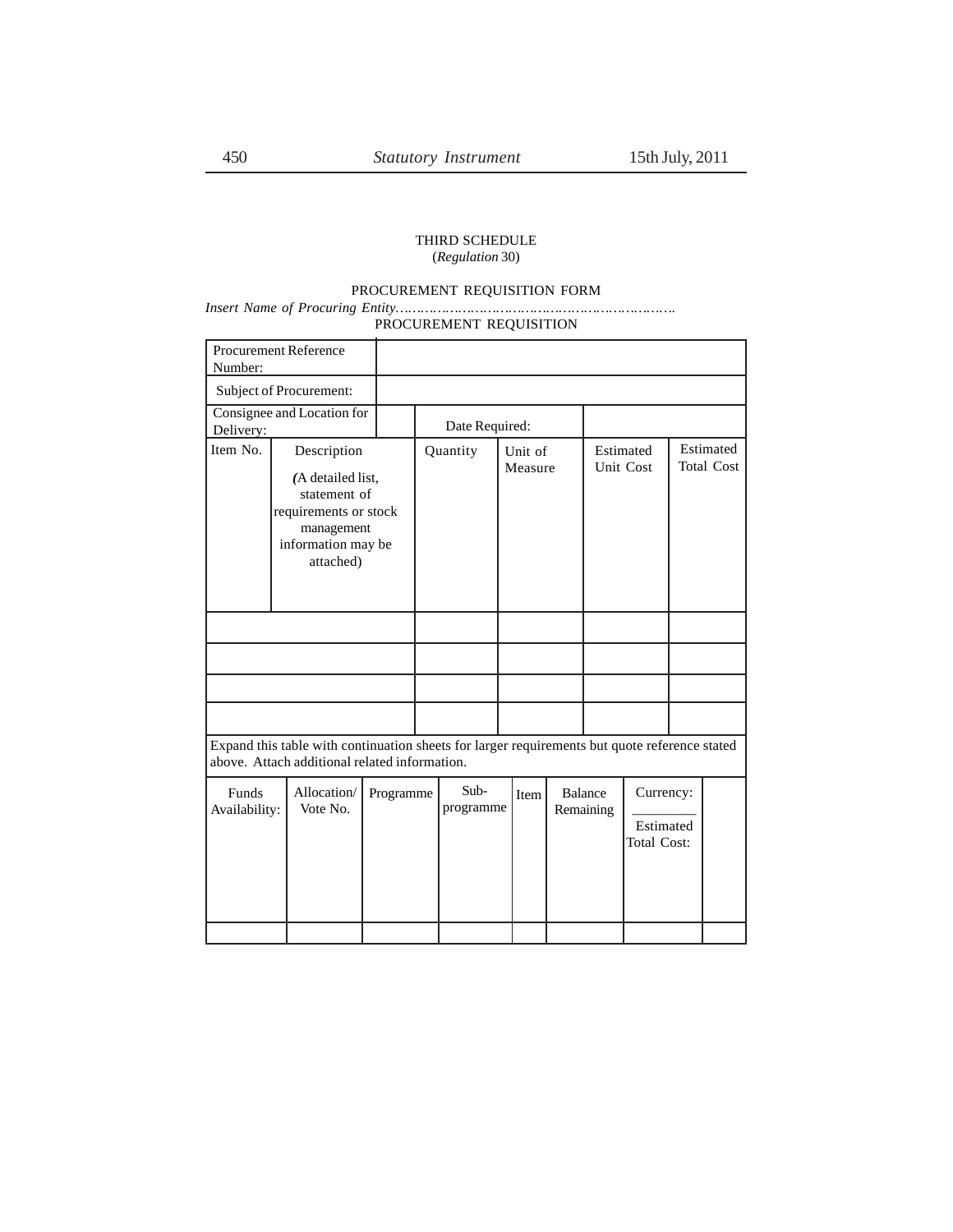Signatures are required below to certify that - (1) the goods, works or services described above are required and

that the statement of requirements is accurate; (2) approval is granted to proceed with the procurement, and that (3)

funds are available or budgeted for the requirement.

| $(1)$ Confirmation of<br>Need(Originating Officer<br>$-$ User Department) | $(2)$ Confirmation of<br>Funding (Controlling)<br>Officer, unless<br>delegated) | (3) Approval to procure<br>(Controlling Officer, unless<br>delegated) |
|---------------------------------------------------------------------------|---------------------------------------------------------------------------------|-----------------------------------------------------------------------|
|                                                                           |                                                                                 |                                                                       |

Signature:

Name: Position:

Date:

| Procurement<br>Reference<br>Number: |                                                                                                                      |          |                                    |                        |                                |
|-------------------------------------|----------------------------------------------------------------------------------------------------------------------|----------|------------------------------------|------------------------|--------------------------------|
| Subject of<br>Procurement:          |                                                                                                                      |          |                                    |                        |                                |
| Item<br>No.                         | Description<br>(A detailed list, statement of<br>requirements or stock<br>management information may<br>be attached) | Quantity | Unit of<br>Measure                 | Estimated<br>Unit Cost | Estimated<br><b>Total Cost</b> |
|                                     |                                                                                                                      |          |                                    |                        |                                |
|                                     |                                                                                                                      |          |                                    |                        |                                |
|                                     |                                                                                                                      |          |                                    |                        |                                |
|                                     |                                                                                                                      |          |                                    |                        |                                |
|                                     |                                                                                                                      |          |                                    |                        |                                |
|                                     |                                                                                                                      |          |                                    |                        |                                |
|                                     |                                                                                                                      |          |                                    |                        |                                |
|                                     |                                                                                                                      |          |                                    |                        |                                |
|                                     |                                                                                                                      |          |                                    |                        |                                |
| same reference stated above.        | Expand this table with further continuation sheets for requirements but quote                                        |          |                                    |                        |                                |
|                                     |                                                                                                                      |          | Currency:<br>Estimated total cost: |                        |                                |
|                                     |                                                                                                                      |          |                                    |                        |                                |